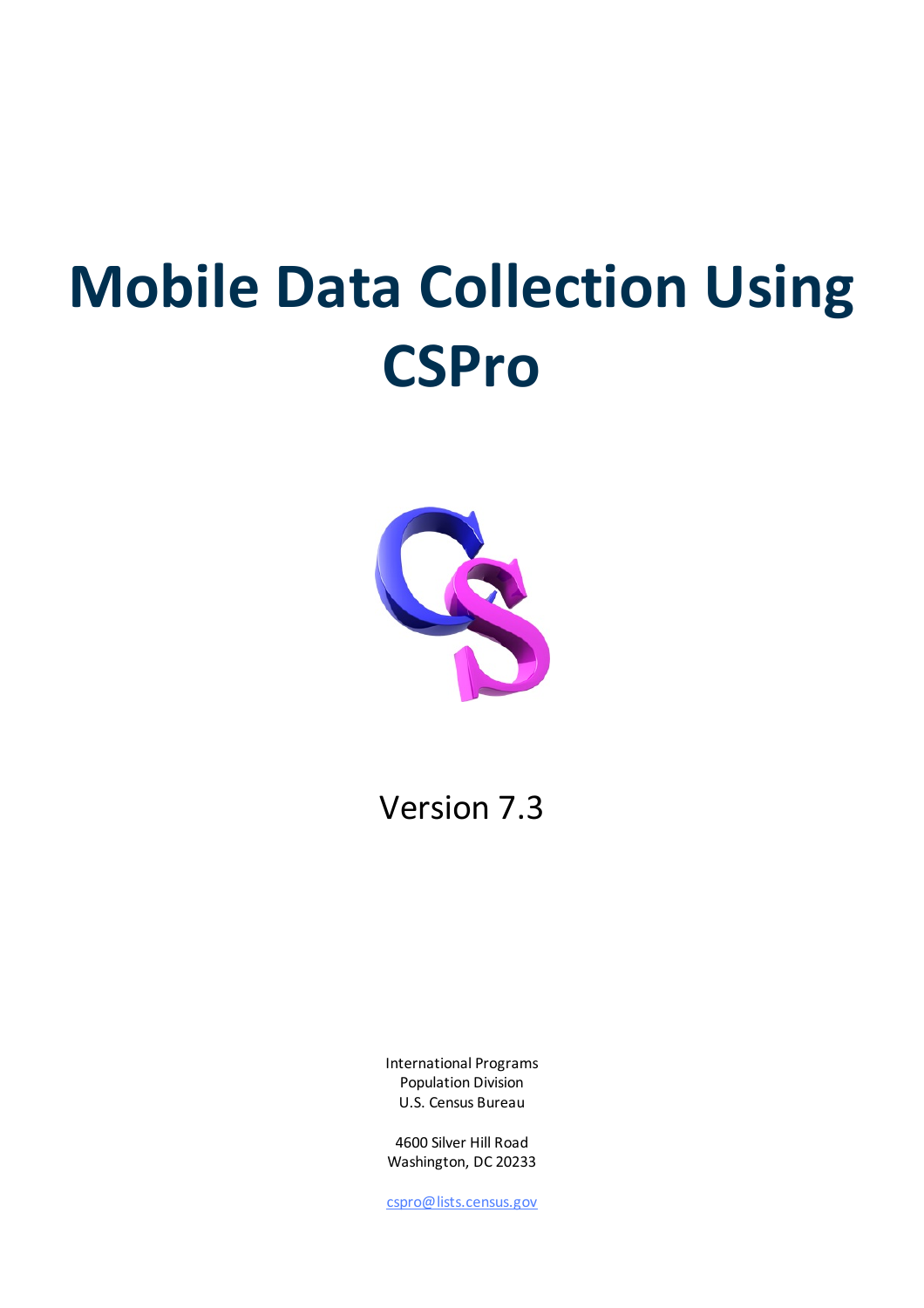### **Table of Contents**

<span id="page-1-0"></span>

| <b>Table of Contents</b>                                            |               |
|---------------------------------------------------------------------|---------------|
| Session 01: Overview of CSPro, Dictionary and Forms                 | $\mathcal{P}$ |
| Session 02: Skips and Prefills                                      | 12            |
| Session 03: Consistency Checks                                      | 19            |
| Session 04: More Logic in Data Entry, Rosters, Subscripts and Loops | 27            |
| <b>Session 05: CAPI Features</b>                                    | 33            |
| Session 06: Functions, Lookup Files, Navigation & System Control    | 42            |
| Session 07: Multimedia & GPS                                        | 54            |
| Session 08: Menu Programs                                           | 60            |
| Session 09: Synchronization                                         | 72            |
| Session 10: Batch Edit and Export                                   | 81            |
|                                                                     |               |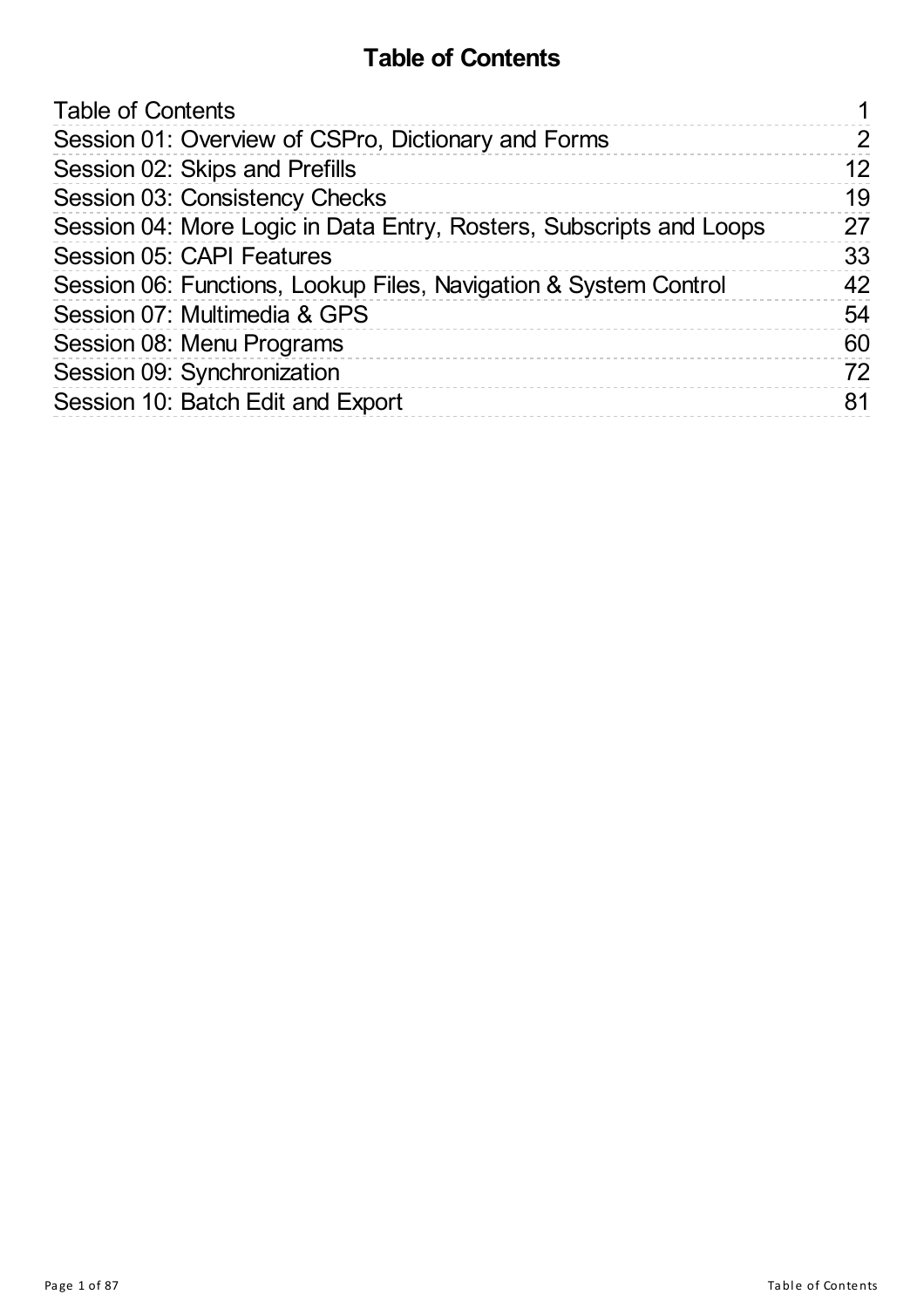### <span id="page-2-0"></span>**Session 01: Overview of CSPro, Dictionary and Forms**

At the end of this lesson participants will be able to:

- Identify different CSPro modules and tools and their roles in the survey workflow
- Create a simple data entry application including dictionary and forms
- Run a data entry application on Windows
- Run a data entry application on mobile and retrieve the data entered
- View data using DataViewer

#### **CSPro Overview**

CSPro is a suite of software tools for census and survey data processing that includes modules for data collection, editing, tabulation, and dissemination.

CSPro hasa long history. It wasfirst released in 2000 and has been used in over 100 countries worldwide. It has been used for censuses all over the world as well as for many large and complex household surveys including the Demographic and Health Survey (USAID), Multiple Indicator Cluster Survey (UNICEF) and Living Standards Measurement Study (World Bank). The first Android version was released in 2014. CSPro Android has already been used in production for household surveys and population censuses in multiple countries.

CSPro isfree software developed bythe US Census Bureau and funded by USAID. The Census Bureau providesfree email customer support. You can send questionsto cspro@lists.census.gov. There isalso a user forum where you can post questionsand see answersto questions posted by other usersat https://www.csprousers.org/forum/.

CSPro can be used for both the traditional PAPI (penciland paper interview) workflow as wellasthe computeraided personal interview (CAPI) workflow. In this workshop, we will focus on data collection in CSPro using a CAPI workflow.



#### Page 2 of 87 Session 01: Overview of CSPro, Dictionary and Forms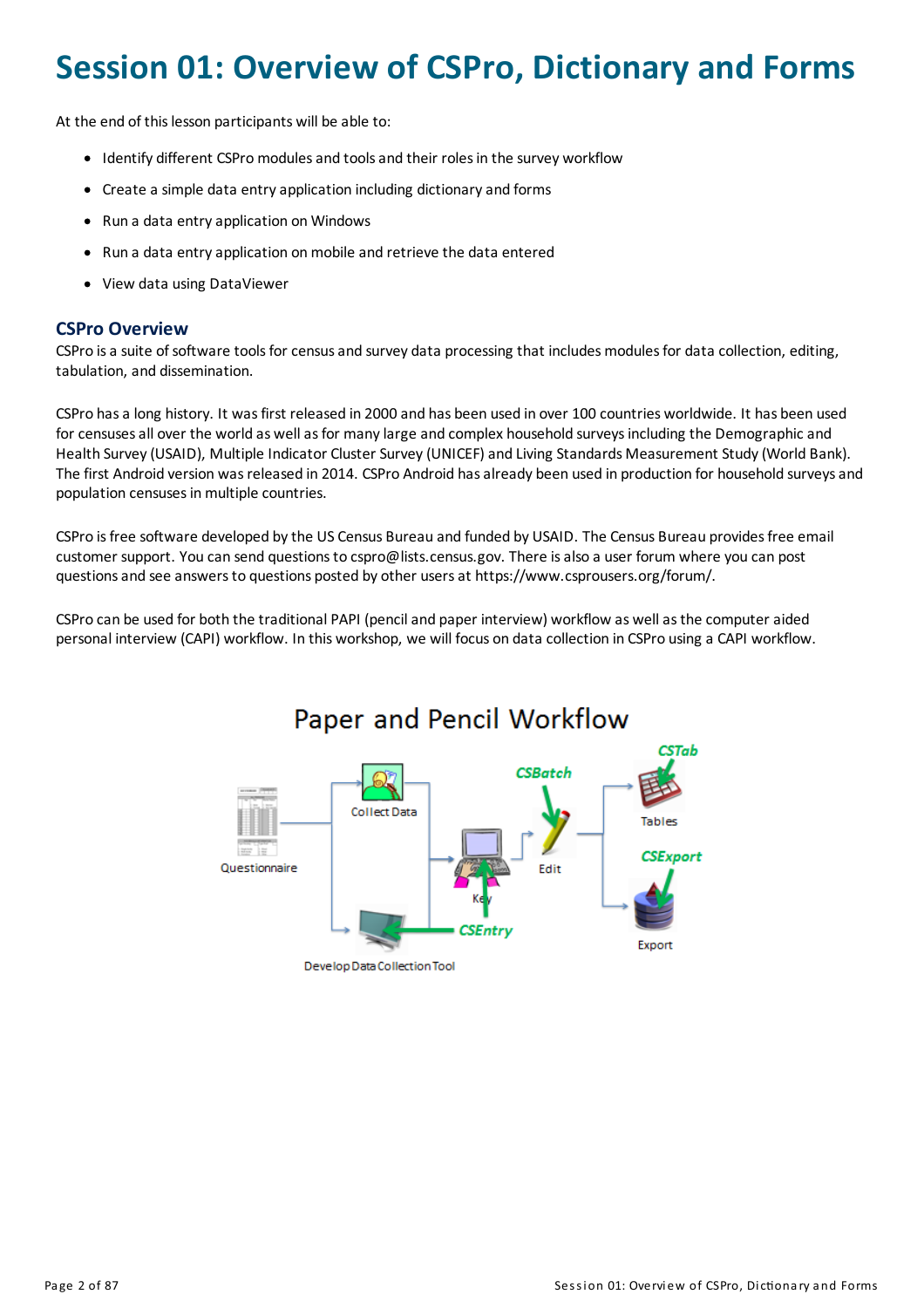### **CAPI Workflow**



#### **Required Hardware and Software**

To run the examples in this workshop you will need the following:

- Windows PC with CSPro version 7.3 or later
- Android tablet with CSEntry version 7.3 or later

#### **Using CSPro Android**

Before we learn how to build data entry applications in CSPro, let's try doing some data collection to get comfortable with the system.

#### **Group Exercise**

Split into groups of 3-4 people and use the provided tablets to interview each other using the "Getting to Know You" application. Interview each member of the group so that we have data for all workshop participants. When you are done, tap the sync button  $\left( \bigcup \right)$  to upload your results to the server.

#### **Creating a Data Entry Application**

For most of the examples in this workshop, we will be creating a data entry application based on the Popstan 2020 Census questionnaire included with the workshop materials. With CAPI applications, a paper questionnaire alone is not sufficient to define a data entry application. We also a need a specification document that describes consistency checks, skip patterns, text fills, error messages and other aspects of the interactive application that are not defined on a paper questionnaire. Take a moment to review both the questionnaire and the accompanying specification document.

While CSPro data entry programs can be run on Android and Windows tablets and phones, to develop a survey or census application in CSPro you will use the CSPro Designer which runs on Windows PCs. When you launch CSPro Designer you are given the choice of "Data Entry Application" for keyfrom paper (PAPI)and "CAPI Data Entry Application" for electronic data collection using phones/tablets/laptops. The differences are:

- System controlled (tightly controlled path)
- CAPI question text
- Extended controls(radio buttons, checkboxes, date picker, …)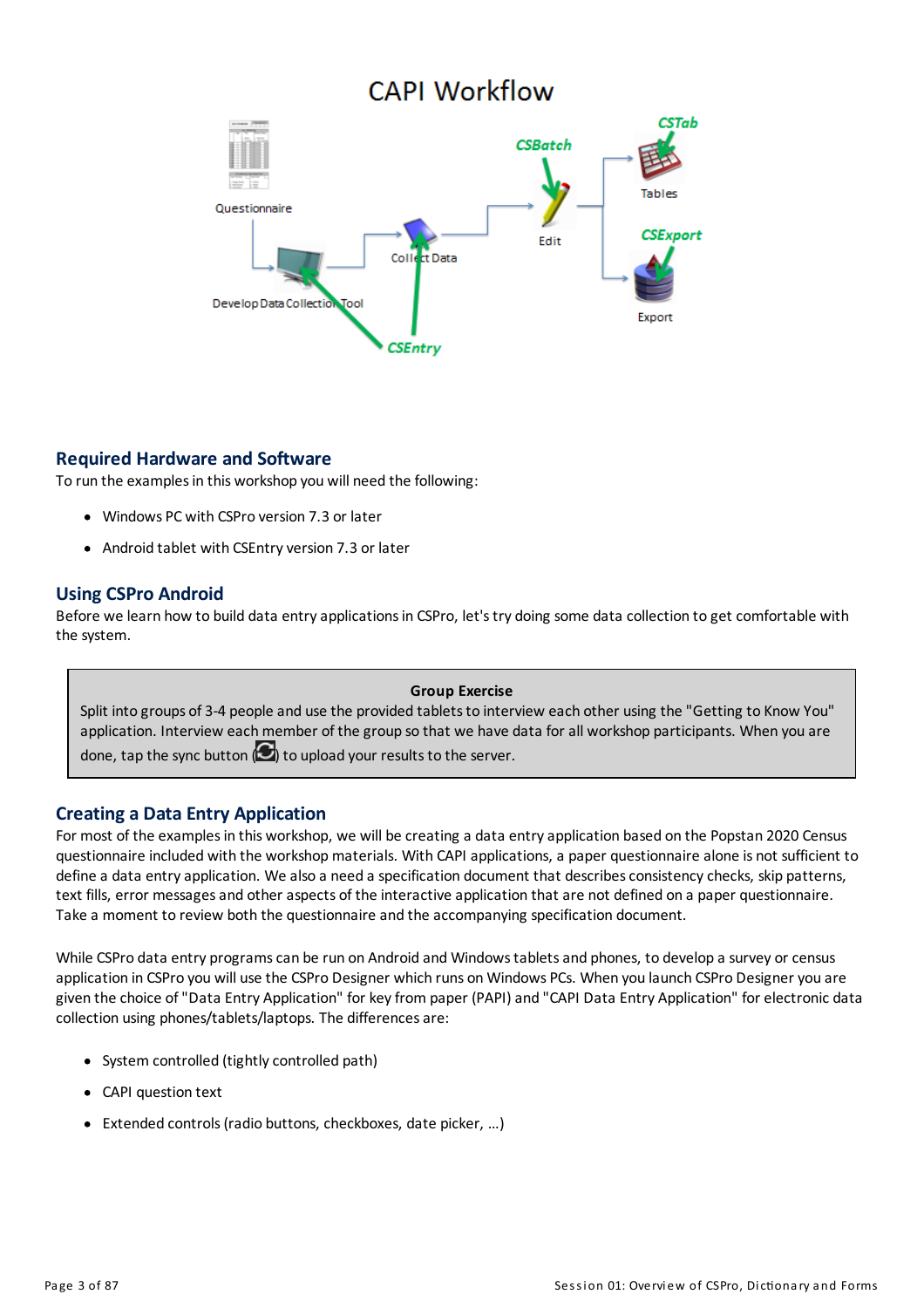Since we are creating a CAPI application we will choose "CAPI Data Entry Application". We will name the application "Popstan2020" and we will use the same name for the dictionary. Since we will eventually add other applications such as the listing questionnaire and the menu, we will create the following folder structure:



#### **The Data Dictionary**

The first step in creating the application is to define the data dictionary. The data dictionary lists all the data items and possible responses that will be in the application and organizes them in records and levels. The dictionary has the following hierarchy:



Before defining the record and items we first create ID-items. ID-items uniquely define each case (each questionnaire). Usually these are geographic codes.

What are the ID-items for the example questionnaire?

*Province, District, Enumeration Area, Area Type, and Household Number.*

Why not include GPS, interview date, start and end time since theyare in the same section of the questionnaire? Because they are not part of the codes needed to uniquely identify the questionnaire.

Add the id-items to the dictionary

- Province (numeric, length 1)
- District (numeric, length 2)
- Enumeration area (numeric, length 3)
- Area type (numeric, length 1)
- Household number (numeric, length 3)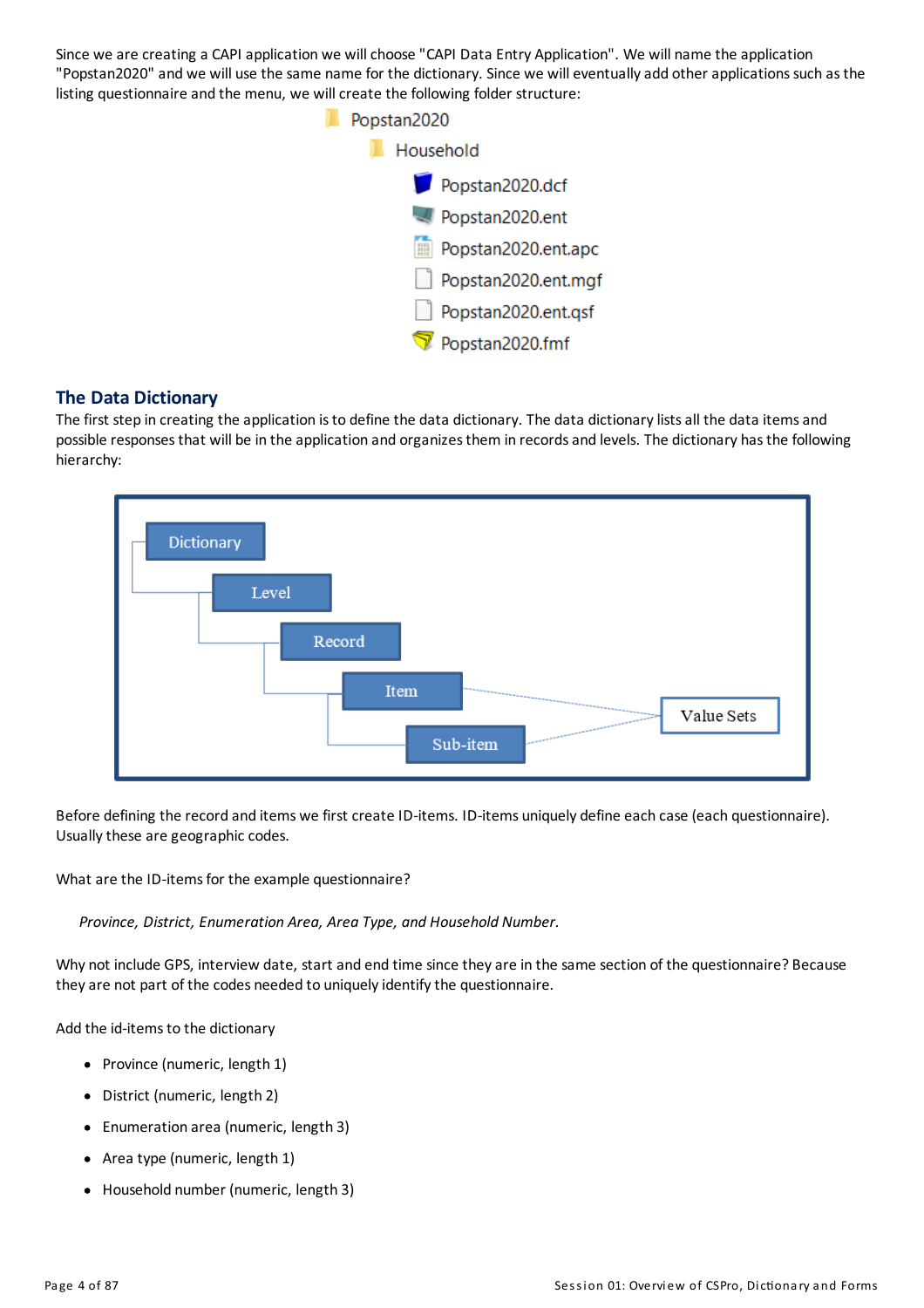Properties of dictionary items:

- **Label:** text displayed to interviewers(not the full question text, we will see where to put that in a later lesson)
- **Name:** used to refer to variable in CSPro logic (interviewers will never see this)
- Start: column number of first digit (character) of variable
- Len: number of characters/digits used to store variable
- **Data type:** alpha for names and other text, numeric for numbers and coded responses
- **Item type:** whether variable is item or sub-item
- **Occ:** number of occurrences for variables that are repeated in record
- **Dec:** for numbers with fractional parts, number of digits after decimal point
- **Dec char:** whether or not to include decimal point in decimal numbers
- **Exero fill:** for numeric values; whether to add zeros or blanks to left of number when number of digits in value is less than the length of the variable. Using this willavoid problems when dealing with subitems. We can enable zero fill by default on the options menu.

Tip: Note that you can toggle showing names or labels in the dictionary tree on the left side of the screen using the View menu. You can also select "Append namesto labelsin tree" to show both at the same time.

#### What are the records used in our survey?

| <b>Record Type</b> | <b>Record Name</b> | <b>Section(s) of the Questionnaire</b>             |
|--------------------|--------------------|----------------------------------------------------|
| A                  | INTERVIEW_REC      | A. Non id-items (A6-A10)                           |
| B                  | PERSON REC         | B. Demographics, C. Education, D. Fertility,       |
| E                  | DEATHS REC         | E. Deaths of Household Members in the Past 5 years |
| F.                 | HOUSING REC        | F. Housing Characteristics                         |
| G                  | POSSESSIONS REC    | G. Household Possessions                           |

Note that we could have separate records for education and fertility but instead we will combine them with the person record. This will simplify analysis later on since we will not have to link the records together. Later on, we will see that even with the records combined we can still put education and fertility into separate rosters on our forms.

Let's start by just creating the housing and person records.

Properties of records:

- Label/name: same as for variables.
- Type Value: to distinguish between different records in the data file.
- Required: whether or not the record must be entered for the questionnaire to be complete.
- Max: for multiply occurring records the maximum number of occurrences allowed. Generally 1 for singly occurring records (like housing) and a larger number for repeating records (like 50 for household members). Note that CSPro doesn't allocate space in the data file for occurrences that are not used so it is better to err on the side of caution and allow extra occurrences.

What are the properties of the housing record?

- Type value: F(can use anything but nice to use something meaningful like section letter)
- Required: no (we will not collect section F for vacant/refusal)
- $•$  Max: 1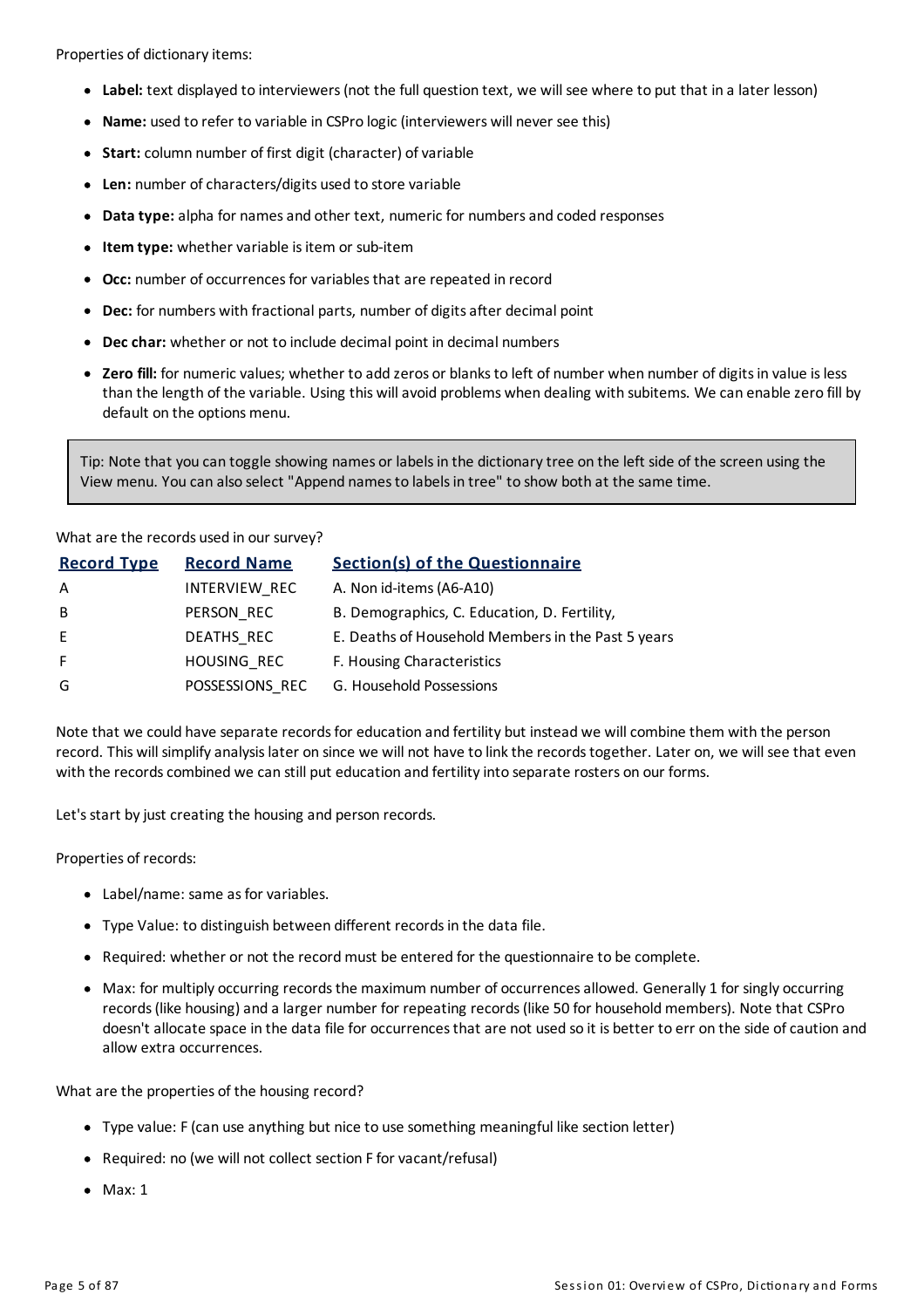for the person record?

- Type value: B
- Required: no (we can have empty households)
- Max: 30 (questionnaire has limit of 10 but no penalty for adding a few extra just in case)

Now add some fields to the person record:

- Person number (numeric length 2) $^{\text{1}}$
- Name (alpha length 30)
- Relationship (numeric length 1)
- Sex (numeric length 1)
- Age (numeric length 3)

And to the housing record:

- Number of rooms(numeric length 2)
- Type of main dwelling (numeric length 1)

#### **A note on variable naming**

Different people have different styles of naming dictionary variables. Some use a descriptive name such as "PLACE\_OF\_BIRTH" others prefer to use the question number such as"B07" and others prefera combination such as "B-7\_PLACE\_OF\_BIRTH". Whichever approach you choose just make sure that it will be easy for users of your application and your data to understand. Will everyone working on the logic for your application know what B07 is?

For each of our variables we need to add the possible responses (value sets). The value set lists all valid responses along with their corresponding labels for coded variables. Without a value set, the interviewer can enter any value (except blank) but with a value set they are limited to the options defined in the value set. Without a values set, users can even enter negative numbers. For thisreason, it isgood practice to use a value set forall numeric variables.

Define the value sets for some of our variables based on the response codes on the questionnaire:

- Area type (1- Urban, 2- Peri-urban, 3- rural)
- Province (copy/paste from Excel)
- Person number (range: 1-30, use "1-30" asthe label for the range)
- Name (no value set)
- Sex (1-Male, 2-Female)
- Relationship (see questionnaire)
- Age (use a range: 0-120, plus don't know code 999). We can set the entryfor 999 to the specialvalue "missing". This tells CSPro that this is a special code indicating that the response is unknown. We will see later how we can take advantage of this when doing consistency checks
- Number of rooms(use generate value set to generate the codes 1-20)
- Type of main dwelling (use codes from questionnaire)

 $1$ The line number is not needed in CSPro itselfas there are ways to determine the row number using logic, however, when exporting the data to other packages it is often useful to have it. We will see later how to fill this in automatically during data entry.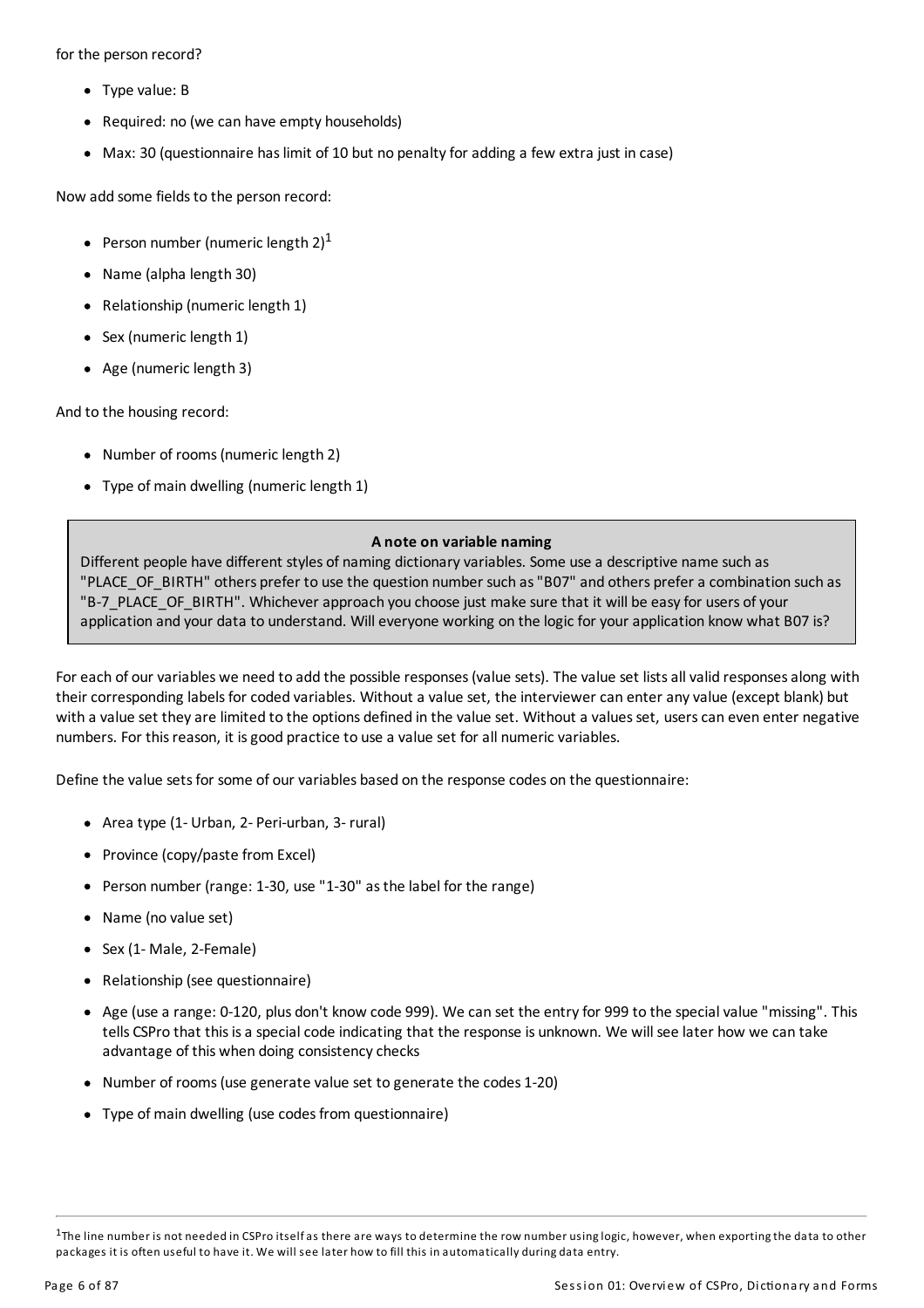#### **Dictionary Macros**

There are some useful functions for working with dictionaries that you can access by right-clicking on the dictionary in the tree on the left side of the screen and choosing "Dictionary Macros". In particular you can copy/paste all value sets or all item names/labels from the dictionary to/from Excel. This can be used to create codebooks to share with people who do not have access to CSPro. It can also be used to do bulk modifications on dictionary items such as renumbering values in value sets or adding prefixes to item names.

#### **Forms**

Before we can enter data, we need to create data entryforms. To start, click on the yellow stack of forms on the toolbar. To follow the look of the paper questionnaire we will create one form for each page of the paper questionnaire.

**Create a formfor section A: Identification.** Drag and drop the id-items onto the form. Note that we can drag and drop individual items or entire records. By right clicking on the form in the forms tree on left side of the screen we can change the label and name of the form. Let's make the label "A: Identification" and make the name "IDENTIFICATION\_FORM".

**Create a formfor section B: Demographics.** Drag drop the itemsfrom the person record. Let'sgive the form label "B: Demographics" and name "DEMOGRAPHICS\_FORM". Note that when we drop the record we have the option to put the itemsin a roster ora repeating form. If we drop the items on the household identification form, we can onlyroster since the household identification isn't repeated. For our example let's use a roster.

When we create the rosters, CSPro automaticallygivesthem a name that endsin "000", for example "PERSON000". You can see this in the forms tree on the left side of the screen. We can change this by right clicking on the roster in the forms tree and choosing properties. Let's name our roster "DEMOGRAPHICS\_ROSTER".

**Create a formfor section: F: Housing Characteristics.** Drag and drop the itemsfrom the housing record.

For paper and pencil surveys, we would spend a lot of time on the layout, adding additional labels and frames to make the form look exactlylike the questionnaire. However, when rendered on Android, the form isrendered one question at a time so making the form look like the paper form is not as important.

#### **Runningthe Application on Windows**

Click on the green light icon on the toolbar to run the data entryapplication on your PC. Enter the name of the data file. For data files CSPro usesthe file extension ".csdb". Let's name our data file "Household.csdb".

#### **Data File Types**

By default CSPro stores data in a CSPro database file with the extension .csdb. Thisfile not onlycontainsthe data itself but it also contains the notes, the index, the partial save status and metadata used for data synchronization. CSPro database files can be viewed by double clicking on them or using the DataViewer tool from the tools menu.

The csdb extension is new in CSPro 7.0. In earlier versions of CSPro, the notes, indexand partial save were stored in extra files that accompanied the data file itself. Unlike the text file used by earlier versions of CSPro, this is a binary file that cannot be viewed using TextViewer. While it is still possible to use text files in CSPro 7.0, it is highly recommended to use CSPro DB instead. There are new features such as smart sync and case labels that are not supported using text files.

When you launch a CSPro data entry application you can select the data file name and the type of data file that you want to use:

|                 | Data File Name |          | Type                     |  |
|-----------------|----------------|----------|--------------------------|--|
| Input Data File | file name      | $\cdots$ | CSPro DB                 |  |
|                 |                |          | CSPro DB<br>None<br>Text |  |

- **CSPro DB:**Thisisa CSPro Data Base File. It contains the data and metadata.
- **None:**There is no associated data file. Thisis useful when building menus.
- **Text:** This is a UTF8 Text file. This is what CSPro has used in previous versions and is provided for compatability.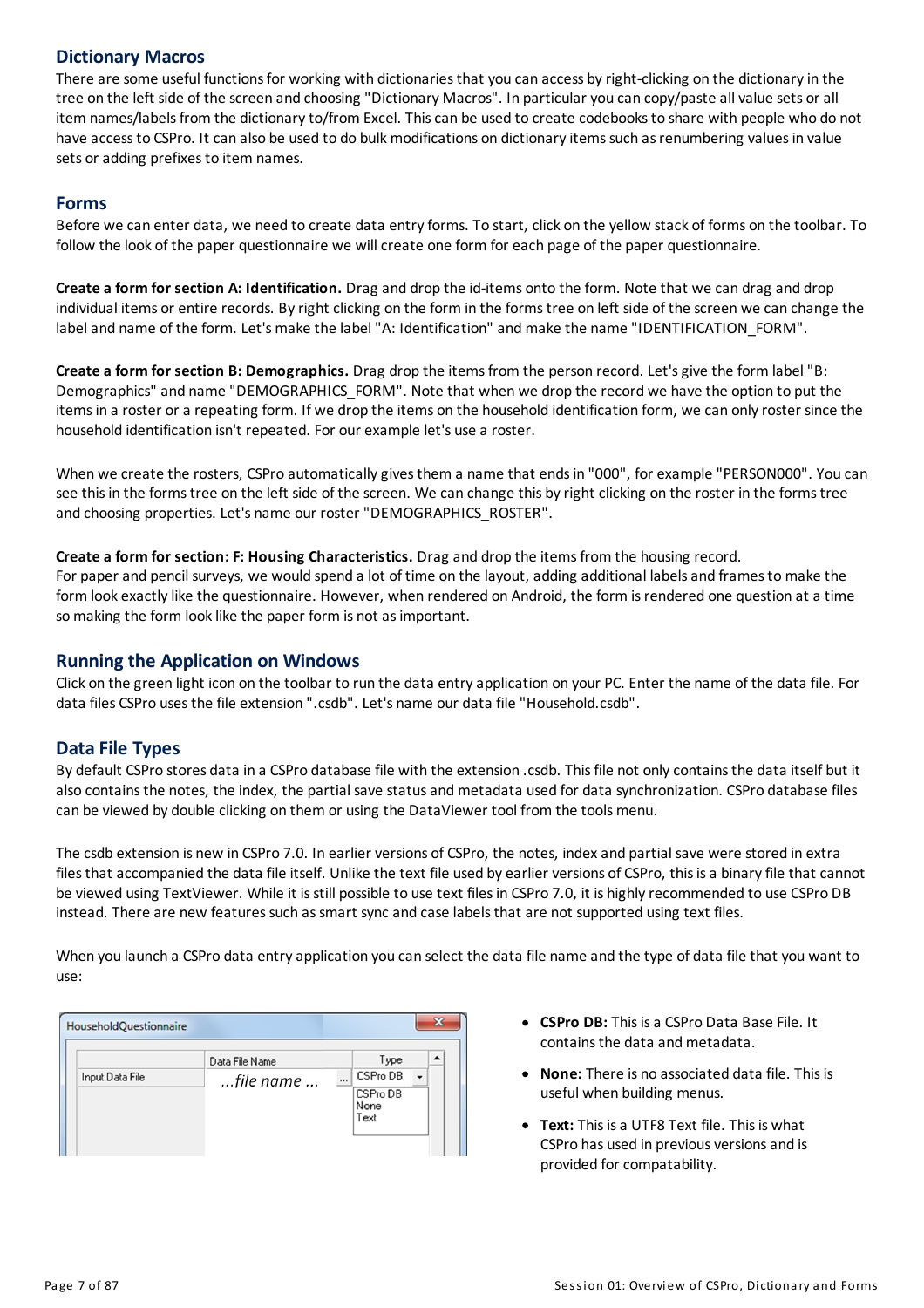#### **Controllingthe size of the roster**

Our program at this point has no wayto stop entering householdmembers unless we fill in all 50 rows of the roster. To limit the number of rows in the roster to the number of actual household members we can have the interviewer enter the number of householdmembersand use that to set the size of the roster. Add a new variable, "number of household members", to control the size of the roster. Which record should we add it to? It can't be on the person record since we don't want it to repeat so let's add it to the household characteristics record but put it on the person (section B) form. Right click on the roster, choose properties and set this new field as the occurrence control field.

Tryrunning the application again. Unfortunately, when we get to the person form we go into the roster instead of the "number of household members" field. By default, CSEntry goes in the order in which the fields were dropped on the form. We can change the order by dragging the fields in the forms tree. Move the "number of household members" field up in the tree so that it comes before the roster. Now the roster control field should work. In the next lesson we will use logic to exit the roster without the roster control field.

#### **Running the Application on Mobile**

To put the application on a phone/tablet we need to do the following:

- 1. Publish the .pen file (File menu -> Publish Entry Application).
- 2. Connect the tablet to the PC using a USB cable. The tablet should show up like a USB drive.
- 3. Copythe files Popstan2020.pen and Popstan2020.pff into the CSEntry directory on the tablet.
- 4. Start CSEntry on the tablet.
- 5. Enter the data (note the differences between Mobile and Windows).
- 6. When you are done, connect the tablet back to the computer and copy the file Household.csdb from the tablet back to the PC. One some tablets(Nexus 7 for example) the first time the data file iscreated it may not show up when connected to the PC. If this is the case, reboot the tablet and it will.

When we copied the application to the tablet we copied the pen and the pff file. The pff file contains various parameters about how to launch the data entry application including the data file to use. You can modify the pff file by right clicking on it in Windows Explorer and choosing "Edit". This allows you to modify the name of the data file, force the application to start in add or modify mode and to lock various parts of the user interface.

On Android, the list of available applications on the device is constructed by finding all the pff files in the CSEntry directory and subdirectories so a pen file without a pff will not show up in the list.

#### **DataViewer**

Double-clicking on the file household.csdb opens the file in the DataViewer tool. DataViewer provides a simple way to view the data that was entered.

#### **Partial Save and Case Tree**

It can be a pain when testing a question that is on the third form of a survey to have to reenter all of the data up to the question you are testing. We can enable partial save under the data entry optionsso that we can exit data entry, modifythe application, and come backright to where we left off. While we are in the data entry options we can also enable the case tree on both Windowsand Android tomake it easier to navigate around the questionnaire while we are testing. The case tree is enabled by default on Android since Android onlyshows one question at a time but it is off by default on Windows. Note that on mobile phones, since there is not enough space to display the case tree and the questions at the same time so you need to tap on the big green "CS" in the top left corner of the screen to bring up the case tree.

In addition to the data entry options, there are other useful settings in the "Data Source Options" dialog. For example, here you can enable automatic partial save at regular intervals. Thisisimportant for long interviews where if there isa problem with the software or device part way through the interview you could lose data if the interview has not been partially saved.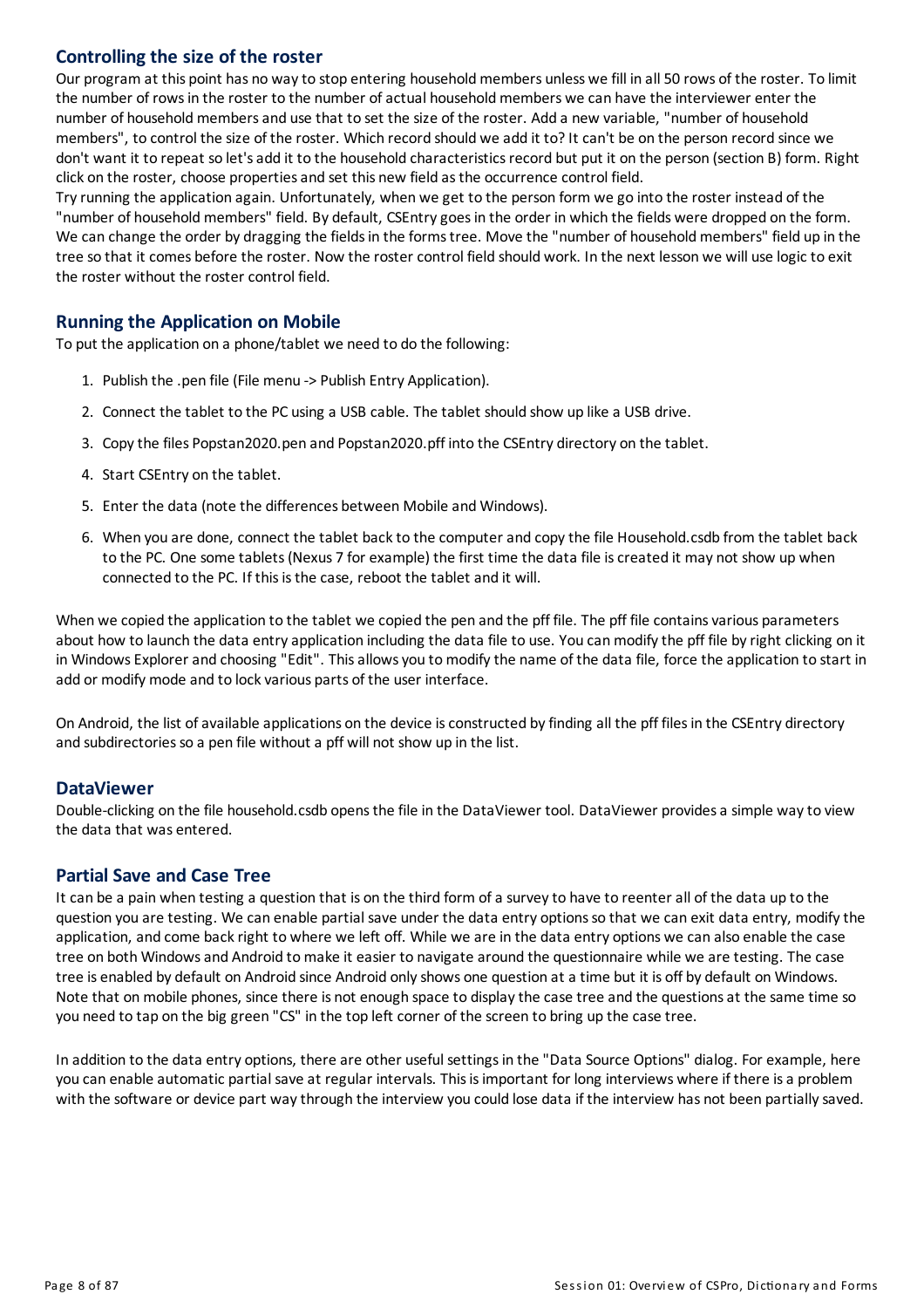#### **Modifyingthe dictionary after collecting data**

Add the variable **F02 number of bedrooms** to the dictionaryand form right before F03 type of main dwelling. Don't forget to modify the order in the form tree so that it is asked before F03. Run the application again and modify one of the existing cases. Why is the number of household members blank? Once data has been entered, you should avoid adding variables in the middle of a record. It is fine to add to the end of the record but adding in the middle invalidates the start positions of the existing variables. If you must add a variable in the middle of a record, you can use the reformat data tool to adjust old data files to match the new dictionary.

#### **Subitems**

Let'sadd the **Date of Birth (B06)** to the application. In order to be able to lookat both the date asan 8-digit numberand look at the day, month and year individually we can create an item with subitems. Subitems are items that are made up of a subset of the digits of their parent item. Add the item for date of birth and the following subitems:

- year of birth (length 4)
- month of birth (length 2)
- day of birth (length 2)

#### **Group exercise**

Add a new record to the dictionary for section E of the questionnaire (deaths). Name this record "Deaths". How many occurrencesshould it have? Don't include E01 and E02 in the new record asthey do not have the same number of occurrencesasthe other variablesin thissection. Instead, add them to the housing record. Create a new form for section E and add the fields onto it to create a roster. Use E02 as an occurrence control field to the roster to limit the number of rows to the number of deaths in the household. Test the application on both Windows and on Android.

We are putting year first then month and day because this format will work better with other CSPro features that we will see later. Click on **Layout** in the toolbar to ensure that the item and subitem overlap. Add the subitemsto the form, add the value setsfor each subitem and test the application. Note that when we add the subitemsto the form we do not need keep the same order that we have in the dictionary. On the form we can put the day, month then the year.

#### **Linked Value Sets**

Note that questions **B07 (place of birth)**and **B08 (residence 1 year ago)** both have the same value set. We could simply copyand paste the value set into both items, however, this would leave us with two copies of the same value set. If later on we change one of them and forget to change the other, then they will be out of sync. Thiscould cause consistency problems later on. Instead, we can create the value set for **B07** and then paste it asa linked value set into **B08**. With a linked value set, CSPro only stores one copy of the value set that is shared between both variables. This way if you edit the value set, the change is reflected in both items.

#### **Multiply Occurring Items**

Let'sadd questions**F04** and **F05** on number of housing unitsto the application. **F04** isjust a yes/no question. **F05** asksthe number of units of each of five different types of housing unit. We could make five different variables in the dictionary: HOUSING\_UNITS\_ROUND\_HUT, HOUSING\_UNITS\_DETACHED, HOUSING\_UNITS\_SEMI\_DETACHED etc... To simplify our dictionary, we can instead make a single variable in the dictionary, HOUSING UNITS, with five occurrences: one for each type of housing unit. When we drag this variable onto the housing characteristics form we will get a roster with 5 rows.

#### **Occurrence Labels**

With this approach, our form does not show the housing unit types but we can fix that by using occurrence labels. Select the housing units variable in the dictionary and choose "Occurrence Labels..." from the Edit menu. Add the names of the five types of housing units in the grid that comes up. Note that you can copy from Excel and paste into this dialog. Now when we drag the variable to the form the roster showsthe type of housing unit for each row.

#### **Checkboxes**

We could also use a multiply occurring item for question **B10**, disabilities, but that can be implementedmore easily using checkboxes. Checkboxes offera friendlyinterface for multiple response questions by presenting a single screen with a checkbox for each option rather than presenting the options one by one.

In CSPro multiple response questions are implemented as alpha variables whose length is the same as the number of options that can be selected at the same time. The value set has a value for each option which is usually a single letter. The resulting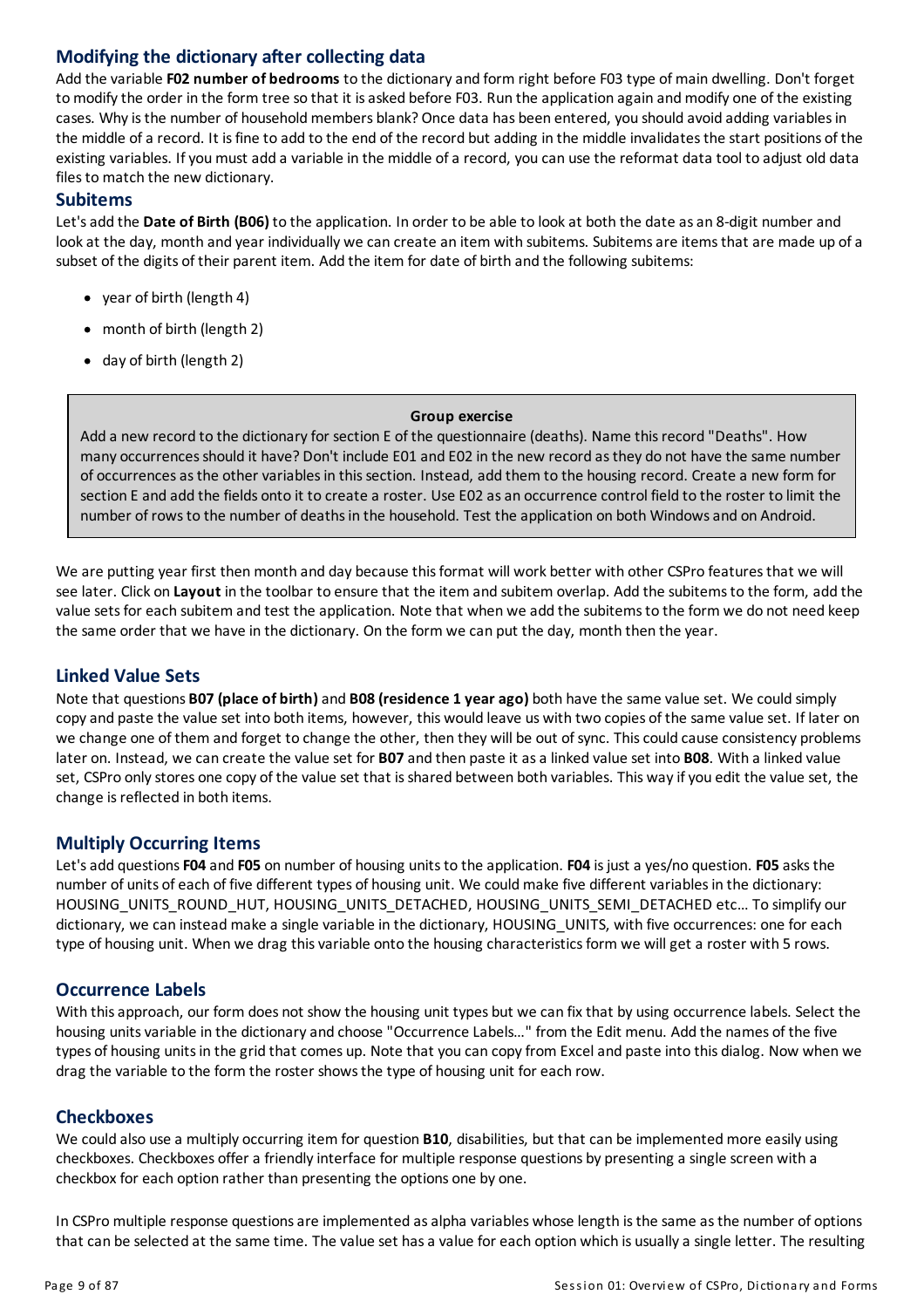value is a string containing the values for each of the selected items.

For disabilities we will use the following value set:

| Visual    |   |
|-----------|---|
| Hearing   | B |
| Speech    | C |
| Physical  | D |
| Mental    | F |
| Self-care | F |

If the interviewer checks the boxes for Visual, Physical and Mental the value for the variable will be "ADE". We will see later how can convert the alpha value into a series of yes/no values to simplify analysis.

#### **Capture Types**

Ifyou right click on the disabilitiesfield on the form and choose "Field Properties…" you will see that the capture type isset to check box. There are other capture types:

- Text Box: keyboard data entry
- Radio button: choose one option from many with radio button for each option
- Drop Down: choose one option from many without radio buttons
- Combo Box: combination of keyboard input and drop down (same as drop down on Windows)
- Check Box: choose multiple responses

When you drag an item on the form, CSPro sets the capture type based on the value set for that item. If there is no value set when you drop the item, the capture type will be set to text box. You can alwayschange the capture using the Field Properties dialog.

#### **Date Fields**

Let's add the interview date to the identification section. Which record should it go on? It could go on any singly occurring record such as housing but let's create a new record called INTERVIEW\_REC to hold the section A items that are not part of the id-items and add it there. We can add an eight-digit item for the interview date. We can also add sub-items for the year, month and day of the interview. Drag the date item onto the form. When dragging don't use the sub-items, just the items. Now change the capture type for the interview date to be Date and set the date format to be YYYYMMDD tomatch the order of the sub-itemsyear, month and day.

#### **Fillingin Names First**

Currentlythe interviewer hasto fill in all the demographic information for the first person before moving on to the next person in the household. In practice, it is simpler to have them fill in just the name, age, sex and relationship of all the household members first and then fill in the remaining details only after all the basic information has been entered. To do this we need to pull just the **PERSON\_NUMBER**, **NAME**, **SEX**, **RELATIONSHIP**, **AGE**and **DATE\_OF\_BIRTH** into a separate roster. Delete them from the existing **DEMOGRAPHICS\_ROSTER**, create a new form before the **DEMOGRAPHICS\_FORM** called **HOUSEHOLD\_MEMBERS\_FORM** and drop **PERSON\_NUMBER** onto it tomake a new roster. Rename thisroster "**HOUSEHOLD\_MEMBERS\_ROSTER**". Drop **NAME**from the dictionary on top of the **HOUSEHOLD\_MEMBERS\_ROSTER** to add it to the roster. Note that when you drop an item from a repeating record on top of an existing roster it gets added to that roster but ifyou drop it outside the roster it createsa new roster. Drop the **SEX**, **RELATIONSHIP**, **AGE**and **DATE\_OF\_BIRTH** variables onto the new roster. Remove the **NUMBER\_OF\_HOUSEHOLD\_MEMBERS** field from the **DEMOGRAPHICS\_FORM** and drop it onto the **HOUSEHOLD\_MEMBERS\_FORM**. In the formstree, move **NUMBER\_OF\_HOUSEHOLD** membersso that it comes before the **HOUSEHOLD\_MEMBERS\_ROSTER**. Set the occurrence control field for **HOUSEHOLD\_MEMBERS\_ROSTER** to be **NUMBER\_OF\_HOUSEHOLD\_MEMBERS**.

Tip: When dragging items onto a form with an existing roster drop the itemsinside the roster or you will end up with a second roster for the new item.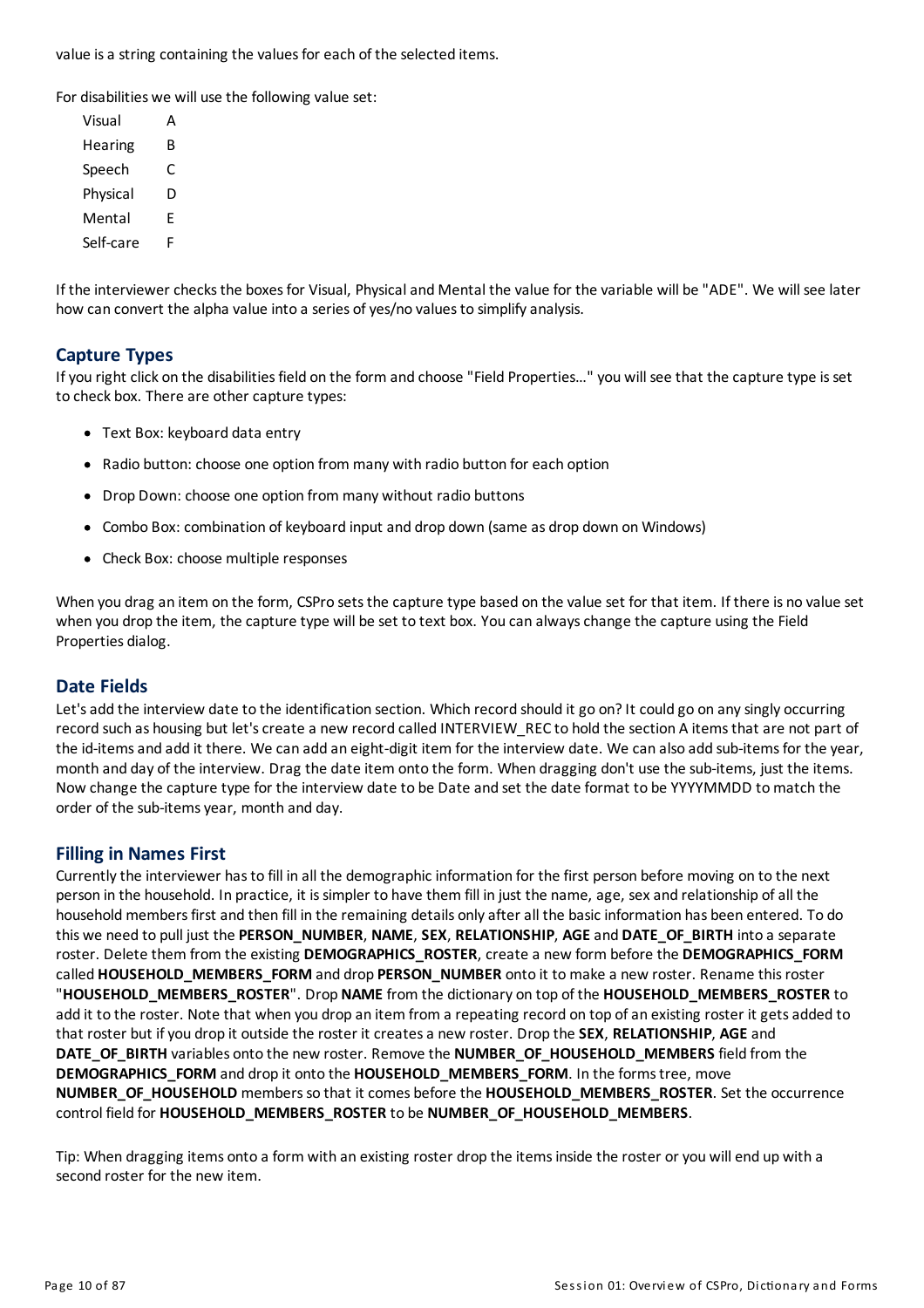#### **Blocks**

The blocks feature allows you to group several fields into a related unit. Blocks are primarily useful for two reasons. Firstly, they provide the mechanism for CSEntryto displaymultiple fields on a screen. Secondly, theyallow you to write logic checks in one place that apply to a number of fields.

Let's add a block to group date fields. To create a new block, select day, month and year fields in the Forms Tree by holding down the Ctrl key while selecting fields. Once the fields are selected, right-click and select Add Block. In the "Block Properties" dialog box, type "Date of Birth" for the label and "DOB\_BLOCK" for the name. Leave the checkbox option "Show on same screen on mobile" checked to display the grouped fields on the same screen on mobile devices.

#### **Exercises**

- 1. Add the remaining fields from the housing section of the questionnaire to the dictionary and the housing form (F06 through F13). Make sure to add the appropriate value sets.
- 2. Add the remaining fields from the demographics section (B) of the questionnaire to the dictionary and to the demographics form. Make sure to add the appropriate value sets. For Language(B15) use checkboxes.
- 3. Add the fields for section C, Education, to the dictionary. Add them to the person record. Create a new form for section C and drop the education items onto to it to create a roster. Set the occurrence control field for the roster to the number of household members.
- 4. Add the start and end times of the interview to the identification form after the interview date. Use subitemsfor the hours and minutes. Add appropriate value sets.
- 5. Add a new record and form for section G, household possessions. Since G01 (quantityand value) repeat, put these itemsin their own repeating record but do not include G02. Thisroster should include the possession code (1-10), quantityand value per unit. Set the occurrence labelsin the roster for G01 to the names of the possessions. Make G02 a singly occurring checkbox field and put it in the housing record since it does not repeat. The value set for G02 should have the possession names as labels with codes "A", "B", "C"...

*Make sure to test your application on both Windows and Android.*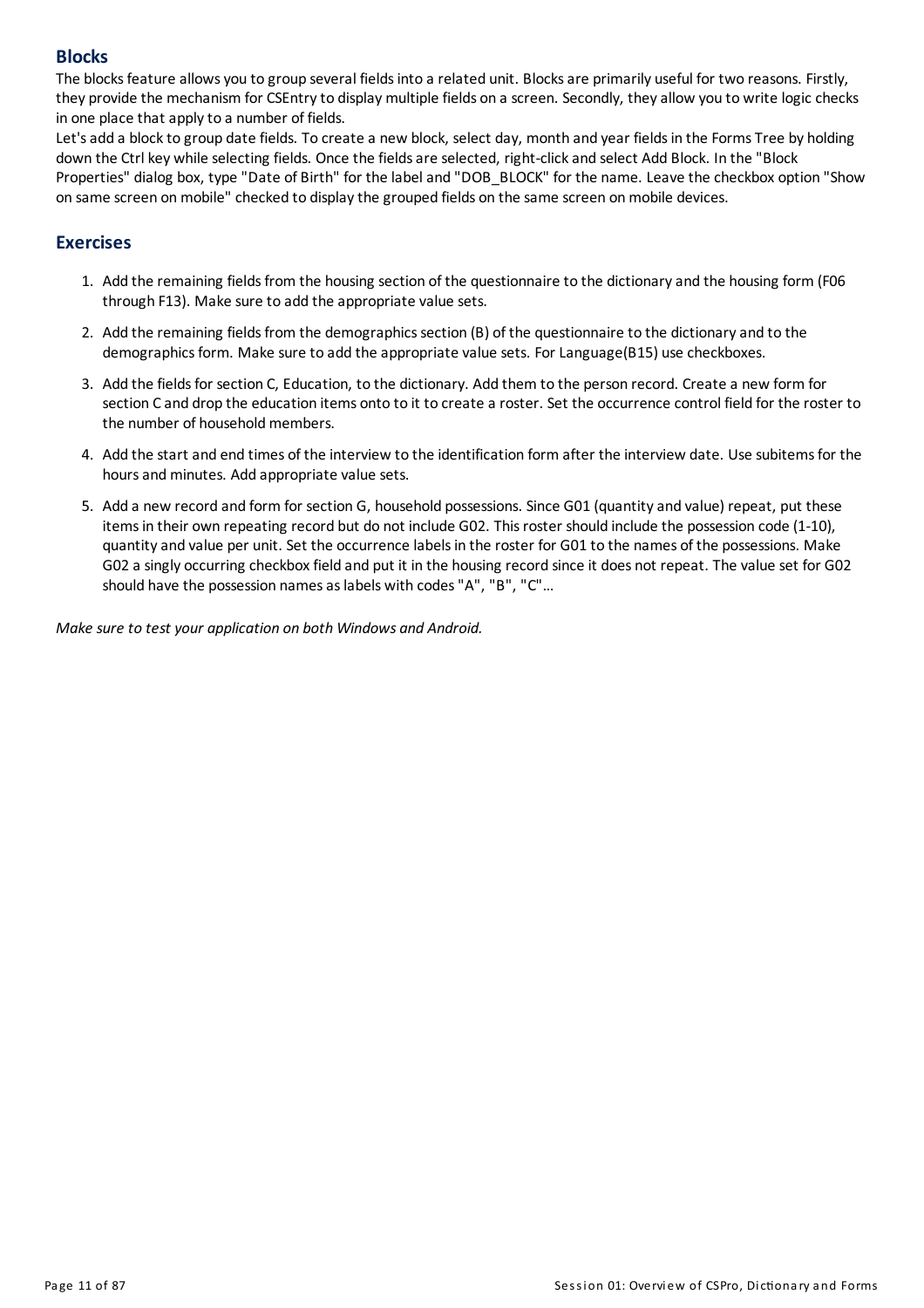## <span id="page-12-0"></span>**Session 02: Skips and Prefills**

At the end of this lesson participants will be able to:

- $\bullet$  Use the commands skip and ask if to skip fields
- Use if then else statements to implement skip patterns
- End rosters from logic using endgroup
- Automatically fill in fields using logic

#### **Skips**

In question **F04** (other housing units), we need to skip over question **F05** (numbers of housing units) if theyanswer "no".

To skip to a field, we need to use logic. To add logic to a CSPro application click on the logic button  $\frac{1}{1}$  on the toolbar to switch to the logic view. Here we can type in CSPro logic to control the program. Logic is added to a PROC (procedure) usuallyassociated with a field on the form. To go to the PROC fora field in the logic view, just click on the field in the form tree on the left while in logic view. We willadd our skip to the PROC of field **OTHER\_HOUSING\_UNITS** so click on **OTHER\_HOUSING\_UNITS** in the form tree.

To skip to a field, we use the command skip. In order to skip only when the answer is no, we need to combine the skip with an if statement as follows:

PROC OTHER\_HOUSING\_UNITS

```
if OTHER_HOUSING_UNITS = 2 then
    skip to TENURE;
endif
```
The if statement only executes the code between the then and the endif if the condition (OTHER\_HOUSING\_UNITS = 2) is true, otherwise it goes straight to the first command after the endif.

This will skip directly to TENURE for individuals who answer "no" to OTHER\_HOUSING\_UNITS, skipping over the HOUSING UNITS roster.

In addition to "=" to check if two values are equal, you can use the following operators:

| <b>Operation</b>         | Symbol |
|--------------------------|--------|
| Equal to                 |        |
| Not equal to             | <>     |
| Less than                | ≺      |
| Less than or equal to    | <=     |
| Greater than             | ↘      |
| Greater than or equal to | >=     |

For example, to skip over **B08**, residence one yearago, for those lessthan one year ofage we could add the following logic to the PROC of the preceding question:

```
PROC PLACE OF BIRTH
if AGE < 1 then
    skip to MOTHER_ALIVE;
endif
```
Note that once we have skipped the field **RESIDENCE\_ONE\_YEAR\_AGO**, we can't get to it byclicking on it orgoing back from the following field. CSEntry keeps track of the fact that this field was skipped and won't let us back in until we change the value of AGE. This is an important difference between system controlled and operator controlled data entry mode.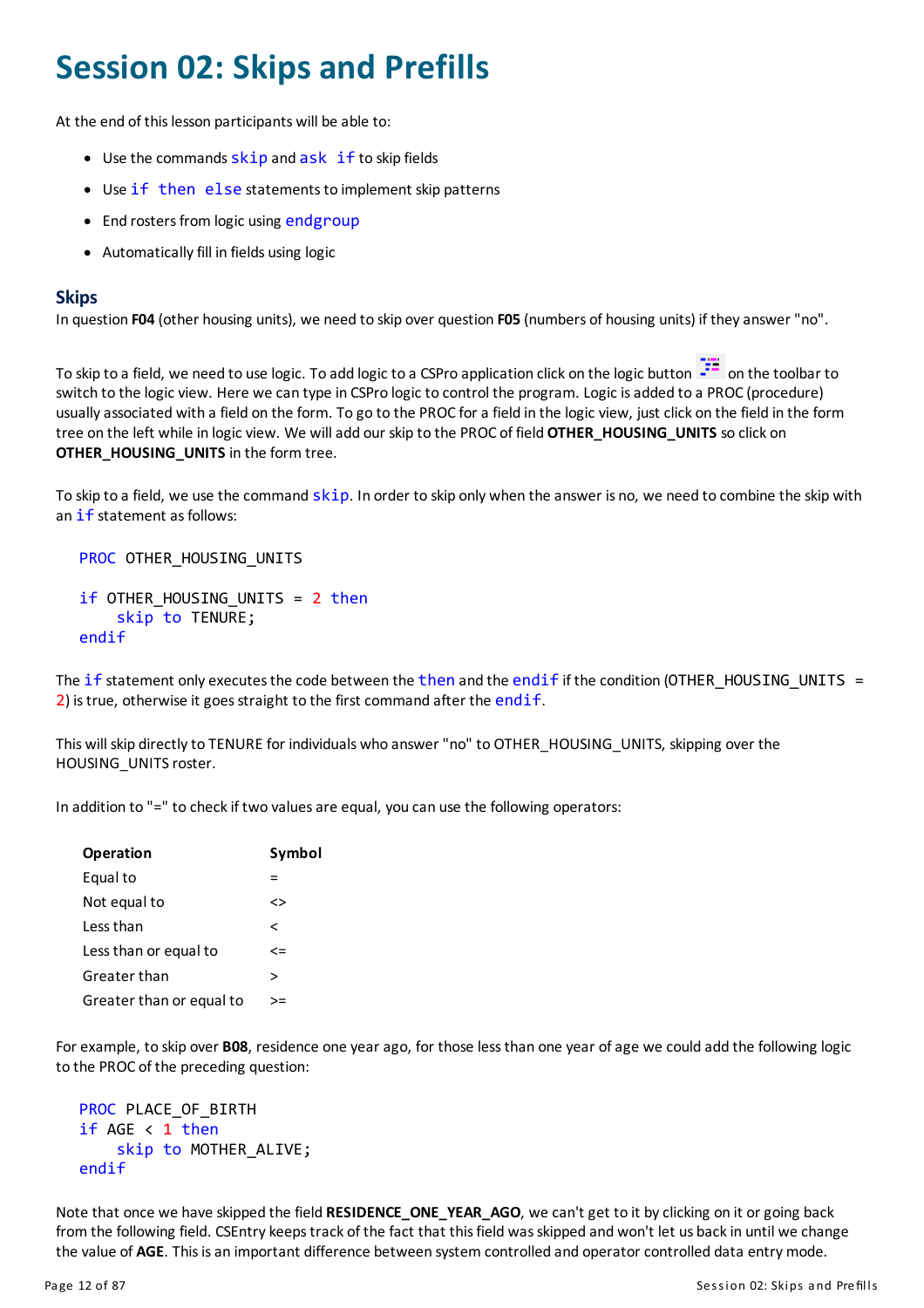We should add a comment to other readers of our logic so that they will understand what we are trying to do. This will not only help others understand our logic but it will help us when come backto it aftera few months.

```
PROC PLACE OF BIRTH
// Do not ask residence one year ago for those less than one year old
if AGE < 1 then
    skip to MOTHER_ALIVE;
endif
```
Everything on a line after // is considered a comment and is ignored by CSPro. You can also use  $\{\}$  for multiline comments. It is good practice to use plenty of comments to document your logic.

#### **A note on coding style**

When writing if statements, your code will be more readable and easier for others to understand if you indent the statements between the then and the endif. It isalso helpful to use consistent capitalization. We recommend all uppercase for dictionaryvariableslike **NUMBER\_OF\_HOUSEHOLD\_MEMBERS** and all lowercase for CSPro keywords like if, then and endif. Finally, you should use comments as much as possible to help others, and your future self, better understand your code.

#### **Askif**

An alternative to the skip is the statement  $ask$  if. It skips the current question if the condition is NOT met. For example, to use ask if in order to onlyaskthe question **RESIDENCE\_ONE\_YEAR\_AGO** (**B08**) for those aged 1 and over we can use the following logic:

PROC RESIDENCE ONE YEAR AGO preproc ask if  $AGE$  >= 1

The ask if statement skips over the question unless the condition AGE  $\ge$  = 1 is true. In other words, if the age is less than 1, the question will be skipped. Note that when changing from  $skip$  to ask if, the condition was negated by switching from "<" to ">=".

The line preproc tells CSPro to execute thislogic *before* asking the question. Our previous examples did not specify preproc, so by default the logic was executed in the postproc. Postproc logic is executed *after* the data are entered. Preproc logic is executed before the data are entered. For each variable, you can specifya preproc, a postproc or both. Ask if will always be used in the preproc of the field being skipped while skip can either be in the preproc of the field being skipped or in the postproc of the preceding field.

#### **Group exercise**

Implement the skip pattern for questions F10 (has a toilet) and F11 (type of toilet). If the answer to question F10, have toilet, is"no", skip question **F11**, type of toilet. You can use either skip or ask if. Make sure to add a comment to your code and to format your code using correct indentation and capitalization.

#### **Compound Conditions**

Asanother example, we will implement the skip pattern for question **C01**. We need to skip over **C02**, highest level of education, if school attendance is "never attended" (1) or "don't know" (9). We can implement this with two if statements: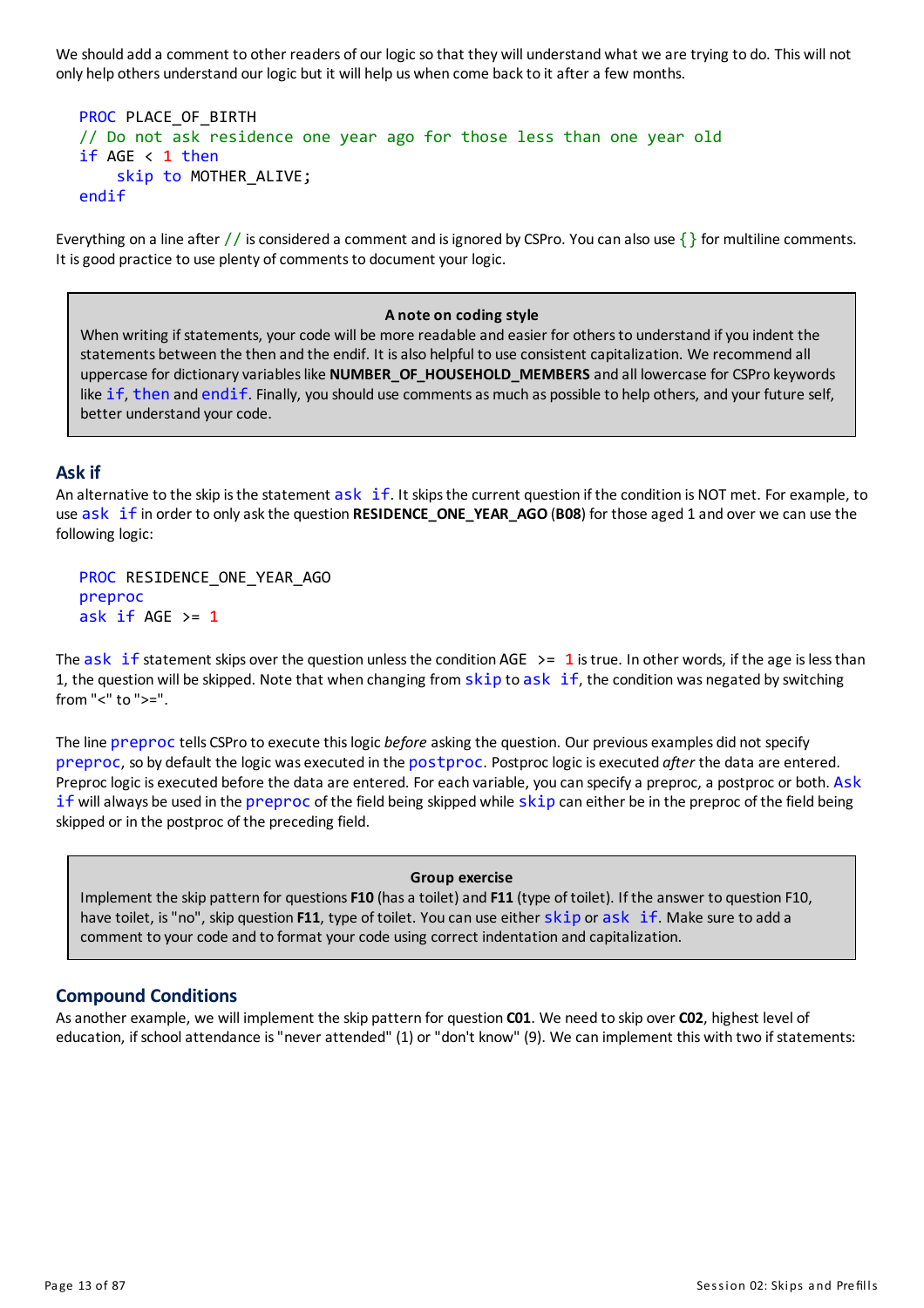```
PROC ATTENDED SCHOOL
```

```
// Skip over highest level education for those who never attended school
if ATTENDED SCHOOL = 1 then
    skip to LITERATE;
endif;
// Skip over highest level education for those whose attendance is "don't know"
if ATTENDED SCHOOL = 9 then
    skip to LITERATE;
endif;
```
Note that in CSPro, logic statements must be separated by semicolons (;). This tells CSPro when one command ends and the next begins. Forgetting to put the semicolon at the end of a statement is a very common error that new users make. If you forget the semicolon, usually CSPro will tell you that that a semicolon was expected, although sometimes it gets confused and gives you a less informative error message.

We can simplify this code by combining the two if statements using the "or" operator to create a compound condition.

```
PROC ATTENDED_SCHOOL
```

```
// Skip over highest level education for those whose attendance is "never attended"
// or "don't know"
if ATTENDED SCHOOL = 1 or ATTENDED SCHOOL = 9 then
    skip to LITERATE;
endif;
```
In addition to the "or" operator you can alsomake compound conditions using the "and" operator. A compound statement linked by "or" is true if either one of the conditions are true but a compound statement using "and" is only true if both conditions are true.

In addition to "or", CSPro supports the following logical operators:

| <b>Operation</b>                  | <b>Keyword</b> |
|-----------------------------------|----------------|
| Negate an expression              | not            |
| True if both expressions are true | and            |
| True if either expression is true | nr             |

You can also use compound conditions with ask if. For example we only want to ask question **B14**, age at first marriage, for those who responded "married" or "widowed" or "divorced" for marital status.

```
PROC AGE AT FIRST MARRIAGE
preproc
// Only ask age at first marriage for those whose marital status indicates
// they are/were married
ask if MARITAL STATUS = 2 or MARITAL STATUS = 3 or MARITAL STATUS = 4;
```
An "or" expression istrue when either the left or right expressionsare true so the question will only be asked if the MARITAL STATUS is either 2, 3 or 4.

We can make our expression even simpler using the "in" operator which checks if a value is in a range:

```
PROC AGE AT FIRST MARRIAGE
preproc
// Only ask age at first marriage for those whose marital status indicates
// they are/were married
ask if MARITAL STATUS in 2:4;
```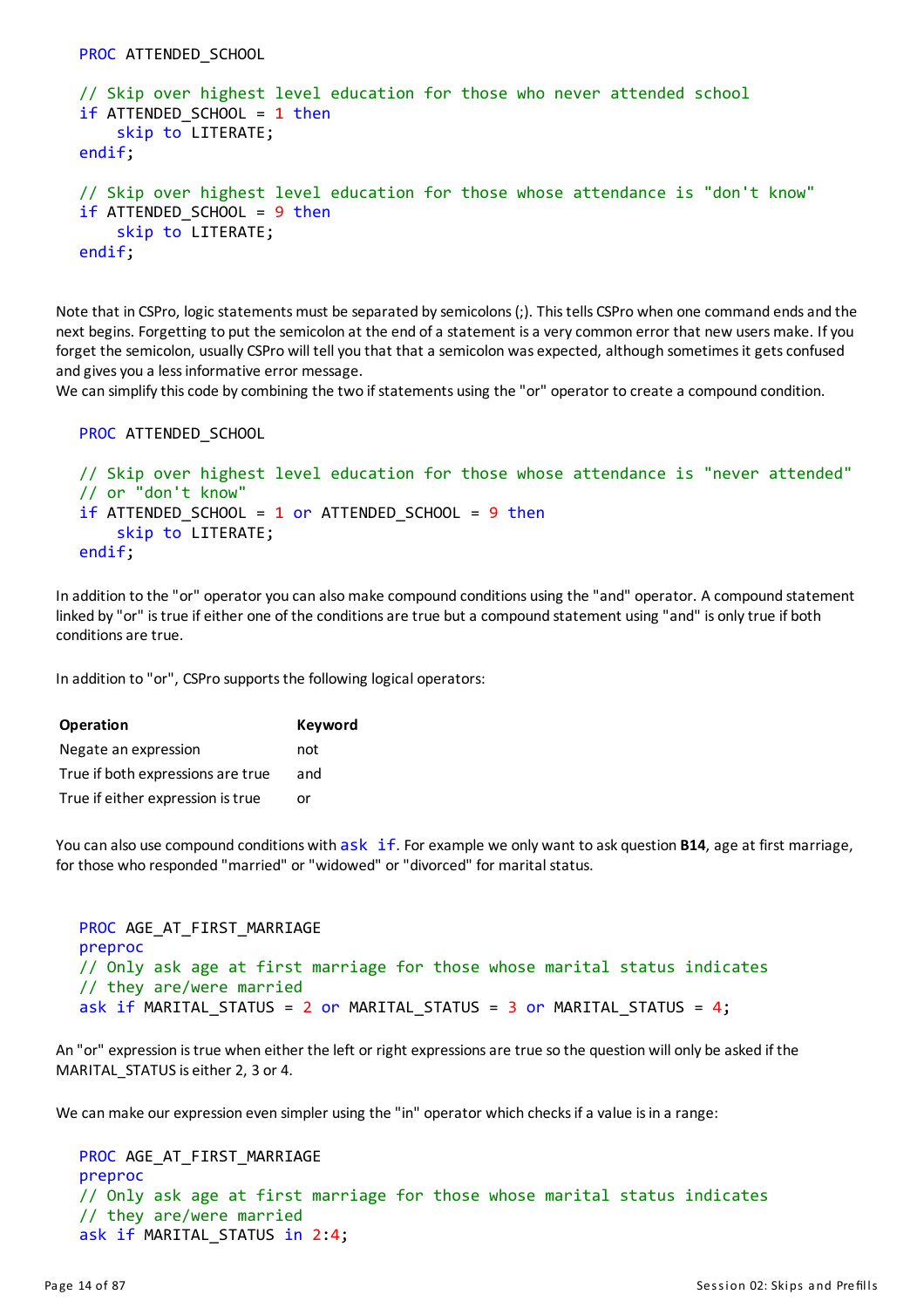#### **Other (specify) fields**

A common pattern in CSPro is to use the ask if statement to implement other (specify) fields. Let's implement the other (specify) field for question **F08**, roofing material. First we add a new alpha field to the dictionaryto capture the "other" value. We can call it **ROOFING\_MATERIAL\_OTHER** and drop it onto the form so that it comesright after ROOFING\_MATERIAL. We only want to ask for the "other" value if they selected "other" (code 5) for ROOFING\_MATERIAL, otherwise we want to skip it. We can do that using askif in the preproc for ROOFING\_MATERIAL\_OTHER.

```
PROC ROOFING MATERIAL OTHER
preproc
```

```
// ask this question only if "Other (specify)" is picked in roofing material.
ask if ROOFING MATERIAL = 5;
```
#### **Skip to next**

Now let's add the skip between sign language (B12) and marital status (B13) to skip to the next person for household members under 10 years old. In thiscase, what do we skip to? We can't skip to **B01** (line number) since that will tryto send us backwards to the line number for the current row. Instead, we use skip to next which automatically skips to the first field in the next row of the roster. We will put thisskip in the postproc of**SIGN\_LANGUAGE**.

```
PROC SIGN LANGUAGE
// Skip to next person for household members under 10 years of age
if AGE < 10 then
    skip to next;
endif;
```
Let's add the skip in section C, education, for those under 3 years of age. We are only supposed to fill in the education section for those aged three years and above. We can use  $skip$  to next to skip over the education questions if the age is less than three. We need to do thisin the preproc of **C01**, the first field in the education roster, **ATTENDED\_SCHOOL**.

Note that since thisfield already hasa postproc we need to add the preproc first and then add the word "postproc" so that the original postproc logic does not become part of the preproc.

```
PROC ATTENDED SCHOOL
preproc
// Skip education for household members under 3 years of age
if AGE < 3 then
    skip to next;
endif;
postproc
// Skip highest grade if never attended or don't know
if ATTENDED SCHOOL = 1 or ATTENDED SCHOOL = 9 then
    skip to LITERATE;
endif;
```
#### **Prefills**

Let's fill in the line number automatically so that the interviewer doesn't have to enter it. We can do this in the preproc of **PERSON\_NUMBER**:

```
PROC PERSON_NUMBER
preproc
// Fill in line number automatically
PERSON_NUMBER = curocc();
```
The CSPro function curocc () gives us the current occurrence number of a repeating record or item. In other words, it gives the row number of the roster we are currently on.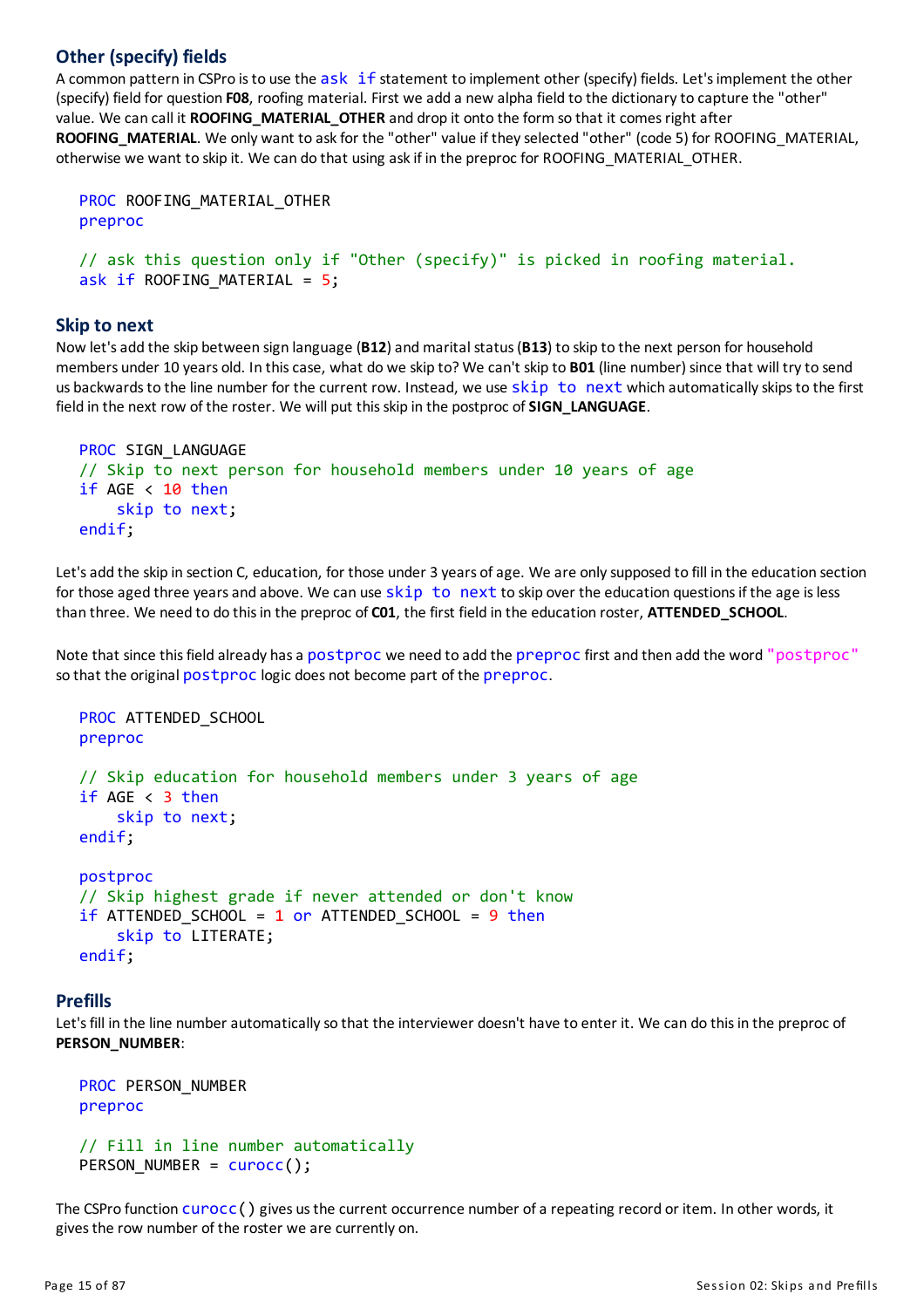To avoid having to hit enter to move through this field we can use the statement noinput which accepts the assigned answer and automatically moves to the next field as if the interviewer had used the enter key.

```
PROC PERSON_NUMBER
preproc
```

```
// Fill in line number automatically
PERSON_NUMBER = curocc();
noinput;
```
Alternatively, we can make the field uneditable by checking the protected box in the field properties. With noinput it is still possible to go back and modify the field, but protected fields cannot be modified except from logic. Be aware that if you do not set the value ofa protected field in logic *before* the interviewergetsto the field, CSEntry willgive you a fatal error.

#### **Group Exercise**

In question **B10**, mother line number, automaticallyfill in the code 88 (deceased) if the response to **B09**, mother alive, is"no". Youmay be tempted to use the skip statement for this but you should use the noinput statement instead.

#### **Endgroup**

Instead of using the occurrence control field in the roster, we could askthe user if they want to terminate the roster. To do that, we first add a new field to the dictionaryand it to the roster. Let'scall it **MORE\_PEOPLE**and give it the value set Yes-1, No - 2. We will put it at the end of the names roster. If the interviewer picks "no" then we use the command endgroup which terminates entry of the current roster or repeating form.

```
PROC MORE PEOPLE
// Exit roster when no more people in household
if MORE PEOPLE = 2 then
    endgroup;
endif;
```
With this, we no longer need to use the occurrence control field of the roster. However, since the other rosters (demographicsand education) still rely on the variable **NUMBER\_OF\_HOUSEHOLD\_MEMBERS** asa roster control field we need to set its value after completing the names roster. We can make it a protected field, move it after the names roster and set it using logic:

```
PROC NUMBER OF HOUSEHOLD MEMBERS
preproc
// Set number of household members to size of person roster.
// It is used as roster occurrence control field for later rosters.
NUMBER_OF_HOUSEHOLD_MEMBERS = totocc(HOUSEHOLD_MEMBERS_ROSTER);
```
This uses the function  $totocc()$  which gives the total occurrences of a repeating record or item. In other words, it gives us the total number of rows of a roster.

#### **Endlevel**

There is also the endlevel command which is similar to endgroup but skips the rest of the current questionnaire (except for two level applications when in a second level node where it terminates the current node).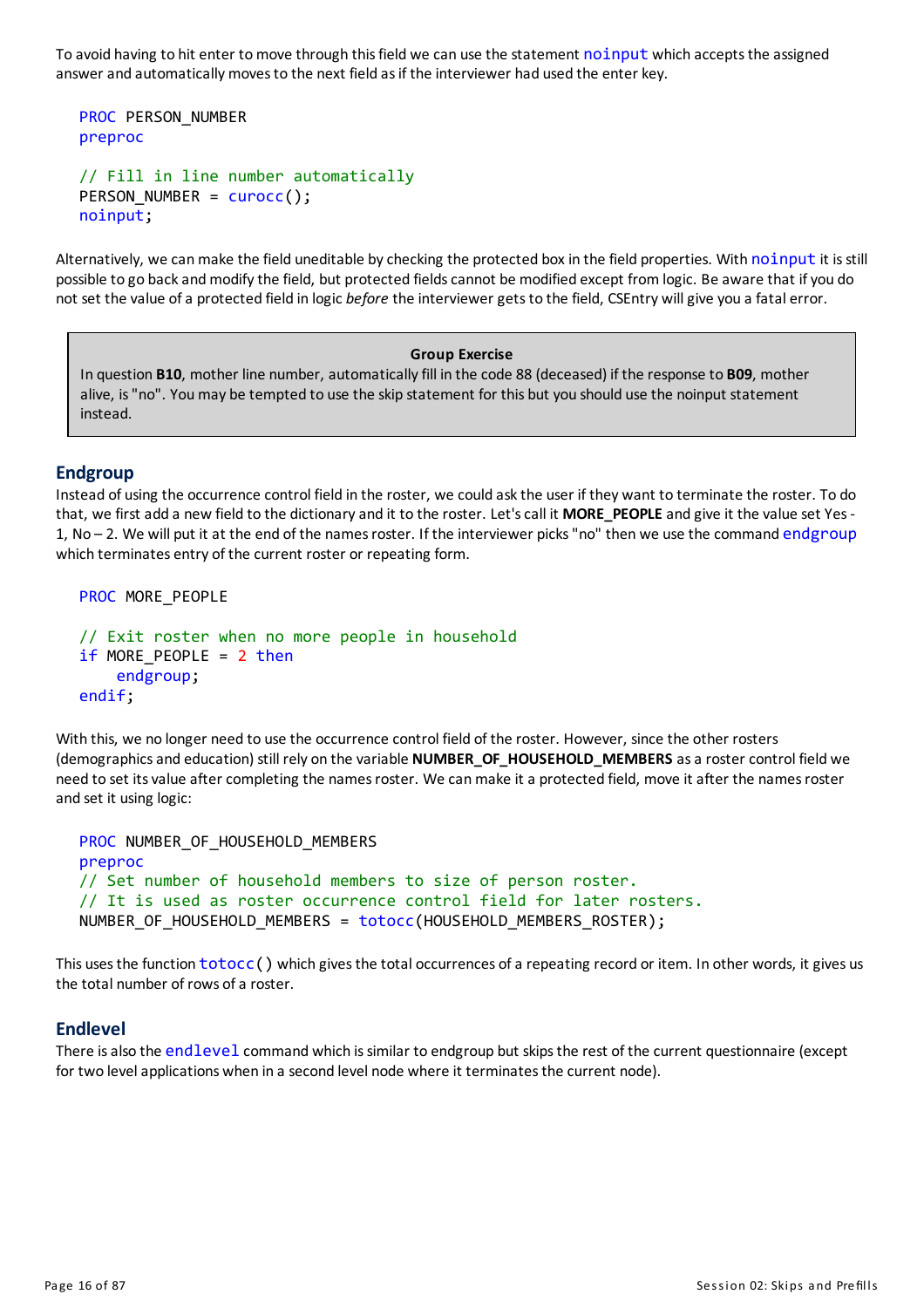#### **Skipping Based on Checkboxes**

We only want to ask question **B12**, sign language, if the household member is hearing disabled. We want to skip question **B12** if hearing disabled is not checked in question **B11**. How can we tell in logic if hearing disabled ischecked? Hearing disabled is option B in the value set so we need to determine if the set of all checked options contains the letter B. In CSPro logic we can use the function  $pos()$  which returns the position of one string within another. For example pos("C", "CSPro") will be one, pos("P", "CSPro") will be three and pos("o", "CSPro") will be five. If the search string is not found,  $pos()$  will return zero. In our case, the letter B is not always at the same position in the string. If the interviewer choosesjust option B then B will be the first character in the string but if the interviewer chooses A and B then the result will be "AB" and B will be in position two. However, all we care about is whether or not B isin the result string at all. For this we can check the result of  $pos()$ . If the result of  $pos()$  is nonzero then B is in the string and if the result iszero, B is not in the string.

Using  $pos()$  the logic for skipping sign language if hearing is not checked is:

```
PROC SIGN LANGUAGE
preproc
//ask this question only if hearing disabled (option B) is checked
ask if pos("B", DISABILITYS) > 0;
```
Note that since we are adding a preproc to a variable that already has a postproc we need to explicitly add the postproc.

```
PROC SIGN LANGUAGE
preproc
//ask this question only if hearing disabled (option B) is checked
ask if pos("B", DISABILITYS) > 0;postproc
// Skip to next person for household members under 10 years of age
if AGE < 10 then
    skip to next;
endif;
```
While this works, it creates a problem with the skip to next in the postproc. If we enter an individual with age less than 10 who has no difficulty hearing we no longer skip the marital status question. This is because the ask if in the preproc skips over the variable and the postproc is not run. Where can we put the  $skip$  to next so that it will work for those who have no difficulty hearing? We canmove it to the preproc of **MARITAL\_STATUS**.

```
PROC MARITAL_STATUS
preproc
// Skip to next person for household members under 10 years of age
if AGE \langle 10 then
    skip to next;
endif;
```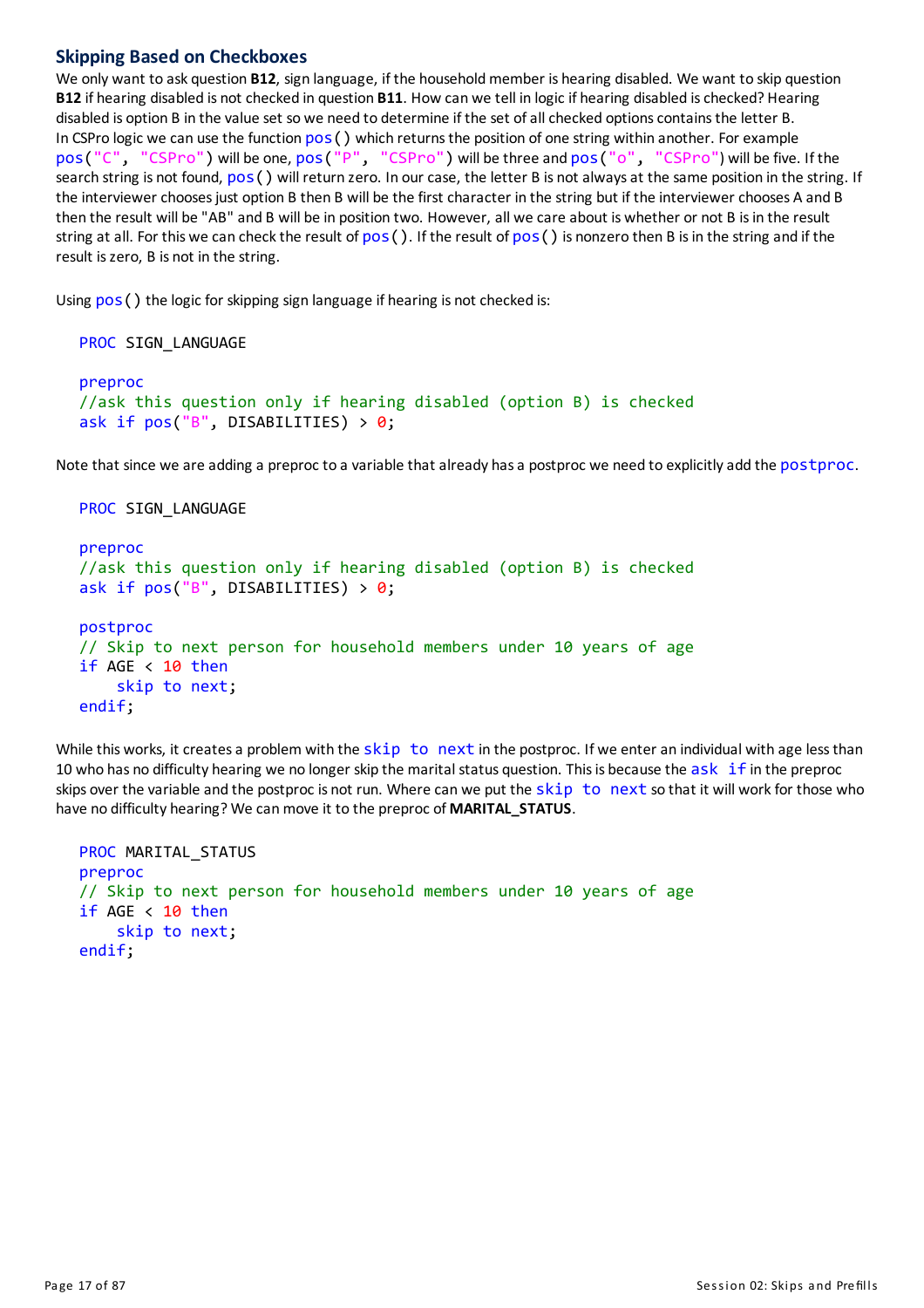#### **Exercises**

- 1. Skip question **F07**, monthlyrent, if dwelling is not rented in **F06**.
- 2. In section E, deaths, implement the skip pattern for question **E01**, any deaths.
- 3. In section E, deaths, implement the skip pattern for question **E08**, mother of deceased, based on the age at time of death **E07**.
- 4. In section E, deaths, implement the skip pattern for question **E09**, died while pregnant.
- 5. In section E, deaths, skip questions**E09** and **E10** for deceased householdmembers who are NOT women aged 12-50.
- 6. In section E, use logic to pre-fill the line number field **E03**. Make sure that the line number is protected.
- 7. Skip all of section C for persons under 3 years of age.
- 8. Add an additional question to **F13** to determine if the respondent wantsto give the distance to water inminutes or kilometers. If they choose kilometers then skip the distance in minutes question otherwise skip the distance in km question.
- 9. Add the other(specify) field and skip pattern for **F08**, wall material.
- 10. Add the other(specify) field for **B15**, languages spoken.
- 11. Automaticallyfill in the the possession code in question **G01**.
- 12. In question G01, household possessions, skip the value field if the quantity is zero.
- 13. Add variables and a form for section D: Fertility. Add the variables to the person record but create a new form with its own roster just like we did for section C. Don't worry about the last question on the form that displays the total births. We will cover that in a later lesson. Add the skip patterns for the fertility section. Don't forget to skip the entire section for males and females NOT between 12 and 50 years old.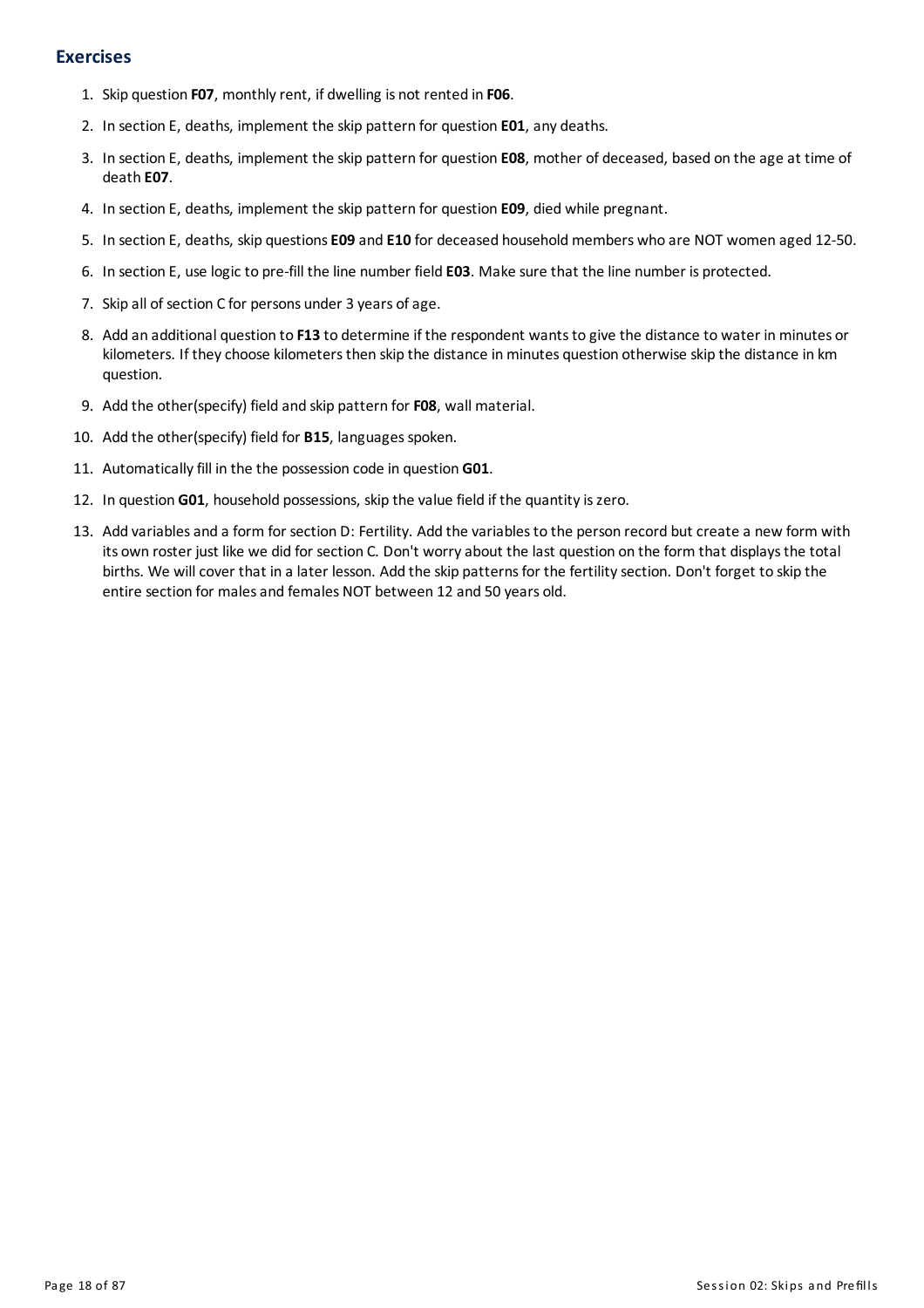### <span id="page-19-0"></span>**Session 03: Consistency Checks**

At the end of this lesson participants will be able to:

- Use the command errmsg to display messages to the interviewer
- Use the errmsg with select keyword
- Use if then else statements to implement consistency checks across multiple variables
- Use the command warning to implement "soft" checks
- Create and run test plans for consistency checks
- Implement consistency checks on dates
- Declare and use logic variables

#### **Consistency Checks with Two Variables**

Up to now, we have been able to limit the responses for each variable to only a set of valid responses using value sets. What if we want to check for consistency between two different variables?

For example, let's prevent the interviewer from entering more bedroomsthan there are roomsin the house. Click on the **NUMBER\_OF\_BEDROOMS** field in the formstree and then click on Logic in the toolbar to open the logic editor. Add the following code in the procedure for **NUMBER\_OF\_BEDROOMS**:

PROC NUMBER OF BEDROOMS

```
// Ensure that number of bedrooms is not more than number of rooms.
if NUMBER OF BEDROOMS > NUMBER OF ROOMS then
    errmsg("Number of bedrooms cannot exceed number of rooms");
    reenter;
endif;
```
The if statement only executes the code between the then and the endif if the condition (NUMBER\_OF\_BEDROOMS  $\rightarrow$ NUMBER OF ROOMS) is true. The errmsg statement will display a message to the user. The reenter statement forces the interviewer to stayin the current field and does not allow them to advance to the next field.

Note that we put our logic in the proc for **NUMBER\_OF\_BEDROOMS** and not in the proc for **NUMBER\_OF\_ROOMS**. Thisis because when we are in the proc for **NUMBER\_OF\_ROOMS**, the value for **NUMBER\_OF\_BEDROOMS** has not yet been entered. When creating consistency checks we always put the logic for the check in the proc for the last field involved in the check.

Let's take a look at another example, the edit specifications call for the following control:

```
• If RELATIONSHIP isspouse, then MARITAL_STATUS should not be coded 1 (never married), 2 (divorced) or 3
(widowed).
```
Which proc should we put this check in? Since **MARITAL STATUS** comes after **RELATIONSHIP** we will put it in the proc for **MARITAL\_STATUS**.

```
PROC MARITAL STATUS
```

```
// Ensure that spouse is not single, divorced or widowed
if (MARITAL STATUS = 1 or MARITAL STATUS = 3 or MARITAL STATUS = 4)
   and RELATIONSHIP = 2 then
    errmsg("Marital status of spouse cannot be single, divorced or widowed");
    reenter;
endif;
```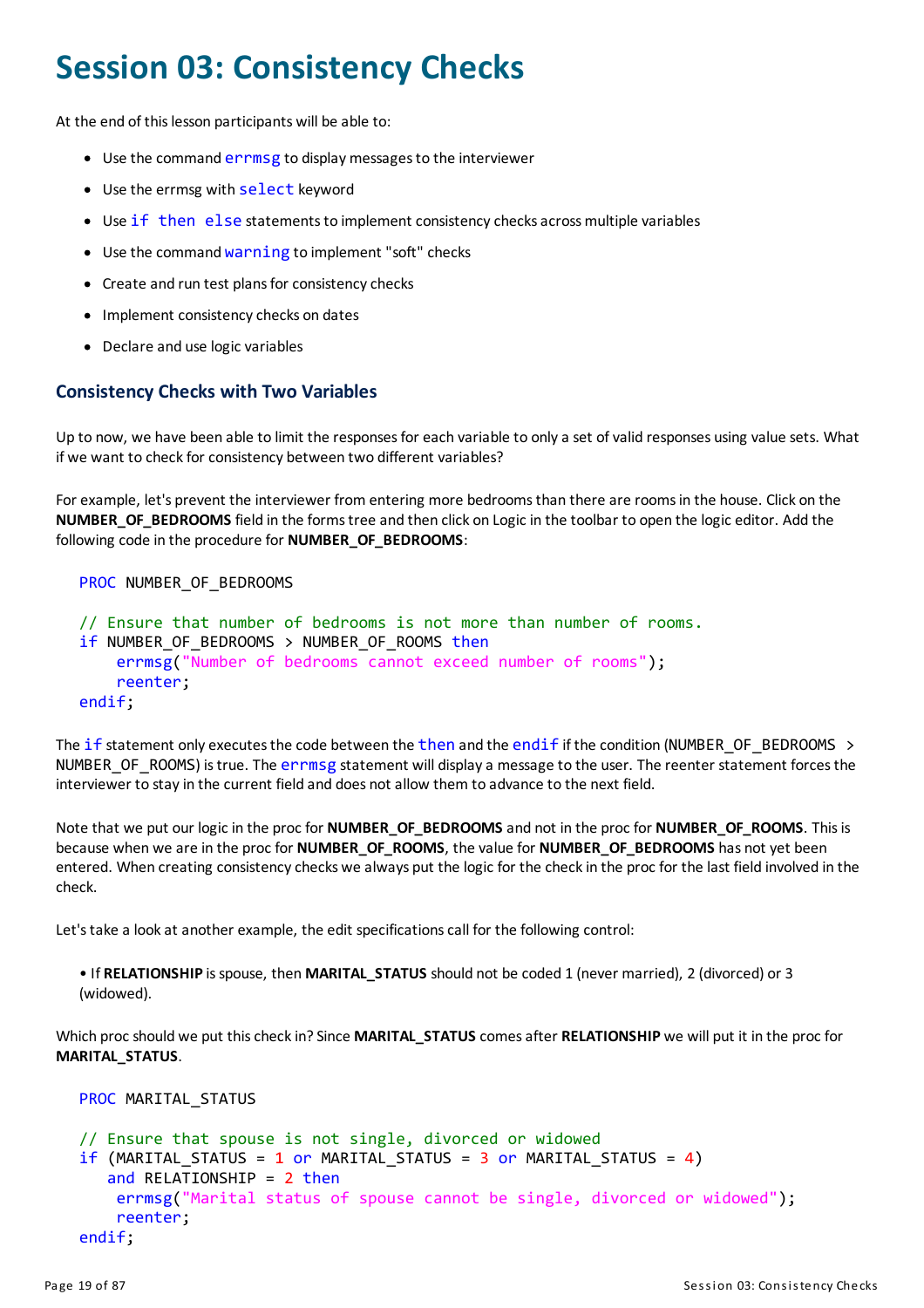Note that when combining multiple "and" and "or" expressions, "and" expressionsare evaluated first and then "or" expressions are evaluated which can sometimes lead to unexpected results. You can use parentheses to force the order of evaluation you want like we do above. What happens to the above expression without the parentheses if the relationship is not 2 and the marital status is 3?

Ofcourse there are a couple of simpler waysto write thischeck without using "or". We can use the not equals operator (" <>"):

```
// Ensure that spouse is not single
if MARITAL STATUS \langle \rangle 2 and RELATIONSHIP = 2 then
    errmsg("Marital status of spouse cannot be single, divorced or widowed");
    reenter;
endif;
```
Or we can use the keyword "in":

```
// Ensure that spouse is not single
if MARITAL STATUS in 1,3,4 and RELATIONSHIP = 2 then
    errmsg("Marital status of spouse cannot be single, divorced or widowed");
    reenter;
endif;
```
The in operator will be true if the value matches any of the numbers in the comma separated list. It also supports ranges by separating the start and end of the range with a colon (:). For example BEDROOMS in 1:4 will be true if **BEDROOMS** is 1,2,3 or 4.

#### **Better Error Messages**

We can improve our error message by adding parameters to the string. Let's go back to the check on the number of bedrooms and display the number of rooms and the number of bedrooms in the message:

```
PROC NUMBER OF BEDROOMS
```

```
// Ensure that number of bedrooms does not exceed number of rooms.
if NUMBER OF BEDROOMS > NUMBER OF ROOMS then
    errmsg("Number of bedrooms, %d, exceeds number of rooms, %d.",
           NUMBER OF BEDROOMS, NUMBER OF ROOMS);
    reenter;
endif;
```
The "%d"s in the message are replaced by the values of the variables that follow in the order that they are listed.

Let's do the same for the check on marital status and relationship:

```
// Ensure that spouse is not single
if MARITAL STATUS in 1,3,4 and RELATIONSHIP = 2 then
    errmsg("Relationship is spouse and marital status is %d. Spouse cannot be
single, divorced or widowed.", MARITAL STATUS);
    reenter;
endif;
```
It would be better if we could include the name of the person in the error message as an additional clue to the interviewer. Since the name is an alpha variable we use %s instead of %d. (%d is for decimal value.)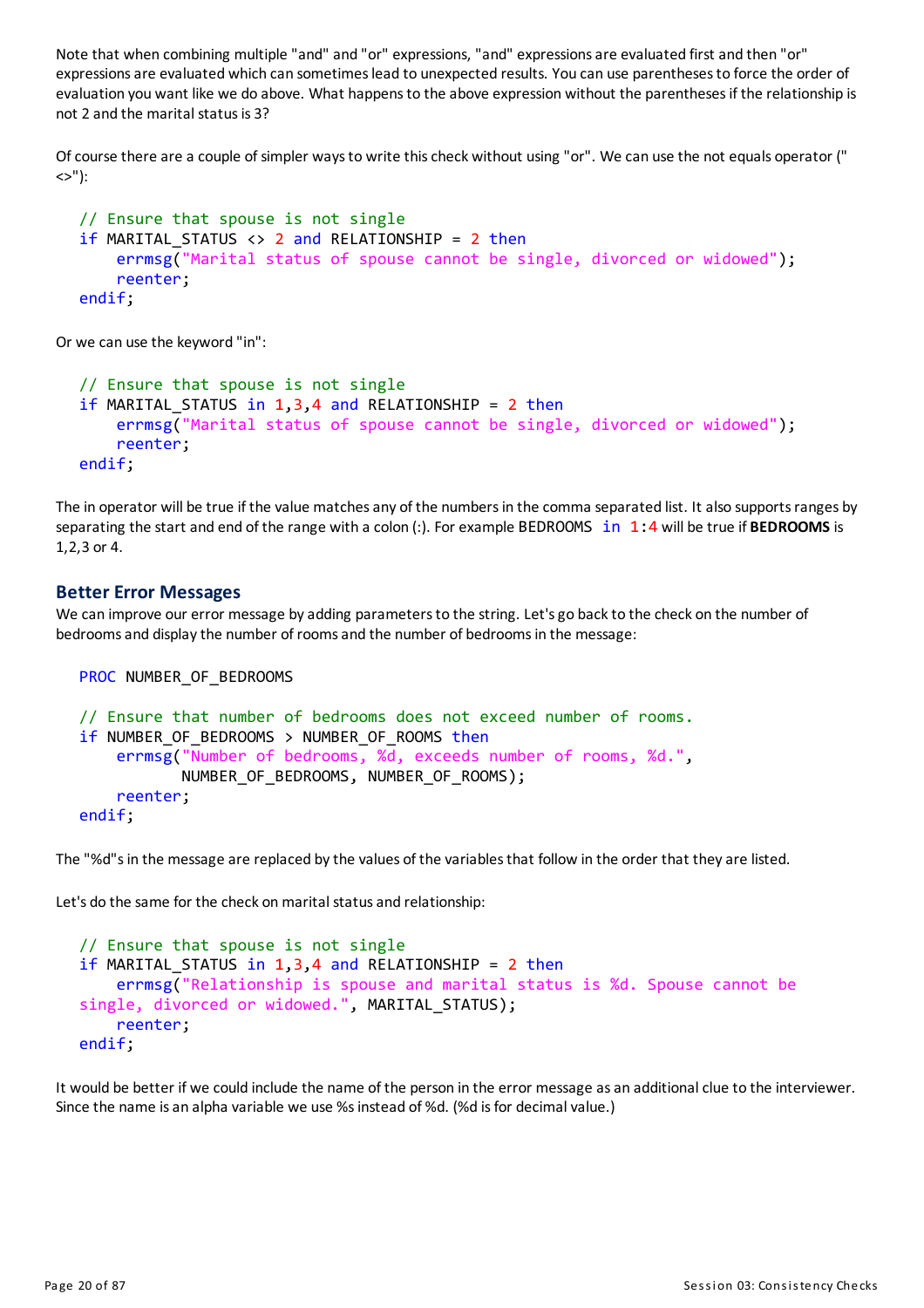```
PROC MARITAL STATUS
```

```
// Ensure that spouse is not single
if MARITAL STATUS in 1,3,4 and RELATIONSHIP = 2 then
    errmsg("%s has relationship spouse and marital status %d. Spouse cannot be
single, divorced or widowed."
           NAME, MARITAL_STATUS);
    reenter;
endif;
```
Why is there a whole bunch of extra space after the name in the error message? Remember that alpha variables in the dictionary are fixed length. This means that they get padded with blank spaces. We can remove the trailing blank spaces by using the  $strip()$  function.

```
PROC MARITAL STATUS
// Ensure that spouse is not single
if MARITAL STATUS in 1,3,4 and RELATIONSHIP = 2 then
    errmsg("%s has relationship spouse and marital status %d. Spouse cannot be
single, divorced or widowed."
           strip(NAME), MARITAL STATUS);
    reenter;
endif;
```
Finally, rather than show the numeric value of the marital statusit would be nicer to show the label from the value set. We can do this using %l instead of %d. This will displaythe label from the value set rather than the numeric code.

```
PROC MARITAL STATUS
// Ensure that spouse is not single
if MARITAL STATUS in 1,3,4 and RELATIONSHIP = 2 then
    errmsg("%s has relationship spouse and marital status %l. Spouse cannot be
single, divorced or widowed.",
        strip(NAME), MARITAL STATUS);
    reenter;
endif;
```
#### **Errmsg with select**

If we add select to the errmsg we can give the user the option of going back to correct either field. We can use this in our bedrooms example:

```
PROC NUMBER OF BEDROOMS
```

```
// Ensure that number of bedrooms does not exceed number of rooms.
if NUMBER OF BEDROOMS > NUMBER OF ROOMS then
    errmsg("Number of bedrooms, %d, exceeds number of rooms, %d.",
           NUMBER OF BEDROOMS, NUMBER OF ROOMS)
           select("Fix number of rooms", NUMBER_OF_ROOMS,
                  "Fix number of bedrooms", NUMBER_OF_BEDROOMS);
```
endif;

With the select we no longer need the reenter since CSEntry will automatically reenter the field that the interviewer selects.

Note that the select clause is part of the errmsg statement so there is no semicolon in between the select and the errmsg.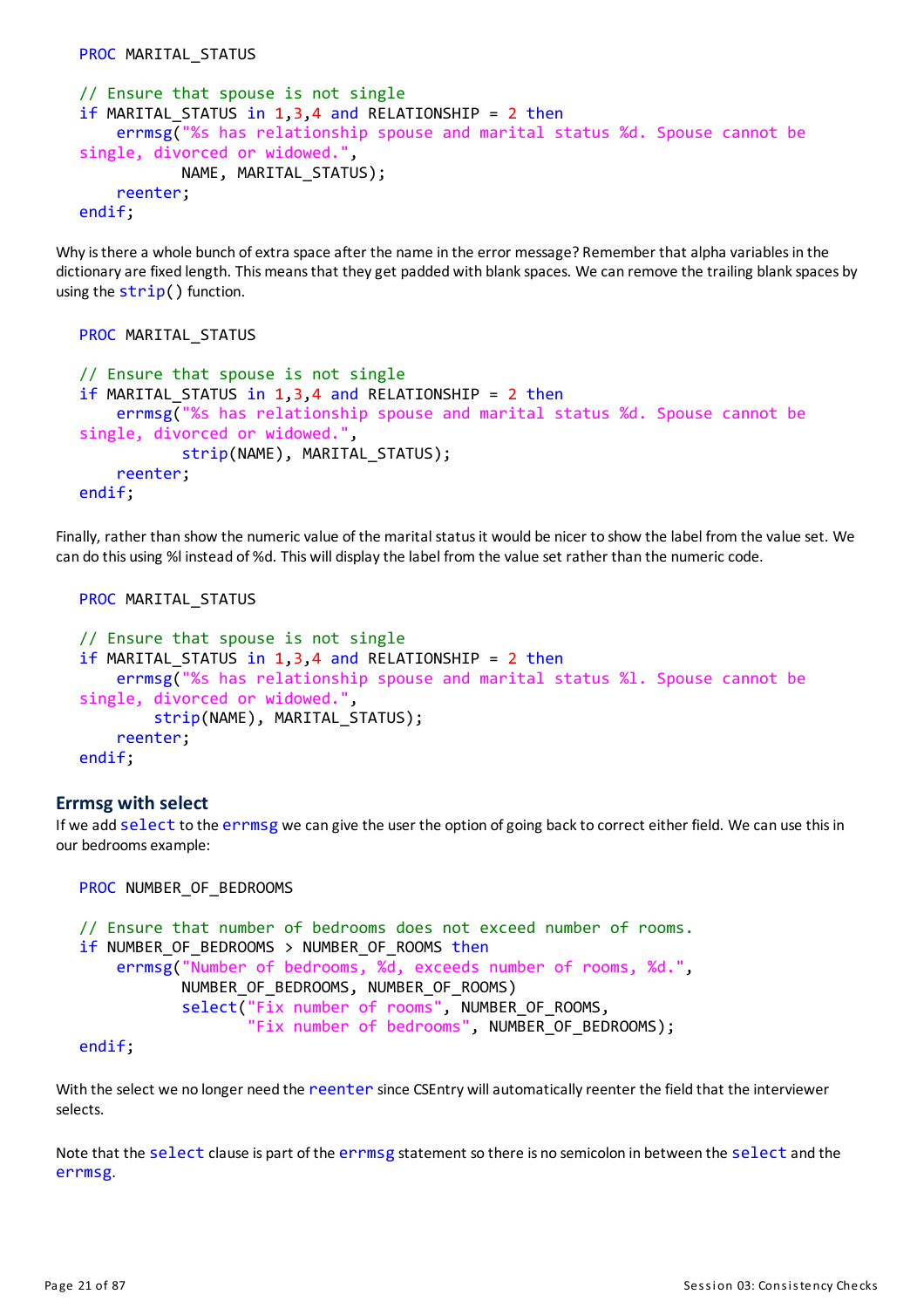```
Let's add a select to the relationship-marital status check too:
```

```
// Ensure that spouse is not single
if MARITAL STATUS in 1,3,4 and RELATIONSHIP = 2 then
    errmsg("%s has relationship spouse and marital status %l. Spouse cannot be
single, divorced or widowed.",
           strip(NAME), MARITAL_STATUS)
    select("Fix marital status", MARITAL_STATUS,
           "Fix relationship", RELATIONSHIP);
endif;
```
**Soft edit checks**

Ifyou want to allow the user to ignore the errorand enter the next field, you can add an option to the select statement with the keyword continue:

```
PROC NUMBER OF BEDROOMS
// Ensure that number of bedrooms does not exceed number of rooms.
if NUMBER OF BEDROOMS > NUMBER OF ROOMS then
    errmsg("The number of bedrooms, %d, is greater than the number of rooms, %d.",
           NUMBER_OF_BEDROOMS, NUMBER_OF_ROOMS)
           select("Fix number of rooms", ROOMS,
                  "Fix number of bedrooms", NUMBER_OF_BEDROOMS,
                  "Ignore error", continue);
```
endif;

Now the message dialog will have a third button labelled "ignore" that, when clicked, will move to the next field, in thiscase to type of main dwelling.

Thisiscommonlyreferred to asa "soft edit check" as opposed to the previous"hard edit check" that does not allow the interviewer to move on until the inconsistency is fixed. The advantage of a soft edit check is that the interviewer won't get stuck, however, data qualitymaysuffer. In a CAPI censussoft edit checksare generally preferred in order to prevent interviewers from getting stuck and to keep interview times to a minimum.

For soft edit checks, CSPro provides a warning function, which is identical to errmsg except that if you have already ignored the message once, when you navigate through the field byclicking on the case tree or resuming from partial save, the message is not shown a second time. To make the rooms/bedrooms a soft check, in addition to adding the ignore option, we would use warning instead of errmsg.

```
PROC NUMBER_OF_BEDROOMS
```

```
// Ensure that number of bedrooms does not exceed number of rooms.
if NUMBER OF BEDROOMS > NUMBER OF ROOMS then
   warning("The number of bedrooms, %d, is greater than the number of rooms, %d.",
           NUMBER_OF_BEDROOMS, NUMBER_OF_ROOMS)
           select("Fix number of rooms", ROOMS,
                  "Fix number of bedrooms", NUMBER_OF_BEDROOMS,
                  "Ignore error", continue);
```
endif;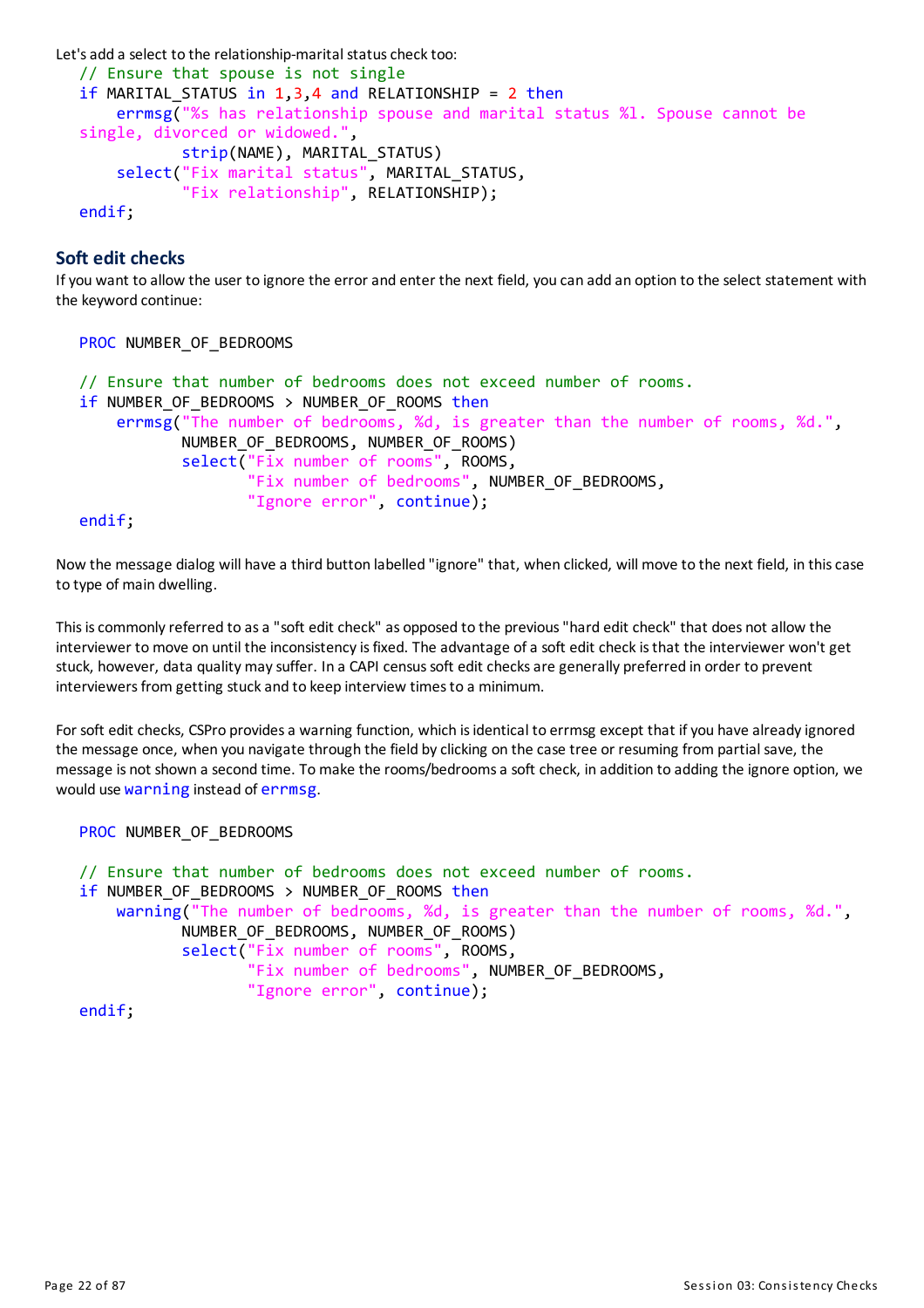#### **Testing Consistency Checks**

When testing consistency checks involving multiple variables it is important to test all possible combinations of the variables. To do this we can create a test matrix. For example, to test all possible combinations of our consistencycheck between **MARITAL\_STATUS** and **RELATIONSHIP** we would use the following matrix that showsthe expected result for each combination of the variables involved:

|                     | <b>Marital Status</b> |             |              |             |
|---------------------|-----------------------|-------------|--------------|-------------|
| <b>Relationship</b> | Never married (1)     | Married (2) | Divorced (3) | Widowed (4) |
| Spouse (2)          | Error                 | OK          | Error        | Error       |
| Not-spouse $(<$ 2)  | <b>OK</b>             | ΩK          | OК           | OK          |

Using this matrix, you can test each of the 8 possible combinations and make sure that you get the expected result. This ensures that all possible cases are tested.

By combining the test matrices from all the consistency checks in the application, you can create a test plan for the survey/census application to verify the application works correctly when changes are made. Often times changes to one part of the questionnaire can have unintended effects on skips and consistency checks in other parts of the questionnaire so it is important to have a test plan that is used after every set of changes to ensure that no problems are introduced.

#### **Calculations**

In question **D02** the respondent gives the number of boys living in the household, girls living in the household and the total number of children living in the household. Let's check that the sum of the girls and the boys is equal to the total.

```
if BOYS_IN_HOUSEHOLD + GIRLS_IN_HOUSEHOLD <> CHILDREN_IN_HOUSEHOLD then
    errmsg("Total number of children (%d) must equal the sum of the number of boys
(%d) and the number of girls (%d).",
           CHILDREN_IN_HOUSEHOLD, BOYS_IN_HOUSEHOLD, GIRLS_IN_HOUSEHOLD)
        select("Correct total", CHILDREN_IN_HOUSEHOLD,
                "Correct boys", BOYS_IN_HOUSEHOLD,
               "Correct girls", GIRLS_IN_HOUSEHOLD);
```
endif;

CSPro logic supports the following mathematical operators:

| Addition           |        |
|--------------------|--------|
| Subtraction        |        |
| Multiplication     | $\ast$ |
| Division           |        |
| Modulo (remainder) | %      |
| Exponentiation     | Λ      |
|                    |        |

#### **Checking Dates**

Let's add a consistency check between the date of birth and the age. We can use the function  $datediff()$  to calculate the age based on the interview date and the date of birth:

What proc should we put this check in? We need the age and the entire date of birth (year, month and day) to be entered before we can do the check. We could therefore do this check in the postproc of the last of the date components or we could put it in the postproc of the block that contains all of the date fields. The postproc of the block is executed after all the fields in the block have been entered. On mobile, when the block fields are displayed on the same screen, the procs of the fields in the block are not called until the user completes the entire block and moves to the next page. To ensure consistent behavior between Windows and Android it is therefore recommended to put all validation code in the postproc of the block.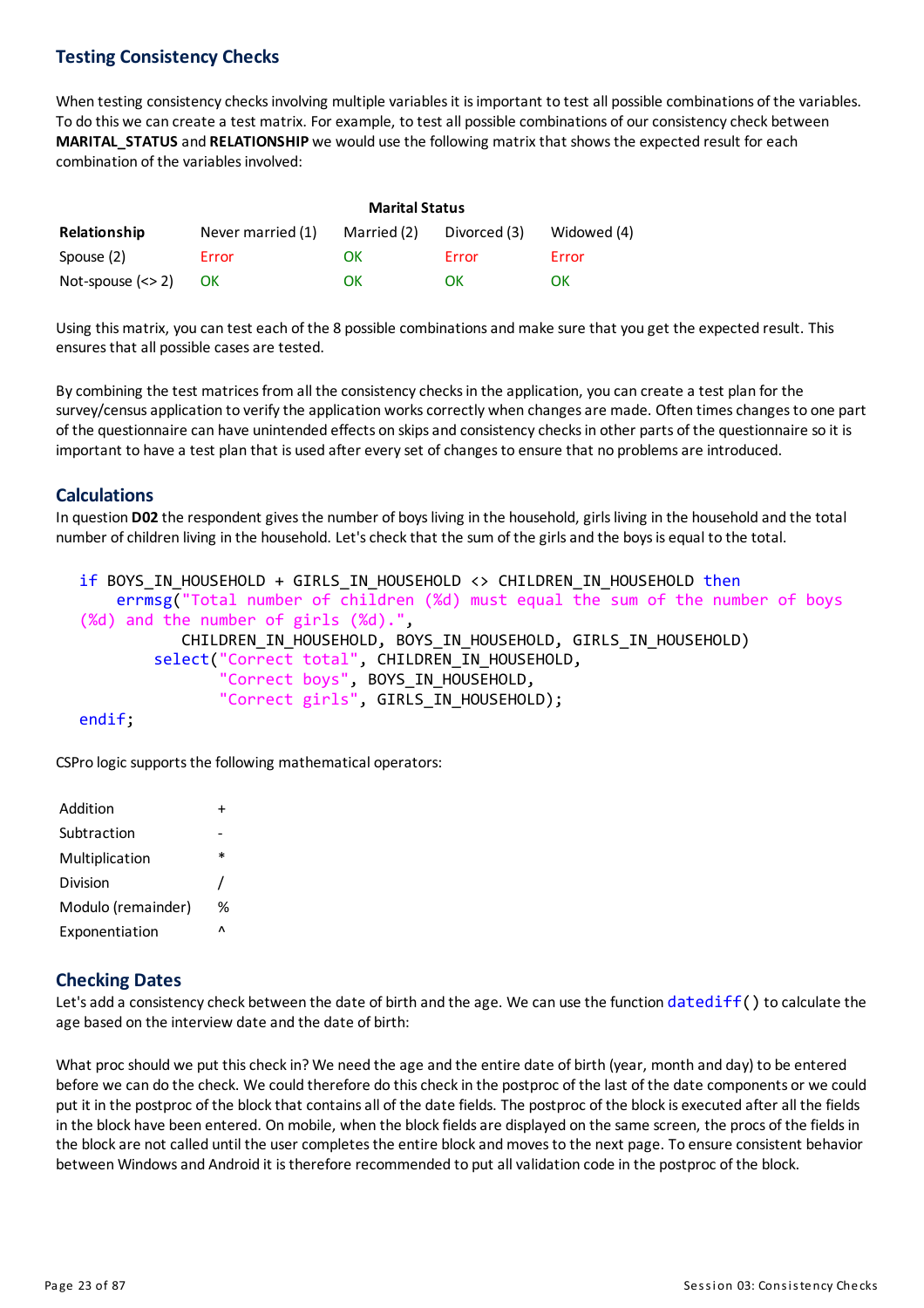```
// Ensure that age matches date of birth
if datediff(DATE OF BIRTH, DATE OF INTERVIEW, "y") <> AGE then
    errmsg("Age (%d) does not match date of birth (%d)", AGE, DATE OF BIRTH)
        select("Correct Age", AGE, "Correct date of birth", DATE OF BIRTH);
endif;
```
This works but it would be better if the error message informed the interviewer what the date of birth that we calculated was.

```
PROC DOB BLOCK
```
PROC DOB BLOCK

```
// Ensure that age matches date of birth
if datediff(DATE OF BIRTH, DATE OF INTERVIEW, "y") <> AGE then
    errmsg("Age (%d) doesn't match date of birth (%d). Based on date of birth age
should be %d",
        AGE, DATE_OF_BIRTH, datediff(DATE_OF_BIRTH,
        DATE OF INTERVIEW, "y"))
        select("Correct Age", AGE, "Correct date of birth", YEAR OF BIRTH);
endif;
```
We should also handle the case where the age or date of birth is unknown.

```
PROC DOB BLOCK
// Ensure that age matches date of birth
if AGE <> 999 and DATE_OF_BIRTH <> 99999999 then
    if datediff(DATE OF BIRTH, DATE OF INTERVIEW, "y") <> AGE then
        errmsg("Age (%d) doesn't match date of birth (%d). Based on date of birth
age should be %d",
            AGE, DATE OF BIRTH,
            datediff(DATE OF BIRTH, DATE OF INTERVIEW, "y"))
            select("Correct Age", AGE, "Correct date of birth",
                   YEAR_OF_BIRTH);
    endif;
endif;
```
Making sure we have the correct number of 9s is a bit tricky. Since we used the special value missing for 999 in the value set for age we can instead use missing in our if statement. We can do the same for the date of birth.

```
// Ensure that age matches date of birth
if AGE <> missing and DATE_OF_BIRTH <> missing then
    if datediff(DATE OF BIRTH, DATE OF INTERVIEW, "y") <> AGE then
        errmsg("Age (%d) doesn't match date of birth (%d). Based on date of birth
age should be %d",
            AGE, DATE_OF_BIRTH,
            datediff(DATE OF BIRTH, DATE OF INTERVIEW, "y"))
            select("Correct Age", AGE, "Correct date of birth",
                   YEAR OF BIRTH);
   endif;
endif;
```
This not only makes our code clearer but is also more resilient since the logic would still work if we later changed the size of the variable AGE from three digits to two.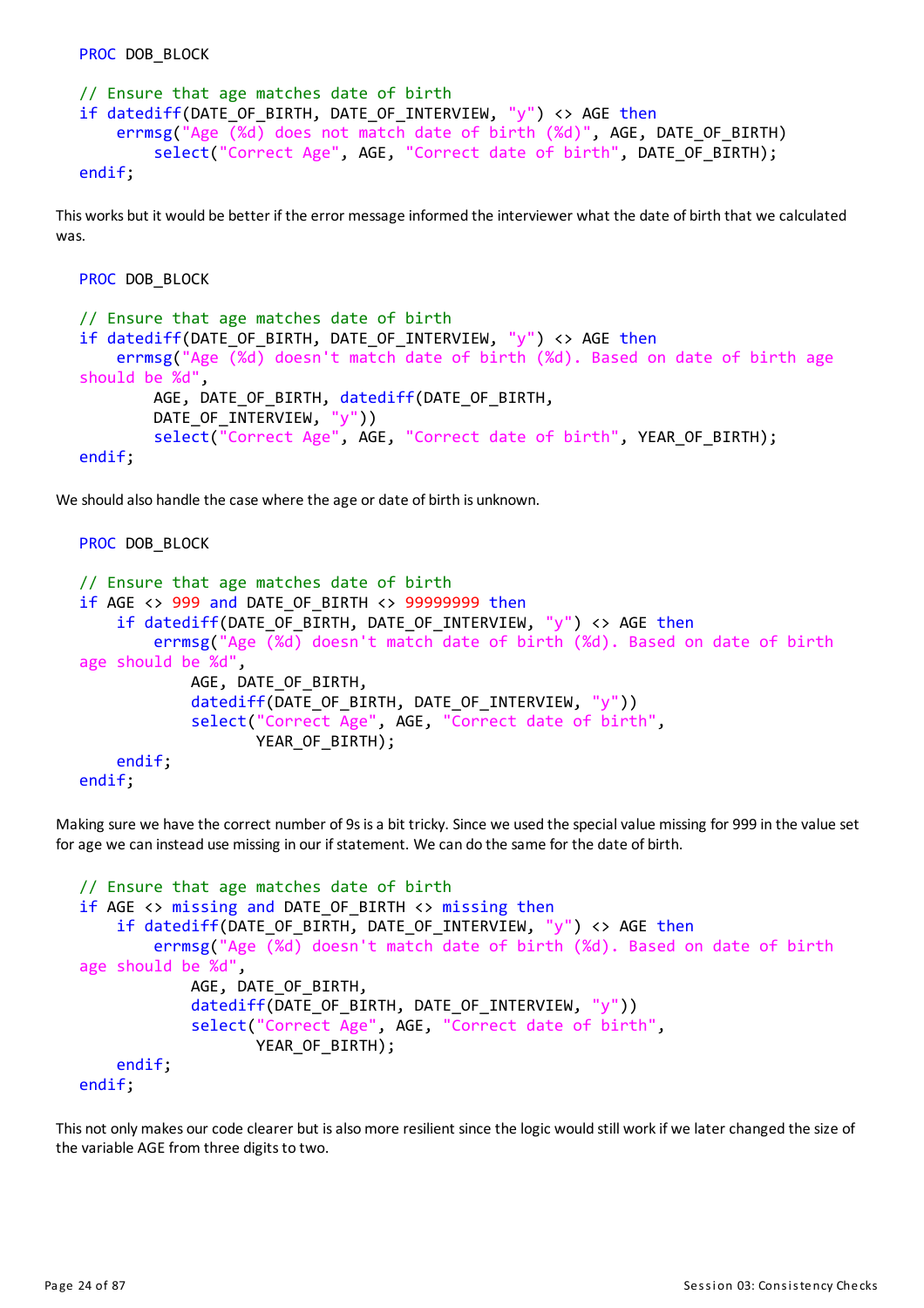#### **Logic variables**

It would better if we didn't repeat the datediff calculation twice. Repeating code makes it harder to maintain. We may fix a bug in one copy of the code but forget to do so another. To avoid repeating ourselves we can declare a logic variable to hold the value of our calculation. Logic variables are like dictionary variables but are only for use in calculations in logic and don't get shown on forms or saved to the data file. To create a variable, we declare it asfollows:

```
numeric aNumber;
string anAlphanumeric;
alpha(20) anAlphaNumericWithAFixedLength;
```
Numeric variables hold numbers(including numbers with fractional parts)and string variables hold alphanumeric values. Alpha variables are like strings but with a fixed length. In early versions of CSPro string variables didn't exist and it was common to use alpha variables. Inmodern CSPro you should always use string variablesinstead of fixed length alpha variables.

#### **Coding style**

We recommend using mixed case (a.k.a. camelCase) for logic variablesin order to distinguish them from dictionary variables.

We can declare a variable to hold the result of the datediff as follows:

```
numeric calculatedAge;
calculatedAge = datediff(DATE_OF_BIRTH, DATE_OF_INTERVIEW, "y");
```
Now we can use that variable in place of the datediff:

```
if calculatedAge <> AGE then
    errmsg("Age (%d) does not match date of birth (%d). Based on date of birth age
should be %d",
       AGE, DATE_OF_BIRTH, calculatedAge)
        select("Correct Age", AGE, "Correct date of birth", YEAR_OF_BIRTH);
endif;
```
It is possible to combine the declaration and the initialization of the variable into a single line:

```
numeric calculatedAge = datediff(DATE_OF_BIRTH, DATE_OF_INTERVIEW, "y");
```
#### **When to Use Consistency Checks**

It is tempting to place consistency checks on every question in your application in order to maximize data quality but it is important to realize that every check you add comes at a price. Beyond the time it takes to implement and properly test each check, you also need to consider the additional time required to train and support a more complex application. Every check you add increases the risk that there will be bugs in your application when it gets to the field. Unlike a key from paper application, a bug in the field can mean an enumerator being stuck and abandoning an entire questionnaire. For surveys, you generally have a small sample and better trained enumeratorsso thisisless ofa concern. However, fora census, enumeratorsare not as experienced and supporting them in the field ismuchmore ofa challenge. In a census, due to the number of respondents, you can use imputation to correct many inconsistencies with minimal impact on the overall results. In any case, just the fact that the CAPI instrument imposes range checks and skip patterns will be a significant improvement in data quality over a paper census. For a CAPI census application, we recommend only adding consistency checks on the key demographic fieldsin the household rosterand leaving potential inconsistenciesin other parts of the questionnaire to be corrected post data collection. In addition, we recommend using mainly"soft" edit checksso that the enumerator is never blocked by the application.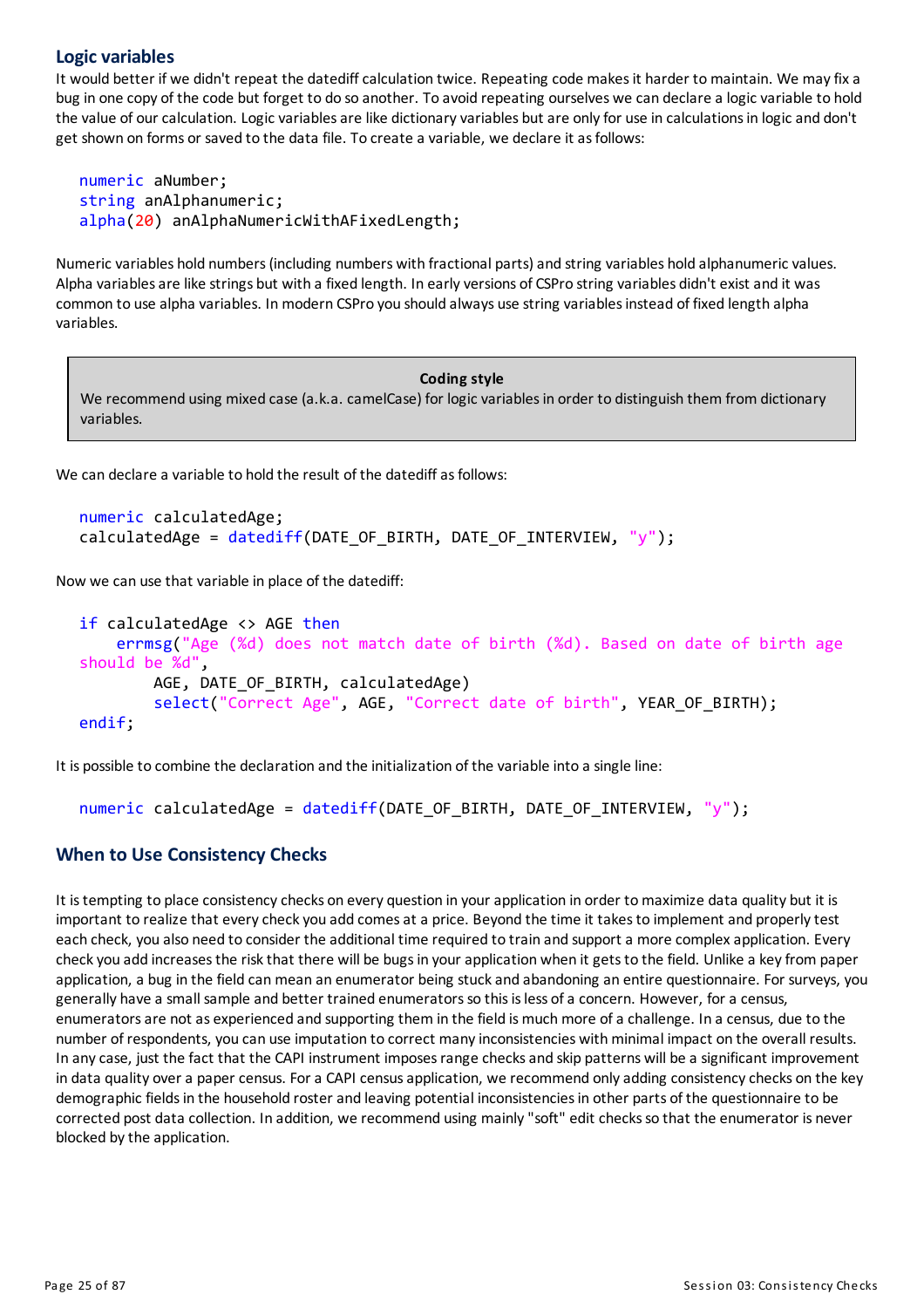#### **Exercises**

Implement the following consistency checks from the edit specifications. Test that they are correct. Make sure to test all possible cases (test matrices can help with this).

- 1. Displayan error message if the head of household islessthan 12 years old.
- 2. Ensure that **B14** (age at first marriage) islessthan or equal to the current age (**B05**).
- 3. Displayan error message if the highest level of education (**C02**) is university orgraduate but the age islessthan eighteen. Make thisa "soft check" so that the interviewer can ignore the error if they wish.
- 4. Add an error message if the highest level of education (**C02**) is"standard 5" or higherand the individual does not know how to read or write (**C03**). Make thisa soft check.
- 5. Add a consistencycheckin section Fthat displaysan error message if the household hasa flush toilet in question **F11** and does NOTalso specify piped water inside house for question **F12**. Use a select clause to allow them to correct either **F11** or **F12**.
- 6. Ensure that the total number ofchildren in **D03** is equal to the sum of the boysand the girls. Do the same for question **D04**.
- 7. Checkthat the date that the death occurred in question **E05** is within the last five years, since the section should only include deaths occurring in that period. Use the interview date to calculate the number of years since the death occurred. For example, if the interview date is 2016-10-05 and the date of death is 2016-09 then you should show an error message. You can use datediff to calculate the difference between the interview date and the date of death as we did for the age and date of birth check, however you will need to construct a full date from just the month and year of death. Since no day is given, use 1 as the day (assume first day of the month). Note that datediff rounds to the nearest year so to do the check correctly you will need to get the difference in months and compare it to 60 (5 years times 12 months).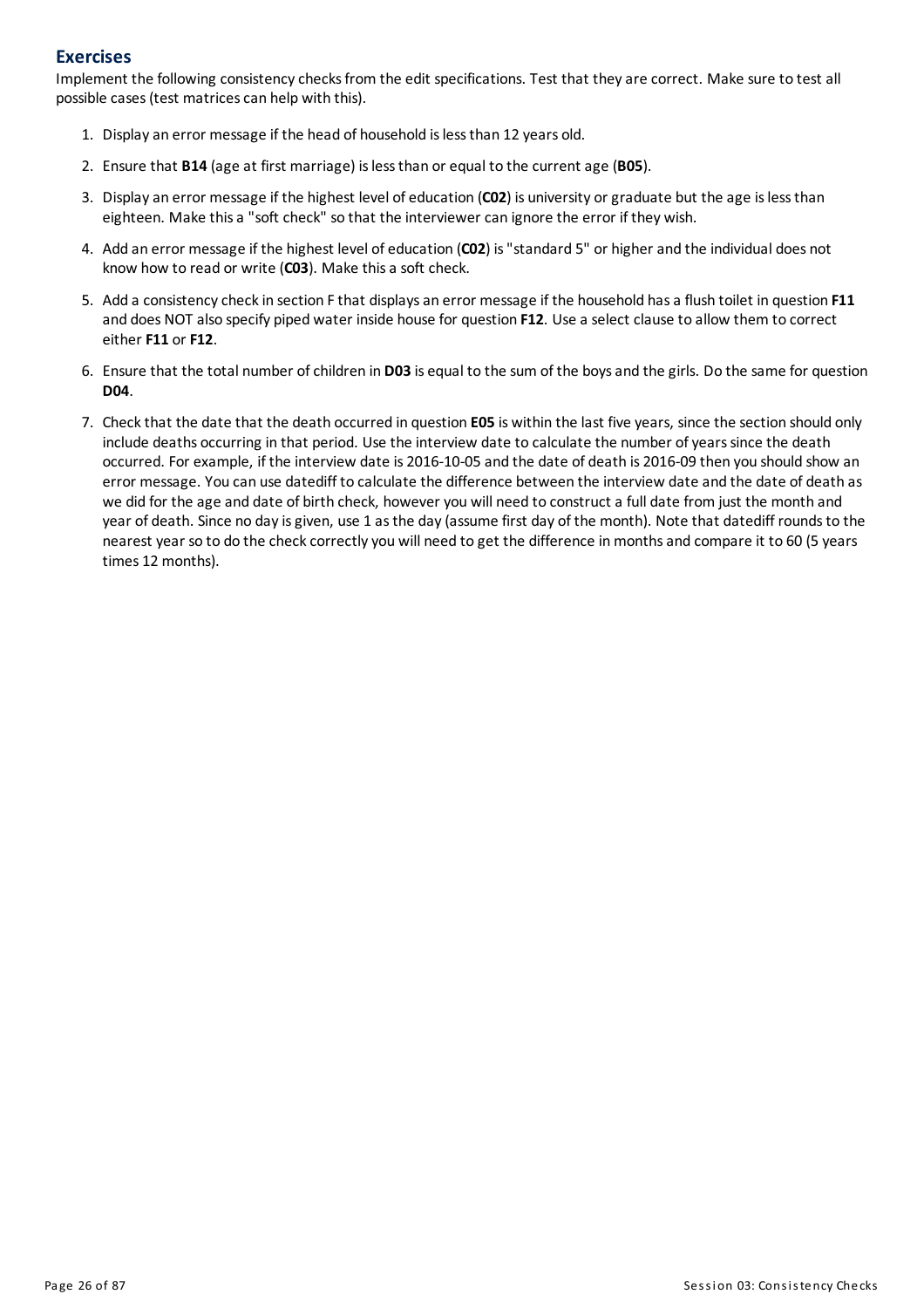# <span id="page-27-0"></span>**Session 04: More Logic in Data Entry, Rosters, Subscripts and Loops**

At the end of this lesson participants will be able to:

- Implement consistency checks across individuals in the household roster
- Understand the order of PROCsand where to place edit checks
- Use subscripts, totocc(), count(), seek() and curocc() to work with rosters
- Use loops (do while) to implement edit checks on repeating records/items (rosters)
- Understand and use "special values" (notappl, missing and default) in logic
- Set occurrence labels on rosters from logic

#### **Groups and Subscripts**

Let's add a check to the line number of mother to ensure that the line number entered corresponds to a woman 12 or over in the household. To do this we need to linkthe line number entered in **B10** backto the corresponding row of the roster in section B. This is done through subscripts to get the age and sex of the mother based on the line number.

Foranyitem that isrepeated, adding a number in parenthesesafter it givesyou the value ofa particular occurrence of the variable. For example, AGE(1) will be the age of the first household member, AGE(2) the age of the second member... If we omit the subscript when executing logic in a proc of a roster CSPro will assume that we want the one for the current row of the current roster. However, in thiscase we don't want the sexand age of the person in the current row, we want the age and sex in the row specified by **MOTHER\_LINE\_NUMBER**. To get that we need to use AGE (MOTHER LINE NUMBER) and SEX(MOTHER LINE NUMBER).

```
PROC MOTHER LINE NUMBER
```

```
// Ensure that line number of mother is line number of woman over 12
if not MOTHER LINE NUMBER in 87:88 then
    if SEX(MOTHER_LINE_NUMBER) = 1 then
        errmsg("Sex of mother %s is male",
               strip(NAME(MOTHER LINE NUMBER)))
               select("Correct mother",
                      MOTHER LINE NUMBER,
                      "Correct sex of " +
                      strip(NAME(MOTHER LINE NUMBER)),
                      SEX(MOTHER_LINE_NUMBER));
    endif;
    if AGE(MOTHER_LINE_NUMBER) <> 999 and AGE(MOTHER_LINE_NUMBER) < 12 then
        errmsg("Age of mother %s is %d but must be at least 12",
               strip(NAME(MOTHER LINE NUMBER)),
               AGE(MOTHER_LINE_NUMBER))
               select("Correct mother", MOTHER_LINE_NUMBER,
                      "Correct age of " + strip(NAME(MOTHER_LINE_NUMBER)),
                      AGE(MOTHER_LINE_NUMBER));
    endif;
endif;
```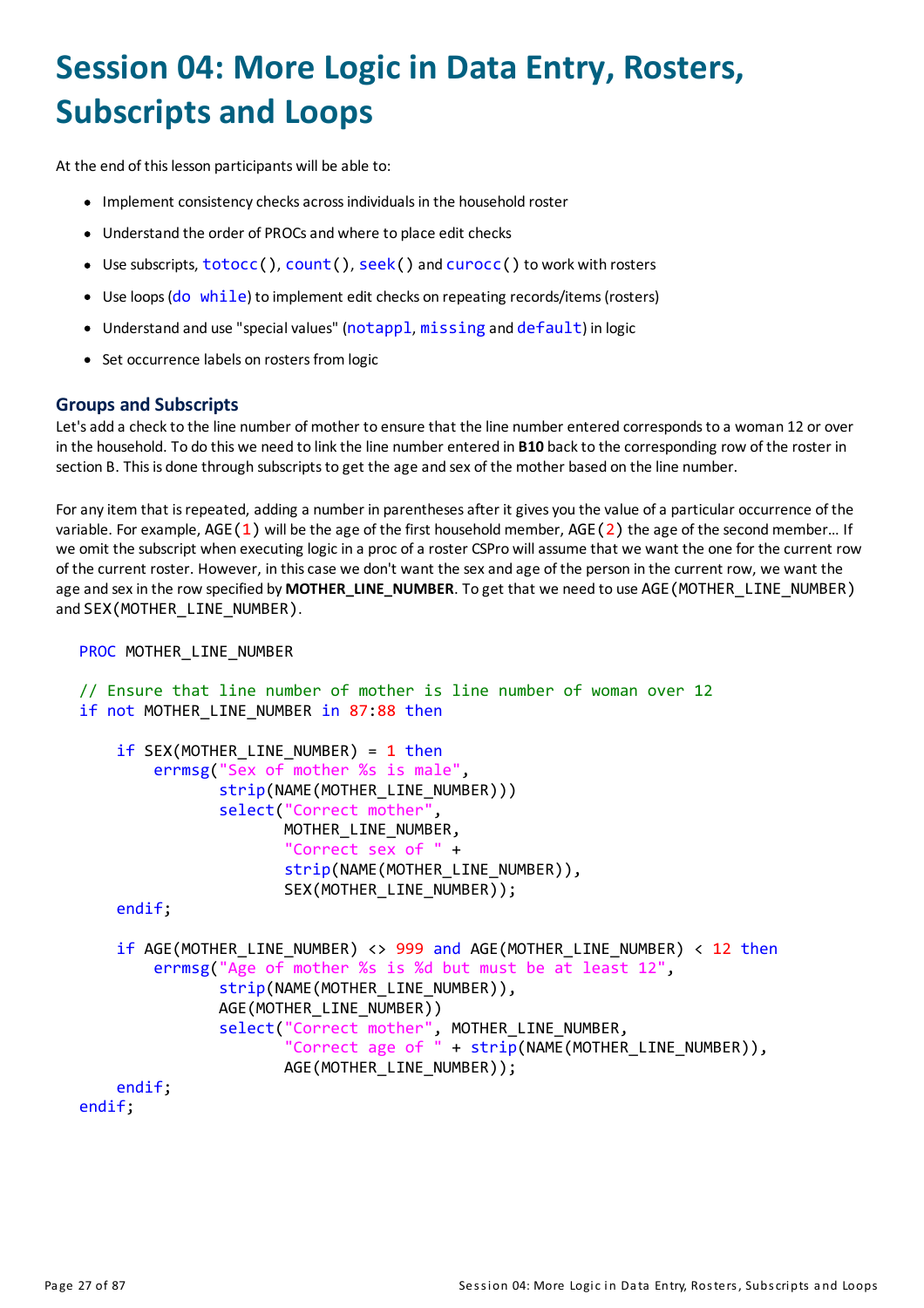#### **Blanks and special values**

What happens if we refer to an occurrence of a row in the section B roster that doesn't exist? Try entering a line number for the mother greater than the number of rows in the section B roster. Our tests for age and sex are not triggered. What are the values of **NAME**, **SEX** and **AGE** when theyare empty?Let's print them out using errmsg and see.

```
errmsg("NAME = %s, AGE=%d, SEX=%d", strip(NAME(MOTHER_LINE_NUMBER)),
        AGE(MOTHER_LINE_NUMBER), SEX(MOTHER_LINE_NUMBER));
```
The alphanumeric variable **NAME**isjust empty but the numeric values **AGE**and **SEX** are notappl. What doesthismean? Generally, numeric fields that are blank (skipped or not yet entered) have a special value called notappl that can be used in comparisonsin logic. For example, to test if the **SEX** is blank we can use the following comparison:

```
if SEX(MOTHERS LINE NUMBER) = notappl then
    // Sex is blank, must be an empty row in section B roster
    errmsg("%d is not a valid line in section B", MOTHERS_LINE_NUMBER);
    reenter;
endif;
```
There are other special values that are used in CSPro:

- $\bullet$  Missing: can be used as an alias for no response/refused codes (9, 99, 999...). You must create an entry for it in the value set.
- Default: results from an error reading from a data file or from a calculation error (like trying to calculate notappl + 2 or dividing byzero) or moving a value into a variable that istoo small to hold the value. For example, if AGEisa two digit field,  $AGE = 118$  will result in  $default$ .

#### **Gettingthe size of a roster**

In our error message, it would be nice to tell the interviewer what the maximum valid line number is. We can do that using the function  $\text{totoc}($ ) which gives you the total number of occurrences of a group.

```
if MOTHER LINE NUMBER > totocc(HOUSEHOLD MEMBERS ROSTER) then
    // This is beyond the end of the roster
    errmsg("%d is not a valid line in section B. Must be between 1 and %d.",
        MOTHER_LINE_NUMBER, totocc(HOUSEHOLD_MEMBERS_ROSTER));
    reenter;
endif;
```
#### **Setting Occurrence Labels in Logic**

Ifyou lookat the case tree in Android you will see that the roster occurrencesare displayed with the name of the rosterand the occurrence number "Demographics(1), Demographics(2)…" which is not useful. Using logic, we can set the occurrence labels to the names of the individuals instead. For that we use the command  $setoc์2abel()$  which takes the name of the group (roster or repeating form) and the string to set it to. For example, to set the occurrence label of each row of the different rosters once the name is entered we can do the following in the postproc of the name field (**NAME**):

```
PROC NAME
setocclabel(HOUSEHOLD_MEMBERS_ROSTER(curocc()), strip(NAME));
setocclabel(DEMOGRAPHICS ROSTER(curocc()), strip(NAME));
setocclabel(EDUCATION_ROSTER(curocc()), strip(NAME));
setocclabel(FERTILITY_ROSTER(curocc()), strip(NAME));
```
This works fine when we are adding a new case, however we open an existing case in modify mode the occurrence labels are not set until we get to the person roster even though the occurrences already exist. In modify mode, while still on the demographics roster you can scroll the case tree to see Demographics (1). Demographics (2)… as we had before. In order to prevent this, we need to set the occurrence labels for the rosters as soon as we open the case.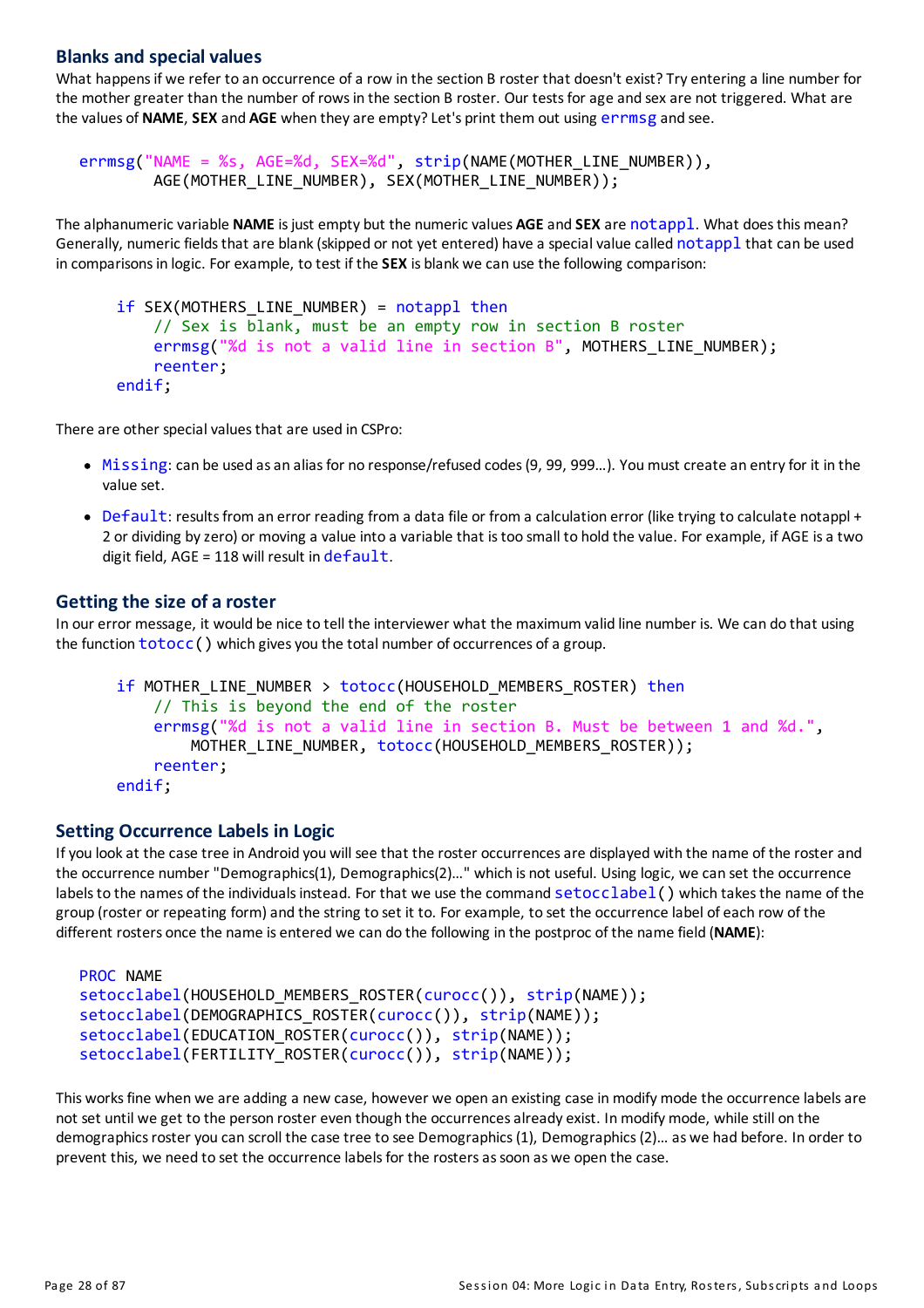#### **More About Procs**

What proc can we use to set the occurrence labels? We could use the preproc of the first field of the first form but there is a better option. It turns out that every element in the form tree hasa PROC. Not only do variables have procs but there are procsfor forms, rosters, levelsand even the application itself. Everything you see in the formstree can have both a preproc and a postproc. Understanding the order in which procsare executed isimportant in understanding CSPro logic.

The general rule isthat

- 1. Parent items have their preproc called first,
- 2. then the procs of the child items are called
- 3. and finally, the postproc of the parent iscalled.

#### **Group Exercise: Proc Order**

Form teams of three to five people. The instructor adds errmsg to the postproc and preproc of the following: **POPSTAN2020\_FF**(application), **POPSTAN2020\_QUEST** (level), **HOUSEHOLD\_MEMBERS\_FORM** (form), **HOUSEHOLD\_MEMBERS\_ROSTER** (roster), **NAME**(variable), **NUMBER\_OF\_ROOMS** (variable). Each team receives slips of paper with the names of each preproc and postproc. BEFORE running the application, the teams have to put the slips in the order that the errmsgs will be shown when the application is run. Teams have three minutes to complete the exercise. Then the application is run and teams see if they have the correct results.

#### **Setting Occurrence Labels (take 2)**

Now that we understand procs, which proc should we set the occurrence labelsin?The preproc of the questionnaire! We can do something like the following:

```
PROC POPSTAN2020_QUEST
preproc
setocclabel(HOUSEHOLD MEMBERS ROSTER(1), strip(NAME(1)));
setocclabel(HOUSEHOLD MEMBERS ROSTER(2), strip(NAME(2)));
setocclabel(HOUSEHOLD MEMBERS ROSTER(3), strip(NAME(3)));
```
#### **Loops**

The problem is that we want to do this for each household member, but the number of household members varies from case to case. The above works onlyif we know the size of the household in advance. In order to handle anysize household, we need a loop. We can use a do loop which lets you repeat something until a certain condition is true. How many times do we loop? We use the function  $totocc()$  that gives us the total number of occurrences of the roster.

```
PROC POPSTAN2020_QUEST
preproc
// Fill in occurrence labels in rosters when entering a case that
// has existing data (partial save or modify mode). If we don't do
// this then the case tree will not have correct occurrence labels
// until after we pass through the household members roster.
do numeric i = 1 while i \leq 1 totocc(HOUSEHOLD MEMBERS ROSTER)
    setocclabel(HOUSEHOLD_MEMBERS_ROSTER(i), strip(NAME(i)));
    setocclabel(DEMOGRAPHICS ROSTER(i), strip(NAME(i)));
    setocclabel(EDUCATION_ROSTER(i), strip(NAME(i)));
    setocclabel(FERTILITY_ROSTER(i), strip(NAME(i)));
enddo;
```
#### **Counting Heads of Household**

It iscurrently possible to enter multiple heads of household or no head of household at all. How can we add a consistency check to ensure that there is exactly one head of household? In which proc would such a check go? We can put it in the postproc of the roster since that will be run afterall the rows have been entered.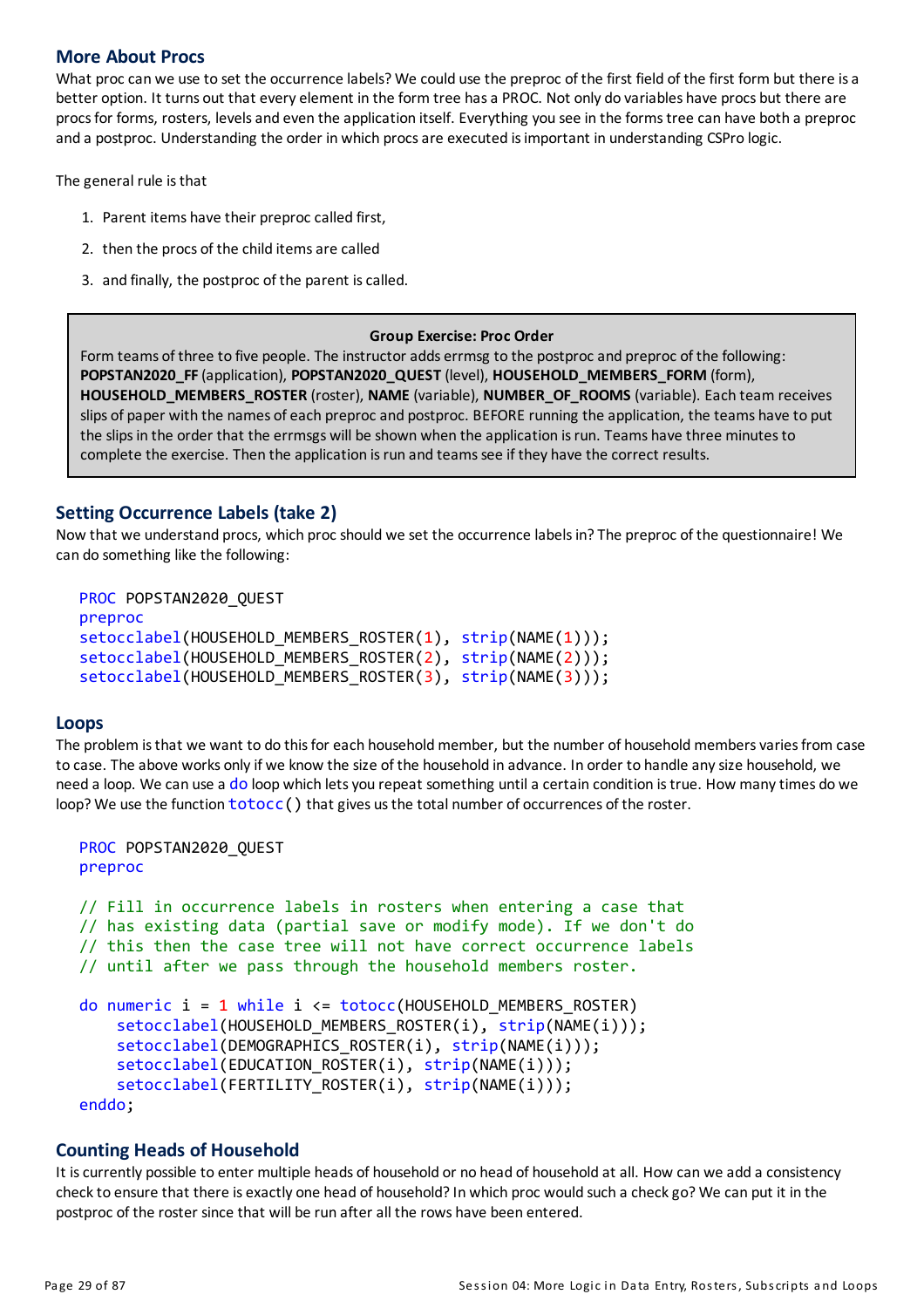How do we determine the number of heads of household? In each row of the roster, we can check the relationship to see if it is head of household. To do this we need to a logic variable to keep track of the number of heads of household.

numeric numberOfHeads =  $0$ ;

Now we can increment the variable for each head of household we find:

```
PROC HOUSEHOLD MEMBERS ROSTER
// After person roster is complete, check to make sure that there is
// exactly one head of household.
numeric numberOfHeads = 0;
if RELATIONSHIP(1) = 1 then
    numberOfHeads = numberOfHeads + 1;endif;
if RELATIONSHIP(2) = 1 then
    numberOfHeads = numberOfHeads + 1;endif;
if RELATIONSHIP(3) = 1 thennumberOfHeads = numberOfHeads + 1;endif;
if numberOfHeads <> 1 then
    errmsg("Number of heads of household must be exactly one");
    reenter RELATIONSHIP(1);
endif;
```
Since there is more than one row in the roster we need to use a subscript to tell CSEntry which row of the roster to look in. RELATIONSHIP $(3)$  refers to the relationship of the 3rd row of the roster.

The above works but onlyif we know the size of the household in advance. In order to handle anysize household, we need a loop. We can use a do loop. Just like with the occurrence labels, we can loop from 1 to the number of rows in the roster.

```
PROC HOUSEHOLD MEMBERS ROSTER
// After person roster is complete, check to make sure that there is
// exactly one head of household.
numeric numberOfHeads = 0;
do numeric i = 1 while i <= totocc(HOUSEHOLD_MEMBERS_ROSTER)
    if RELATIONSHIP(i) = 1 thennumberOfHeads = numberOfHeads + 1;endif;
enddo;
if numberOfHeads <> 1 then
    errmsg("Number of heads of household must be exactly one");
    reenter RELATIONSHIP(1);
endif;
```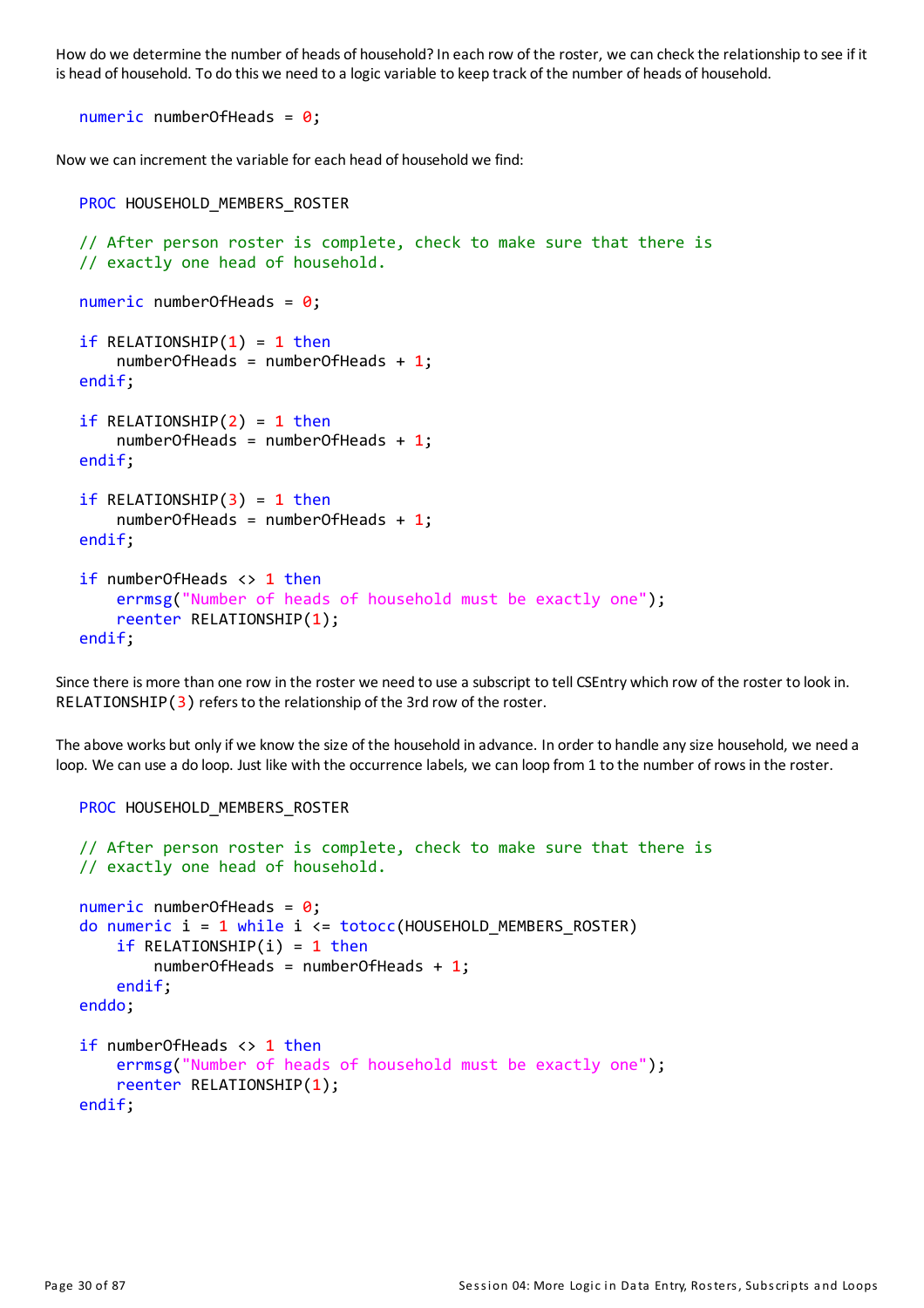#### **Activity: Acting out a loop**

Show a household with four members on the whiteboard/flipchart and show the code above on the screen. Pick three volunteers. One volunteer playsthe role of the variable numberOfHeads, a second playsthe role of the variable i and a third is the loop director. Give them each a sign so everyone knows who they are playing. The two people playing variablesshould show their current values by holding up the correct number of fingers. The director is responsible for walking through the code line byline and updating the variable values until the loop ends explaining what they do step by step.

Now that we all understand loops let's see how we can simplify our code by using the function count () instead of a loop.

```
PROC HOUSEHOLD MEMBERS ROSTER
```

```
// After demographics roster is complete, check to make sure that there is
// exactly one head of household.
numeric numberOfHeads = count(PERSON\_REC where RELATIONSHIP = 1);
if numberOfHeads <> 1 then
    errmsg("Number of heads of household must be exactly one");
    reenter RELATIONSHIP(1);
endif;
```
#### **Force Head of Household to First Row**

Instead of allowing the interviewer to enter the head of household on any line of the roster, we can greatly simplify our logic if we force them to list the head on the first row. We can implement thisin the postproc of **RELATIONSHIP**.

```
PROC RELATIONSHIP
// Don't allow non-head of household on first row
if RELATIONSHIP \langle \rangle 1 and curocc() = 1 then
    errmsg("Please enter the head of household before the other household
members.");
    reenter;
endif;
// Don't allow head of household on a row other than first row
if RELATIONSHIP = 1 and curocc() \leftrightarrow 1 then
    errmsg("Only one head of household is allowed. Head of household was already
entered.");
    reenter;
endif;
```
This replaces our logic for counting the number of heads of household in the postproc of the roster. This is simpler and will also simplify any other checks involving the head. For example to ensure that the head of household is at least 12 years older than his/her children we can simplycompare the age of the individual to the age of head. Since the head is on the first row, the age of the head willalways be AGE(1). Since the head is entered first, we can do thistype checkin the proc for **AGE** instead of in the roster postproc.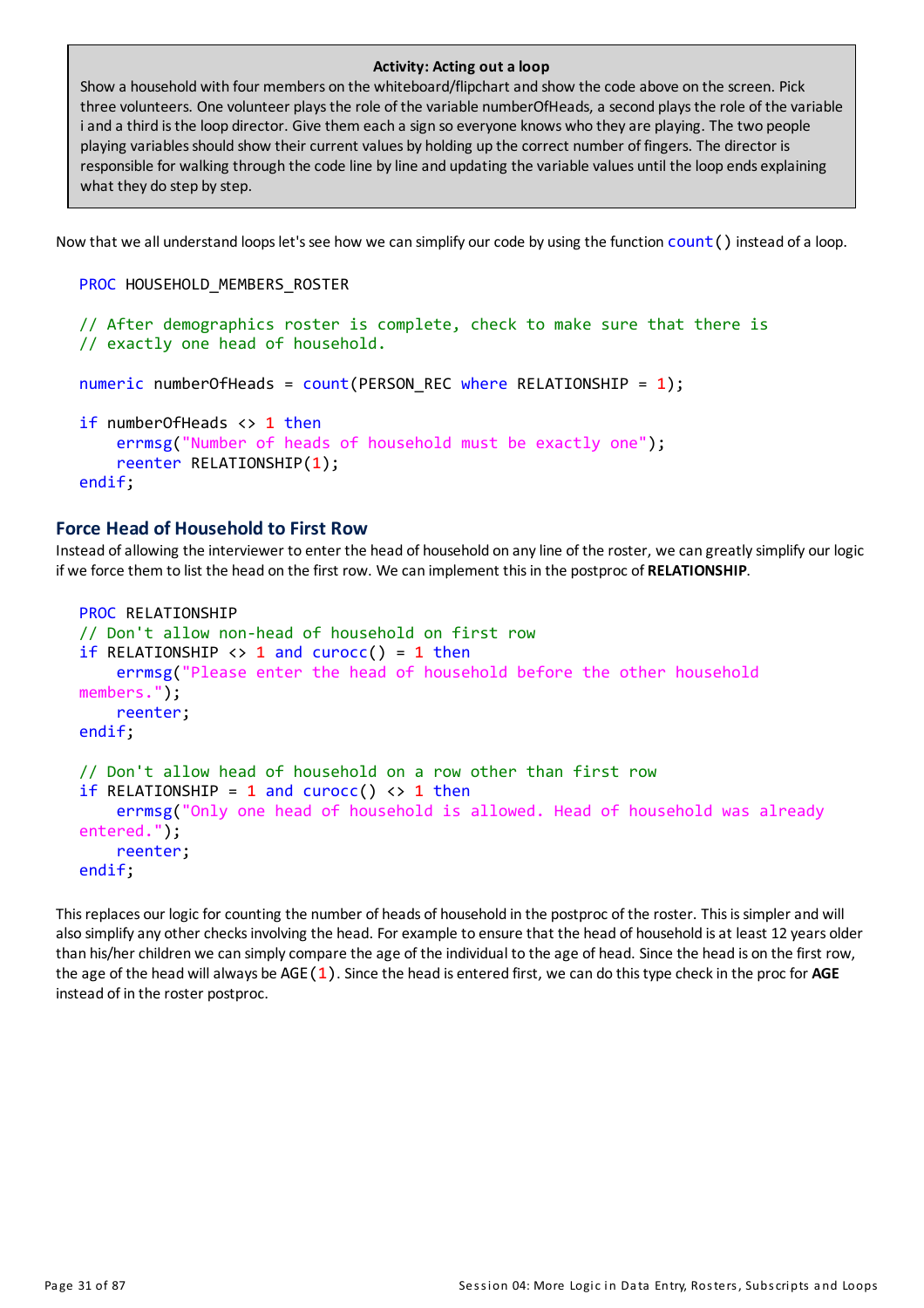```
PROC AGE
// Compare age of child to age of the head
if RELATIONSHIP = 3 and AGE(1) - AGE < 12 then
    errmsg("Child %s is %d years old but head %s is %d. Parent must be at least 12
years older than child.",
                strip(NAME),
                AGE,
                strip(NAME(1)),
                AGE(1))
                select("Correct age of " + strip(NAME), AGE,
                        Correct age of " + strip(NAME(1)), AGE(1),
                       "Correct relationship of " + strip(NAME),
                       RELATIONSHIP);
    endif;
enddo;
```
#### **Seek**

Question D02 in the fertility section asks if a women in the household has any children that are living with her in the household. If she answers "yes", then there should be at least one household member in who has listed her as their mother byspecifying her line number for **B10**, mother line number. We can use the seek function to find the line number ofa child whose mother line number matches the line number of the woman on the current line. If no such child exists then seek will return zero.

#### PROC HAVE CHILDREN IN HOUSEHOLD

```
// Check household roster to make sure that number of children
// in household roster based on mother line number is consistent
// with this answer.
numeric womanLineNumber = curocc();
numeric childLineNumber = seek(MOTHER LINE NUMBER = womanLineNumber);
if childLineNumber > \theta and HAVE CHILDREN IN HOUSEHOLD = 2 then
    warning("There are children in the household who have listed %s as their
mother", STRIP(NAME))
    select("Correct have children in household", HAVE CHILDREN IN HOUSEHOLD,
            'Correct mother line number", MOTHER LINE NUMBER(childLineNumber),
           "Ignore error", continue);
elseif childLineNumber = \theta and HAVE CHILDREN IN HOUSEHOLD = 1 then
   warning("There are no children in the household who have listed %s as their
mother", STRIP(NAME))
    select("Correct have children in household", HAVE_CHILDREN_IN_HOUSEHOLD,
           "Correct mother line number", MOTHER LINE NUMBER(1),
           "Ignore error", continue);
```
#### endif;

#### **Exercises**

- 1. Ensure that the age difference between the head of household and the grandchild should not be lessthan 24 years. If age of head is X years and the age of the child is Y years, then  $X-Y \geq 24$ .
- 2. Show an error message if the head of household has at least one spouse in the household and the marital of status of the head of household is not married.
- 3. Show an error message if the head of household and his/her spouse are of the same gender. Make sure that your logic works with polygamous households as well as households with just one spouse.
- 4. Set the occurrence labelsin the section Eroster, deaths, to the names of the deceased, **E04**, in that section. Make sure that the labels are set correctly when resuming from partial save.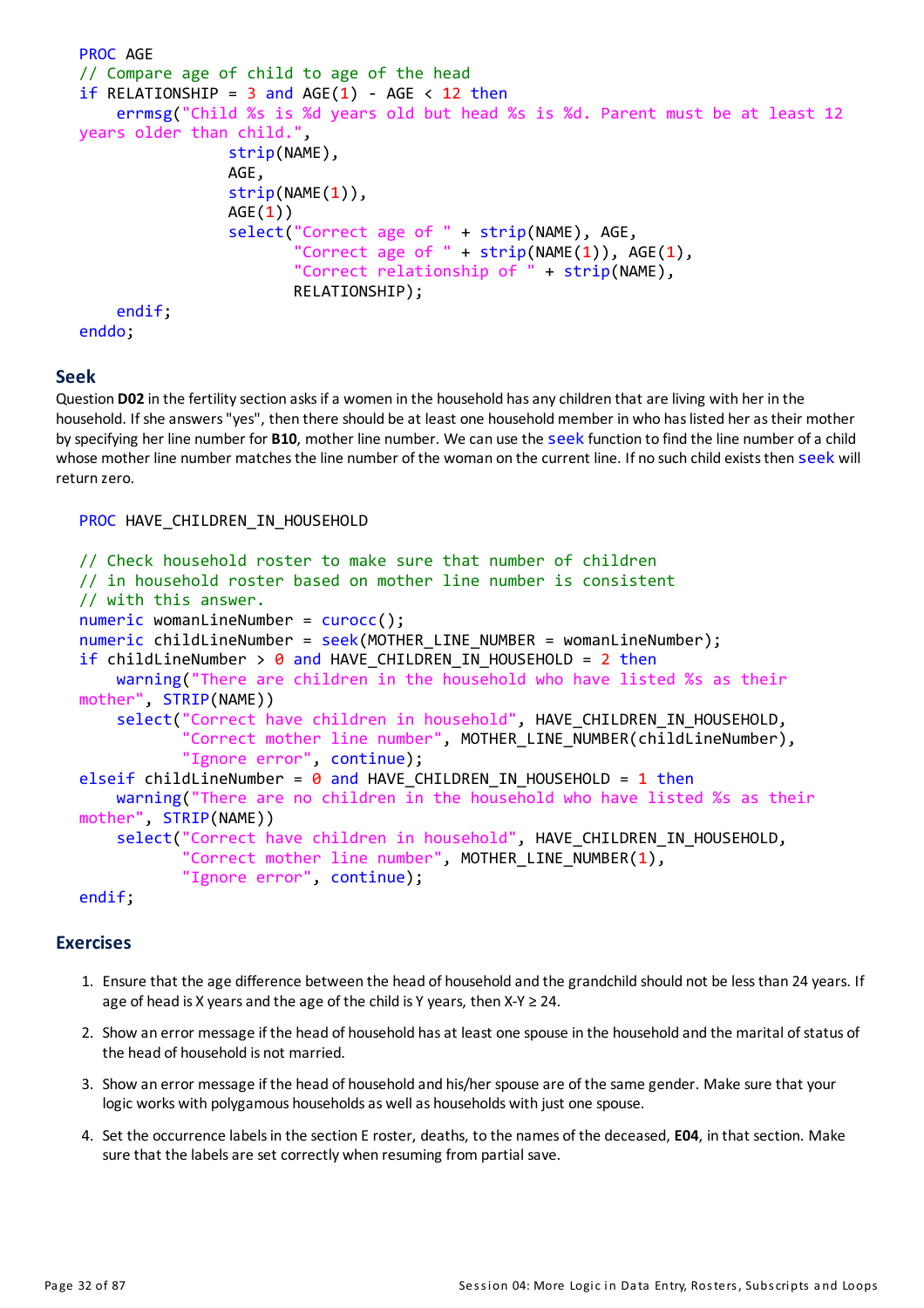### <span id="page-33-0"></span>**Session 05: CAPI Features**

At the end of this lesson participants will be able to:

- Add question text and help text
- Add fills in question text
- Use multiple languages in question text, error messages and the dictionary
- Use occurrence labels as fills in question text
- Use setcaselabel to customize the case listing
- Use dynamic value sets

#### **Question Text**

We can add text to each question in our survey by clicking on "CAPI Questions" in the toolbar. This allows us to enter literal question text for the questionnaire that the interviewer will read verbatim. Additionally, we can add interviewer instructions. Let's start with the first few questions in section B.

For **RELATIONSHIP**, enter "What is(name's) relationship to the head of the household?" For**SEX** enter "Is(name)a male or a female?". Run the application on Windowsand then onmobile to see how the question text is displayed.

In addition to the text, we can add instructionsto the interviewer. For example for **AGE** we can have:

How old is(name)?

Followed by the instruction:

*Enter age in completed years("0" for children lessthan one year old)*

Tomake it clear to the interviewer that thisisan instruction, we use italicsto distinguish it from the question. We can also use different colors and fonts as well. You can use whatever scheme you like as long as it is consistent throughout the application.

If you have your question text in Word or Excel you can copy and paste into CSPro and it will preserve the formatting.

#### **Help Text**

In addition to question text, we can provide additional instructions to the interviewer as "help text". Help text is not shown by default but can be displayed by using the F2 key on Windows or tapping the help icon next to the question text onMobile.

Let'sadd the following help text to the **NAME**field in section B:

*Include all personsliving in this house who have common arrangementsfor cooking and dining.*

Run the application on both Android and Windowsand see how the help text is displayed.

#### **Fills in Question Text**

It is possible to have the question include the values of dictionary variables. For example, for **SEX**, instead of asking "Is (name)a male ora female?" we can include the respondents name by using **%NAME%** inside the question text. At runtime, this will be replaced bythe contents of the variable **NAME**.

Let'schange the text for **RELATIONSHIP**, **SEX** and **AGE**to use **%NAME%** in place of "(name)".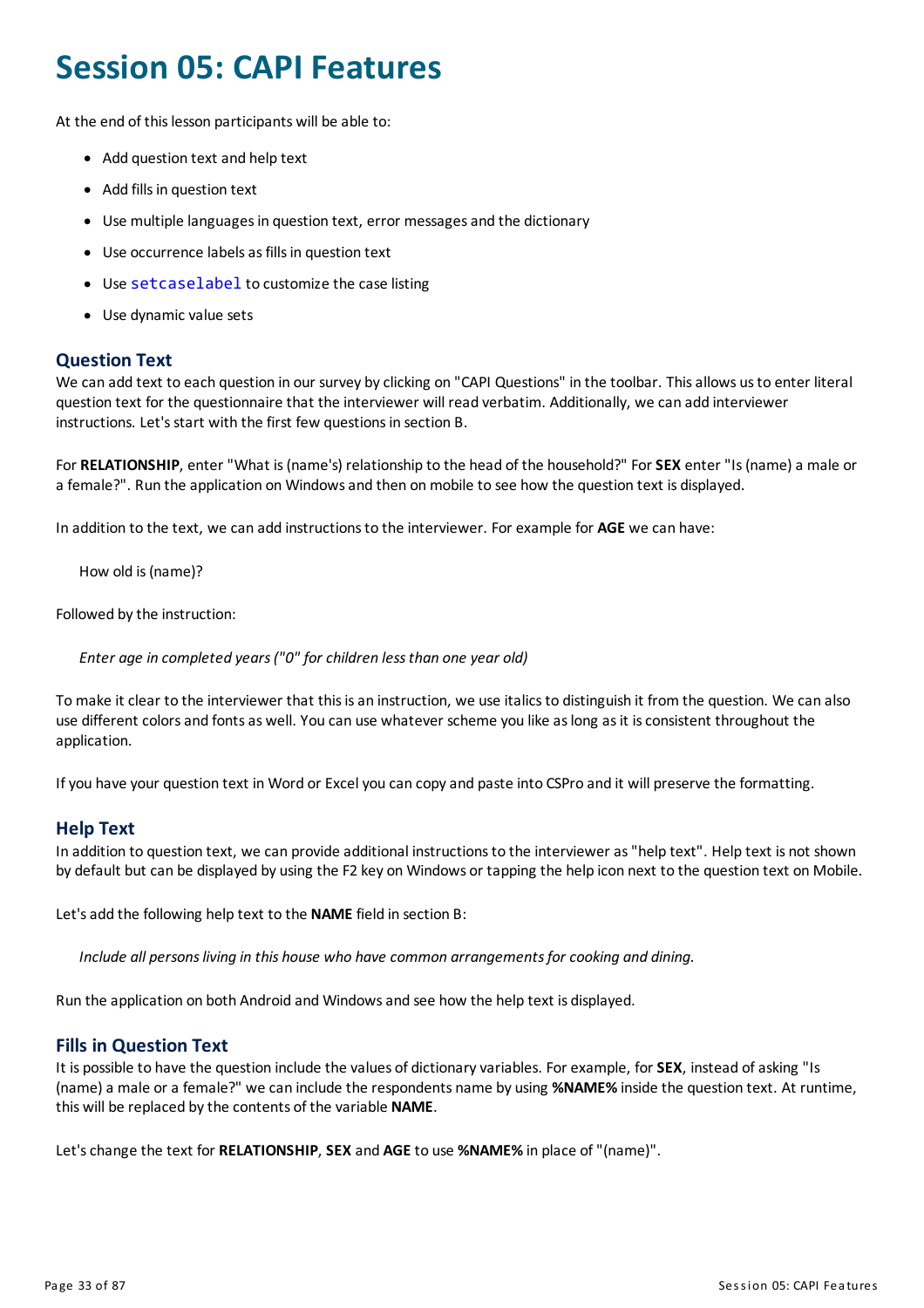#### **Conditional Question Text**

Sometimes, the question text will be completely different depending on other factors and using fill variables is not sufficient to implement the differences. For example, the question text for the NAMEfield should really be:

What is the name of the head household? – for the first row of the roster

What is the name of the next member of the household? – for the remaining rows of the roster.

We can implement this using the conditions window underneath the question text window. By default, this window contains a single empty condition. Right-clicking on the conditions lets you add a new condition. Let's modify the first condition so that **Min Occ**and **Max Occ**are both 1 and then add a second condition where **Min Occ** is 2 and **Max Occ** is 30. Now we have two different question texts, one that will be shown for the first occurrence and the other that will be shown for the rest. Edit these two questions texts as above and test it to verify that it works.

|  | Min Occ   Max Occ   Condition |  |
|--|-------------------------------|--|
|  |                               |  |
|  |                               |  |

In addition to using the occurrence numbersit possible to specifya logic expression in the condition column to determine whether or not to display the text. For example setting the condition to "SEX=1" will display the question text only for males.

#### **Supporting Multiple Languages**

It is possible to add question text, dictionary labels and error messages in multiple languages.

#### **Multiple Languages for Question Text**

To have multiple languagesfor question text you first need to define the languages. Thisis done from the CAPI Options Menu. Select **"Define CAPI Languages"**. This will bring up the "Language" dialog box. Click on "Add" to add a language, specify the name and label to use for the language and click "OK". The label is what the interviewer will see when choosing a language and the name is what will be used in logic to refer to the language. The name should be a two letter abbreviation for the language from the ISO [639-1](https://www.loc.gov/standards/iso639-2/php/code_list.php) standard such as EN, FR and ES. While you may use any language name, if you use one of the ISO 639-1 codesthen CSPro willautomaticallyset the language ofyourapplication to the language set in the system settings of your mobile device.

| Languages |        |     |          |        | Χ |
|-----------|--------|-----|----------|--------|---|
|           |        | Add | Remove   | Modify |   |
|           | Name   |     | Label    |        |   |
|           | $1$ EN |     | English  |        |   |
|           | $2$ FR |     | Francais |        |   |
|           |        |     |          |        |   |
|           |        |     |          |        |   |
|           |        |     |          |        |   |
|           |        |     |          |        |   |
|           |        |     |          |        |   |
|           |        |     |          |        |   |
|           |        |     |          |        |   |
|           |        |     |          |        |   |
|           |        | OK  | Cancel   | Help   |   |

When creating question text, you enter the question text for each language specified. Let'slookat the question text for the "Sex" item. There is a Drop Down menu for the languages we specified in the above steps. We select the language and then enter the question text in that language.

For example, to add French translations for the sex, relationship and age questions we would enter:

Est-ce que %NAME% est masculin ou feminin?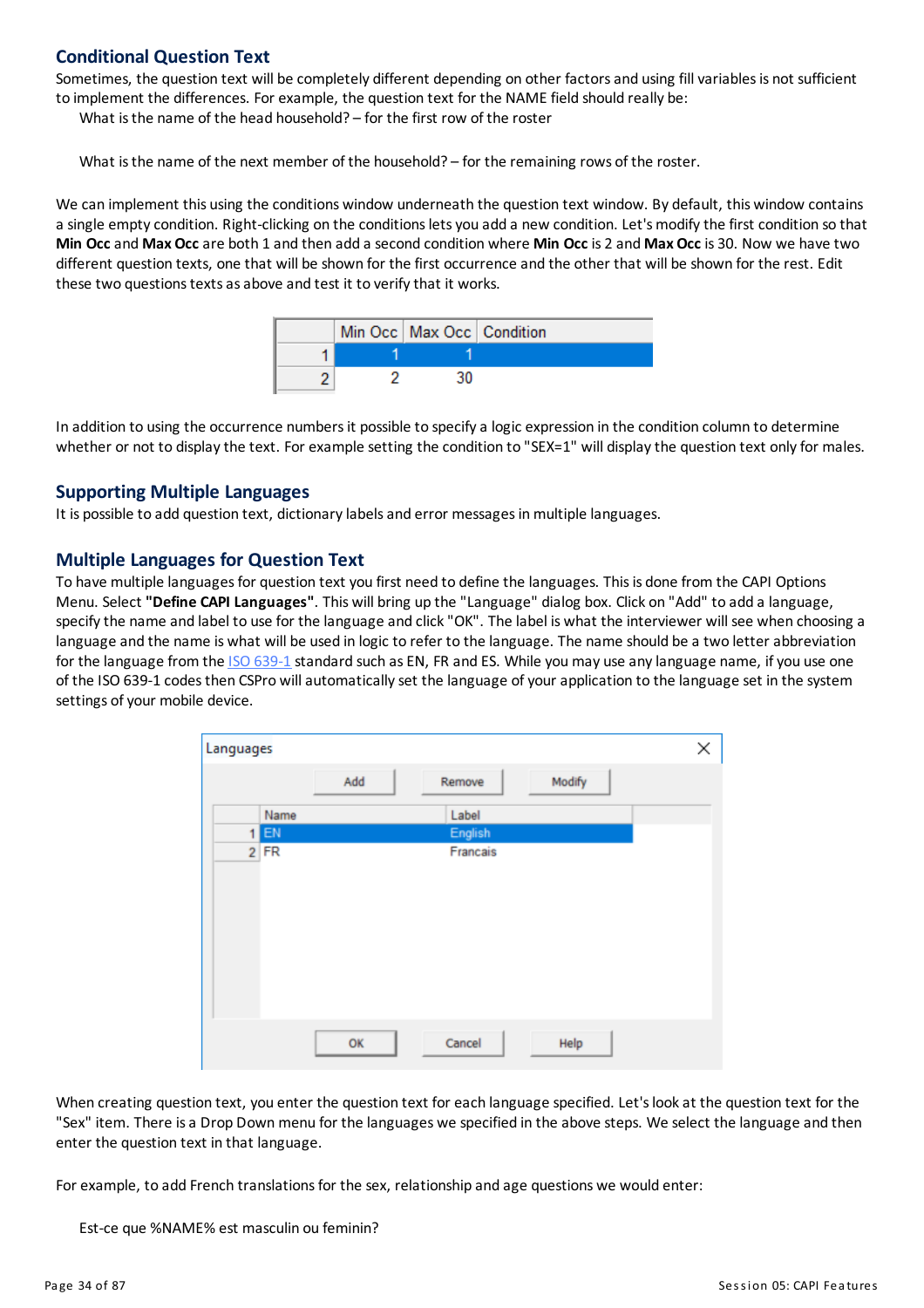Quel est le lien de parenté de %NAME% avec le chef de ménage?

Quel est l'âge de %NAME%?

*Entrez l'âge en annéesrévolues(entrez 0 pour lesenfants âgés de moins de 1 an)*. Si inconnu entrez 999.

Now that you have created the question text in the specified languages, theycan be selected during data entry. In Windows, we can go to the "Options" Menu and select "Change Language" and a menu of the languages we defined will be displayed. Click on the desired language and the question text will be displayed in that language. On mobile devices you will find "Change Language" on the menu during data entry.

#### **Multiple Languages for Dictionary Items**

To have multiple language in value sets, you first need to define the languages. Thisissimilar to the process we did to define multiple languages for question text; however, for dictionary items you define languages from the Edit menu of the dictionary. Make sure you are in the dictionary editor (you may need to click on the little blue book in the toolbar) and choose "Edit" and then "Languages". This dialog isidentical to the one used foradding languagesto question text. You should make sure to use the same names and labels for languages in this dialog as you entered for question text.

Once you have added additional languagesto the dictionaryyou will see a language dropdown on the toolbar. To add a translation for a dictionary label or value set label, choose the language in the dropdown and edit the label as you normally would. This will set the label for the language you chose.

#### **Multiple Language Error Messages**

To add translations of text specified in program logic, such as arguments to  $\text{errmsg}()$ , we can provide translations in the message file. To do this we add the messagesto the messagestab at the bottom of the logic editor. Instead of putting the message text in the logic we tag each message with a number and use that number in the logic. In the message tab we list the message numbersfollowed bythe message text. Thisallows usto supplymultiple versions of the message; one for each language. Mark different languages in the file using "Language=" followed by the language name.

{Application 'POPSTAN2020' message file generated by CSPro} Language=EN 100 Head of household must be at least 15 years old 101 Correct age 102 Correct relationship Language=FR

100 Le chef de menage doit avoir au moins 15 ans. 101 Corriger l'age 102 Corriger le lien de parente

In the logic you can pass the message number directly to  $\epsilon$ rmsg(). Inside the select clause, however, you will need to use tr() or maketext() around the message number.

```
PROC AGE
// Ensure that head of household is at least 15 years old
if AGE < 15 and RELATIONSHIP = 1 then
    errmsg(100)
        select(tr(101), AGE, tr(102), RELATIONSHIP);
endif;
```
Now when we run the application with the language set to French and encounter the error, it will show the French text.

You can also use a separate message file for each language. To add an additional message file, use "Add files" from the files menu and enter the name of the message file next to "External Message File".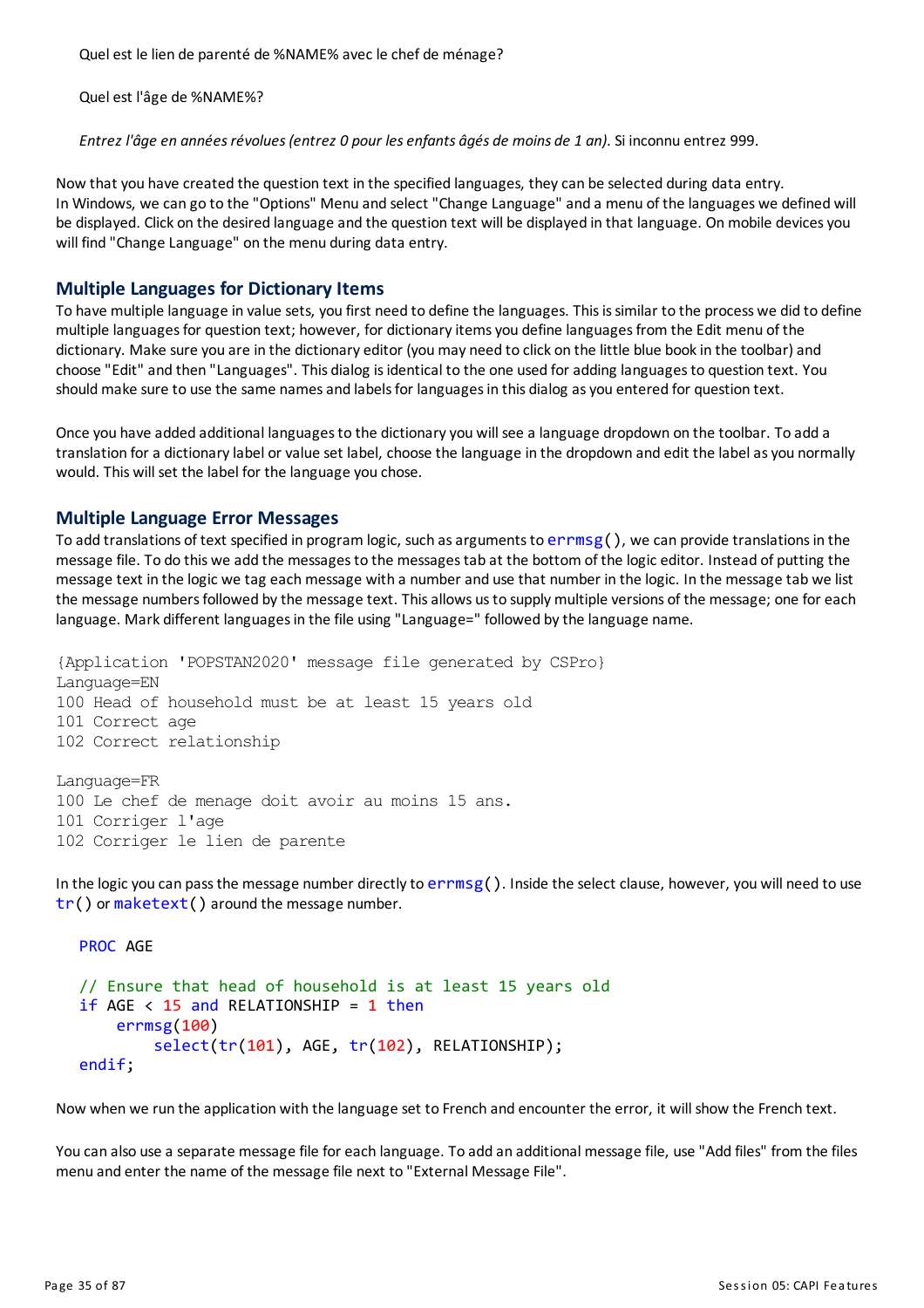#### **Group exercise**

Add the question text and the French translations for the question text, labels, value sets and error messages for marital status(**B13**).

# **Using Occurrence Labels in Question Text**

We have the following occurrence labels for the housing unit types in question F05.

- Traditional round hut
- Detached house
- Semi-detached house
- Flat/apartment
- Improvised (kiosk/container)

We can use these occurrence labels in the question text for **F05**:

How many %getocclabel% unitsare in this household?

Anytime you use **%getocclabel%** in question text it isreplaced bythe occurrence label of the current occurrence. With the above, the question text for the first occurrence will be "How many traditional round hut units are in this household?" and the text for the second occurrence will be "How many detached house unitsare in this household?" …

#### **Case Labels**

By default, the case listing screen showsthe id-itemsconcatenated together. Thisis not very easyforan interviewer to read. You can customize the case listing for a case using the setcaselabel command. As an example let's set the case label to the string "province-district-ea-household number: name of head of household". Since we need to have the name of the head of household to do this, we can add it in the postproc of **NAME**. In order to format the case label from the variables we can use the function maketext() which works like errmsg() but returns a string instead of displaying it on the screen.

#### PROC NAME

```
if curocc() = 1 then
    // Set label for case in case listing to an easier to read format.
    // We do this when we first get the name of the head.
    string caseLabel = maketext("%d-%02d-%03d-%03d: %s",
        PROVINCE, DISTRICT, ENUMERATION_AREA,
       HOUSEHOLD NUMBER, strip(NAME));
    setcaselabel(POPSTAN2020_DICT, caseLabel);
endif;
```
The %02d and %03d tell CSPro to format the numbers with 2 and 3 zero-filled decimal digitsrespectively. If DISTRICTis 1 this will result in "001" instead of just "1". The sizes 2 and 3 are based on the lengths of these variablesin the dictionary. Instead of using %d we can use %v which will automtically use the length and zero-fill setting of the variables from the dictionary to format the values.

```
PROC NAME
if curocc() = 1 then
    // Set label for case in case listing to an easier to read format.
    // We do this when we first get the name of the head.
    string caseLabel = maketext("%v-%v-%v-%v: %s",
        PROVINCE, DISTRICT, ENUMERATION_AREA,
        HOUSEHOLD NUMBER, strip(NAME));
    setcaselabel(POPSTAN2020_DICT, caseLabel);
endif;
```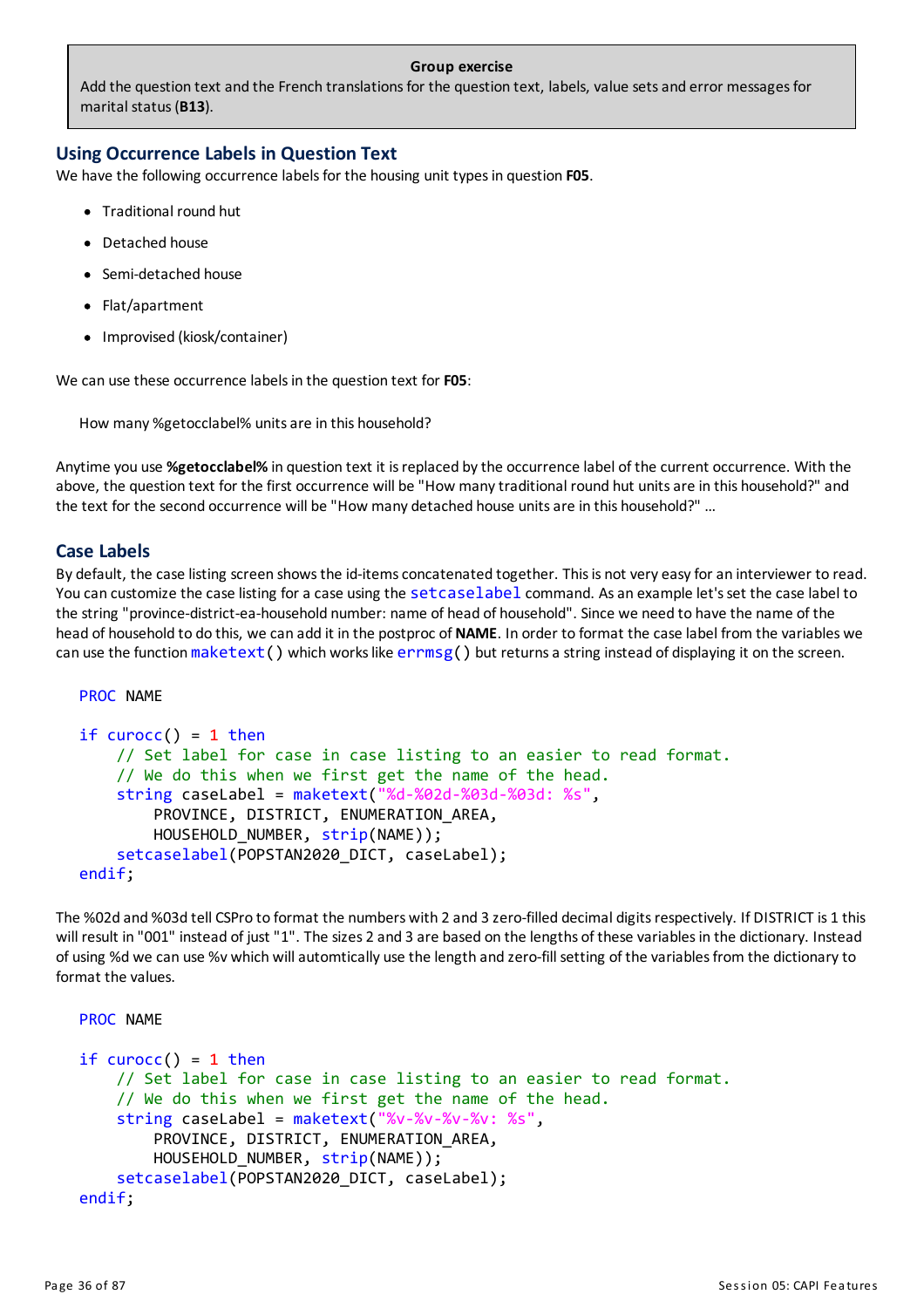Now after entering a case we have a much friendlier case listing:



Note that setcaselabel only works with data files of type CSPro DB.

## **Dynamic Value Sets**

It is often useful to change the value set for a question from logic. This can be done using the command setvalueset. Let's start with a simple example. Currently our value set for relationship in section B has labels like "Son/Daughter" and "Brother/Sister" to allow for both genders. However, when we show the relationship value set we already know the gender of the householdmember so we could show "Son" for malesand "Daughter" for females. To do this we create two new value setsfor relationship in the dictionary: **RELATIONSHIP\_MALE**and **RELATIONSHIP\_FEMALE**. Then we can use logic to choose between the value sets depending on the value of**SEX**. Which proc do we do that in? We do that in the onfocus of **RELATIONSHIP** since we need to use it when we are in that field. The onfocusiscalled everytime the field is entered. We cannot do this in the preproc since the preproc is not triggered when moving backwards through the questions.

```
PROC RELATIONSHIP
onfocus
// Show male or female version of value set depending on sex of the person.
if SEX = 1 then
    setvalueset(RELATIONSHIP, RELATIONSHIP MALE);
else
    setvalueset(RELATIONSHIP, RELATIONSHIP_FEMALE);
endif;
```
#### **Dynamic Value Sets from a Roster**

For question A11, line number of respondent, we would like to create a value set from the names and line numbers of the eligible household members. For this to work correctly we will need to ask A11 after entering the names and ages in the household members rosters. Create a new numeric variable in the dictionary for A11 and place it on the household members form after the roster.

We will fill in the valueset object with names and line numbers of the eligible members in the household. According the specification, only household members 12 and over can be respondents. For example, if we have the following household:

|   | Line number  |                             | Name Sex Relationship | Age |
|---|--------------|-----------------------------|-----------------------|-----|
|   |              | 1   <mark>John Brown</mark> |                       |     |
|   | $\mathbf{2}$ | Mary Brown                  |                       |     |
|   | 3            | <b>Bobby Brown</b>          | ว<br>ت                |     |
| 4 |              | <b>Jane Brown</b>           |                       |     |

We would fill in the valueset object as follows:

| <b>Subscript</b> | <b>Codes</b> | <b>Labels</b> |
|------------------|--------------|---------------|
| -1               |              | John Brown    |
| $\mathcal{L}$    | 2            | Mary Brown    |
| 3                |              | Jane Brown    |

To create the value set from the household roster we need the second form of setvalueset that takesa valueset object. This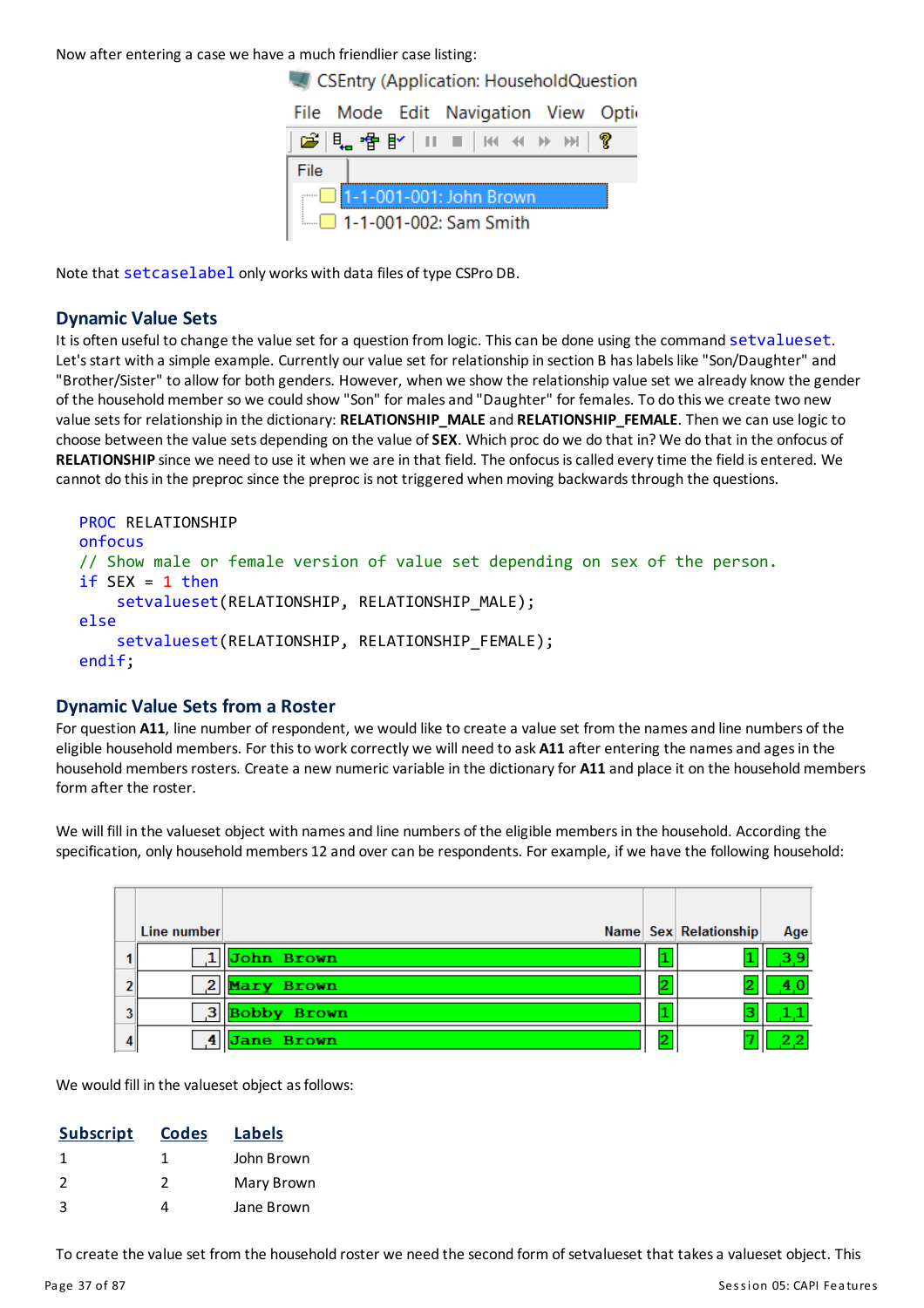will allow us to create the list of names in logic instead of in the dictionary.

First, we need to declare a valueset object. A valueset object is also a variable like a string or numeric but instead of holding just a single value it can hold and entire value set.

```
PROC RESPONDENT_LINE_NUMBER
onfocus
valueset eligibleMembersVSet;
```
We can add values to the valueset by calling the function eligibleMembersVSet.add(). The "." between "eligibleMembersVSet" and "add" tells CSPro to applythe add operation to the valueset before the "." which in thiscase is the valueset named eligibleMembersVSet. For example to add John Brown to the value set we would do the following:

```
eligibleMembersVSet.add("John Brown", 1);
```
So to build our value set we need to call add for each member of the household 12 and over.

```
eligibleMembersVSet.add("John Brown", 1);
eligibleMembersVSet.add("Mary Brown", 2);
eligibleMembersVSet.add("Jane Brown", 4);
```
To make this work for any household we need to call add in loop over the household members.

```
PROC RESPONDENT_LINE_NUMBER
onfocus
// Create the value set for respondent from all household members 12 and over
valueset eligibleMembersVSet;
do numeric indexRoster = 1 while indexRoster \leq totocc(HOUSEHOLD MEMBERS ROSTER)
    if AGE(indexRoster) >= 12 then
        eligibleMembersVSet.add(NAME(indexRoster), indexRoster);
    endif;
enddo;
```

```
setvalueset(RESPONDENT LINE NUMBER, eligibleMembersVSet);
```
Finally, make sure to set the capture type of the field to "Radio Button" in the field propertiesfor **RESPONDENT\_LINE\_NUMBER**.

Asa second example we will implement the dynamic value set for mother line number (**B10**). For thisvalue set we onlyshow females in the household over 12 and don't allow a woman to be her own mother.

```
// Create value set from women over 12 in household roster
numeric indexRoster;
valueset motherVSet;
do numeric indexRoster = 1 while indexRoster \leq totocc(HOUSEHOLD MEMBERS ROSTER)
    if SEX(indexRoster) = 2 and AGE(indexRoster) > 12 and indexRoster <> curocc()
then
        motherVSet.add(NAME(indexRoster), indexRoster);
    endif;
enddo;
```
We also need to include the codes for non-resident and deceased in the value set.

```
motherVSet.add("Non-resident", 87);
motherVSet.add("Deceased", 88);
```
Finally we need to set the valueset object.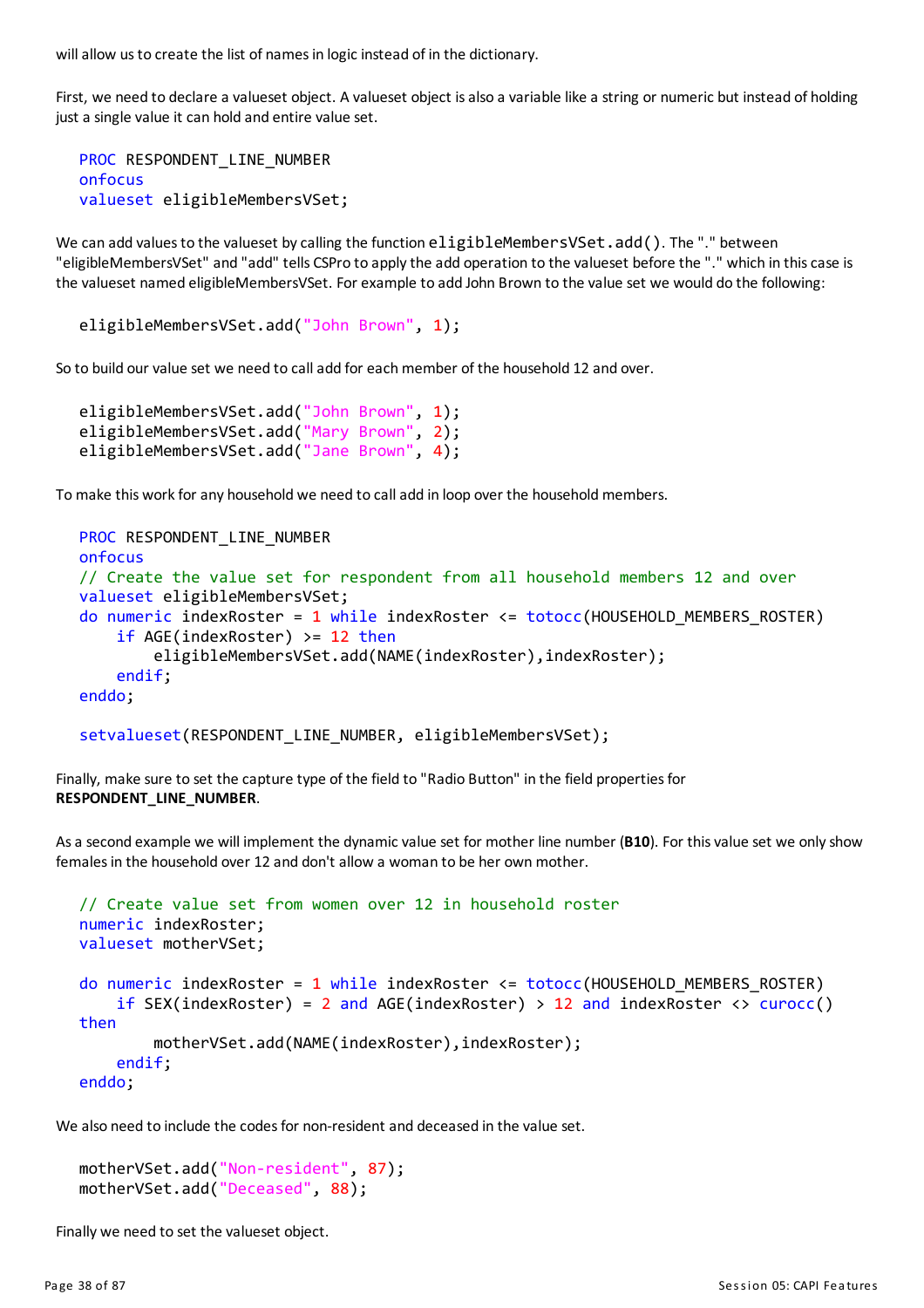#### **Dynamic Value Sets from Checkboxes**

Question **B16** (primarylanguage) should onlyshow a subset of the languageschosen in **B15** (languagesspoken). We can do this using a dynamic value set as well. The trick is that since **B15** uses checkboxes it will have alpha codes (A, B, C...) while **B16** will have numeric codes (1,2,3...) so we need to convert from numeric to alpha to determine if a given language was selected. We could do this with a series of  $if$  then else statements but an easier approach is to use the string **"ABCDEFGH"**to convert from numeric to alpha bylooking up the characterat the position of the numeric code. For example, numeric code 1 would give us the character at the first position: A. Numeric code 2 would give us the character at position 2, B etc…

```
PROC MAIN LANGUAGE
onfocus
// Create value set from items selected in languages spoken
// Used to translate from checkbox (alpha codes) to numeric codes
string languageCheckboxCodes = "ABCDEFGH";
valueset languageVSet = MAIN_LANGUAGE_VS1;
// Loop through the numeric codes 1-8 and add each selected
// to value set
do numeric languageNumericCode = 1 while languageNumericCode <= 8
    // Convert the numeric code to the checkbox alpha code
    // by looking it up in the string.
    string languageCheckboxCode = languageCheckboxCodes[languageNumericCode:1];
    // Check if the language is selected in the checkbox field
    if pos(languageCheckboxCode, LANGUAGES SPOKEN) = \theta then
        // Language is not selected. Remove it from the value set.
        languageVSet.remove(languageNumericCode);
    endif;
enddo;
```

```
// Modify value set
setvalueset(MAIN_LANGUAGE, languageVSet);
```
What if the interviewer doesn't pick any language in **B15**? Then our dynamic value set is empty. We should add a check to **B15** to ensure that at least one language is chosen.

```
PROC LANGUAGES SPOKEN
```

```
// Ensure that at least on language is chosen
if length(strip(LANGUAGES_SPOKEN)) = 0 then
    errmsg("You must choose at least one language");
    reenter;
endif;
```
#### **Dynamic Checkboxes**

Let'simplement a dynamic value set for question **G2**, "were assets purchased with a loan". Rather than a series ofyes/no questions, we implement this using a single variable with checkboxes. We could have one checkbox for each of the 10 items in the assets roster but it would be better if we only displayed the checkboxes for the assets that the household actually possesses. How do we know if the household possesses an item? The household possesses the item if its quantity is greater than zero. We need to loop through the rows of the rosterand add a checkbox to the value set for each item with quantity greater than zero. The only tricky part is that these are checkboxes so we need to use alpha values.

In order to create a value set with alpha values we need declare a valueset object that accepts alpha codes.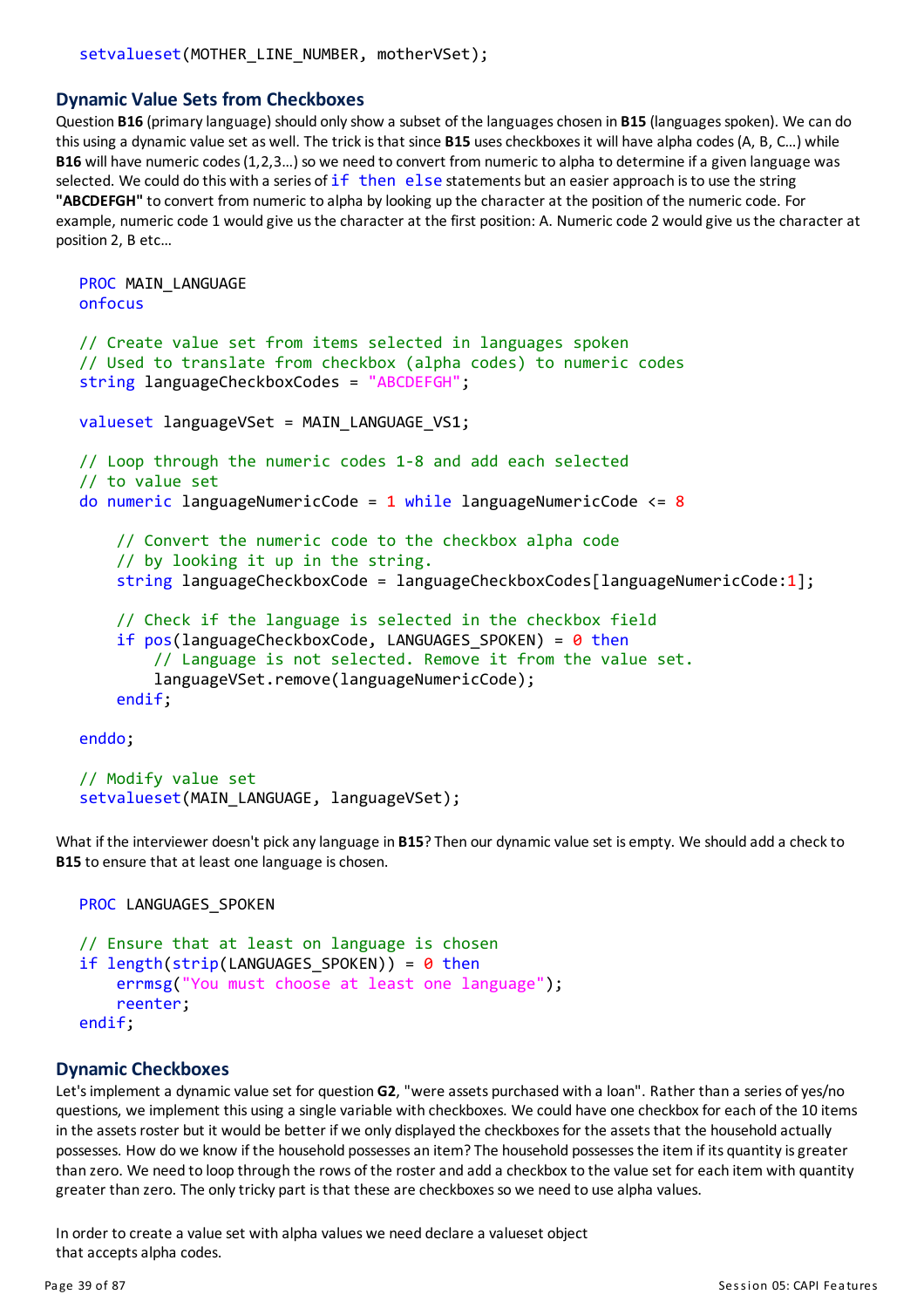We build the value set in the onfocus of the checkboxes field. We use the alphabet string trick again to get the alpha codes from the occurrence number. We also use the function  $getocclabel()$  to get the occurrence label from the assets roster to use in the value set.

```
PROC POSSESSIONS PURCHASED WITH LOAN
onfocus
// Create dynamic value set from assets that have quantity > 0valueset string possessionsVSet;
string alphabet = "ABCDEFGHIJ";
do numeric assetNumber = 1 while assetNumber <= totocc(POSSESSIONS_ROSTER)
    // Check if household possesses this asset
    if QUANTITY(assetNumber) > \theta then
        // Add to value set
        string label = getocclabel(POSSESSIONS ROSTER(assetNumber));
        possessionsVSet.add(label, alphabet[assetNumber:1]);
    endif;
enddo;
setvalueset($, possessionsVSet);
```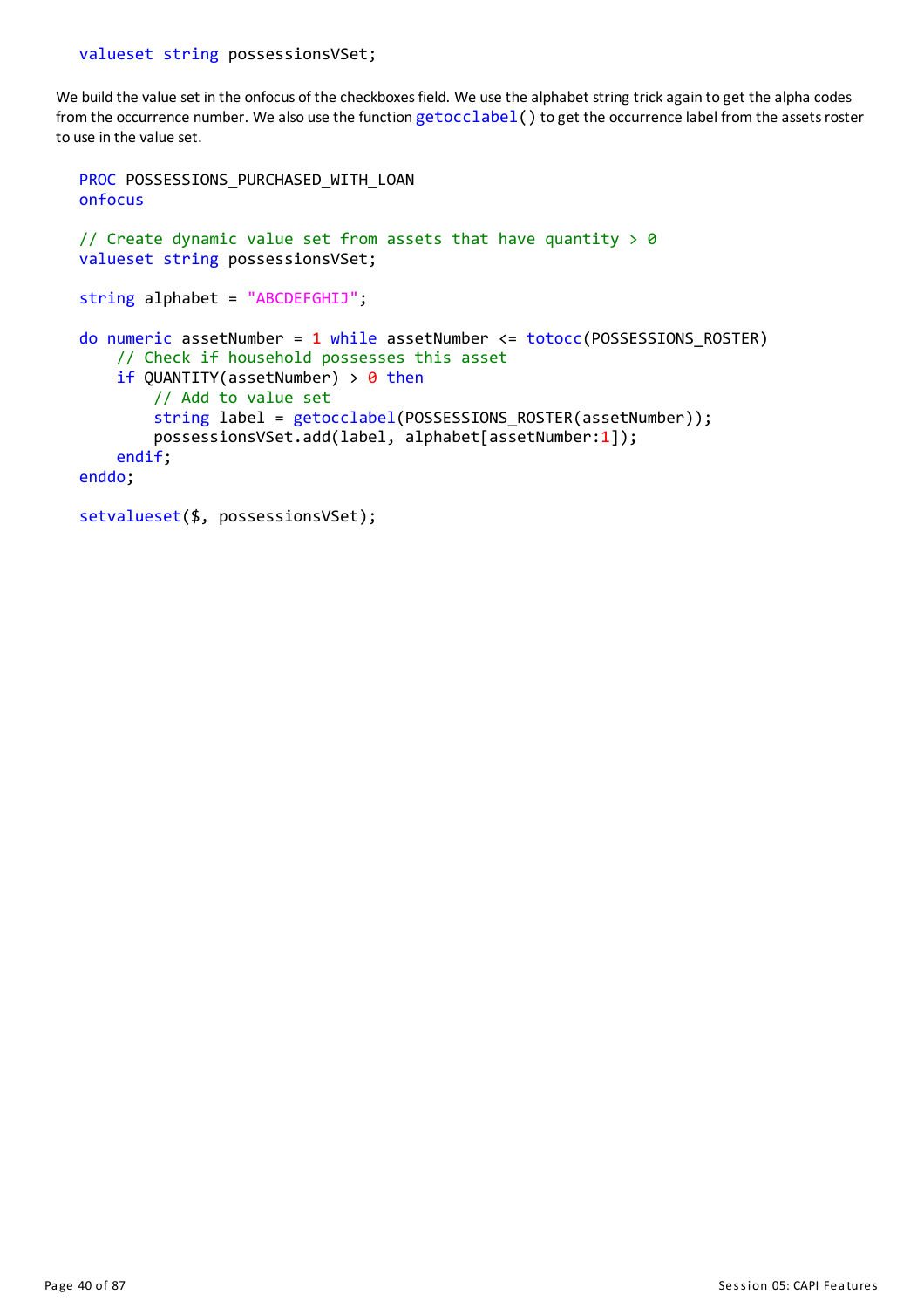# **Exercises**

- 1. Add question text to questions B06 through B8. Use fillsto include the name as we did in the examples.
- 2. Add a new language, the language of your choice, to the CAPI text and to the dictionary. Translate the question text, labels and value sets questions B06-B08 into the new language.
- 3. Add question text for section G and use the occurrence labels to fill in the name of the possessions in the quantity and value fields.
- 4. In question B06 (date of birth) use a dynamic value set for the day based on the month (January: 1-31, February: 1-28, March: 1-31...) so that the interviewer cannot enter an invalid date like February 30 or April 31. Bonus if you can correctly handle leap years.
- 5. For E08 (line number of mother of deceased) use a dynamic value set to list the names of all eligible women from the household roster.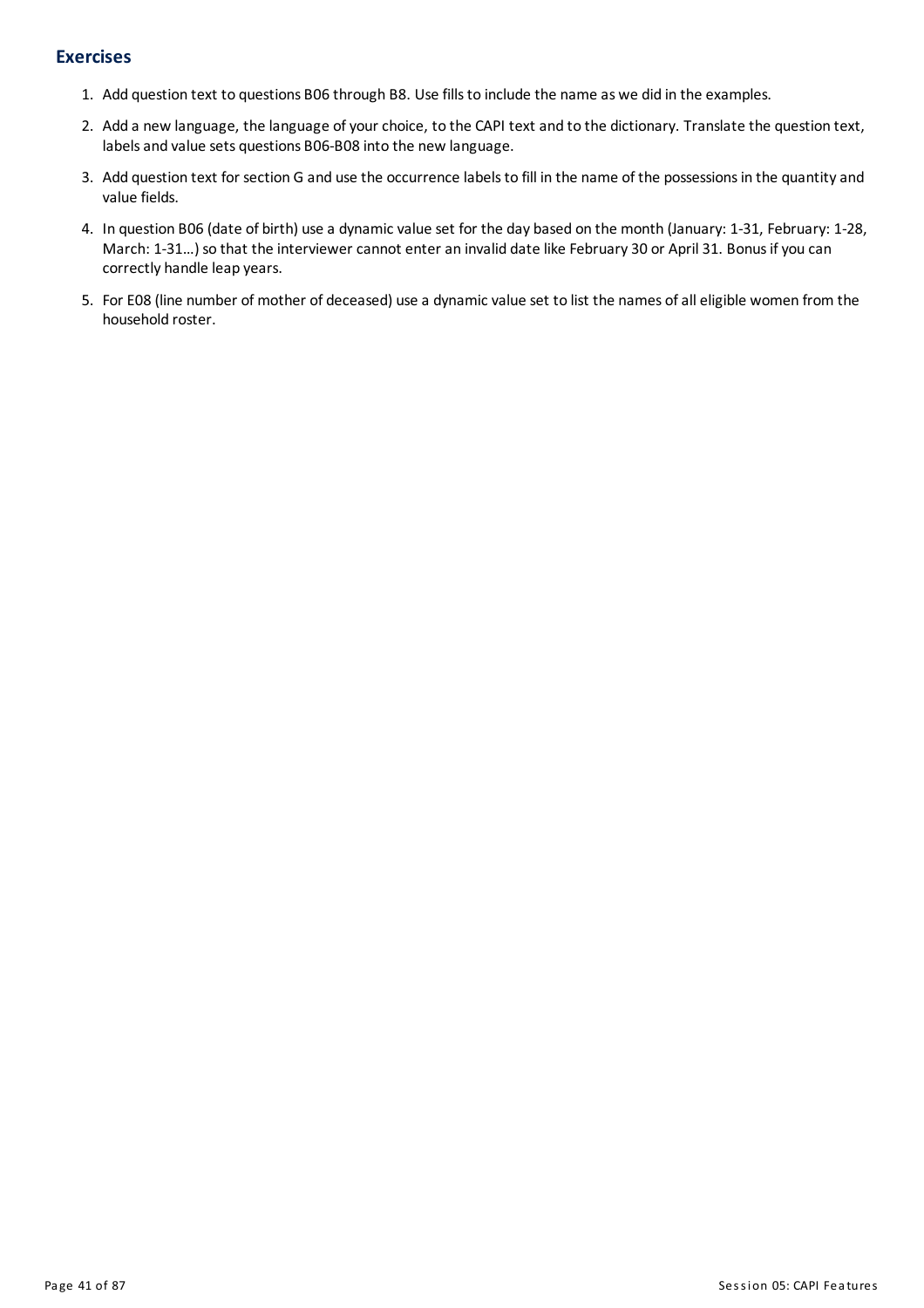# **Session 06: Functions, Lookup Files, Navigation & System Control**

At the end of this session participants will be able to:

- Use lookup files in data entry
- Create user defined functions in CSPro
- Extend the interface of CSEntry with userbar buttons
- Use the commands advance and move to navigate through the questionnaire
- Use the function visualvalue to get the value of variables that are "off path"
- Use the command showarray to display tables to the interviewer

## **Lookup Files**

It iscurrently possible for the interviewer to entera district code that is not valid for the province that wasselected. In order to verify that the district code is valid for the province we need to use the list of province and district codes in the annex of the questionnaire. We can do this by creating a lookup file from the Excel spreadsheet. We can then use this lookup file to check for valid districts.

First, we need to create a dictionary for our lookup file. For this task, we want to be able to query if the combination of the province and district codesisa valid district. In annex 2 of the questionnaire we have a table with the province code, district code and district name. We can use this as a lookup file where the keys are the province and district code and the value is the district name. We can create a dictionary for this using the Excel2CSPro tool from the tools menu. Select the "Create CSPro dictionary from Excel File" tab, click "Select Excel File" and browse to the file QuestionnaireAnnexes.xlsx. Choose "ANN2 - District Codes" and click "Analyze Worksheet". This detects the dictionary variables to create from the columns of the spreadsheet. The tool will show four variables, one for each column and will set the default namesto column headers of the spreadsheet. Our lookup file dictionary will have the province code and district code as the id-items and province and district names as regular variables. Next to the province and district codes check the "ID" box to indicate that these should be ID items. In order to avoid name conflicts with the main dictionary we can use DI\_PROVINCE\_CODE, DI\_DISTRICT\_CODE, DI\_PROVINCE\_NAME, and DI\_DISTRICT\_NAME as the variable names. Modify them in the Excel to CSPro tool.

| <b>BII</b> Excel to CSPro  |                                                        |              |              |                      |                   |                               |                         | -                              | □                        | $\times$ |
|----------------------------|--------------------------------------------------------|--------------|--------------|----------------------|-------------------|-------------------------------|-------------------------|--------------------------------|--------------------------|----------|
| Help<br>File               |                                                        |              |              |                      |                   |                               |                         |                                |                          |          |
|                            | Excel to CSPro Create CSPro Dictionary from Excel File |              |              |                      |                   |                               |                         |                                |                          |          |
|                            | Excel File:<br>Questionnaire Annexes xls               |              |              |                      |                   | Create CSPro Dictionary       |                         |                                |                          |          |
| Worksheet:                 | <b>ANN 2-District Codes</b>                            |              |              | $\checkmark$         | Select Excel File | Name prefix:                  | <b>DISTRICT</b>         |                                | <b>Create Dictionary</b> |          |
| Starting row: 2            |                                                        |              |              |                      | Analyze Worksheet | $\sqrt{ }$ Zero fill numerics |                         | Use explicit decimal character |                          |          |
|                            |                                                        |              |              |                      |                   |                               |                         |                                |                          |          |
| <b>Dictionary Contents</b> |                                                        |              |              |                      |                   |                               |                         |                                |                          |          |
|                            | <b>Include Name</b>                                    | ID           |              | Numeric Alpha Length | Integer Length    | <b>Decimal Length</b>         | <b>Create Value Set</b> |                                |                          |          |
| $\checkmark$               | <b>PROVINCE NAME</b>                                   | □            | $\Box$       | 19                   |                   |                               |                         |                                |                          |          |
| $\checkmark$               | PROVINCE_CODE                                          | $\checkmark$ | $\checkmark$ |                      |                   |                               | 7 Discrete Value(s)     |                                |                          |          |
| $\checkmark$               | <b>DISTRICT_NAME</b>                                   | □            | $\Box$       | 19                   |                   |                               |                         |                                |                          |          |
| $\checkmark$               | <b>DISTRICT_CODE</b>                                   | $\checkmark$ | $\checkmark$ | $\overline{2}$       | 12                |                               | 60 Discrete Value(s)    |                                |                          |          |
|                            |                                                        |              |              |                      |                   |                               |                         |                                |                          |          |
|                            |                                                        |              |              |                      |                   |                               |                         |                                |                          |          |

We must make sure that the lengths and zero-fill settings of the id-items exactly match those in the main dictionary otherwise we won't be able to use the variables from the main dictionary as keys for the lookup. Verify that the length of the province and district codesmatch those in the main dictionaryand checkthe box "Zero fill numerics" tomake sure that the id-items are zero filled. Once all settings are correct, click create dictionary to generate the CSPro dictionary file. Save it as "Districts.dcf" in the household folder.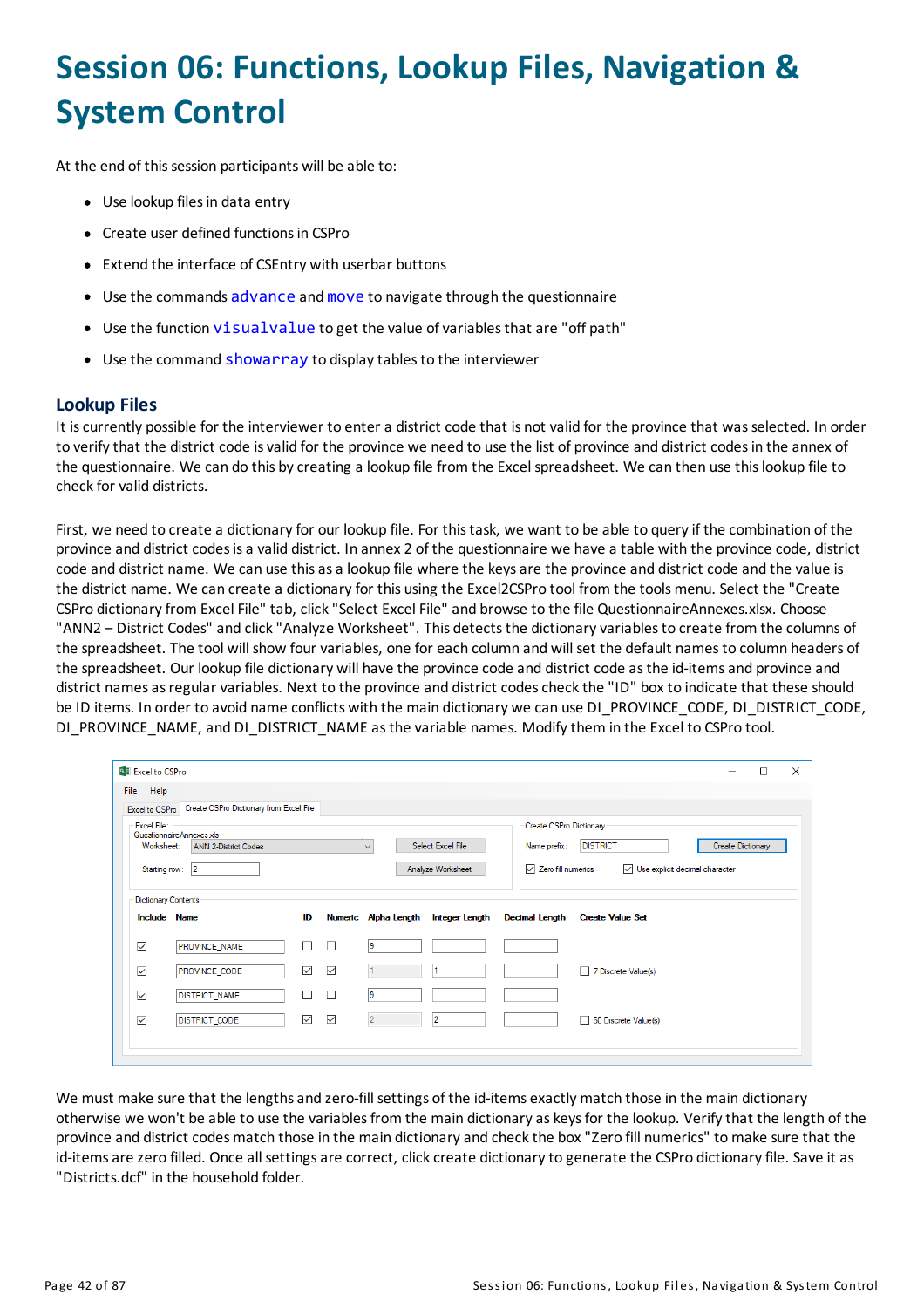| <b>Bill</b> Excel to CSPro                                             |                                                  |                         | $\times$                                                                      |
|------------------------------------------------------------------------|--------------------------------------------------|-------------------------|-------------------------------------------------------------------------------|
| Help<br>File                                                           |                                                  |                         |                                                                               |
| Excel to CSPro Create CSPro Dictionary from Excel File<br>Select Files |                                                  |                         | Options                                                                       |
| Excel file: QuestionnaireAnnexes.xls                                   |                                                  | Select Excel File       | 2<br>Starting row:                                                            |
| DISTRICT_DICT: Districts.dcf                                           |                                                  | Select CSPro Dictionary | Case management:<br>Create new file<br>$\checkmark$                           |
| Output data file: Districts.csdb                                       |                                                  | Select Output Data File | Skip processing if the CSPro output data file is<br>newer than the Excel file |
|                                                                        |                                                  |                         | Create CSPro Data File                                                        |
| Record to Worksheet Mapping                                            |                                                  | Item to Column Mapping  |                                                                               |
| <b>DISTRICT Record</b>                                                 |                                                  | <b>DISTRICT REC</b>     |                                                                               |
| <b>DISTRICT REC</b>                                                    | <b>ANN 2-District Codes</b><br>$\checkmark$      | <b>PROVINCE CODE</b>    |                                                                               |
|                                                                        | <b>Reset Mappings</b><br>Assign Default Mappings | <b>PROVINCE CODE</b>    | Column B: Province Code<br>$\checkmark$                                       |
|                                                                        |                                                  | <b>DISTRICT_CODE</b>    |                                                                               |
|                                                                        |                                                  | <b>DISTRICT CODE</b>    | Column D: District Code<br>$\checkmark$                                       |
|                                                                        |                                                  | <b>PROVINCE NAME</b>    |                                                                               |
|                                                                        |                                                  | <b>PROVINCE NAME</b>    | Column A: Province Name<br>$\checkmark$                                       |
|                                                                        |                                                  | <b>DISTRICT_NAME</b>    |                                                                               |
|                                                                        |                                                  | <b>DISTRICT_NAME</b>    | Column C: District Name<br>$\checkmark$                                       |
|                                                                        |                                                  |                         |                                                                               |

Once we have the dictionary we need to convert the Excel spreadsheet into a CSPro data file. We can use the first tab of the Excel2CSPro tool to do this. Select the QuestionnaireAnnexes.xlsx file again along with the Districts dictionarythat we just created. Specifya new output data file to write the lookup file to. Under "Record to Worksheet Mapping" choose the second worksheet "ANN 2-District Codes". Under the "Item to Column Mapping" link the dictionary variables to the appropriate columns in the Excel spreadsheet: DI\_PROVINCE\_CODE to "Column B: Province Code", DI\_DISTRICT\_CODE to "Column D: District Code", etc… Finally, click"Create CSPro Data File" to generate the file. Save it in the Data folder. Verifythe file in DataViewer to make it sure it was converted correctly.

Finally, in the district proc use the loadcase () command to lookup the province and district codes in the file. Loadcase takes the name of the dictionary (DISTRICT\_DICT) and the values to use as keys (id-items) for the lookup. For example, to lookup province 3, district 6 we would do:

```
loadcase(DISTRICT_DICT, 3, 6)
```
If loadcase finds a record in the lookup file with province code 3 and district code 6 it will return 1 and set the variables in **DISTRICT\_DICT** to the valuesfrom the case it found. In thiscase that meanssetting the two id-items **DI\_PROVINCE\_CODE**, **DI\_DISTRICT\_CODE**and the variables **DI\_DISTRICT\_NAME**and **DI\_PROVINCE\_NAME**.

We can use thisto test if the province and district codesare valid in the **DISTRICT** proc:

```
PROC DISTRICT
// Verify that the district code is valid for the province selected.
if loadcase(DISTRICT DICT, PROVINCE, DISTRICT) = \theta then
    errmsg("District code %d is not valid for province %l",
           DISTRICT, PROVINCE);
    reenter;
else
    errmsg("You have selected district: %s", DI_DISTRICT_NAME);
endif;
```
Note that we are using the **PROVINCE**and **DISTRICT** from the main dictionaryasargumentsto loadcase, not the id-items from the districts dictionary. Before calling loadcase the id-items for the external dictionary are all blank. They are only set if loadcase is successful.

Note that when you run this application, in addition to copying the pen and pff files to the Android device, you must now also copythe lookup file (the .csdb file).

We can now add alpha variables to the main dictionary, assign the province and district names to them and display them on the form as protected fields: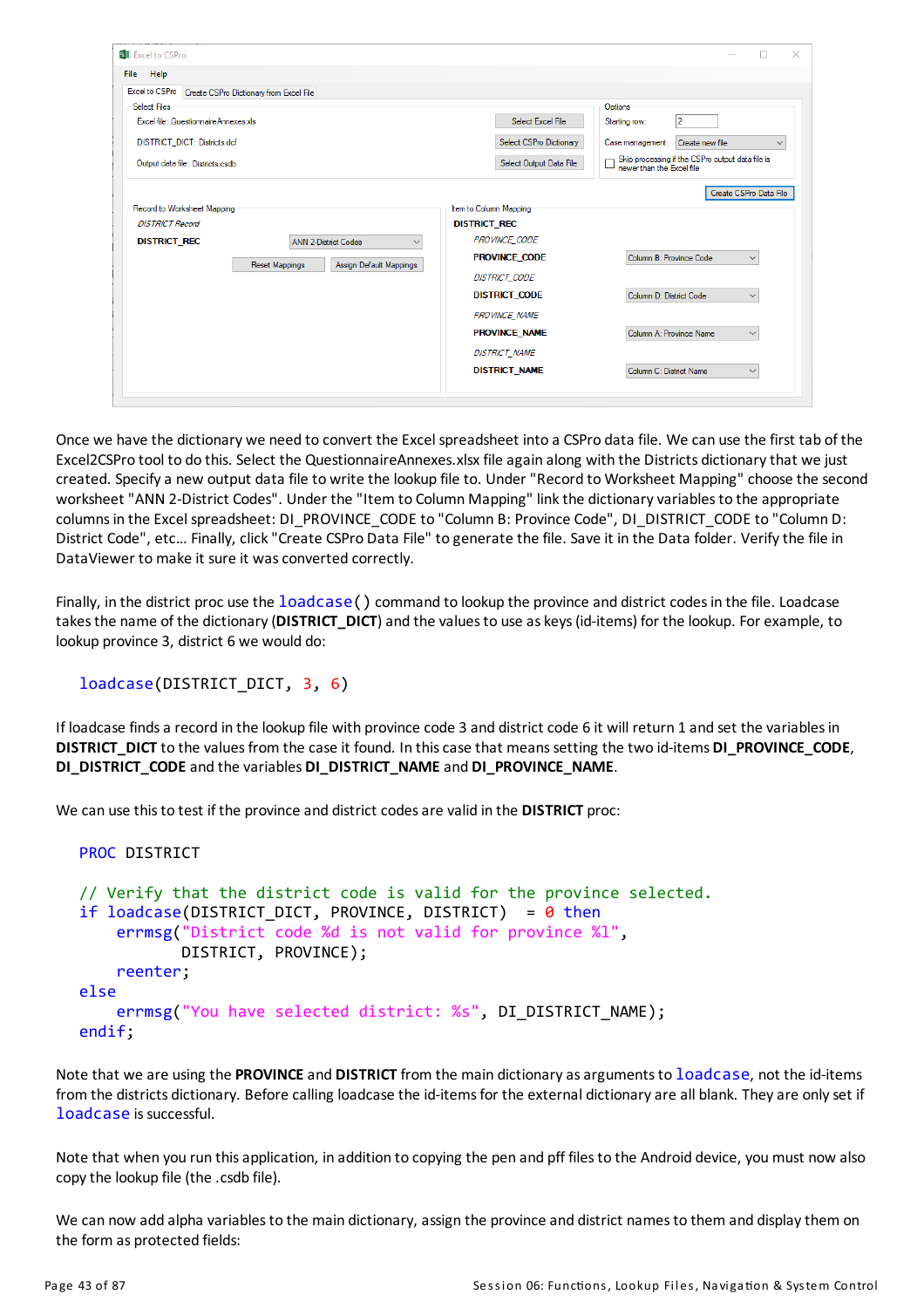```
// Verify that the district code is valid for the province
// selected.
if loadcase(DISTRICT DICT, PROVINCE, DISTRICT) = \theta then
    errmsg("District code %d is not valid for province %l",
           DISTRICT, PROVINCE);
    reenter;
else
    // Assign province and district names from lookup to main
    // dictionary variables so we can display them on form.
    PROVINCE NAME = DI PROVINCE NAME;
    DISTRICT_NAME = DI_DISTRICT_NAME;
endif;
```
#### **Updating a Lookup File**

If the data for your lookup file changes once your survey is in the field, rather than completely regenerating the lookup file you can update the existing lookup data file based on a new Excel spreadsheet. Choose the existing csdb file asthe output data file and under "Case Management" choose "Modify, add cases" or "Modify, add, delete cases". Instead of erasing and regenerating the data file this will update only the cases that are new or have been modified in the Excel file. Choosing "Modify, add, delete cases" will also delete cases that are in the data file but are not in the spreadsheet. Using this approach isimportant ifyou are planning to use CSPro data synchronization to update the lookup file during data collection. Ifyou are using data synchronization to update the file and you generate a completely new data file you willget duplicate cases when the new lookup file is downloaded to the devices. If instead, you update the existing file then data synchronization will simply update the data files on devicesthat download it.

#### **Dynamic Value Set from a Lookup File**

An alternative to using the lookup file to check the district and province codes is to combine the lookup file with setvalueset to create a dynamic value set for the district that includes only districtsin the selected province. To do this we need to extract all the districts in the selected province from the lookup file. We can do this using the forcase loop which iterates over all cases in an external data file. By itself, forcase will loop through each case in the data file. You can also add an optional "where" clause to onlygo through the districtsin the selected province.

```
PROC DISTRICT
onfocus
// Create dynamic value set of districts for selected province using lookup file
valueset districtsVSet;
forcase DISTRICT_DICT where DI_PROVINCE_CODE = PROVINCE do
    districtsVSet.add(DI_DISTRICT_NAME, DI_DISTRICT_CODE);
endfor;
setvalueset(DISTRICT, districtsVSet);
```
## **User defined functions**

Often you find you have identical blocks of logic in multiple procs in your application. This can cause problems if you later change the code in one place to fixa bug and forget to change it in the other. In such situationsit is better to put the logic in a user defined function which you can then call from all the procs where it is used. User defined functionsare defined in the PROC GLOBAL. Anything declared in the PROC global is available in all the PROCs in your program. If you declare a logic variable inside the PROC of a dictionary variable or group, it is only available inside that PROC but if you declare it in the PROC GLOBAL you can use it anywhere. To view the proc GLOBAL, in the logic view, click on the first item in the form tree. This shows all of the program logic at once: the proc GLOBAL plus all the other procs. Clicking on any other item in the form tree shows just the procs for that item.

User defined functions can take arguments and return values just like built in functions. You call them the same way you call built in CSPro functions. Let's define a function that we can use in all the places where we check if a household member is a woman of childbearing age. This function will be passed the index (row number) of the household member in the household roster and it will return one if the person is a woman over 12 years old and zero otherwise. This way if we later decide that we should be using 13 or 14 as a minimum age we only have to make the change in one place.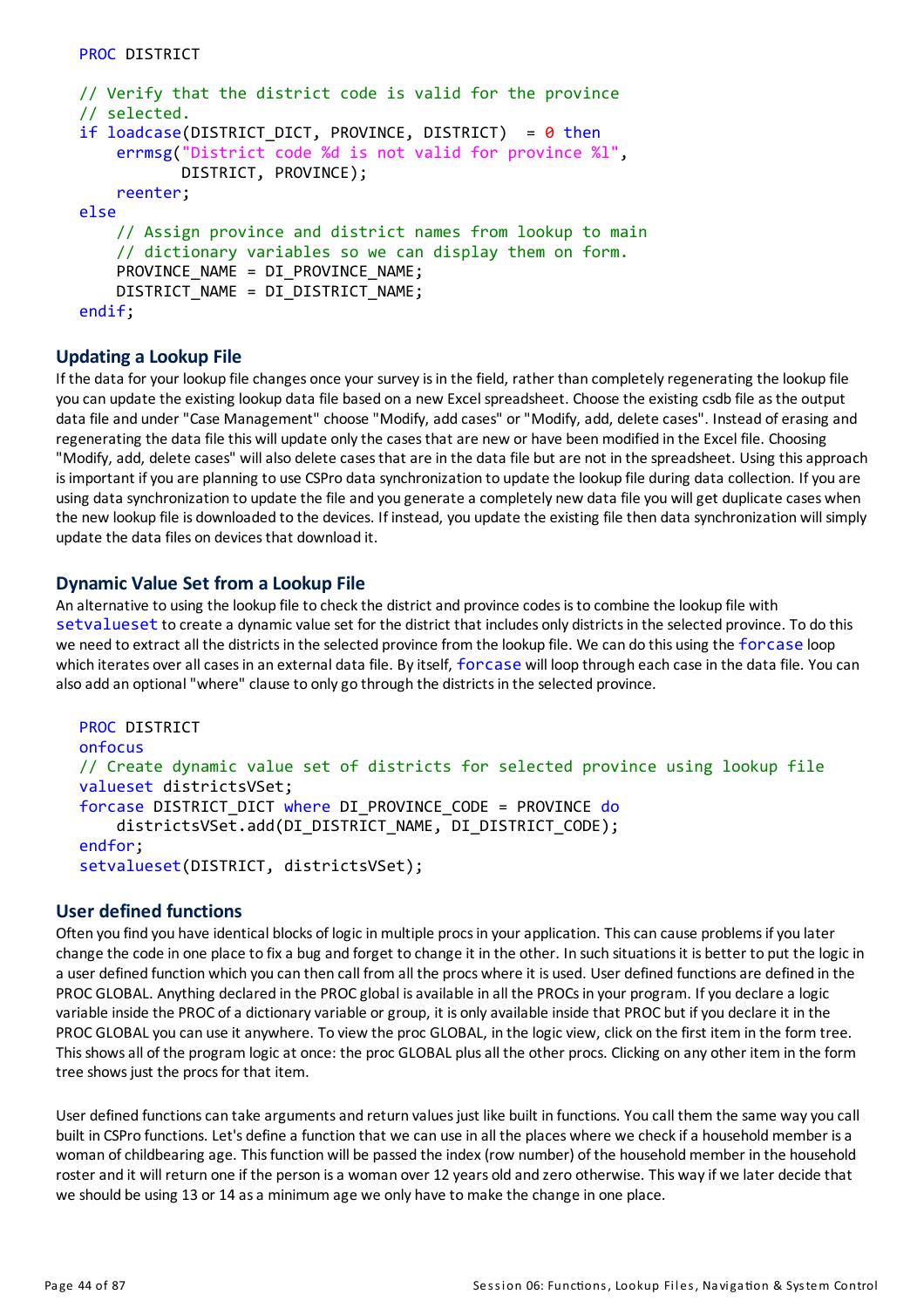```
// Determine if member of household from household roster is a woman of childbearing
// age. Pass in the index (occurrence number) of the household member.
function isChildbearingWoman(index)
    if SEX(index) = 2 and AGE(index) >= 12 then
        isChildbearingWoman = 1;
    else
        isChildbearingWoman = \theta;
    endif;
end;
```
Now we can use this function when building the value sets for line number of mother of child (B10) and the line number of mother of deceased (**E08**).

```
PROC MOTHER LINE NUMBER
onfocus
// Create the value set for child mother from all eligible women
// in household roster.
valueset motherVSet;
do numeric indexRoster = 1 while indexRoster \leq totocc(HOUSEHOLD MEMBERS ROSTER)
    if isChildbearingWoman(indexRoster) = 1 and indexRoster <> curocc() then
        motherVSet.add(NAME(indexRoster), indexRoster);
    endif;
enddo;
motherVSet.add("Non-resident",87);
motherVSet.add("Deceased",88);
setvalueset(MOTHER LINE NUMBER, motherVSet);
PROC MOTHER_OF_DECEASED_LINE_NUMBER
onfocus
// Create the value set for deceased mother from all eligible women
// in household roster
valueset motherVSet;
do numeric indexRoster = 1 while indexRoster <= totocc(HOUSEHOLD_MEMBERS_ROSTER)
    if isChildbearingWoman(indexRoster) = 1 then
        motherVSet.add(NAME(indexRoster), indexRoster);
    endif;
enddo;
motherVSet.add("not in household",99);
setvalueset(DECEASED MOTHERS LINE NUMBER, motherVSet);
```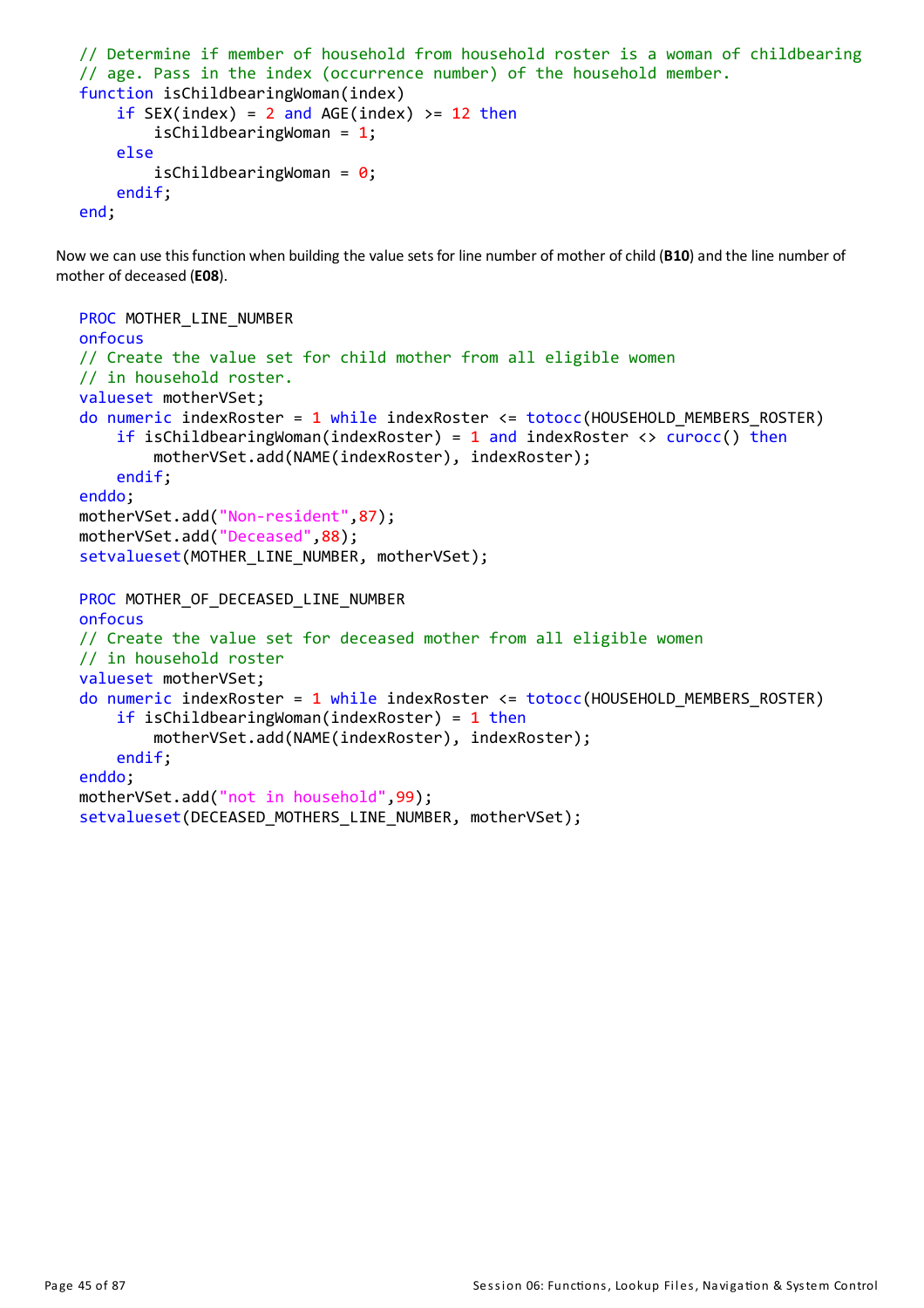```
// Create a value set of all household members that are eligible to be
// mothers by filling in the valueset motherVSet that is passed as
// the first argument.
// Labels are names of household members and codes are the corresponding
// line numbers.
// The household member in row excludeIndex will not be included in the value
// set. This can be used to exclude someone from being their own mother.
function createMothersValueSet(valueset motherVSet, excludeIndex)
    do numeric indexRoster = 1 while indexRoster \leq totocc(HOUSEHOLD MEMBERS ROSTER)
        if isEligibleMother(indexRoster) = 1 and indexRoster \langle \rangle excludeIndex then
            motherVSet.add(NAME(indexRoster), indexRoster);
        endif;
    enddo;
end;
PROC MOTHER LINE NUMBER
onfocus
// Create the value set for child mother from all eligible
// women in household roster. Exclude current occurrence so
// that person cannot be their own mother.
valueset motherVSet;
createMothersValueSet(motherVSet, curocc());
// Add additional entries for non-resident and deceased
motherVSet.add("Non-resident",87);
motherVSet.add("Deceased",88);
// Update the value set with values in valueset object
setvalueset(MOTHER LINE NUMBER, motherVSet);
PROC MOTHER OF DECEASED LINE NUMBER
onfocus
// Create the value set for child mother from all eligible
// women in household roster
valueset motherVSet;
createMothersValueSet(motherVSet, 0);
// Add additional entry for not in household
motherVSet.add("not in household",99);
// Update the value set with values in codes and labels
setvalueset($, motherVSet);
```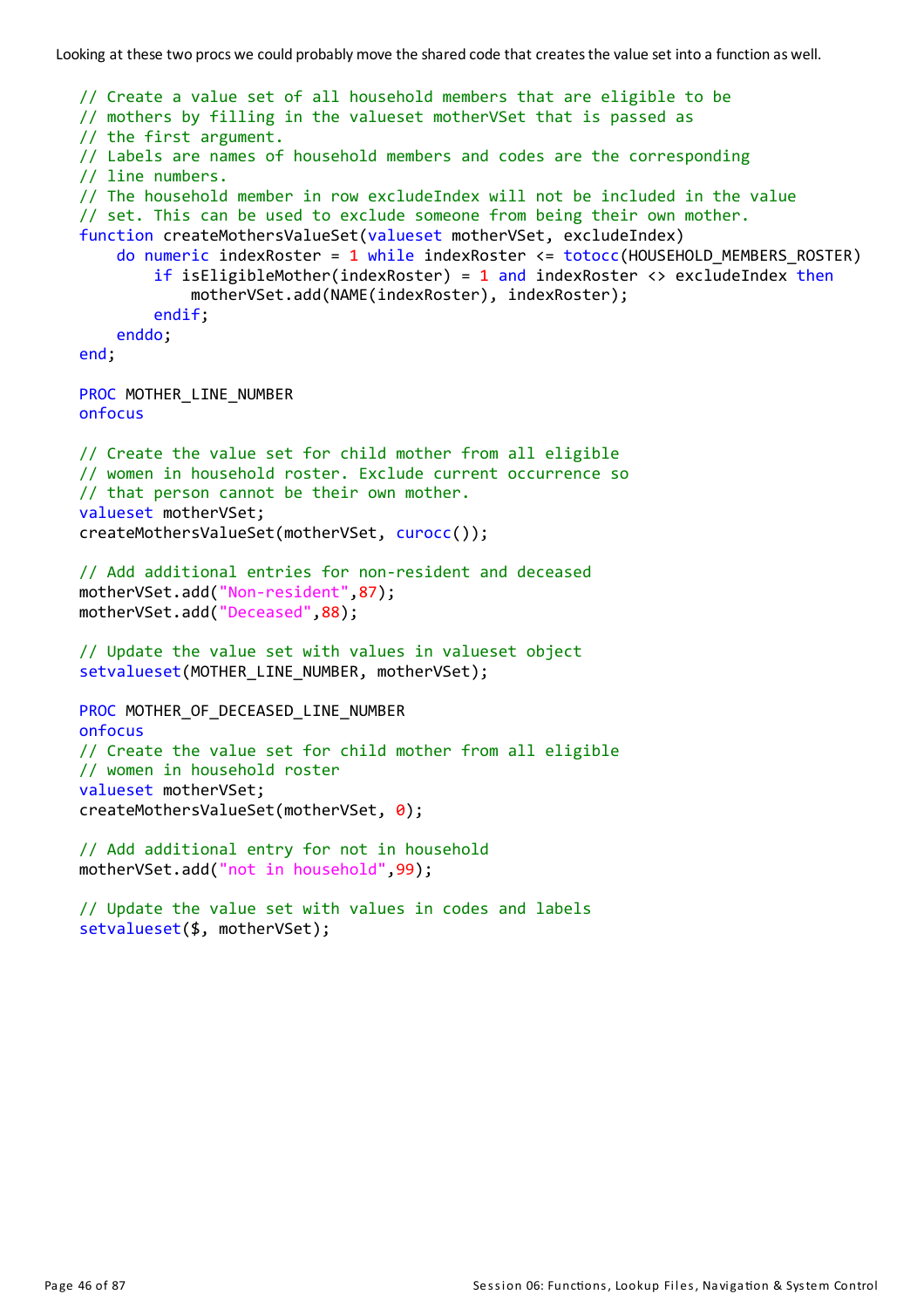#### **Functions in Question Text**

Another use for user defined functionsisfor fillsin question that require some calculation. For example, for question **D05** we want to double check that the total of the children living with the women, living elsewhere and deceased equals the number of total births. We do this by asking the question:

Just tomake sure that I have thisright, (name) has had in total (total number) births during her life. Isthiscorrect?

We can use the question text for this but we don't have a dictionary variable for total births. We only have the yes/no variable **IS\_TOTAL\_BIRTHS\_CORRECT**. We could create an additional dictionaryvariable but instead we can simplycreate a function to compute the total births and use that as the fill value.

```
// Compute totalBirths to display in question text in fertility section
function totalBirths()
    totalBirths = CHILDREN_IN_HOUSEHOLD + CHILDREN_ELSEWHERE + CHILDREN_DECEASED
end;
```
In the question text we can simplyadd the function call surrounded by %:

Just to make sure that I have this right, %NAME% has had in total %totalBirths()% births during her life. Is this correct?

What happens when one of the fields in this calculation is skipped? The value becomes notappl which messes up the entire calculation. We need to be a little smarter in calculating our total to exclude the skipped values.

```
// Compute totalBirths to display in question text in fertility section
function totalBirths()
    numeric total = 0;
    if CHILDREN IN HOUSEHOLD <> notappl then
        total = total + CHILDREN IN HOUSEHOLD;
    endif;
    if CHILDREN_ELSEWHERE <> notappl then
        total = total + CHILDREN_ELSEWHERE;
    endif;
    if CHILDREN DECEASED <> notappl then
        total = total + CHILDREN_DECEASED;
    endif;
    totalBirths = total;
```
end;

#### **The Userbar**

From logic we can add buttons to the CSEntry user interface that call user-defined functions. Here is how to add a userbar button that will create an errmsg dialog that says "hello". First we define the function hello in the PROC GLOBAL:

```
function hello()
    errmsg("Hello");
end;
```
Then in the preproc of the application we add it to the userbar:

```
PROC POPSTAN2020 FF
preproc
userbar(clear);
userbar(add button, "Hello", hello);
userbar(show);
```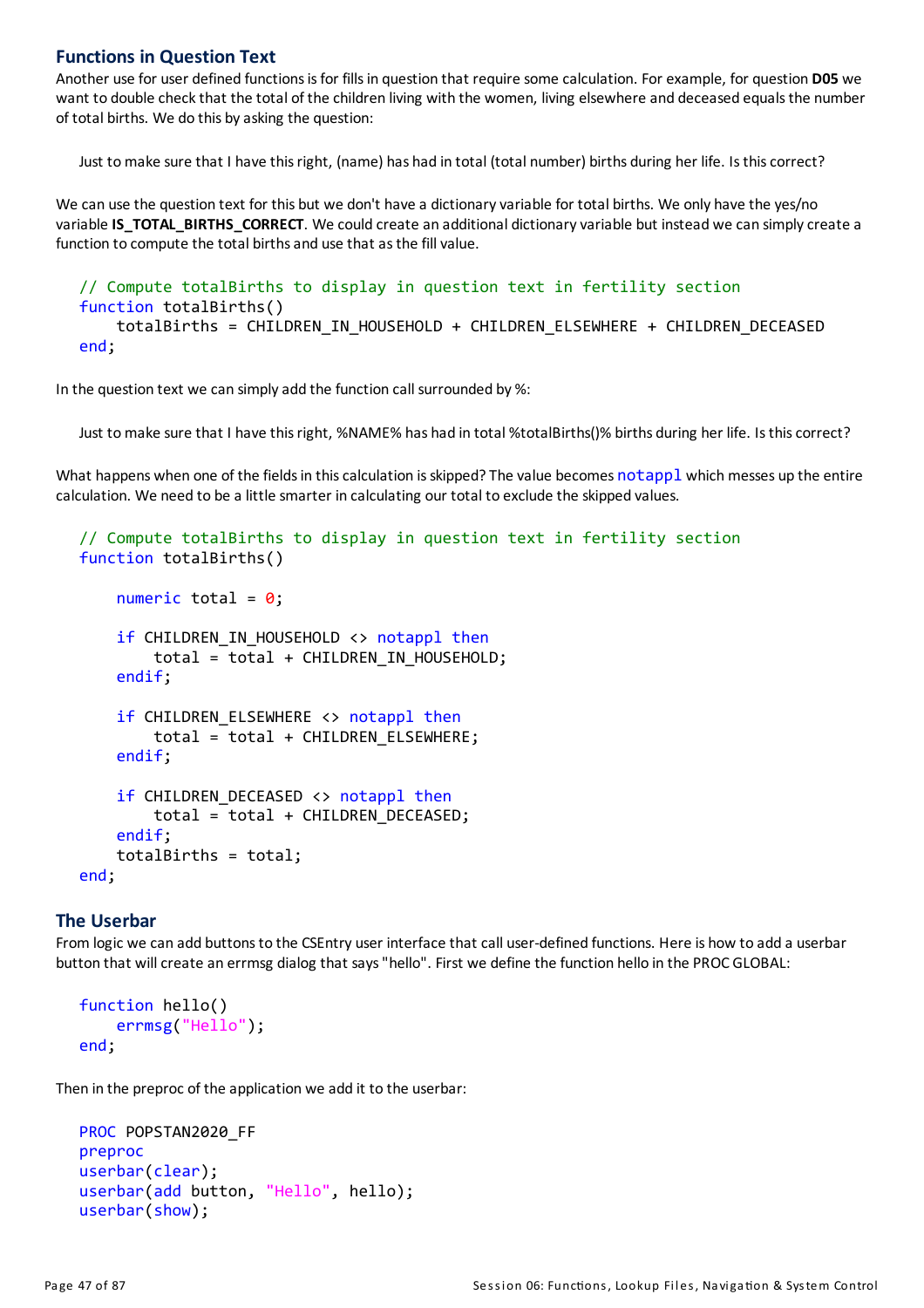When adding a button in the preproc of the application it is important to call clear first, otherwise we can end up with two or three copies of the same button if we start the application multiple times. We added the button in the preproc of the application but you can add or remove buttons in any proc so you can, for example, only a show button within a certain field ora certain roster.

Let's try a more interesting example. Let's add a "Go To..." button that will let the user navigate directly to a particular section of the questionnaire.

```
// Userbar function for navigating directly to different parts of questionnaire.
function goto()
    numeric section = accept("Go to?",
                              "Identification",
                              "Household members",
                              "Demographics");
    if section = 1 then
        skip to IDENTIFICATION FORM;
    elseif section = 2 then
        skip to HOUSEHOLD MEMBERS FORM;
    elseif section = 3 then
        skip to DEMOGRAPHICS FORM;
    endif;
end;
PROC POPSTAN2020 FF
preproc
userbar(clear);
userbar(add button, "Go To...", goto);
userbar(show);
```
#### **Advance and Move**

The above will let the interviewer jump from one section to another but using skip meansthat if we use our *Go To…* button to jump over a section, that section will end up skipped and won't be saved in the data file. Instead of using skip we can use advance which moves forward in the questionnaire without marking fields as skipped. Using advance also runs all the preprocs and postprocs of the fields that are passed through to ensure that no consistency or out of range checks are missed.

```
// Userbar function for navigating directly to different parts of questionnaire.
function goto()
    numeric section = accept("Go to?",
                               'Identification",
                              "Households",
                              "Demographics");
    if section = 1 then
        advance to IDENTIFICATION_FORM;
    elseif section = 2 then
        advance to HOUSEHOLD_MEMBERS_FORM;
    elseif section = 3 then
        advance to DEMOGRAPHICS FORM;
    endif;
end;
```
This stops the function from skipping over data when navigating, however it still has a limitation. We can only navigate forward in the questionnaire. To go backwards we need to use reenter, but in our goto() function we don't know if the user wants to move forward or backward. Fortunately, CSPro provides the command move which will use either skip or reenter asappropriate. By default, when going forward, move doesa skip but you can add advance after the field name to make it do an advance instead of a skip.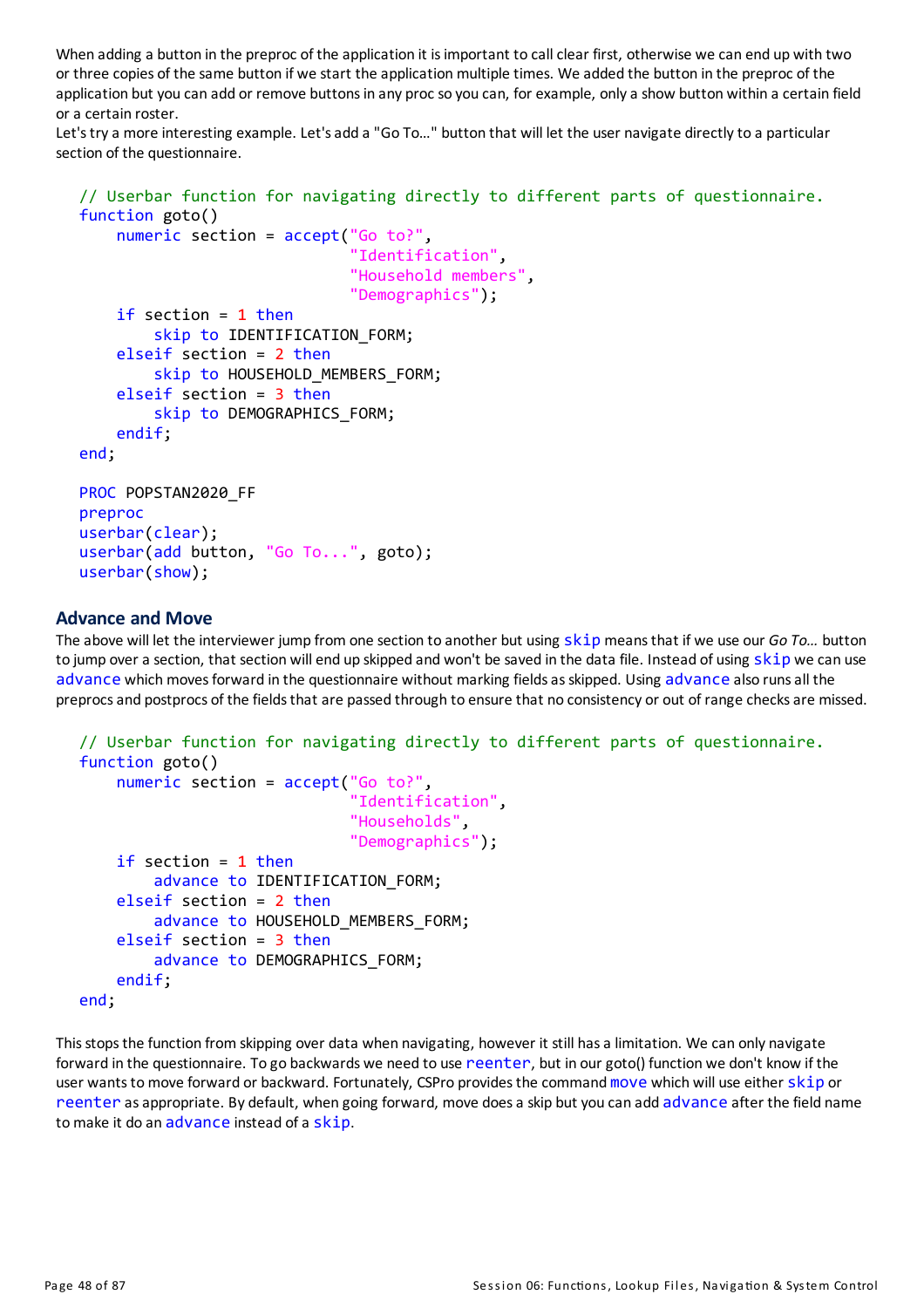```
// Userbar function for navigating directly to different parts of questionnaire.
function goto()
    numeric section = accept("Go to?",
                              "Identification",
                              "Household members",
                              "Demographics");
    if section = 1 then
        move to IDENTIFICATION_FORM advance;
    elseif section = 2 then
        move to HOUSEHOLD MEMBERS FORM advance;
    elseif section = 3 then
        move to DEMOGRAPHICS FORM advance;
    endif;
end;
```
Let's extend our goto function to let the interviewer navigate directly to an individual in the household roster. If they choose "household members" then instead of going to the first person in the roster, we will show them a list of all household members in the roster and the let them choose which one to goto. For this we can use the function showarray(). This function takes an array of values and displays them in a grid in a dialog box and returns the row number that the user picks.

An array logic variable is similar to a dictionary item with occurrences. A numeric array of length seven stores seven numbers, each of which is accessed through subscripts.

```
array numeric codes(7);
```
showarray() takes a two-dimensional array. You can think of a two-dimensional array as a grid of variables or as a matrix. You declare a two-dimensional array the same way you declare a one-dimensional array except that you specify the size in both dimensions: number of rows and number of columns.

array string householdMembersArray(30, 3);

In our case we want up to 30 rows, one for each person, and we will use 3 columns so that we can display the name, sex and relationship for each person.

When assigning a value to a two-dimensional array you specify both the row and column you want to put the value in:

```
// Set value in row 4, column 2
householdMembersArray(4, 2) = "This is the 4th row, 2nd column";
```
In our examples we will loop through the membersin the household rosterand add the name, sexand relationship for each one to our array. Since this will be more than a few lines of code let's put this into a function by itself and then call it from our goto() function.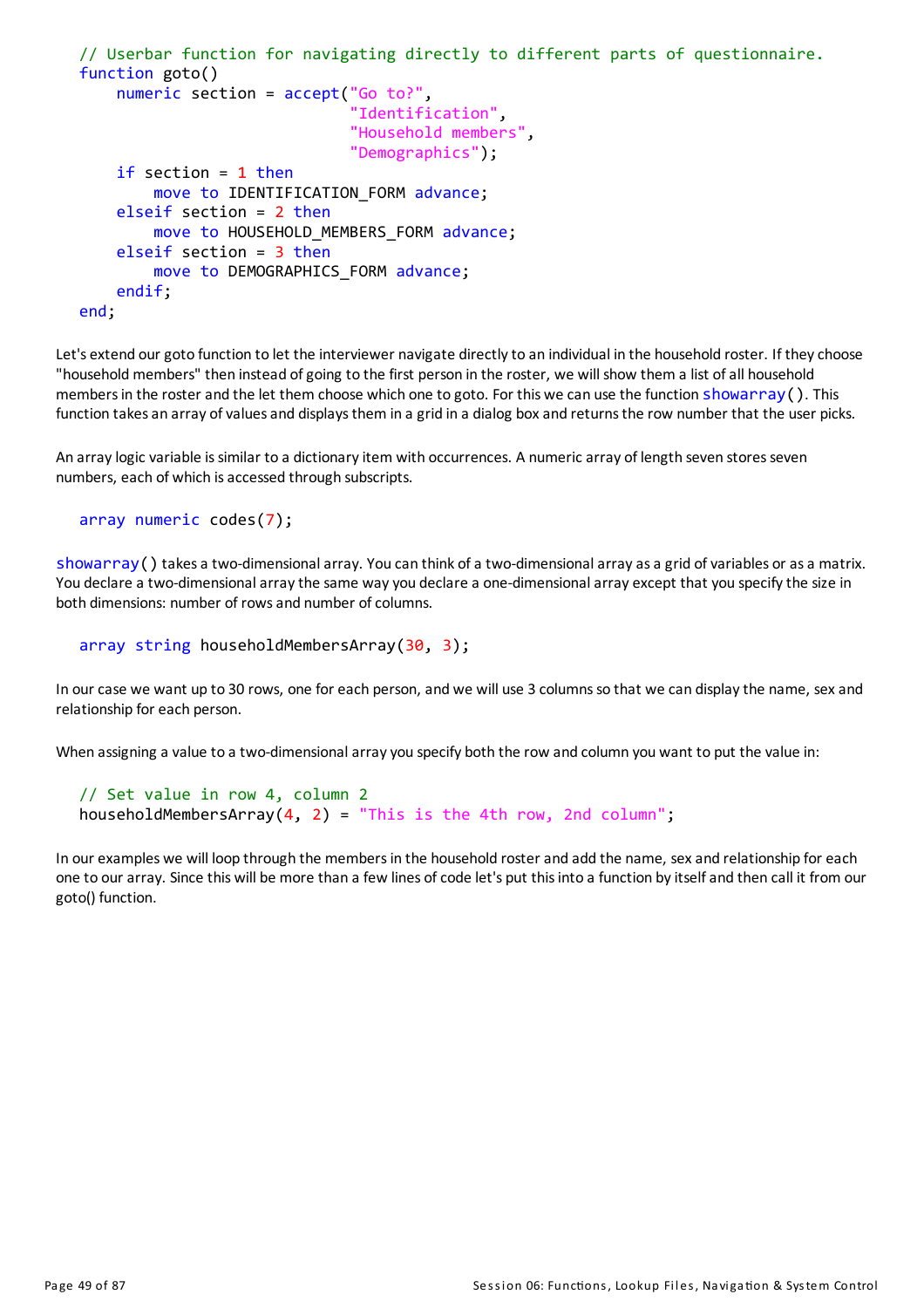```
// Show list of entries in household roster in a dialog and let interviewer pick
// one. Returns the row number of the person that was picked or zero if the
// dialog was canceled.
function pickFromHouseholdRoster()
    numeric i;
    do i = 1 while i <= totocc(HOUSEHOLD MEMBERS ROSTER)
        householdMembersArray(i, 1) = strip(NAME(i));householdMembersArray(i, 2) = getlabel(SEX, SEX(i));householdMembersArray(i, 3) = getlabel(RELATIONSHIP, RELATIONSHIP(i));
    enddo;
    householdMembersArray(i, 1) = ""; // Mark end
    numeric picked = showarray(householdMembersArray, title("Name", "Sex",
                                                             "Relationship"));
    pickFromHouseholdRoster = picked;
end;
// Userbar function for navigating
// directly to different parts of questionnaire.
function goto()
    numeric section = accept("Go to?",
                             "Identification",
                             "Household members",
                             "Demographics");
    if section = 1 then
        move to IDENTIFICATION_FORM advance;
    elseif section = 2 then
        numeric index = pickFromHouseholdRoster();
        if index > 0 then
            move to NAME(index) advance;
        endif;
    elseif section = 3 then
        move to DEMOGRAPHICS_FORM advance;
    endif;
end;
```
Note that for sex and relationship we want the value set labels so we use the function getlabel(). This function returns the label from value set as an alpha value. It takes the name of the variable (or value set) and the value to use. For example getlabel(SEX, 1) will return "Male". Inside our loop, getlabel(SEX, SEX(i)) will return the label for the sex of the ith household member.

## **Path and Visualvalue**

Ourgoto() function works when we are in section B or C but when we are in section A the sexand relationship are blank. What is going on? In system controlled mode, CSEntry keeps track of which variables are on and off the "path". Variables that you have entered are considered "on path" but those that have been skipped, even if there wasa value in them before they were skipped, are considered "off path". As we have seen before, variablesthat are "off path" are considered blank (notappl) in logic. It turns out that variablesthat are ahead of the current field are also considered "off path" untilyou passthrough them. The idea isthat these fields have not yet been validated byrunning their preprocand postproc with the current values of all preceding fields and therefore cannot be considered final. The effect of this is that the values of all fields ahead of the current field in the questionnaire are notappl in logic.

Interestingly, as we can see from our current code, this onlyappliesto numeric items. Our code worksjust fine for the **NAME** field.

You can see which fields are "on path" by looking at the background color of the field:

- Green: on path
- Dark Grey: skipped
- White: not yet been filled in
- Light grey: protected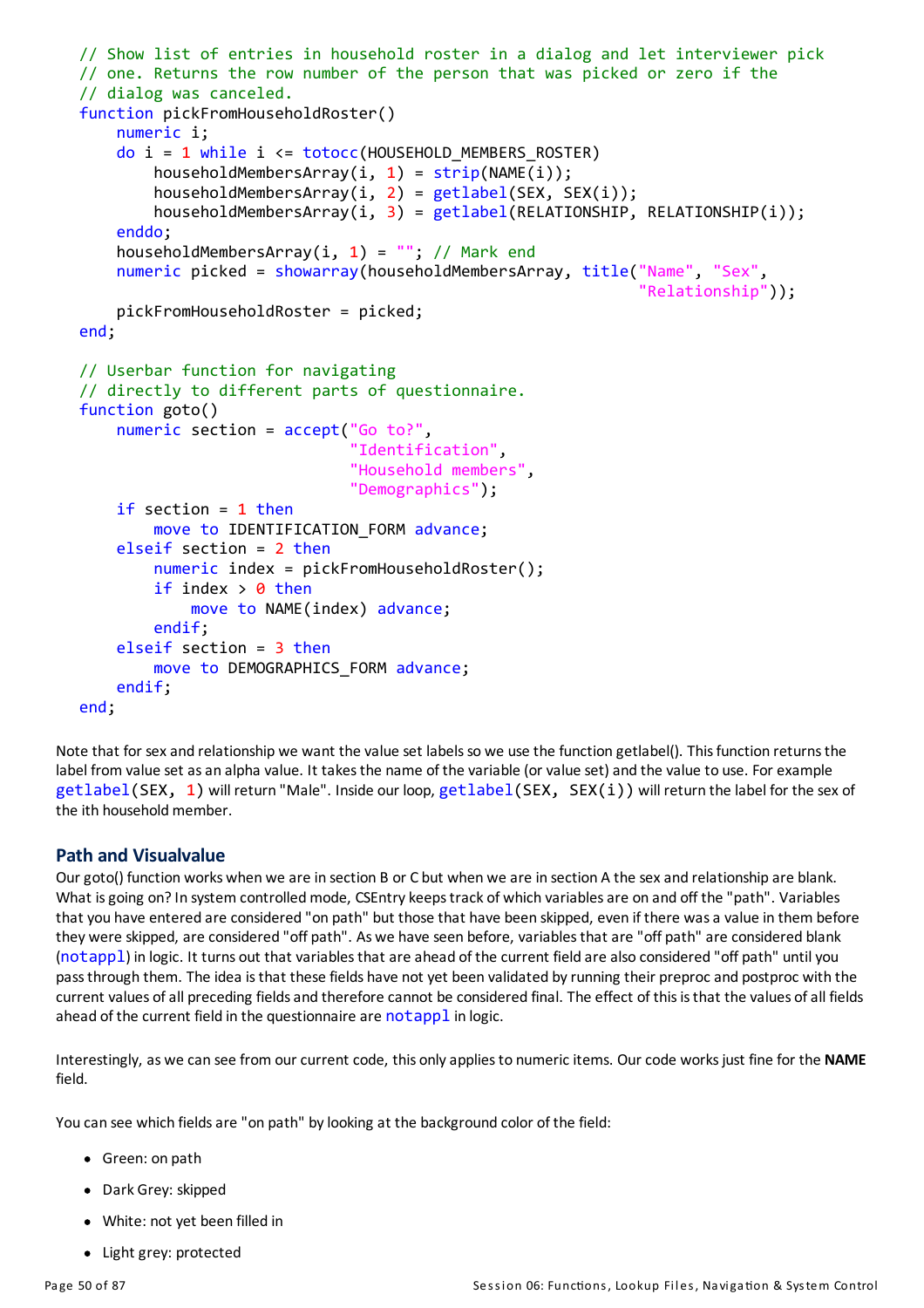Note that the field coloring scheme is different in operator controlled mode.

Fortunately, we can get the value of fields that are "off path" using the function visualvalue(). It returns whatever value is currently visible in the field whether or not it has been skipped or is ahead of the current field. Using this for relationship and sex in our function we get:

```
function pickFromHouseholdRoster()
    numeric i;
    do i = 1 while i <= totocc(HOUSEHOLD_MEMBERS_ROSTER);
        householdMembersArray(i, 1) = strip(NAME(i));
        householdMembersArray(i, 2) = getlabel(SEX, visualvalue(SEX(i)));
        householdMembersArray(i, 3) = getlabel(RELATIONSHIP,visualvalue(RELATIONSHIP(i)));
    enddo;
    householdMembersArray(i, 1) = ""; // Mark end
    numeric picked = showarray(householdMembersArray,
                               title("Name", "Sex", "Relationship"));
    pickFromHouseholdRoster = picked;
end;
```
All that is left now is to use the appropriate relationship for the sex of the household member:

```
if visualvalue(SEX(i)) = 1 then
    householdMembersArray (i, 3) = getlabel(RELATIONSHIP_MALE,
                                 visualvalue(RELATIONSHIP(i)));
else
    householdMembersArray (i, 3) = getlabel(RELATIONSHIP_FEMALE,
                                 visualvalue(RELATIONSHIP(i)));
endif;
```
#### **Setting field values only once**

Let's prefill the interview start time. We can make the field protected and set the value in the preproc just like we did with the **PERSON\_NUMBER** field. We can use the function systime() which returnsthe current time asa number formatted according to the format specification passed in.

```
PROC INTERVIEW_START_HOURS
preproc
// Prefill interview start time with current time.
INTERVIEW_START_TIME = systime("HHMM");
```
This worksthe first time we visit the field but what happens when we come backto the question a minute or two later? We only want to record thisvalue the first time the interviewer entersthe field and once it isset we don't want it to change. We can do this bycomparing the value of **INTERVIEW\_START\_TIME**to blank(notappl) in the preprocand onlysetting the value to systime if it is blank.

```
PROC INTERVIEW_START_HOURS
preproc
// Prefill interview start time with current time.
if INTERVIEW START HOURS = notappl then
    INTERVIEW_START_TIME = systime("HHMM");
endif;
```
But this doesn't seem to work. Why? Is **INTERVIEW START\_HOURS** on path when we are in the preproc of **INTERVIEW\_START\_HOURS**? It is not. We have to get to the postproc for the variable to be on path. However, we can use visualvalue() to get the value of the field in the preproc: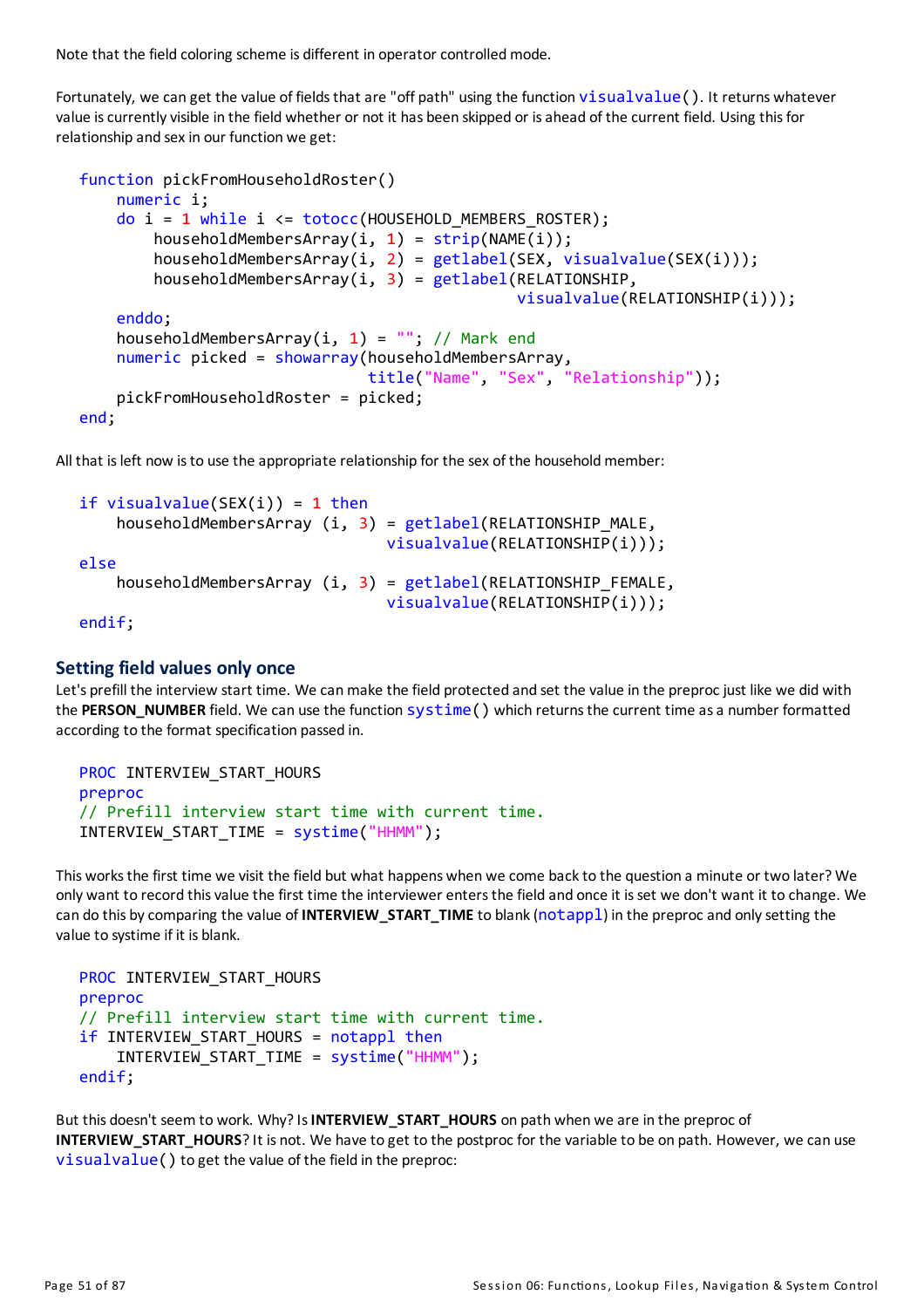```
PROC INTERVIEW START HOURS
preproc
// Prefill interview start time with current time.
if visualvalue(INTERVIEW_START_HOURS) = notappl then
    INTERVIEW_START_TIME = systime("HHMM");
endif;
```
We can also fill in the interview end time automatically using systime(). Unlike with the start time, we need to do this at the end of the interview, i.e. in the postproc of the questionnaire.

```
PROC POPSTAN2020_QUEST
postproc
// Set interview end time first time end of questionnaire is reached
if INTERVIEW END_TIME = notappl then
    INTERVIEW_END_TIME = systime("HHMM");
endif;
```
We should make this field protected. However, if we do that we get an error when we don't fill it in while in section A of the questionnaire. While we don't normally want to allow a field to be left blank, in thiscase we need tomake an exception. We can do that by changing the validation method in the field properties to "Allow out of range without confirmation". With this setting, you are allowed to leave a field blank or to entera value outside the value set with no error.

Having captured the interview start and end time as hoursandminutes we can calculate the total interview time by subtracting the start time from the end time. However, thiscalculation istricky because we have to handle the case where the end minutes are less than the start minutes. It would be easier if instead of using systime() we used the function  $timestamp()$  which gives the time in total seconds since January 1, 1970. If we subtract the start timestamp from the end timestamp we get the total interview time in seconds. Let's add new protected variables for start timestamp, end timestamp and interview duration and fill them in. Since these fields will be on the section A form but will not be filled until the end of the questionnaire, set the validation method to "Allow out of range without confirmation" as we did with INTERVIEW\_END\_TIME.

```
PROC INTERVIEW START TIMESTAMP
preproc
// Prefill interview start time with current time.
if visualvalue(INTERVIEW START TIMESTAMP) = notappl then
    INTERVIEW_START_TIMESTAMP = timestamp();
endif;
PROC POPSTAN2020 QUEST
postproc
// Set interview end time and total time first time end of questionnaire is reached
if INTERVIEW END TIMESTAMP = notappl then
    INTERVIEW_END_TIMESTAMP = timestamp();
    INTERVIEW DURATION MINUTES = (INTERVIEW END TIMESTAMP -
INTERVIEW_START_TIMESTAMP)/60;
endif;
```
If we don't need to displaythe start and end times on the form we can avoid using visualvalue. We can simplyremove the variables from the form and keep them in the dictionary. When we set the values of these variables in logic and the case is saved the values are saved to the data file just like variables that are on the form. Unlike variables on the form, however, variables that are not on the form are always considered "on path" so you do not need to worry about using visualvalue.

#### **Exercises**

1. Modifythe question text for**E01** to say"Hasanymember of this household passed awayin the past years, that is since (year)?" where year is replaced by the year of the interview minus 5. For example, if the year of the interview is 2018 it should read "Hasanymember of this household passed awayin the past years, that issince 2013?". Use the the interview date from question **A6** to compute the value to insert.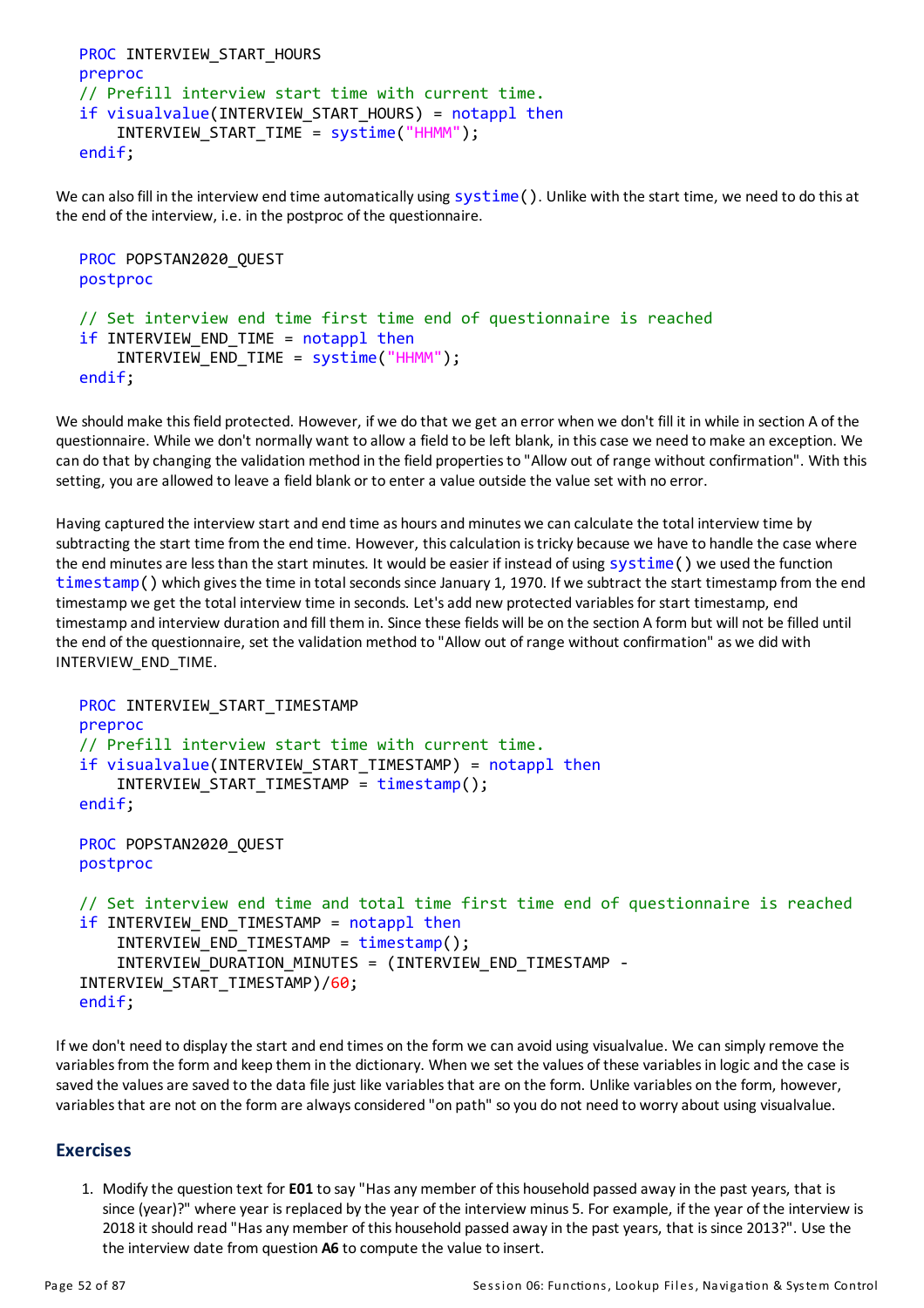- 2. Extend the goto() function to include the remaining sections of the questionnaire (D through G).
- 3. Add a button to the userbar called "household summary" that when clicked usesthe errmsg function to displaya message that showsthe name of the head of household, and the number of householdmembers bysex. For example: "Head of Household: John Brown, Total Members: 5, Women: 2, Men: 3". Bonus if you can get this to work when you click the button from section A. Hint: count and seek will not work with visualvalue so you will need to use a loop to find the number of males of and females.
- 4. Implement a check on the minimum andmaximum per unit possession valuesin question G01. Use the spreadsheet in annex 4 to create a lookup file containing the asset code, minimum value and maximum value. Use the loadcase command with thislookup file to find the minimum andmaximum valuesfor the selected asset and show an error message if the per unit asset value entered in the roster is below the minimum value orabove the maximum value. This should be a soft check.
- 5. Fill in the interview start and end date automatically using the sysdate() command and make the interview start and end date fields protected.
- 6. Add question A10, interview status to the dictionary and form. We want to fill in this question at the start of the interview if the response iscode 2 (non-contact), 3 (vacant) or 4 (refused)and then immediately end the questionnaire without going into any of the subsequent questions. However, if there isa respondent willing to give the interview, then the interview statusshould be set 5 (partiallycomplete) until the entire questionnaire iscomplete at which point it should be set to 1 (complete). To implement this, keep the question in itscurrent position in the questionnaire but use a dynamic value set to limit the optionsso that the interview cannot be set ascompleted until the entire questionnaire has been completed. The first time the field is entered (before anyvalue has been entered) the value set should be: 2 Non-contact, 3 Vacant, 4 Refused, 5 Continue interview. If the interviewer chooses 2, 3 or 4, end the interview, otherwise, if they choose 5, continue to the next field. At the end of the interview (postproc of the level), if the value iscurrently 5, set it to 1 (complete). If the interviewer returnsto A9 after the field has been set to 1 (complete) then display the value set as it is on the questionnaire.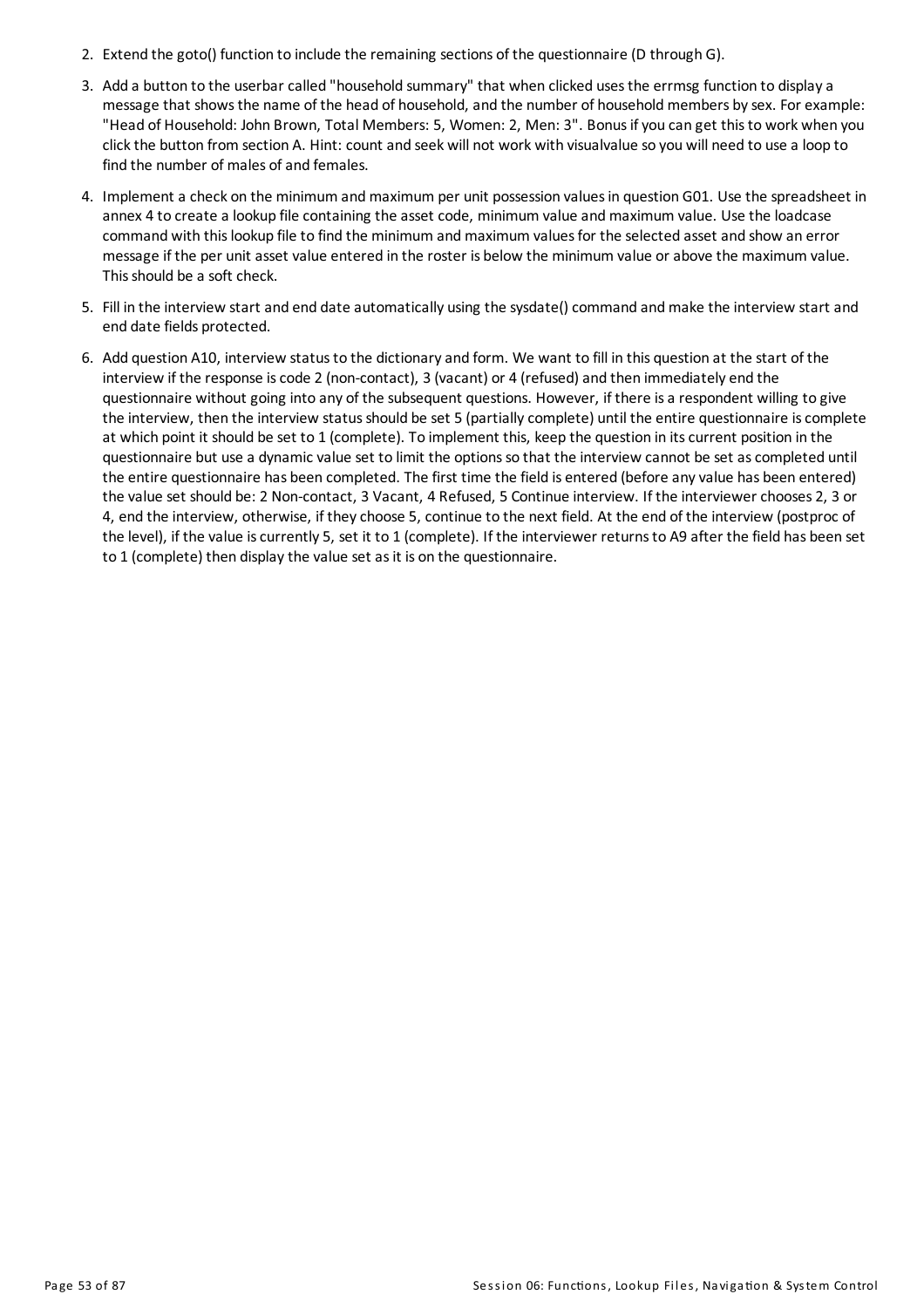# **Session 07: Multimedia & GPS**

At the end of this session participants will be able to:

- Use images in value sets
- View external documents and media files from a data entry application
- Take photos in a data entry application
- Capture GPS coordinates in a data entry application
- Displaycaptured GPS points on a map
- Generate and view reports from a data entry application

#### **Value Set Images**

In addition to showing text in a value set we can also displayimages. To add an image to a value set, select the variable in the dictionary editor and click on the "..." button next to the value. Browse to pick an image file. CSPro supports standard image file formats: png, jpeg, bmp... We recommend using jpeg as it tends to have smaller file sizes. The images are not added to the pen file by default so you would need to copy them to the device along with the pen file.

Let'sadd imagesfor the roof typesin **F08**. Copythe RoofImagesfolder into the application directory. Now open the value set for **F08** and add each image to itsrespective value. We do not have a picture for other (specify) so we will leave that one without an image. Run the application on Windowsand onmobile and see the images. Note that onmobile we have to copy the images to the device since they are not part of the pen file by default.

## **The Resource Folder**

Instead of copying the image files to the mobile device each time they are updated we can put them in the resource directory of the application. All files in the resource folder are built into the pen file and extracted on the device when the application is run. This makes it more convenient to distribute an application with additional files. Let's create a resource folder, add it to our application and put our image files in it. To create the resource file just create a new folder in Windows explorer. We will create the folder "resources" in the household folder. Then in CSPro go to Add Files... from the File menu, choose "resource folder" and browse to the new folder. Now put the whole RoofImages folder in the resource folder and rebuild the pen file.

## **Viewing External Files**

The function  $view()$  can be used to launch files with their default viewer. The  $view()$  function takes the path to the file to display. The device must have an application installed capable of viewing the type of file specified. The function determines which application to launch to view the file based on the file extension. Most devices have built-in viewers for most photo, music, and video file formats, however not all have a built-in PDF viewer. If you do not have one on your device, you can always download one. The  $view()$  function can also display websites if you pass it a URL.

```
view("/mnt/sdcard/csentry/picture.jpg");
view("/mnt/sdcard/csentry/audio.mp3");
view("/mnt/sdcard/csentry/movie.mp4");
view("/mnt/sdcard/csentry/document.pdf");
view("https://www.census.gov/data/software/cspro.html");
```
Let'sadd a userbar button to show the interview manualasan aid to the interviewer :

```
// Display the interviewer manual
function showInterviewerManual()
    view("/mnt/sdcard/csentry/Popstan2020/Housing/resources/InterviewerManual.pdf");
end;
```
We can make our code a little more flexible by using the function pathname() to get the directory where the application is stored. This way if someone copies it into a different folder on the phone/tablet it will still work: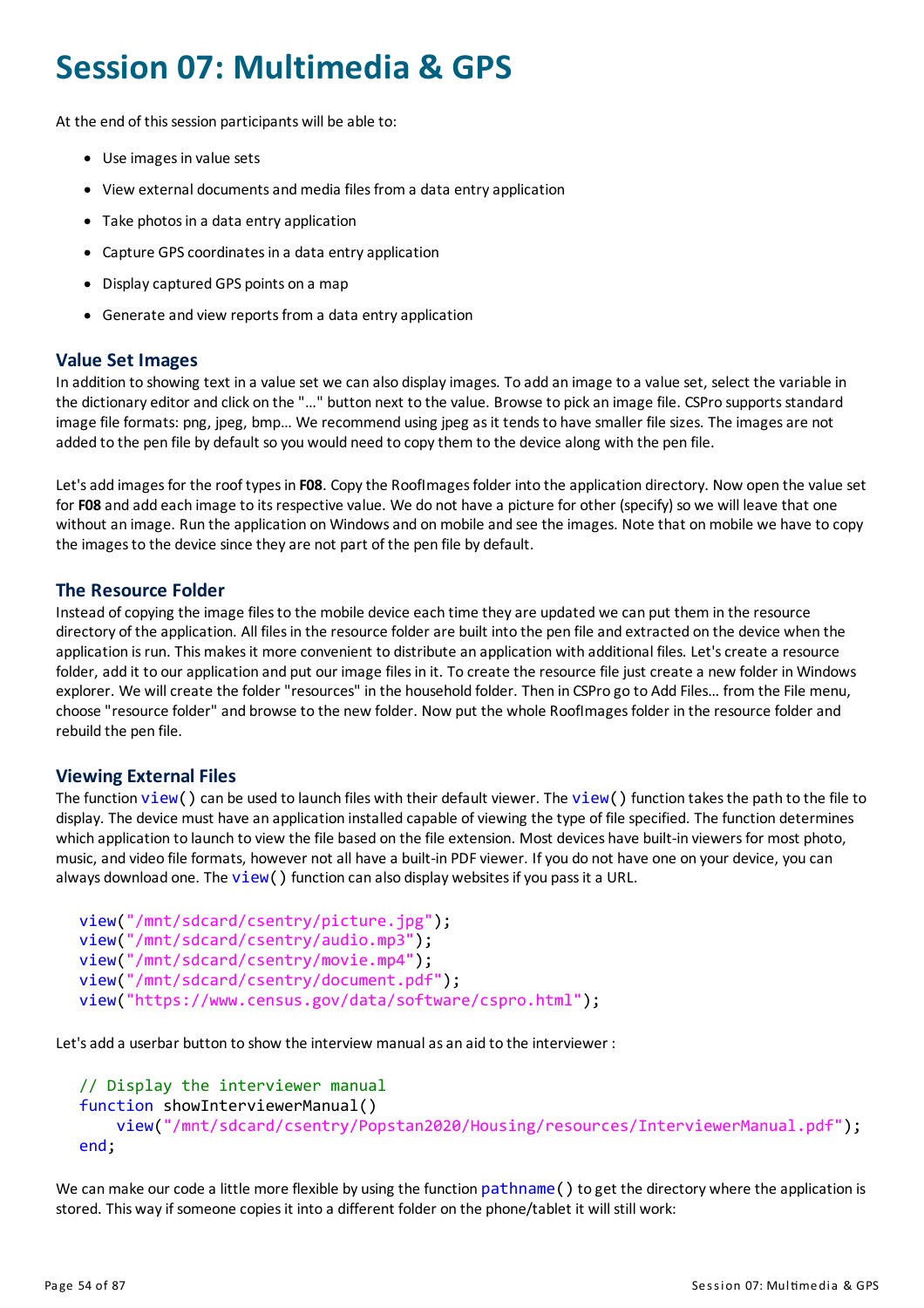```
// Display the interviewer manual
function showInterviewerManual()
    view(pathname(Application) + "resources/InterviewerManual.pdf");
end;
```
# **Taking Photos on Android**

To take a picture on Android you can use the function execsystem which is another way to launch external applications. To use execsystem to take a photo pass it a string with "camera:" followed by the full path in which to save the photo:

```
execsystem("camera:/mnt/sdcard/csentry/photo.jpg");
```
Taking photos is currently only supported on Android. execsystem on Windows does not support the camera.

Note that photos do not get saved into the application data file. You need to save them to a folder/file on the device. The filename you use should make it easy to link the photo back to the interview that it was taken for. The easiest way to do this istomake the name of the photo based on the id-items of the questionnaire:

```
string photoFilename = pathname(application) +
                maketext("../Data/HouseholdPhotos/photo%v%v%v%v.jpg",
                                PROVINCE, DISTRICT, ENUMERATION_AREA,
                                HOUSEHOLD NUMBER);
execsystem(maketext("camera:%s", photoFilename));
```
Note that we are putting the photo in a subdirectory of the data directory named HouseholdPhotos. We will need to create thisfolder on the tablet for thisto work.

Let's have the interviewer take a photo of the household being interviewed in section A. Rather than adding a userbar button which would be easy for the interviewer to forget, we will make it part of the questionnaire by adding a dummy variable to the dictionary. In the postproc of the variable we will call execsystem() to take the photo. We can add a refused code in case the household doesn't want a picture taken.

```
PROC PHOTO
if PHOTO = 1 then// Take photo
    string photoFilename = pathname(application) +
               maketext("../Data/HouseholdPhotos/photo%v%v%v.jpg"
                                PROVINCE, DISTRICT, ENUMERATION_AREA,
                                HOUSEHOLD NUMBER);
    execsystem(maketext("camera:%s", photoFilename));
elseif PHOTO = 9 then
    // refused, move to next field with no photo
endif;
```
This works the first time through the questionnaire but if we go back through the photo question a second time then we are forced to take another photo. We can avoid this by adding another option to the value set "Keep photo" that the interviewer will select once they are happy with the photo that they took. When "keep photo" is selected we won't launch the camera. We can add another option "View photo" to let them lookat the photo that wastaken.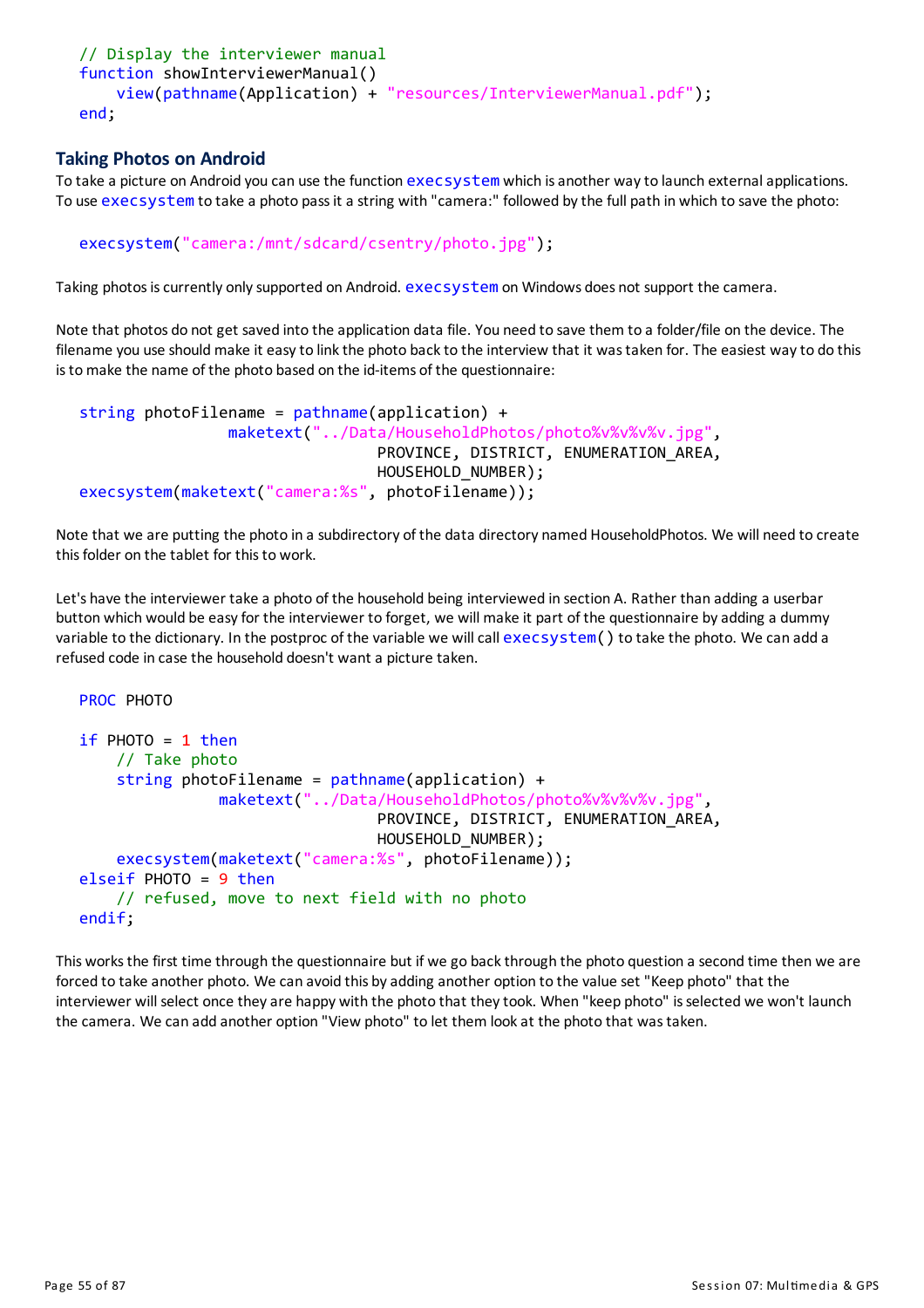```
string photoFilename = pathname(application) +
               maketext("../Data/HouseholdPhotos /photo%v%v%v.jpg",
                                PROVINCE, DISTRICT, ENUMERATION_AREA,
                                HOUSEHOLD NUMBER);
if PHOTO = 1 then// Take/retake photo
   execsystem(maketext("camera:%s", photoFilename));
    // reenter so that interview can retake if it is not good.
   reenter;
elseif PHOTO = 2 then
    // view existing photo
   view(photoFilename);
    // reenter so that interview can retake if it is not good.
    reenter;
elseif PHOTO = 3 then
    // Keep photo - move to next field
elseif PHOTO = 9 then
   // No photo (refused)
   // Delete photo if it exists
   filedelete(photoFilename);
endif;
```
This works except that it is possible for the interviewer to select "Keep photo" even when there is no existing photo and to attempt to view a photo that doesn't exist. We can solve this by onlyshowing the "Keep photo" and "View photo" optionsin the value set if the photo existsalready.

```
PROC PHOTO
onfocus
string photoFilename = pathname(application) +maketext("../Data/HouseholdPhotos/photo%v%v%v.jpg",
                                PROVINCE, DISTRICT, ENUMERATION_AREA,
                                HOUSEHOLD NUMBER);
// Only show the view and keep options in value set
// if the photo exists.
if fileexist(photoFilename) then
    setvalueset(PHOTO, PHOTO_VS_PHOTO_TAKEN);
else
    setvalueset(PHOTO, PHOTO VS NO PHOTO);
endif;
```
#### **Capturing GPS Points**

To capture a GPS point first you need to start up the GPS hardware:

```
gps(open);
```
Then you request a GPS reading giving it a timeout in seconds and optionally a desired accuracy in meters:

```
if gps(read, 60, 10) then // Read up to 60 seconds, try for 10m accuracy
    errmsg("Latitude is %f, longitude is %f",gps(latitude),gps(longitude));
else
    errmsg("GPS signal could not be acquired");
endif;
```
Finally, you close the GPS: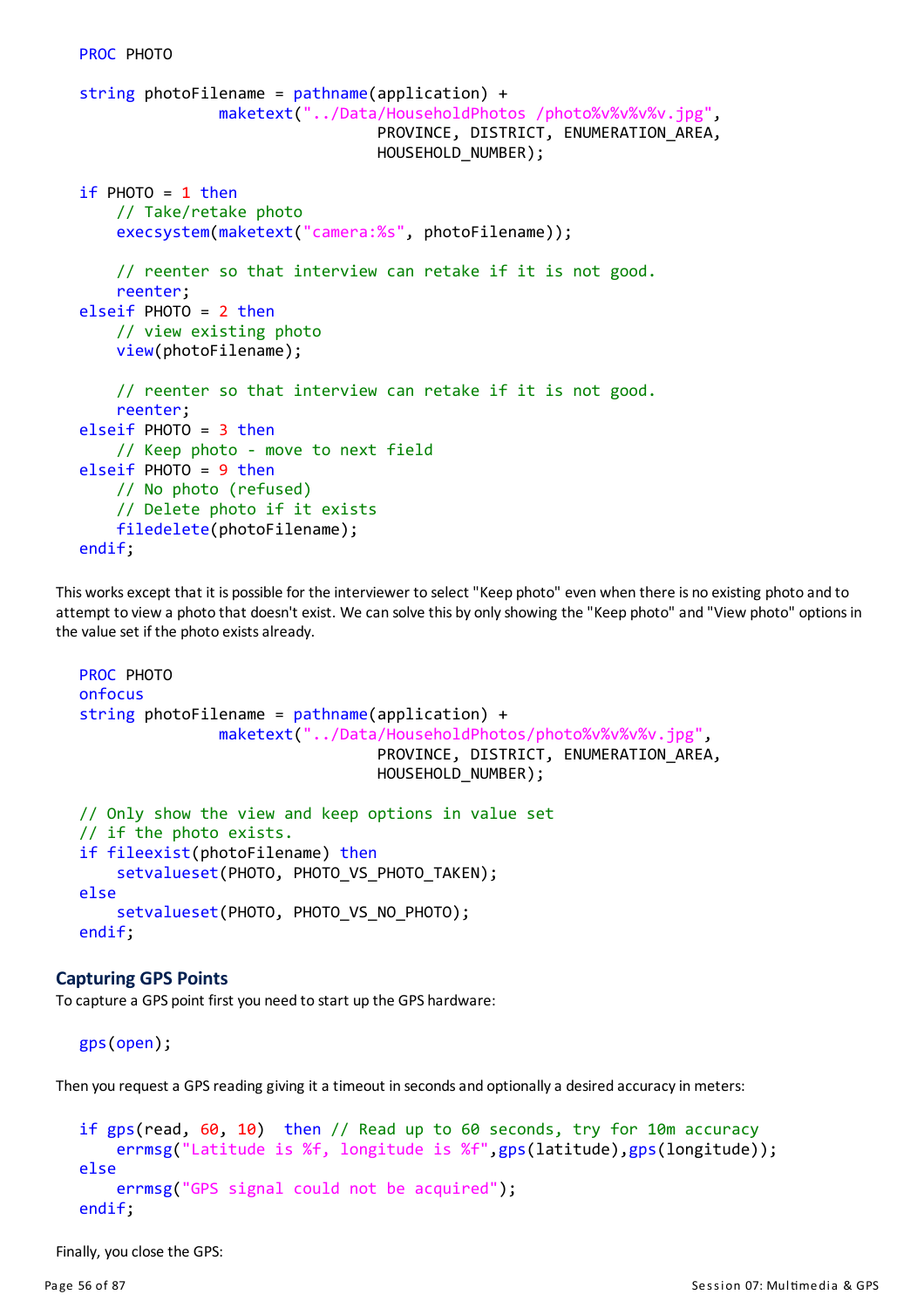In addition to querying the GPS latitude and longitude you can also query the accuracy, number of satellites, and altitude (although on Android altitude is not very accurate). See the help on GPS for details. The longitude and latitude reported are in degrees in the WGS84 datum and are returned as decimal numbers.

To save the GPScoordinatesin our data file we need to add the appropriate variablesto our dictionary. To store the coordinatesso that theycan cover the entire earth with sufficient precision theyshould have space for 3 digits before the decimal point, 1 digit for the decimal point, and at least 5 digits after the decimal and a minus sign for a minimum total length of 10. Add the variables LATITUDE and LONGITUDE to the dictionary and to section on the forms.

Let's add a user bar button to update the GPS coordinates for the household:

```
// Capture current household location using GPS
function getGPS()
    gps(open);
    if gps(read, 60, 10) then // Read up to 60 seconds, try for 10m accuracy
        LATITUDE = gps(latitude);
        LONGITUDE = gps(longitude);else
        errmsg("GPS signal could not be acquired");
    endif;
   gps(close);
end;
```
#### **Displaying GPS Points on a Map**

If we want to be fancy, we can display the point on the map first so that the interviewer can view it and then decide whether or not to use it. We can do this using a variable of type map. Like valueset variables, map variables have functionsthat can be called on them using a dot ("."). For example, to add a marker to a map you would call:

```
map mymap;
mymap.addMarker(longitude, latitude);
```
To displaythe map, call the show() function. This displaysa Google Map containing the marker that wasadded.

We can use a map variable to display a map that has a marker at the GPS location that we captured:

```
// Capture current household location using GPS
function getGPS()
    gps(open);
    if gps(read, 60, 10) then // Read up to 60 seconds, try for 10m accuracy
        // Show map so that interviewer can see result
        map m;
        m.addMarker(gps(latitude), gps(longitude));
        m.show();
        if accept("Save this result", "Yes", "No") = 1 then
            LATITUDE = gps(latitude);
            LONGITUDE = gps(longitude);endif;
    else
        errmsg("GPS signal could not be acquired");
    endif;
    gps(close);
end;
```
Variables of type map have many other functions that let you customize the map, the markers, add buttons and run logic functions when markers are tapped. You can also use offline base maps for situations where you do not have an internet connection. See the help for maps for details. Note that map functions are only supported on Android.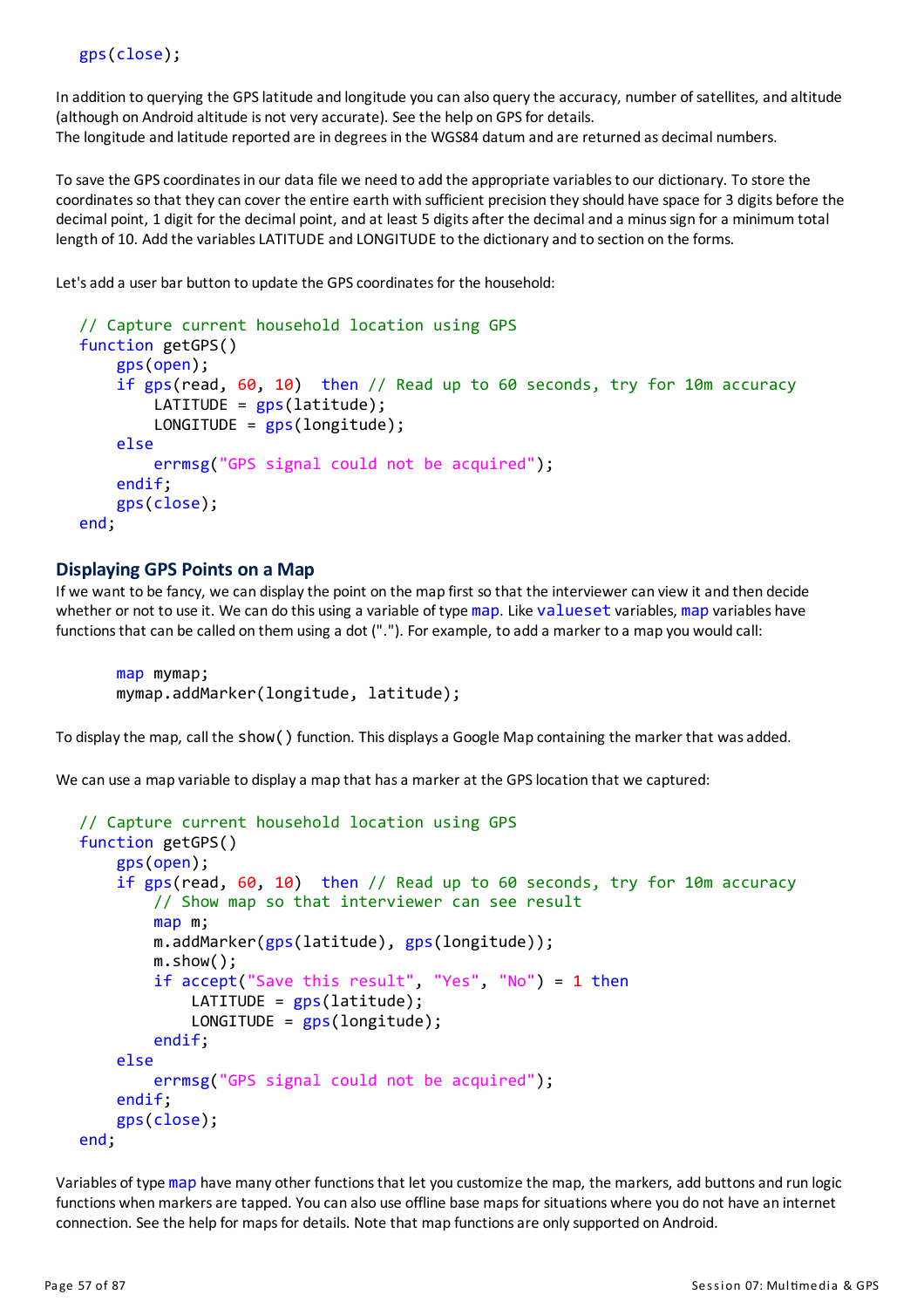# **Showingthe Case Listing on a Map**

If you have latitude and longitude variables in your data dictionary for each household you can configure the case listing screen to display the households on a map on Android. To do this, open the Mapping Options dialog from the Options menu in CSPro designer. Check the box "Show the case listing on a map" and choose the latitude and longitude variables from your dictionary. When you run the application on Android, the case listing screen will show a map with a marker for each household. Tapping on a marker launches data entry for that household.

#### Group Exercise

Build a CSPro application for the household listing questionnaire. Place your application in the folder Popstan2020/Listing. Treat each household as a separate case. In other words, do not use a repeating record and roster to try to match the paper questionnaire. When creating the listing dictionary use "LI\_" as a prefix for the all the variable names so that they will not conflict with the names in the household dictionary. There is no need to validate the id-items using a lookup file like we did for the household questionnaire. We will prefill the id-items from the menu program tomorrow. For each household, automatically record the GPS coordinates in the latitude field. Give the interviewer the option of taking a photo of the household but allow for refusal. Name the photo based on the case id-items and put the photos in the directory Popstan2020/Data/ListingPhotos. Use the Mapping Options dialog to show the case listing on a map for the listing program. Go outside and test your listing application on a tablet.

# **Writing and Viewing Reports**

With the  $view()$  function you can display text files on your device. We can use this to show text documents that we write out from CSPro. To write out files from a CSEntry application we have to first declare a variable of type file :

#### file tempFile;

Then we can use the commands setfile(), filewrite() and close() to open, write to and close the file. Let's create a userbar button to write a simple text report that lists the household members: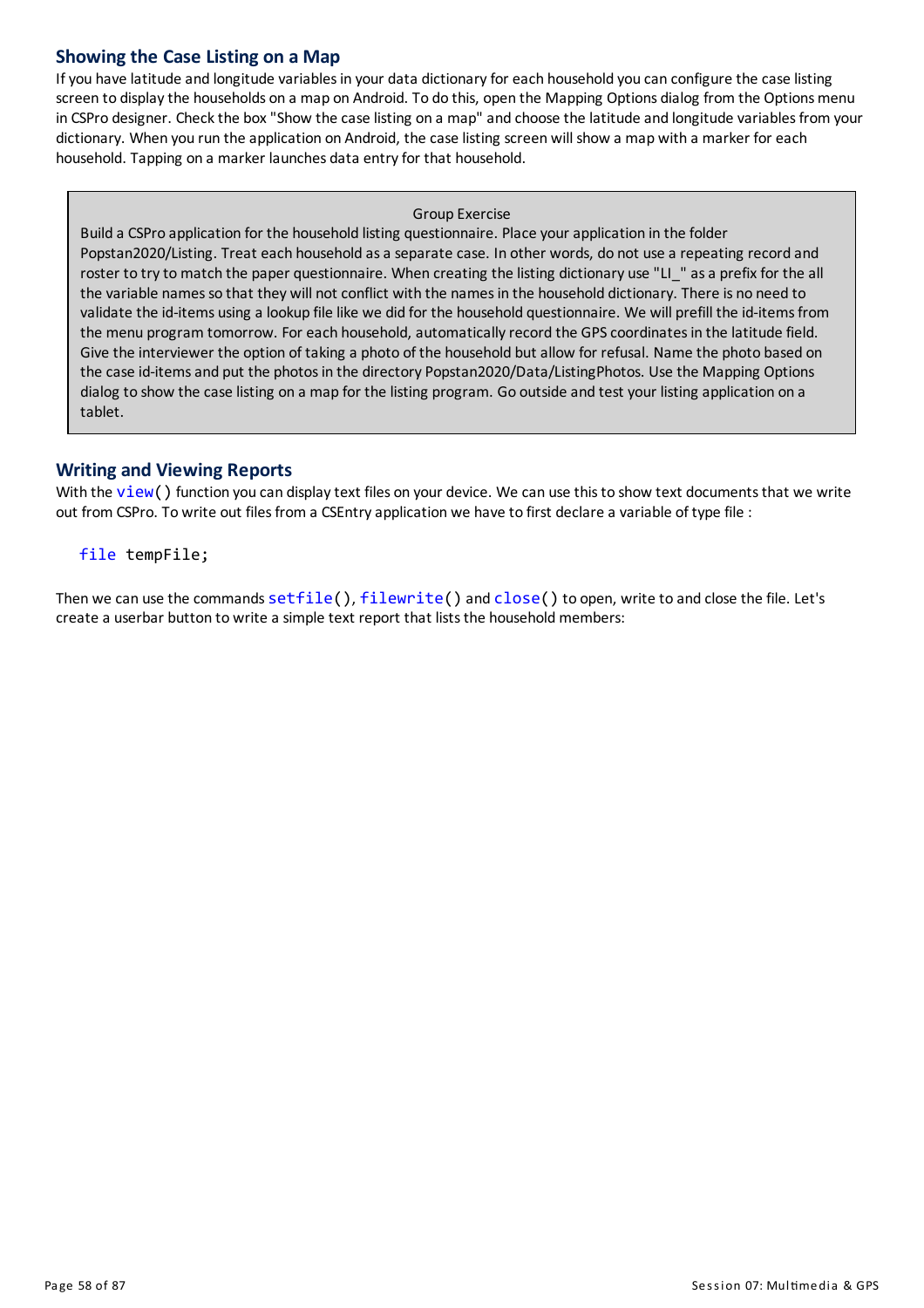```
// Write out and display household summary report
function showHouseholdReport()
    string reportFilename = maketext("%sreport.txt", pathname(Application));
    file tempFile;
    setfile(tempFile, reportFilename, create);
    filewrite(tempFile, "Household Summary Report");
    filewrite(tempFile, "------------------------");
    filewrite(tempFile, "");
    filewrite(tempFile, "Province %d District %d EA %d Area type %d Household Number
%d",
                        visualvalue(PROVINCE),
                        visualvalue(DISTRICT),
                        visualvalue(ENUMERATION_AREA),
                        visualvalue(AREA_TYPE),
                        visualvalue(HOUSEHOLD_NUMBER));
    filewrite(tempFile, "");
    filewrite(tempFile, "Household Members:");
    filewrite(tempFile, "");
    filewrite(tempFile, "Name Sex Age Relationship");<br>filewrite(tempFile, "---- Sex Sex Age Relationship");
    filewrite(tempFile, "---- --- --- ------------");
    do numeric i = 1 while i \leq 1 totocc(HOUSEHOLD MEMBERS ROSTER)
        filewrite(tempFile, "%s %-6s %3d %s",
                            NAME(i),
                             getlabel(SEX, visualvalue(SEX(i))),
                             visualvalue(AGE(i)),
                             getlabel(RELATIONSHIP_VS1,
                             visualvalue(RELATIONSHIP(i))));
    enddo;
    close(tempFile);
    view(reportFilename);
end;
```
If you are familiar with HTML you can write out HTML and have nicer formatting and pictures. CSPro also has a built in templating engine to generate HTML reports using templates. See "Templated Reports" in the CSPro help for details.

## **Exercises**

- 1. Add a button to the userbar that showsyour website using the view() function.
- 2. Add the following additional information to the summary report. a. Total number of household members, total males, total females. b. List of household assets from section G with quantity. Do not list assets where the quantity is zero.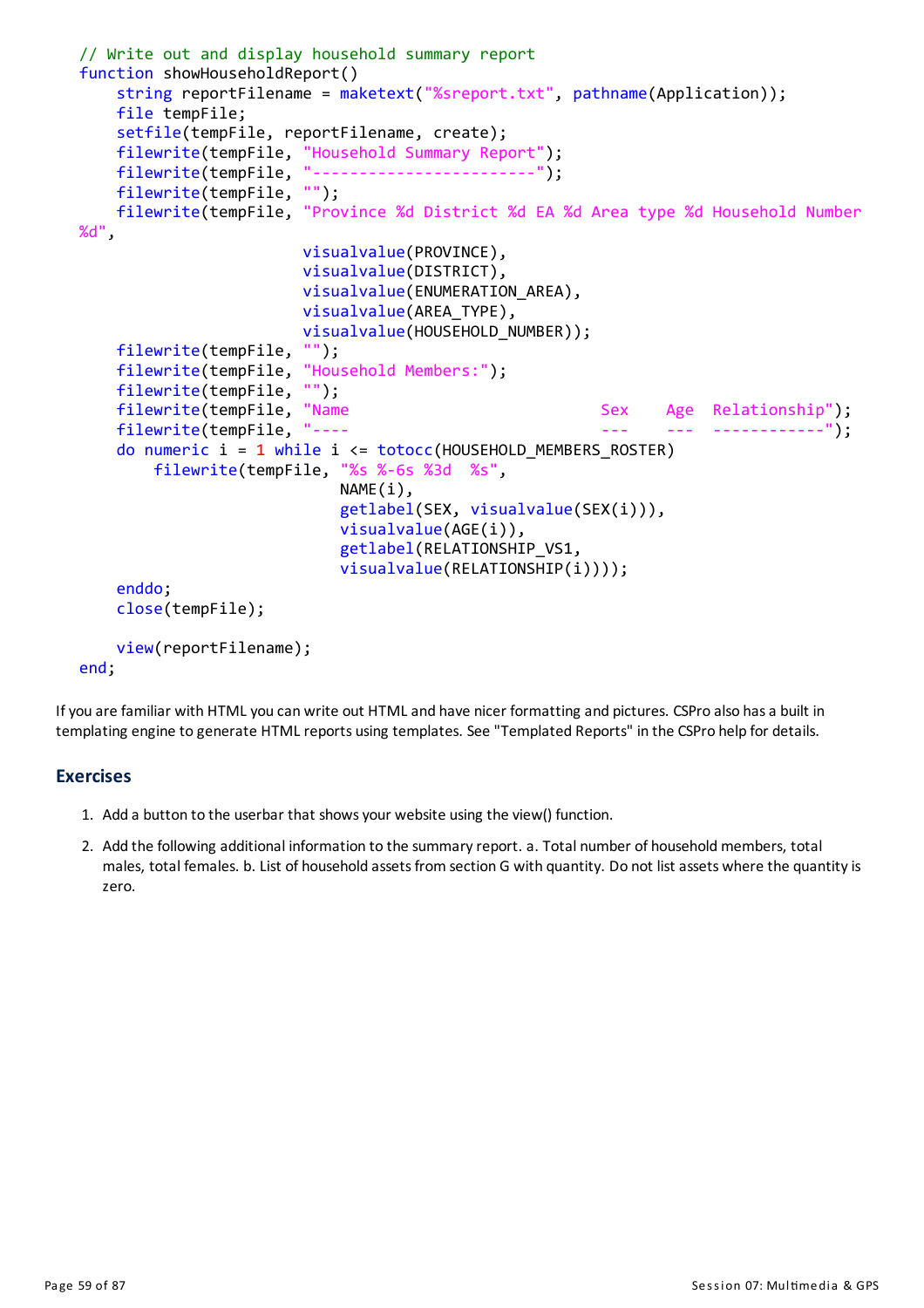# **Session 08: Menu Programs**

At the end of this session participants will be able to:

- Understand how to design the screens of a menu program
- Use variables of type pff to launch one CSPro application from another
- Create a simple menu program to launch the main data entry program
- Create dynamic menus with dynamic value sets

# **What is a Menu Program?**

A menu program is a CSPro data entry application that is used to manage the data entry workflow. A menu program is not used for capturing any interview data itself. Instead, it launches other data entry programs for interviews. Menu programs generally have some or all of following functions:

- Launches other CSPro applicationsto do data collection (often pre-filling id items)
- Show reports on progress, summary statistics
- Manage useraccessthrough usernames/passwords
- Manage household listing and interview assignments
- Launch synchronization

## **Designingthe Screens and Flow**

Once you decide on which functions you want your menu program to perform, the next step is to design the screens and how they link together. This is most easily done as a diagram like the one below for a fairly simple menu program.

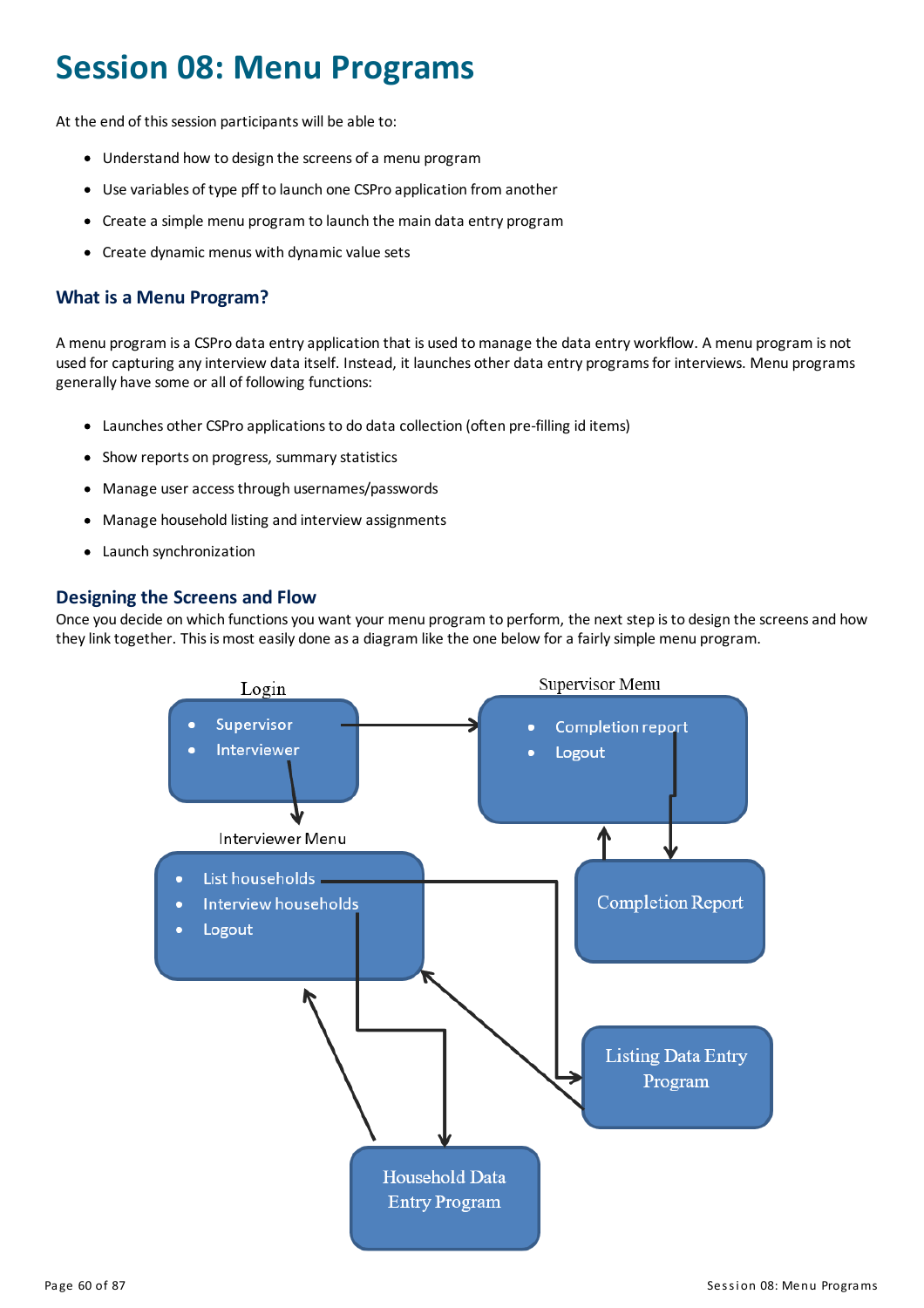# **Creatingthe Dictionary and Forms**

Once you have the screens, the next step isto create a new data entryapplication for your menu program. Let's name ours Menu and put it in the folder *Popstan2020/Menu*.

Eachmenu screen will be a different variable in the dictionary. The value set for the variable will show the available menu choicesto the enumerator on that screen. In the menu example above we will have three variables:

- LOGIN (value set: Interviewer 1, Supervisor 2)
- INTERVIEWER MAIN MENU (value set: List Households 1, Interview Household 2, Logout 9)
- SUPERVISOR MAIN MENU (value set: Completion report 1, Logout 9).

We will keep the default id-item that CSPro creates for us. The menu program dictionary doesn't really need an id-item since we do not need to save our menu choices to the data file. However, CSPro requires that we have at least one id-item so we will keep it.

Create the itemsin the dictionaryand then create a form and drop the items onto the form. Do not drop the id-item onto the form. We can leave it off the form since we will neveractually write out a completed case from the menu program. Unlike typical data entry applications, menu programs tend not to have a linear flow. As a result, the order of the variables on the form islessimportant. We will use skipsand reenterstomove from one menu to another.

#### **Menu Program Logic**

The logic for processing the menu choice for each screen goesin the postproc of the variable for the menu. For example, to processthe loginmenu field in our example we would have the following logic:

```
PROC LOGIN
// Go to the appropriate menu for the role chosen
if \frac{1}{2} = 1 then
    skip to INTERVIEWER MAIN MENU;
else
    skip to SUPERVISOR MAIN MENU;
endif;
```
If the user selects to login as an interviewer we skip to the interviewer main menu field to show the interviewer menu, otherwise we skip to the supervisor main menu field to show the supervisor menu.

Handling the interviewer menu is similar. Here we will create user defined functions to launch the listing and household programs.

#### PROC INTERVIEWER MAIN MENU

```
postproc
// Handle the menu choice
if $ = 1 then
    // List households
    launchHouseholdListing();
elseif $ = 2 then
    // Household questionnaire
    launchHouseholdDataEntry();
elseif $ = 9 then
    // Logout
    stop(1);endif;
// Show interviewer menu again
reenter;
```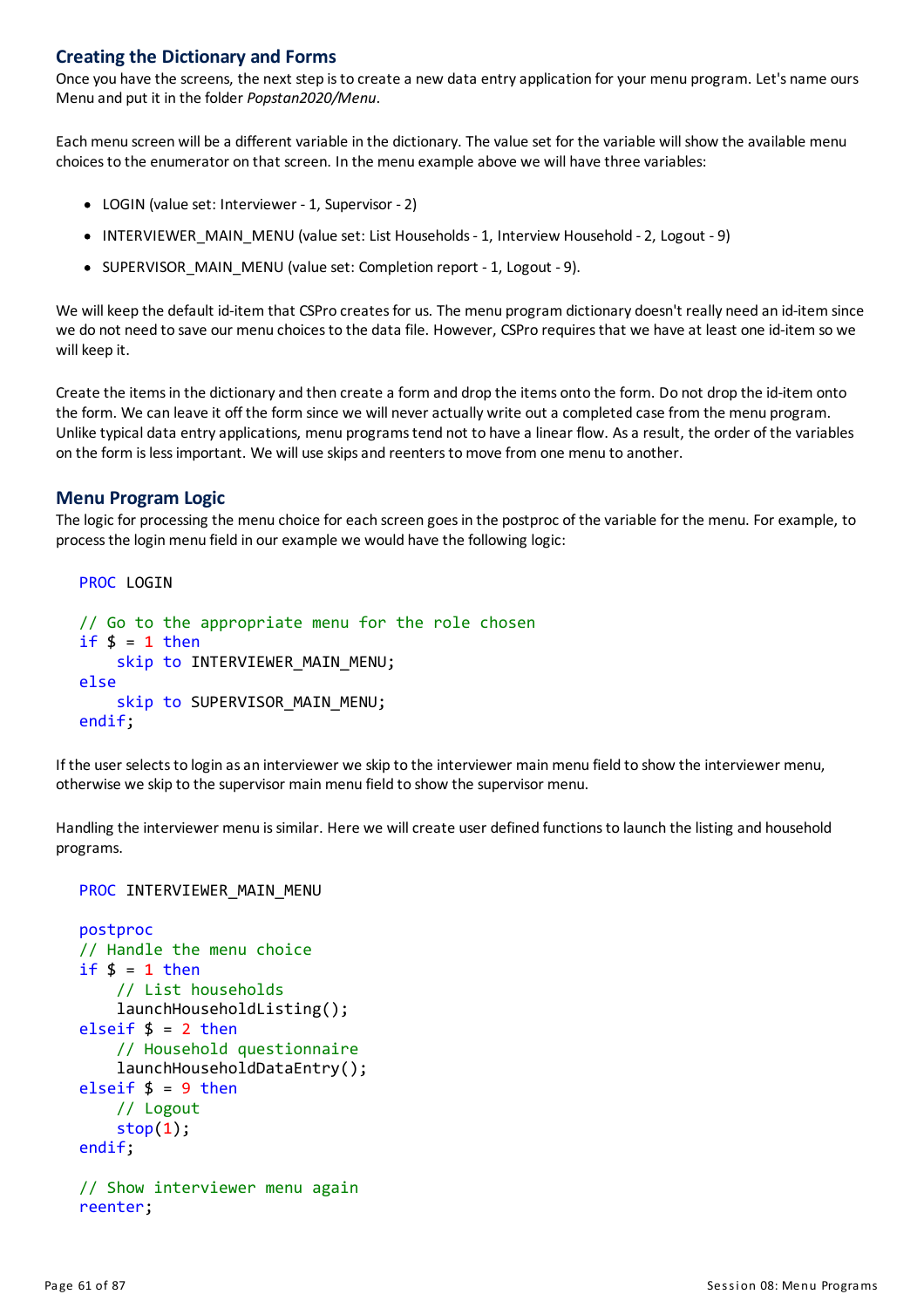It isimportant tomake sure that after the postproc of the menu field we do not let CSEntrycontinue to the next field, otherwise after the interviewer launchesthe household listing they would end up in the next field, which, in thiscase isthe supervisor menu. To prevent this, we put a reenter at the end of the postproc so that we go back into the same menu field again.

It looks kind of strange that when we go back into a menu, the previous choice is still selected. We can prevent this by clearing the choice in the onfocus of the field.

```
onfocus
// Clear previous choice
$ = notapp1;
```
The supervisor menu is similar to the interviewer menu:

```
PROC SUPERVISOR_MAIN_MENU
onfocus
// Clear previous choice
$ = notapp1;postproc
// Handle the menu choice
if $ = 1 then
    // Show report
    showCompletionReport();
elseif $ = 9 then
    // Logout
    stop(1);endif;
// Show supervisor menu again
reenter;
```
#### **Launching one CSPro Application from Another**

Let's fill in the function to launch the household data entry program. We can launch other CSPro programs from within our data entry program using a variable of type pff. A pff variable represents a pff file. You can load the contents of an existing pff file into a pff variable using the load() function and passing it the path to the file. You can then run the associated CSPro application by calling the exec() function. This will start the application using the parameters in the pff file.

The following logic will launch a data entry application using the pff file Popstan2020.pff in the sibling directory to the menu program directory.

```
function launchHouseholdDataEntry()
```

```
pff householdPff;
    householdPff.load("../Household/Popstan2020.pff");
    householdPff.exec();
end;
```
This will start the data entry application and immediately exit the menu. The ".." in the path to Popstan2020.pff tells CSEntryto go one directory up, i.e. to go to the parent of the Menu directoryand from there to Household/Popstan2020.pff.

#### **Makingthe Entry Program Return to the Menu Program**

When we exit the household application, we want to return to the menu but the menu program stopped when we launched the household application. To get it to restart we add a parameter to the pff file to tell it to start the menu program when it exits. Right click on the Popstan2020.pff and choose "Edit". This will bring up the pff file editor. From the Add menu add a new **On Exit PFF** entry. Use the browse button in that entryto locate the Menu.pff which will fill in the path to it.

#### **Deploying multiple applications on Mobile**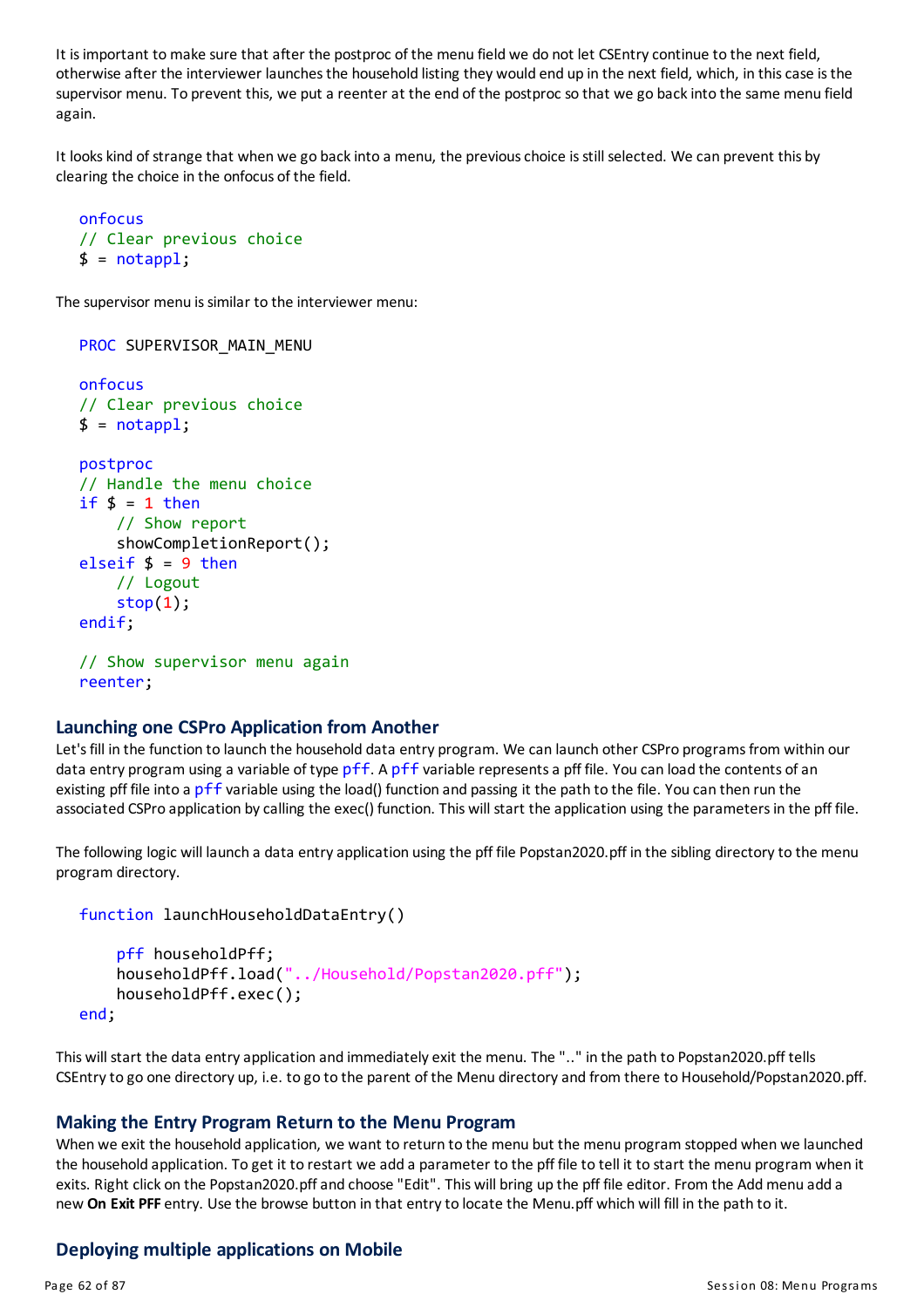When you copy your application to your phone or tablet it is important that you preserve the same folder structure as you have on the PC. In our case we must create a separate menu folder to contain the pen and pff files for the menu and this menu folder must be in the same parent directoryasthe Household folder so that when we use "../Household/" from the menu application it points to the folder containing the entry application we are launching. When you have multiple applications like we do, it can be time consuming to create the .pen files for each application and then copy only the .pen and .pff files to the mobile device.

To simplify deployment use the Deploy Applicationstool from the Toolsmenu. Thistoolautomatesthe process of publishing and deployment. Drag the whole Popstan2020 folder to the Files window. The tool willadd the entryapplications(.ent files) and .pff files found in the folder and its subfolders to the list of files to deploy. By default it does not add data files since data files are often just used for testing. However, for our application we need to add the lookup files for the districts and possession limits. We can do this by dragging the individual files onto the files window.

Once the files have been added, enter the name and an optional description for the application. Under *DeployTo* choose Local Folder and click on "..." to choose the folder to deploy to. Click the *Deploy* button. This will automatically create .pen files for each data entry application and copy them, along with any other files from the Files window, into the deployment folder chosen. The deployment folder can then be copied directlyto the mobile device. The folder structure of the deployment folder will match the folder structure we are using for development and testing on the desktop so there will be no problems with paths.

|                                                                                                                 | Popstan2020Census - CSPro Deploy Application                                               |  | п                       | × |  |  |  |  |
|-----------------------------------------------------------------------------------------------------------------|--------------------------------------------------------------------------------------------|--|-------------------------|---|--|--|--|--|
| File<br>Help                                                                                                    |                                                                                            |  |                         |   |  |  |  |  |
| Package name<br>Description                                                                                     | Popstan 2020 Census<br>Example census listing and household questionnaires fror            |  |                         |   |  |  |  |  |
| <b>Files</b>                                                                                                    |                                                                                            |  |                         |   |  |  |  |  |
| Popstan2020<br>⊟…<br>Household<br>⊟…<br>Data<br><b>⊟</b> …<br>Listing<br>⊟…<br><b>Listing.ent</b><br>Menu<br>Ė- | 7 Popstan2020.ent<br><b>Districts.csdb</b><br>Popstan2020Menu.ent<br>& Popstan2020Menu.pff |  | Add files<br>Add folder |   |  |  |  |  |
|                                                                                                                 | Dictionaries to Upload For Synchronization                                                 |  |                         |   |  |  |  |  |
| Popstan2020.dcf<br>Districts.dcf<br>PossessionLimits.dcf<br>Listing.dcf                                         |                                                                                            |  |                         |   |  |  |  |  |
| Deploy To                                                                                                       |                                                                                            |  |                         |   |  |  |  |  |
| CSWeb                                                                                                           |                                                                                            |  |                         |   |  |  |  |  |
| O Dropbox                                                                                                       |                                                                                            |  |                         |   |  |  |  |  |
| $\Gamma$ FTP                                                                                                    |                                                                                            |  |                         |   |  |  |  |  |
| C Local folder                                                                                                  | C:\Users\census\Desktop\Popstan2020\DeployPopstan2020                                      |  |                         |   |  |  |  |  |
| $\bigcirc$ Zip file                                                                                             |                                                                                            |  |                         |   |  |  |  |  |
|                                                                                                                 |                                                                                            |  | Deploy                  |   |  |  |  |  |

Once you have set up the deployment the first time you can save the deployment specification file to simplifythe processfor future deployments.

In the next session we will learn how to use this tool to deploy applications to a server for deployment over the internet.

## **Tidying up the Menu Program**

Currentlythe menu program shows up in the applicationslist on Android as"Menu" instead of something like "Popstan 2020 Census". In addition, when we tap on Menu we have to then tap "Start New Case" which doesn't make sense for a menu. We can fix both of these problems by modifying the pff file for the menu. Right click on the Menu.pff and choose "Edit with pff editor". Change "Start mode" to "Add" so that we won't have to tap "Start New Case". Enter "Popstan 2020 Census" for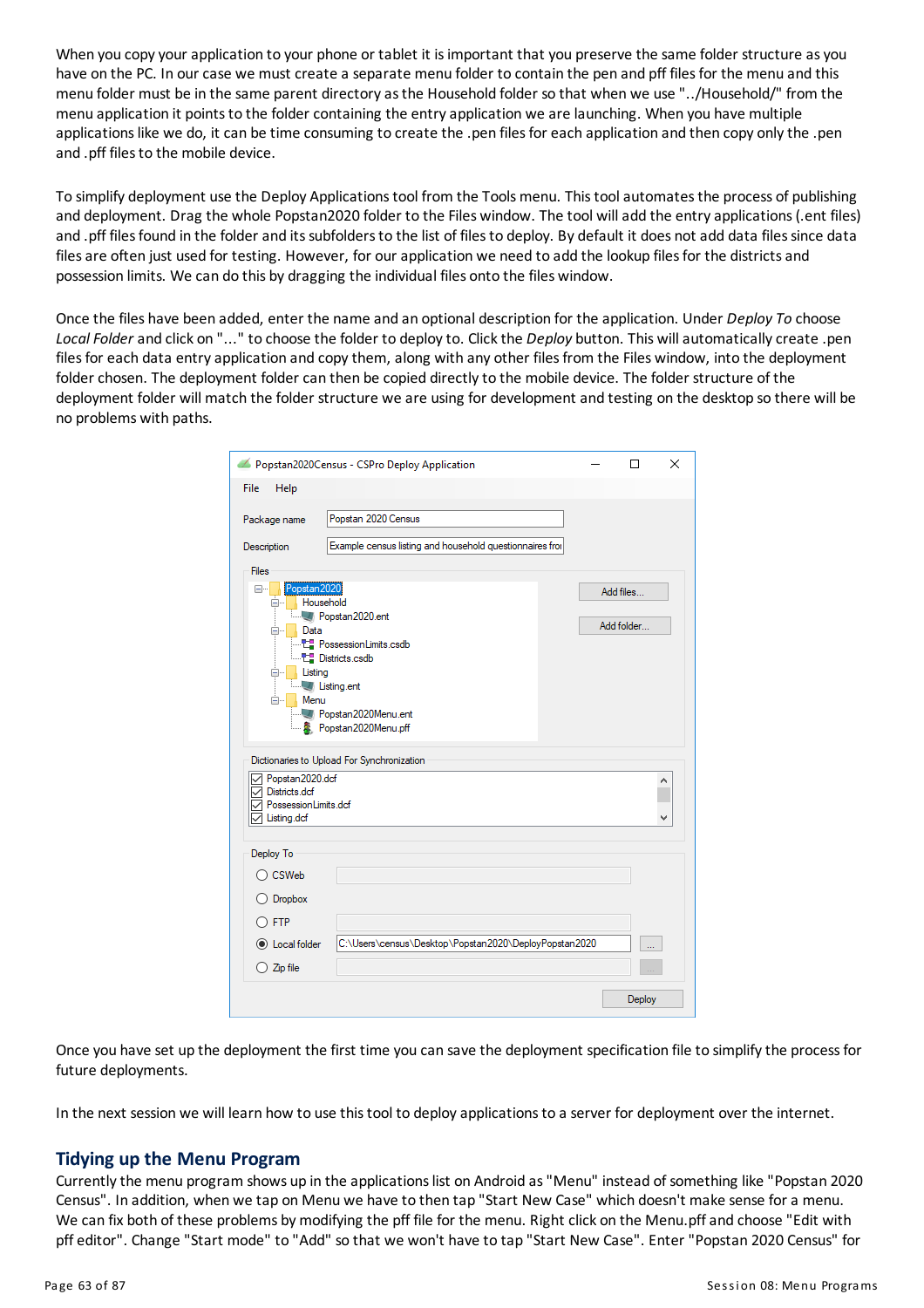the description to change what showsin the application listing. While we are at it, open the Menu program in the CSPro designer and in data entry options turn off the display of the case tree since the case tree is not useful for menu programs. Finally, in the data entry options, check "Automatically advance on selection". This way the interviewer will not have to tap next to move from one field to another in the menu program.

Now that we have the menu program to launch the household data entry program, we don't want the household application to appear in the list of applications on the mobile device. By default, CSPro creates the list of applications from all of the pff filesin the CSEntry directory on the device. To prevent an application from being listed you can edit the pff file in the pff editorand choose "Hidden by Default" or "Never" for "Show in Application Listing".

# **Creating a Dynamic Menu**

When the interviewer launches the data entry application, they can currently enter any id-items but we would like to restrict them to only interviewing households that have already been listed. We can do this by displaying the households from the listing file in a dynamic value set and having the interviewer choose which one to interview.

In order to read the listing file, we need to add the listing dictionary as an external dictionary in the menu application. We willalso need to add a new menu item to list the households. This will be a new variable in the dictionary named **CHOOSE\_HOUSEHOLD**. We will make it 10 digitslong to hold the full set of id-items(province, district, EA, area type and household number). It will be an alpha field asthis will be easier to work with later on. The interviewer menu will need to be modified to skip to this new field instead of calling launchHouseholdDataEntry().

```
PROC INTERVIEWER MAIN MENU
postproc
// Handle the menu choice
if $ = 1 then
    // List households
    launchHouseholdListing();
elseif $ = 2 then
    // Household questionnaire
    skip to CHOOSE HOUSEHOLD;
elseif $ = 9 then
    // Logout
    stop(1);endif;
// Show interviewer menu again
reenter;
```
In the onfocus proc for **CHOOSE\_HOUSEHOLD** we need to loop through everycase in the listing file. We can use the forcase statement to loop through the casesin the listing file and build the value set: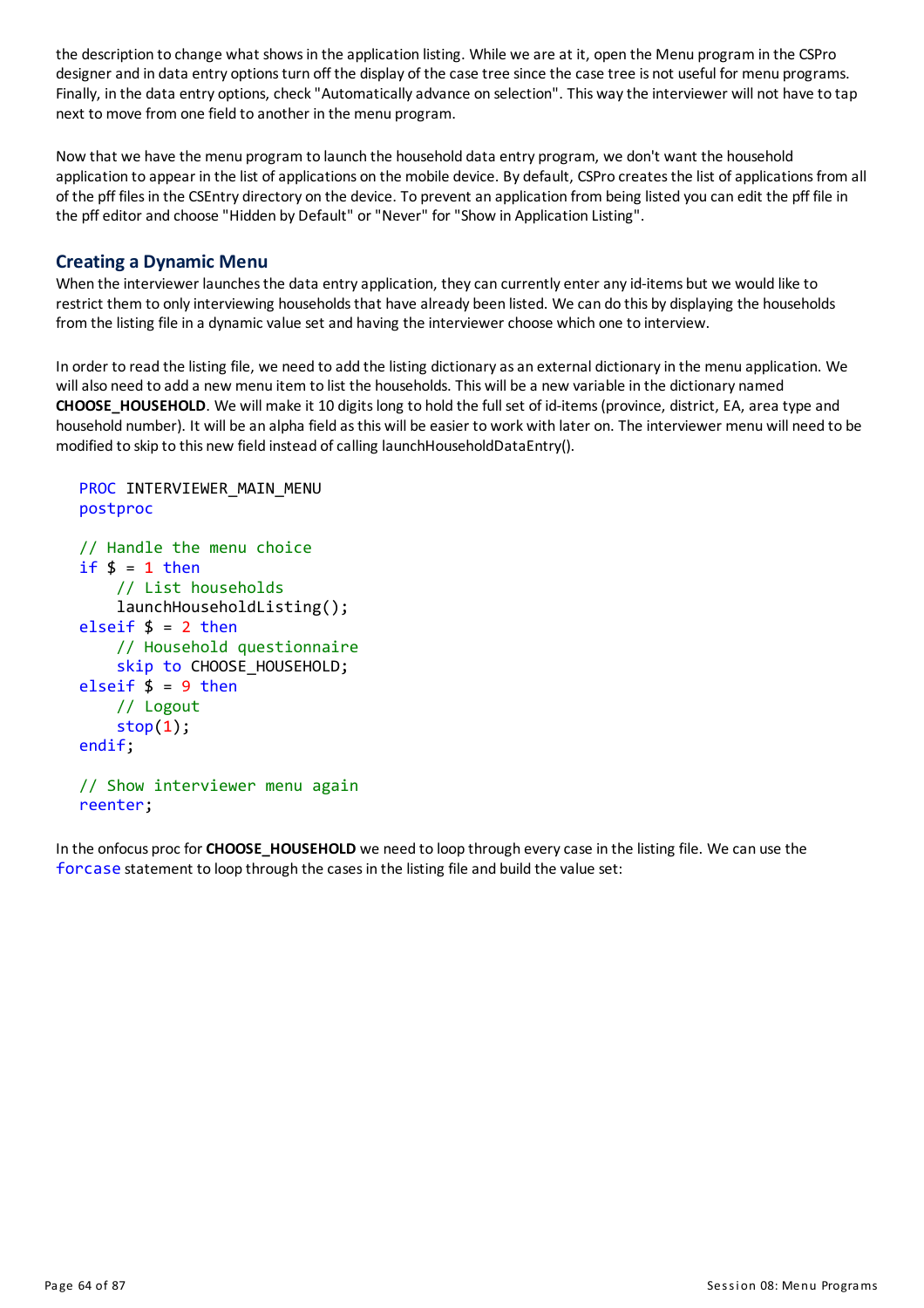```
PROC CHOOSE HOUSEHOLD
onfocus
valueset string householdVSet;
// Loop through all cases in listing file
// to build dynamic value set.
forcase LISTING_DICT do
    // Values are household ids concatenated together
    string code = maketext("%v%v%v",
        LI PROVINCE, LI DISTRICT, LI ENUMERATION AREA,
        LI HOUSEHOLD NUMBER);
    // Labels have househould number and name of head
    string label = maketext("%v: (%s)", LI HOUSEHOLD NUMBER,
                            strip(LI_NAME_OF_HEAD_OF_HOUSEHOLD));
    householdVSet.add(label, code);
endfor;
setvalueset($, householdVSet);
```
When we run this we should see a list of the householdsin the listing file asthe value set for **CHOOSE\_HOUSEHOLD**.

While the dynamic value set works correctly when there are households that have been listed, if the listing file is empty we get an emptyvalue set. Instead we should show an error message and return to the mainmenu. We can determine if the value set is empty by checking the length of the list of codes in the value set. You can access the lists of codes and labels of a value set using the variable name followed by a dot (".") and "codes" or "labels". The codes and labels properties of the value set are CSPro lists so you can retreive their sizes using the length() function.

```
PROC CHOOSE HOUSEHOLD
onfocus
valueset string householdVSet;
string code, label;
// Loop through all cases in listing file
// to build dynamic value set.
forcase LISTING_DICT do
    // Values are household ids concatenated together
    code = maketext("v%v%v%v%v",
        LI_PROVINCE, LI_DISTRICT, LI_ENUMERATION_AREA,
        LI_AREA_TYPE, LI_HOUSEHOLD_NUMBER);
    // Labels have househould number and name of head
    label = maketext("%v: (%v)", LI_HOUSEHOLD_NUMBER,
                            strip(LI_NAME_OF_HEAD_OF_HOUSEHOLD));
    householdVSet.add(label, code);
endfor;
if length(householdVSet.codes) = 0 then
    errmsg("No households have been listed. Please list households first before
interviewing.");
    reenter INTERVIEWER MAIN MENU;
endif;
setvalueset($, householdVSet);
```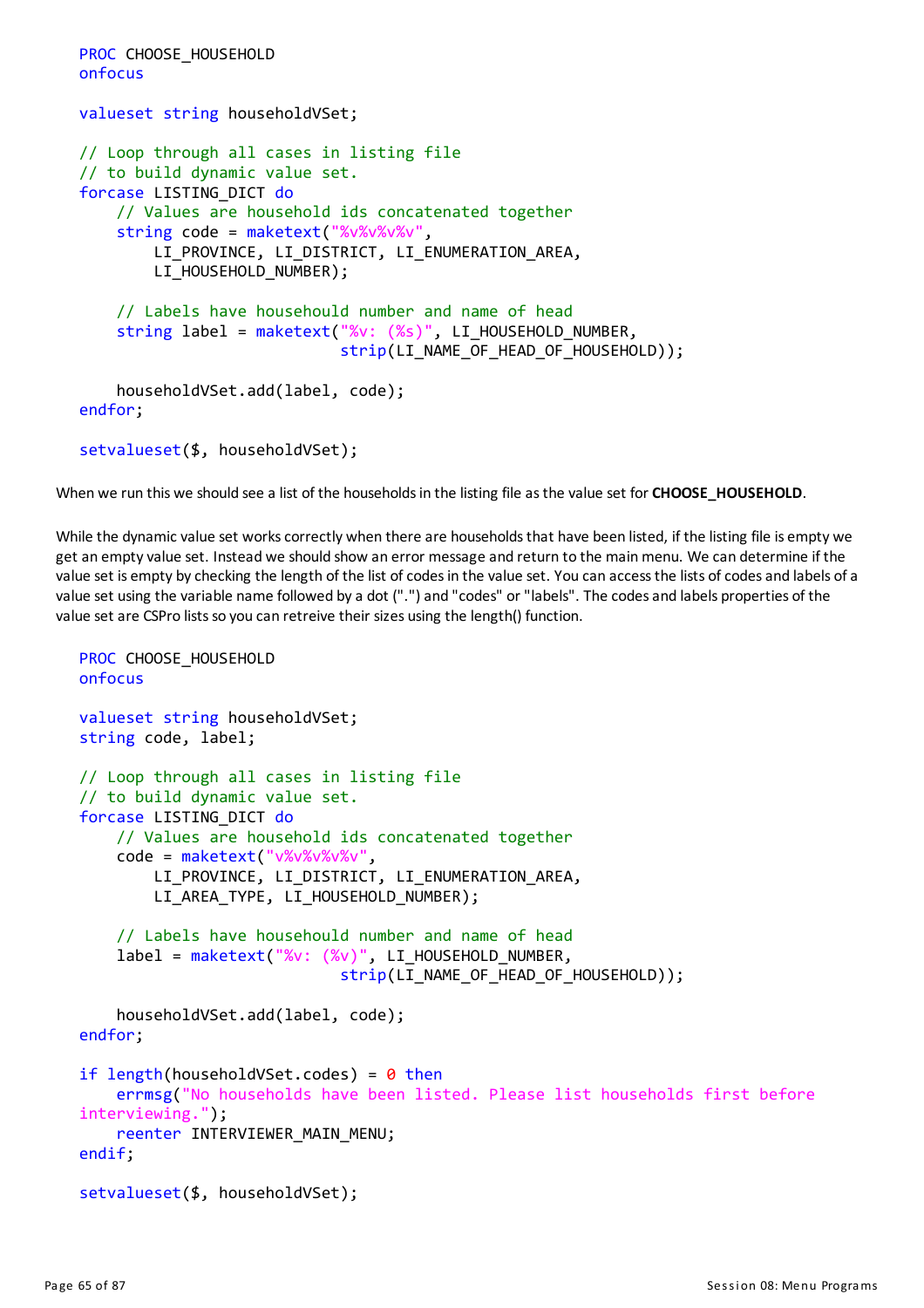# **Settingthe "Key" attribute in the pff**

The next step isto handle the menu choice in the postproc to launch the household data entry program using the id-items for the household that was chosen. In order to do this, we will need to pass the id-items of the selected household to household application asthe "Key" attribute of the pff file. The household data entry program will then automaticallyread the value from the pffand prefill the id items once it islaunched. To set the "Key" attribute in the pff file call the setproperty() function of the pffvariable and passit the attribute name and attribute value. The value for the keyshould be the entire caseid string picked in the field CHOOSE\_HOUSEHOLD.

```
// Launch household questionnaire data entry application
function launchHouseholdDataEntry()
    pff householdPff;
    householdPff.load("../Household/Popstan2020.pff");
    householdPff.setproperty("Key", CHOOSE_HOUSEHOLD);
    householdPff.exec();
end;
```
CSEntry prefills the id items using the caseid string passed in the "Key" attribute. Let's also make the field protected if it is prefilled. We can do this using setproperty.

```
PROC PROVINCE
preproc
// protect the field if it is prefilled
if visualvalue(PROVINCE) <> notappl then
    // protect field so the interviewer cannot modify it
    setproperty(PROVINCE, "Protected","Yes");
```
endif;

The logic for **DISTRICT**, **ENUMERATION\_AREA**, and **HOUSEHOLD\_NUMBER** issimilar.

## **Using a Lookup File for Login**

Rather than have the user choose their role, lets assign each interviewer and supervisor a staff code and then create a lookup file containing the staff codes along with the role and the district/enumeration area assigned to the interviewer/supervisor. Here is an example staff file:

| Staff code | <b>Name</b>          | Role (1=interviewer, 2=supervisor) | Province | District | EA |
|------------|----------------------|------------------------------------|----------|----------|----|
| 001        | Shemika Rothenberger |                                    |          |          |    |
| 002        | Andrew Benninger     |                                    |          |          |    |
| 003        | Angelica Swenson     |                                    |          |          |    |
| 004        | Zelma Hawke          |                                    |          |          |    |
| 005        | <b>Willis Catron</b> |                                    |          |          |    |

Note that for the supervisor we leave the enumeration area blank since they are assigned to an entire district and not to an enumeration area. The supervisor will supervise all of the enumerators in their district.

Let's create a new external dictionary in the menu program for this file and use Excel2CSPro to convert the spreadsheet to a data file named staff.dat.

Let's modify the login field so that the user enters the staff code instead of picking the role. We will need to increase the size of the field and delete value set. In the postproc we now need to look up the staffcode in the staff file, validate it, and then skip to the appropriate menu based on the role.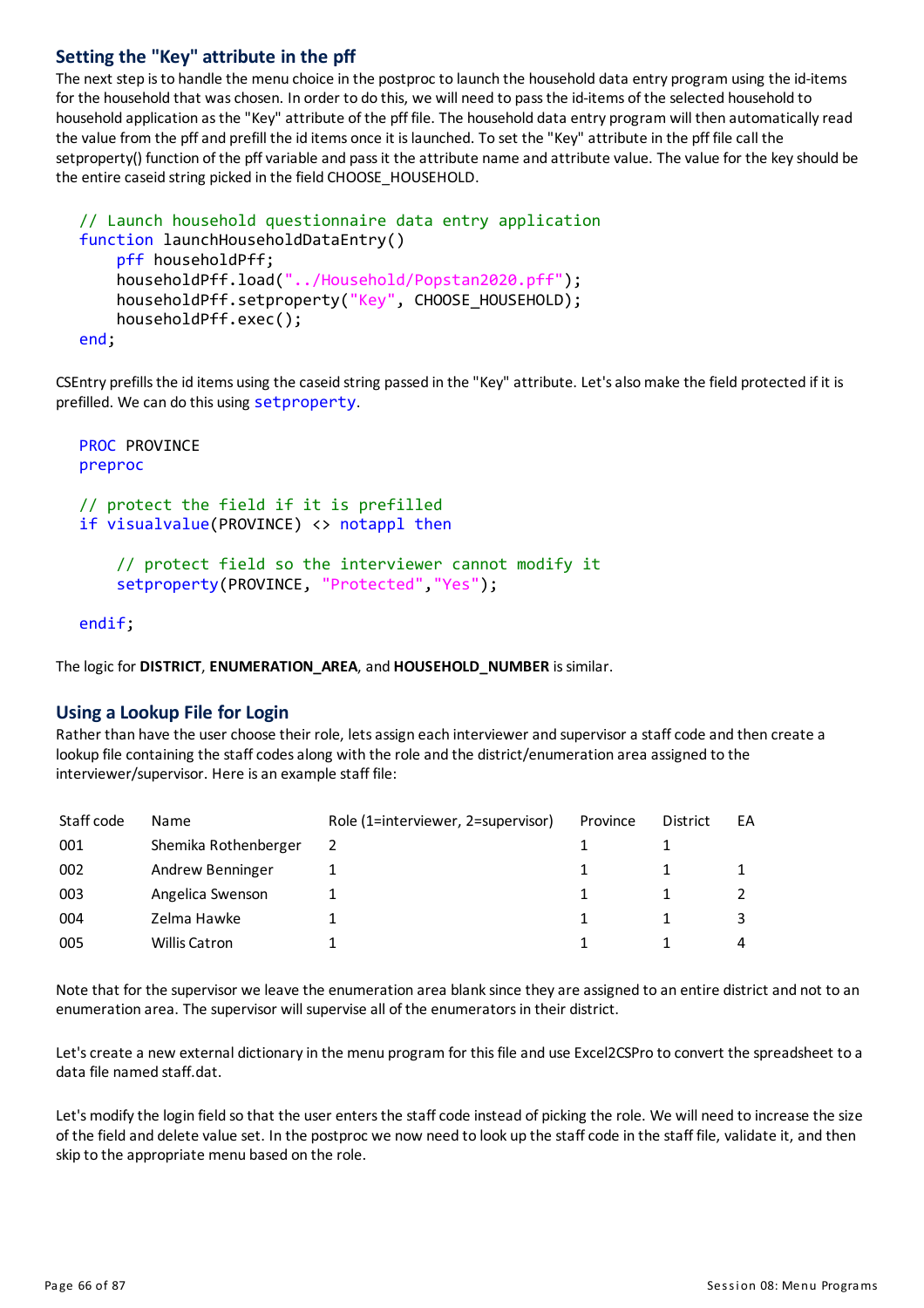```
// Verify staff code using lookup file
if loadcase(STAFF DICT, LOGIN) = 0 then
    errmsg("Invalid staff code. Try again.");
    reenter;
endif;
// Go to the appropriate menu for the role chosen
if STAFF ROLE = 1 then
    skip to INTERVIEWER MAIN MENU;
else
    skip to SUPERVISOR MAIN MENU;
endif;
```
When we deploy our application we need to remember to add the staff data file to our deployment specification, otherwise we will not be able to login.

#### **PreservingLogin when Returningto Menu**

PROC LOGIN

Currently when you launch the listing program and return to the menu, you have to enter the user code again. Let'ssave the login code so that you only have to enter it once. We can do this using the commands savesetting() and loadsetting(). These commands store and retrieve values in persistent storage. Values saved in the settings are available even after CSEntry is closed and restarted, and they are available in all CSPro applications on the same device. We will save the login code in the login postproc after validating it:

```
PROC LOGIN
postproc
// Verify staff code using lookup file
if loadcase(STAFF DICT, LOGIN) = 0 then
    errmsg("Invalid staff code. Try again.");
    reenter;
endif;
// Save login so we do not have to enter it again
savesetting("login", maketext("%v", LOGIN));
// Go to the appropriate menu for the role chosen
if STAFF ROLE = 1 then
    skip to INTERVIEWER_MENU;
else
    skip to SUPERVISOR MENU;
endif;
```
Settings are always stored as alphanumeric so we need to use maketext to convert the numeric LOGIN code to a string.

In the preproc we will try to retrieve the login code from the settings and if it is not empty we will use it instead of asking the user to enter the code.

```
PROC LOGIN
preproc
// Check to see if there is an existing login code
// use that
if loadsetting("login") <> "" then
    LOGIN = tonumber(loadsetting("login"));
    noinput;
endif;
```
Finally, we need to clear the setting on logout: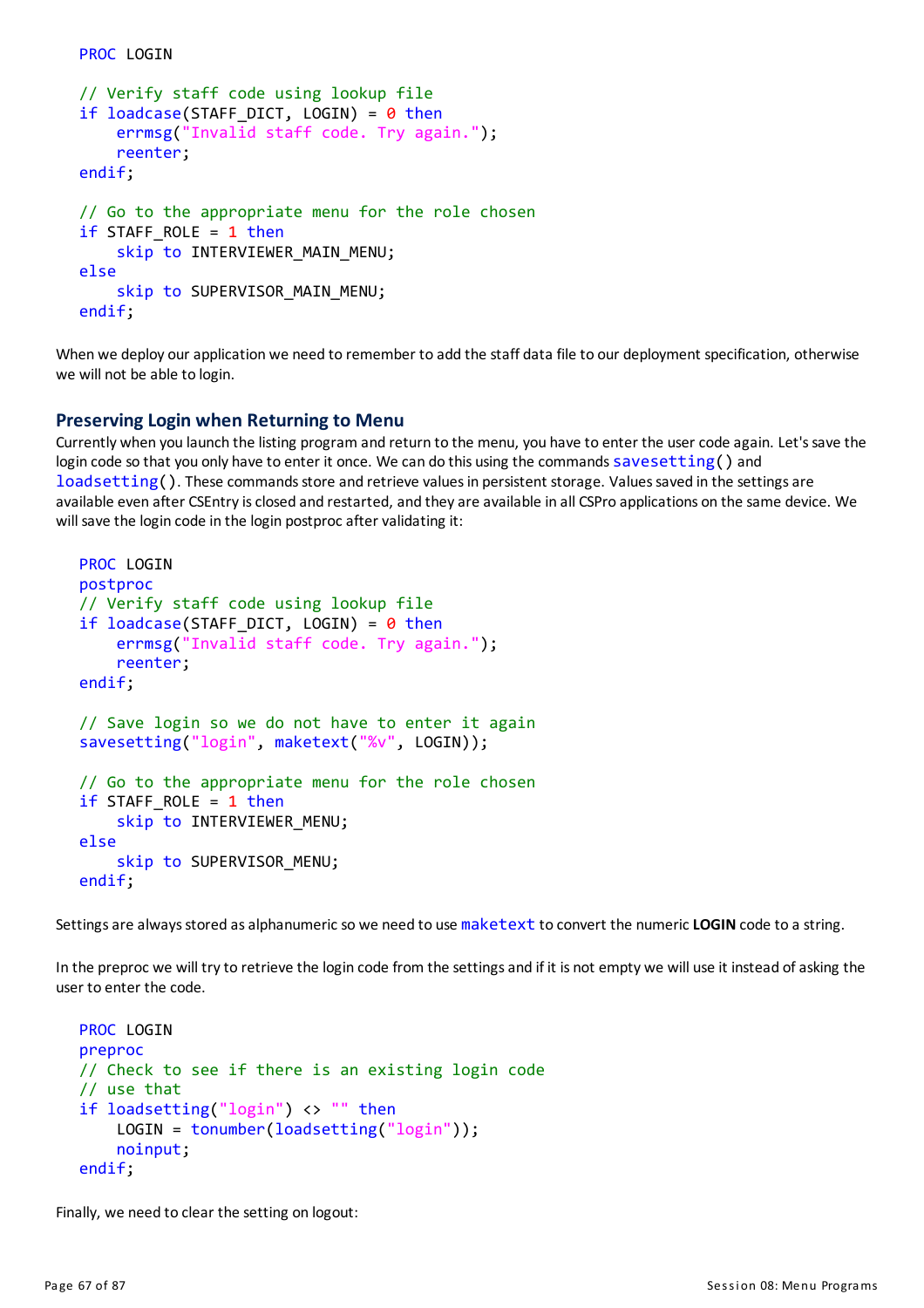```
PROC INTERVIEWER MAIN MENU
postproc
// Handle the menu choice
if $ = 1 then// List households
   launchHouseholdListing();
elseif $ = 2 then
    // Household questionnaire
   launchHouseholdDataEntry();
elseif $ = 9 then
    // Logout
    // Clear login from settings
    savesetting("login", "");
    stop(1);endif;
// Show interviewer menu again
reenter;
```
#### **PFF Parameters**

The parameter section in the pff file allows you to pass any value to your data entry program. Let's use this to pass the interviewer code chosen in the menu program to the household entry program.

```
// Launch household questionnaire data entry application
function launchHouseholdDataEntry()
    pff householdPff;
    householdPff.load("../Household/Popstan2020.pff");
    householdPff.setproperty("Key", CHOOSE HOUSEHOLD);
    householdPff.setproperty("INTERVIEWER_CODE", maketext("%v", STAFF_CODE));
    householdPff.exec();
end;
```
The next step is to modify the household data entry application to prefill the interviewer code using the parameter in the pff file. This can be done using the sysparm() command which retrieves a parameter by name from the pff file. We can do this in the preproc of the INTERVIEWER CODE in the household application. sysparm always returns the result as a string so we need to convert it to a number.

```
PROC INTERVIEWER_CODE
// Prefill with parameter from pff
preproc
if sysparm("INTERVIEWER_CODE") <> "" then
    $ = tonumber(sysparm("INTERVIEWER_CODE"));
    // make field protected
    setproperty($, "Protected", "Yes");
endif;
```
## **The Completion Report**

Let's add the report to the supervisor menu. We will create a report that shows the total number of households by interview status. Here is an example: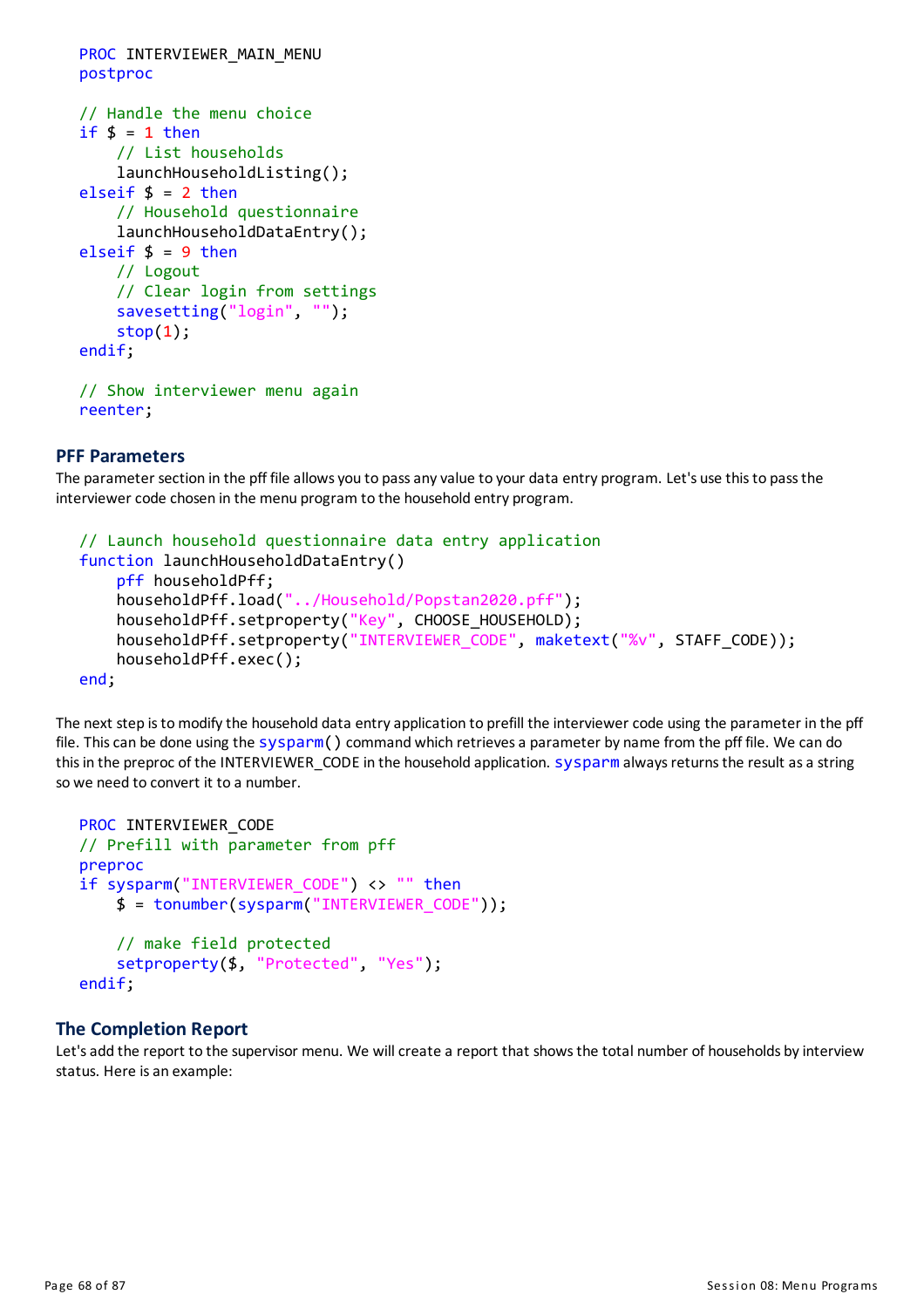Completion Report ----------------- Province: 01 District: 01 Interview Status ---------------- Completed: 10 Non-contact: 1 Vacant: 2 Refused: 1 Partially complete: 5 Total: 19

To generate this report, we need to loop through all the cases in the household dictionary and count the number of cases with each interview status. We can use forcase to do this. To compute the totals for each category we create a local variable for each status and increment the appropriate variable every time we encounter a household with that status.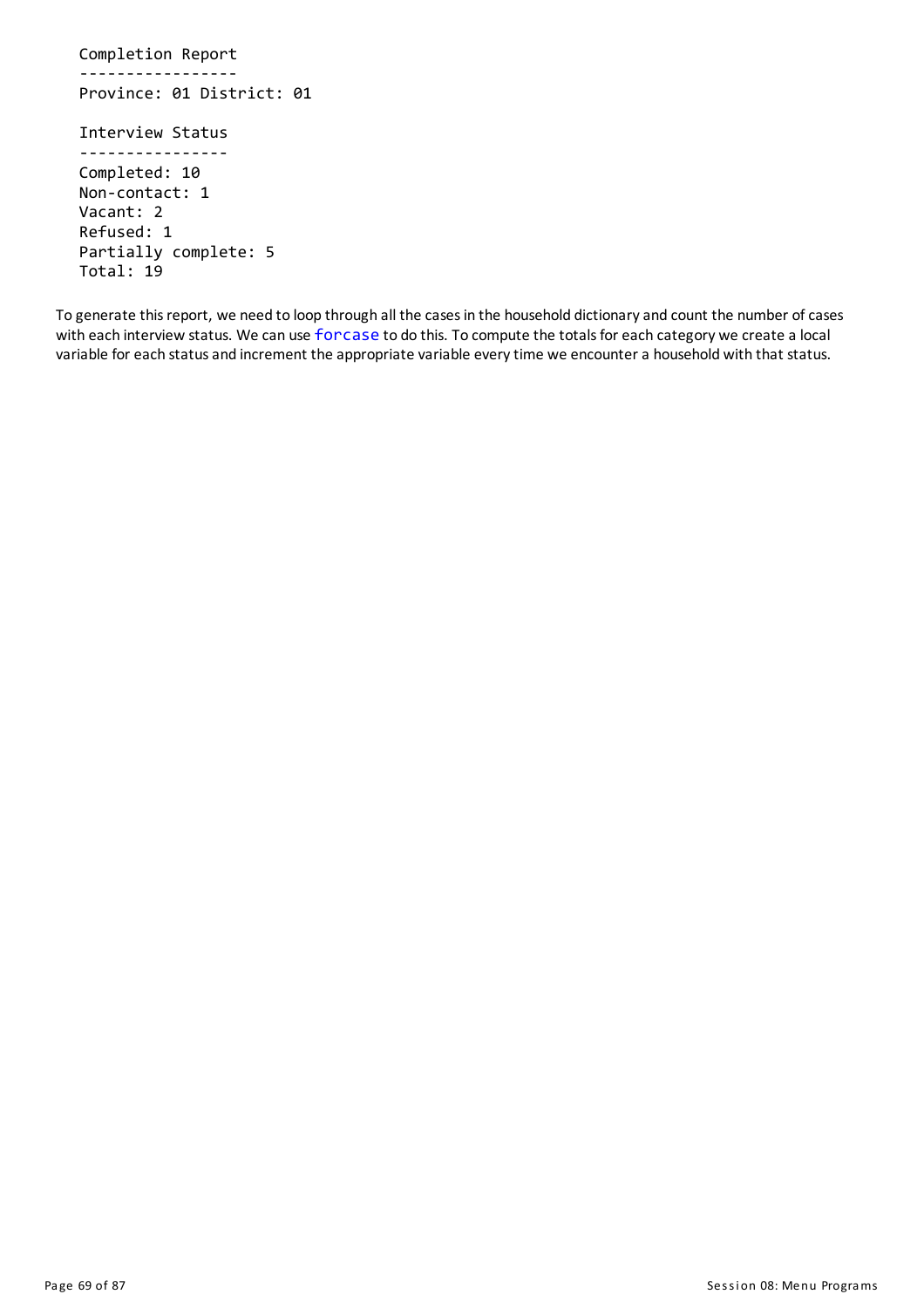```
// Display the completion report that shows total interview status
// for all cases in the supervisor's district.
function showCompletionReport()
    string reportFilename = maketext("%sreport.txt", pathname(Application));
   file tempFile;
    setfile(tempFile, reportFilename, create);
   filewrite(tempFile, "Completion Report");
   filewrite(tempFile, "-----------------");
   filewrite(tempFile, "");
   filewrite(tempFile, "Province %v District %v",
                        STAFF_PROVINCE,
                        STAFF_DISTRICT);
   filewrite(tempFile, "");
    filewrite(tempFile, "Interview Status");
    filewrite(tempFile, "----------------");
    numeric complete = 0;
    numeric nonContact = 0;
    numeric vacant = 0;
    numeric refused = 0;
    numeric partial = 0;
    forcase POPSTAN2020_DICT do
        if INTERVIEW_STATUS = 1 then
            complete = complete + 1;elseif INTERVIEW STATUS = 2 then
            nonContext = nonContext + 1;elseif INTERVIEW STATUS = 3 then
            vacant = vacant + 1;
        elseif INTERVIEW STATUS = 4 then
            refused = refused + 1;
        else
            partial = partial + 1;
        endif;
    endfor;
   filewrite(tempFile, "Completed: %d", complete);
   filewrite(tempFile, "Non-contact: %d", nonContact);
    filewrite(tempFile, "Vacant: %d", vacant);
    filewrite(tempFile, "Refused: %d", refused);
    filewrite(tempFile, "Partially complete: %d", partial);
   filewrite(tempFile, "Total: %d", complete + nonContact +
                                     vacant + refused + partial);
    close(tempFile);
    view(reportFilename);
```
end;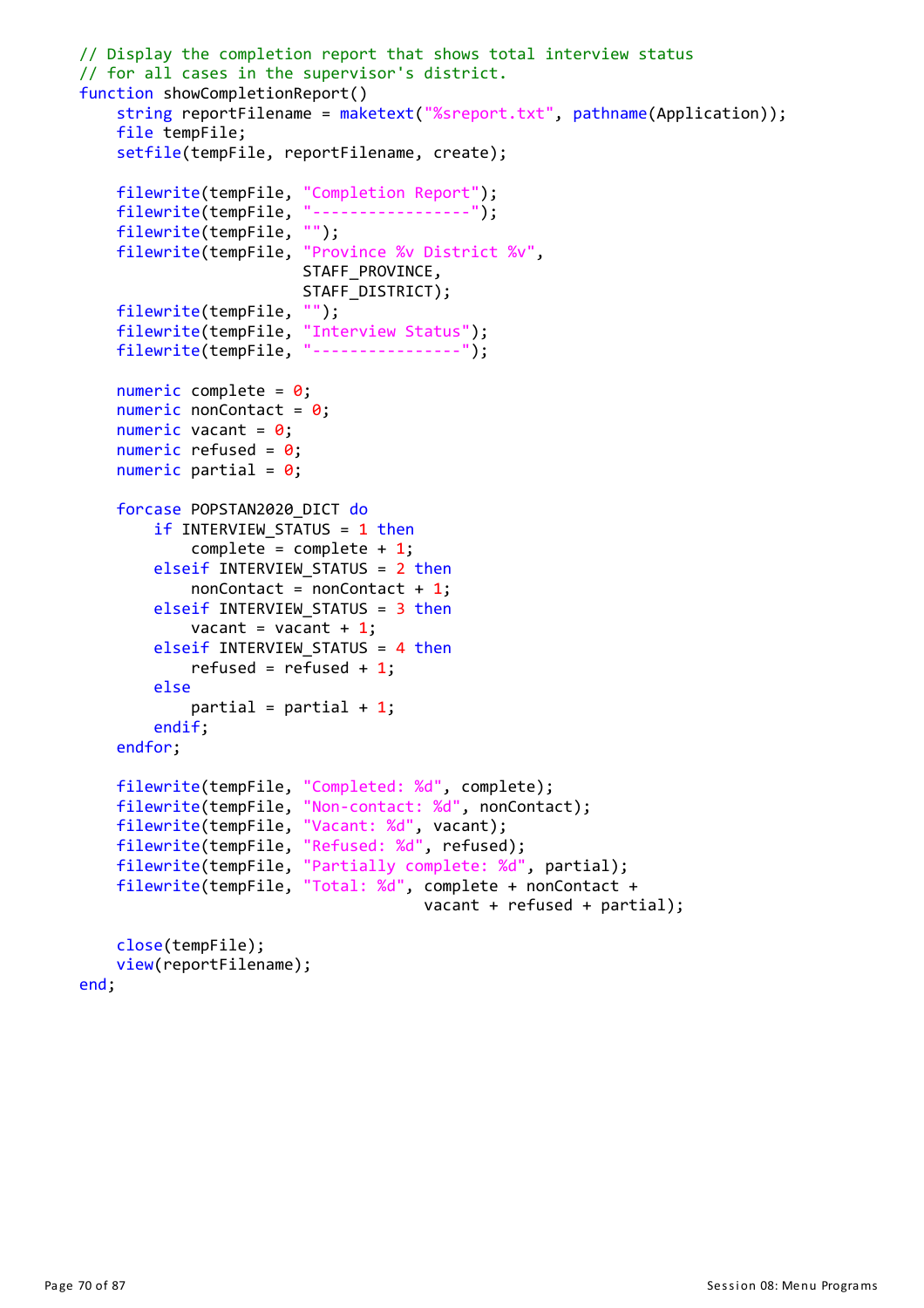# **Exercises**

- 1. Implement the function launchHouseholdListing() in the menu program. It should write out and launch a pff file to run the listing program. Set the "Key" attribute in the pff file to the province, district, and enumeration area. Set the staffarea type and the code from the staff file asa parameter in the pff file. Prefill the staffcode in the listing program. Make sure that the listing program returnsto the menu program on exit.
- 2. Modifythe logic in the onfocusand postproc of **CHOOSE\_HOUSEHOLD** to add an extra option to the end of the list labeled "Back" that will move back to the interviewer main menu.
- 3. Modifythe dynamic value set we create in the onfocus proc of **CHOOSE\_HOUSEHOLD** to show the interview status (A10 in the household questionnaire) in addition to the household number and the head's name. To do this you will need to use loadcase on the household questionnaire dictionaryto find the case from the household data file. You will also need to handle the case where the household does not yet exist in the household data file.
- 4. Create a new menu called "Summary Reports" that has options for the completion report (the one we implemented already) and a new "Total Population Report" that you will implement. This new menu should also have an option to go backto the mainmenu. The "Summary Reports" menu should be accessed from the Supervisor MainMenu. The new "Total Population Report" should look like:

Total Population Report ----------------------- Province: 01 District: 02 Male: 1020 Female: 1025 Total: 2045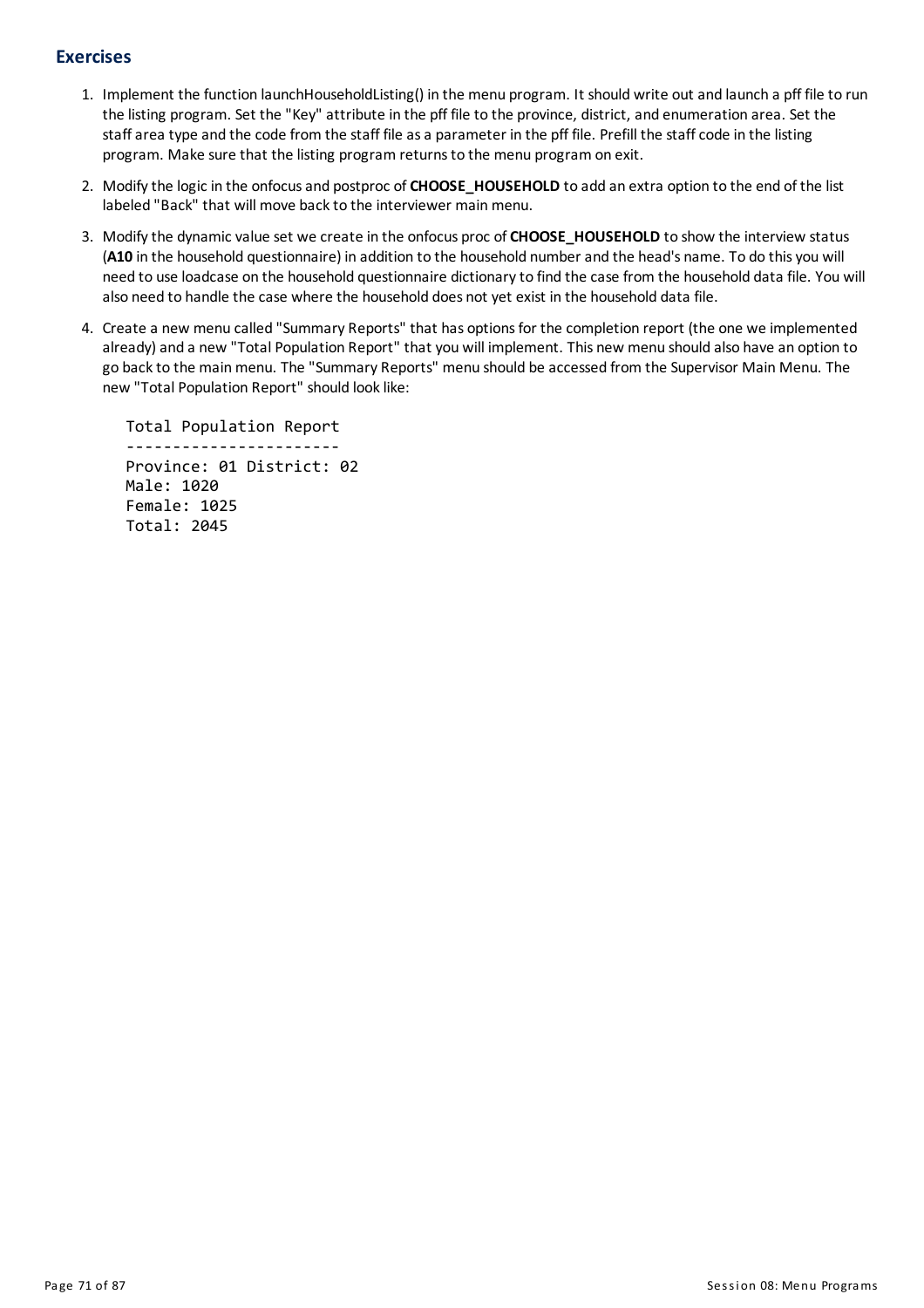# **Session 09: Synchronization**

At the end of this session participants will be able to:

- Deploy applications to mobile devices over the internet
- Use the synchronization options dialog to add synchronization to an application
- Create advanced synchronizations using CSPro logic to synchronize data filesand update applicationsin the field
- Create peer to peer synchronizations between devices for situations where there is no internet access

### **Synchronization in CSPro**

After collecting data in the field, you need to get the data from the interviewer's devices back to headquarters to create a combined data file. While thiscan be done manually byconnecting each device to a laptop, copying the individual data files and combining them using the Concatenate Data tool, thisisrather inconvenient for large surveys. Instead, it is possible to send the data from each device over the internet to a central server that will combine the data into a single data file to be used for further processing. In CSPro this is called synchronization.



Direct synchronization between interviewers and central server over the internet

### **The Sync Server**

In order to use internet synchronization in CSPro you need a server accessible over a network. CSPro supports three types of Synchronization servers:

- CSWeb: A free web application that can run in a local data center or hosted on a server in the cloud. Best for large surveys. Requires skills in setting up and administering a website and SQL database.
- Dropbox: A free service for synchronization with serversin the cloud using an account created at www.dropbox.com. Data is stored on the servers managed by Dropbox in the United States. Best for small surveys when the skills and infrastructure for setting up CSWeb are not available.
- FTP: CSPro can synchronize with anyFTP (File Transfer Protocol) serveraccessible over the network. Best for small surveys when the skills and infrastructure for setting up CSWeb are not available and you don't want your data on the Dropbox servers.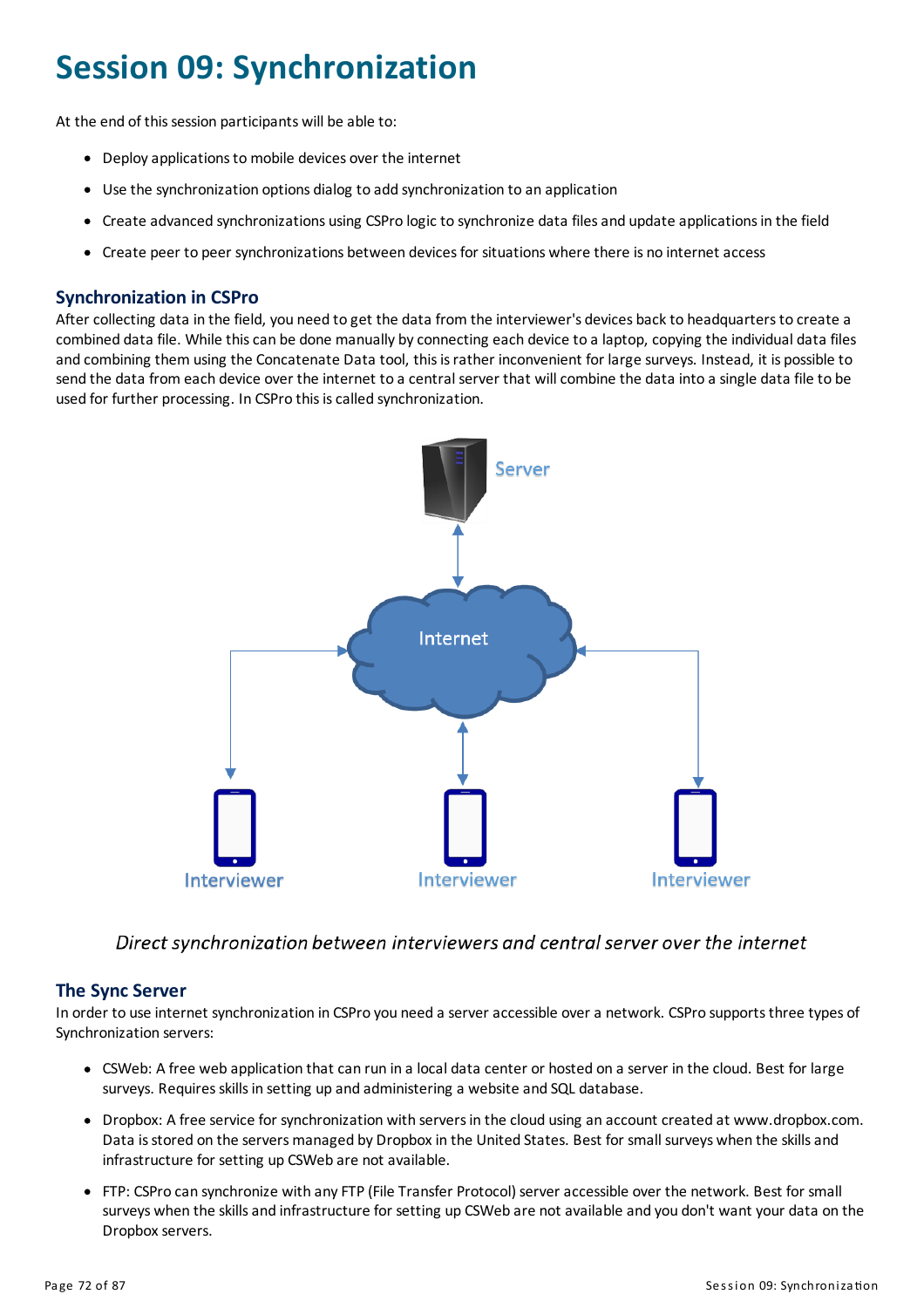For our examples in this workshop we will use a CSWeb server, however using Dropbox or FTP is very similar. Installing the CSWeb server is beyond the scope of this training so we will work with a server that is already installed and running. The processfor setting up a CSWeb server is well documented in the CSWeb usersguide which isincluded in the CSPro documentation available from the "Help Menu".

### **Deploying Applications**

Instead of copying our application to a mobile device using a USB connection we can download it from a server. Before we do that we need to use the Deploy Applicationstool to upload the application to the server. We saw in session 8 how to use the Deploy Applications tool to deploy to a local folder. To deploy to a server simply change the "Deploy To" to the type of server to upload to. You can deploy to a CSWeb server, Dropbox or FTP. The deploy tool will upload all of the files that you have dropped onto the files list to the server. It will also upload some or all of the dictionaries in your application to the server. Uploading a dictionary to the server is required before you can synchronize the data file associated with that dictionary.

Once you have uploaded the application to the server you can download to a mobile device bychoosing "Add Application" from the menu in the applications listing screen. This will ask you for the server details and then display a list of applications available on the server. Once you download an application it iscopied to the CSEntry directory ofyour device.

You can also deploy updated versions of your application to the server and use the same procedure to download the updated application to your device.

#### **AddingSynchronization to the Data Entry Application**

In order to use synchronization, youmust first add the server information to the application to enable synchronization. In CSPro choose "Synchronization…" from the optionsmenu. Choose the server type (CSWeb, Dropbox or FTP). For CSWeb or FTP, enter the server URL (for Dropbox no URL isrequired). You can use the "Test Connection…" button to verifythat the URL iscorrect. For CSWeb, the URL to use for synchronization in CSPro will usually end with "/api" while the URL to use to access the web interface will usually end in "/ui". The former is for CSPro itself to connect to the server while the latter is for use only in the web browser.

| <b>Synchronization Options</b>                          | ×              |  |  |  |  |  |  |  |  |  |  |
|---------------------------------------------------------|----------------|--|--|--|--|--|--|--|--|--|--|
| Server-                                                 |                |  |  |  |  |  |  |  |  |  |  |
| C CSWeb<br><b>Dropbox</b>                               | O FTP.         |  |  |  |  |  |  |  |  |  |  |
| http://www.myserver.com/api<br>URL:                     |                |  |  |  |  |  |  |  |  |  |  |
| Test connection                                         |                |  |  |  |  |  |  |  |  |  |  |
| Sync                                                    |                |  |  |  |  |  |  |  |  |  |  |
| Upload changes to server<br>Synchronize main data file: |                |  |  |  |  |  |  |  |  |  |  |
| Download application files (.pen and .pff)              |                |  |  |  |  |  |  |  |  |  |  |
| /apps/MYAPP/<br>Path to application on server:          |                |  |  |  |  |  |  |  |  |  |  |
| ок                                                      | Cancel<br>Help |  |  |  |  |  |  |  |  |  |  |

In the dropdown, you have three choices for how to synchronize the main data file:

- Upload changesto server: all new casesand anycasesmodified locally will be uploaded to the server.
- Download changes from server: all new cases and cases modified on server will be downloaded from server.
- Sync local and remote changes: combines the first two options by sending updates to the server and downloading updates from the server.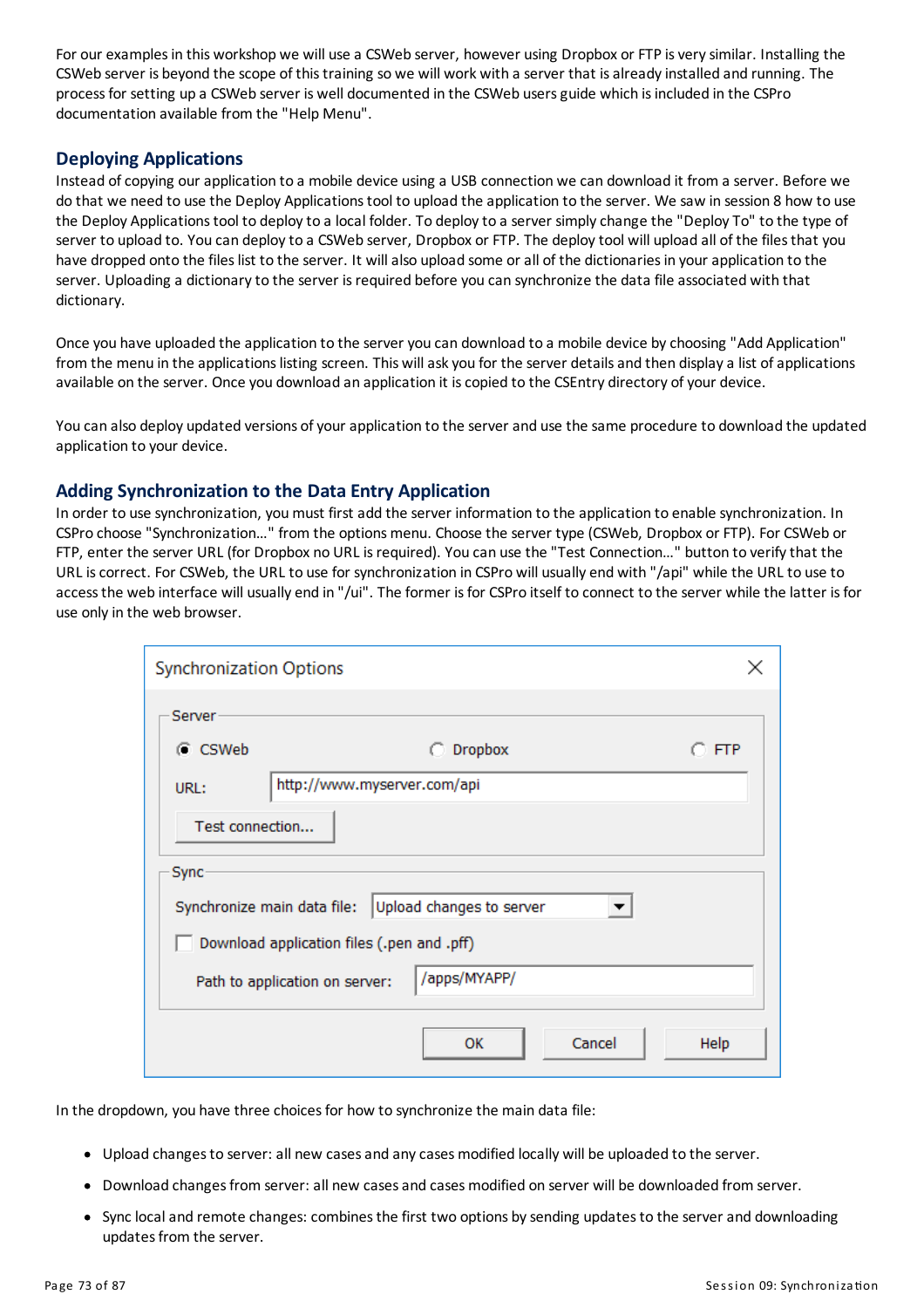In most cases you will want to choose either the first or third option. Use the third option if you want to share cases between multiple devices in the field as this will download every case on the server onto the local device. For a survey operation with a large number of interviewers you may want to avoid this as it will cause you to download a lot of data. For our test, we will use the first option.

In addition to synchronizing the data file you can also download the pen and pff files from the server. This provides a way to do remote updates to the application while interviewers are in the field. In order for this to work you must place a copy of the pen and pff files on the server. For CSWeb these must be placed in the *csweb/files/* on the server. For Dropbox, theymay be placed anywhere in the Dropbox folder. For FTP they must be placed in the home directory of the user that will be used to log into the server. Enter the path on the server where the files were placed under "Path to application on server". We will place these filesin the directory*/Popstan2020Census* on the server. Note that thisisan alternative to using the Deploy Applications tool and Add Application to update the application. The advantage of this approach is that it combines the data synchronization with the application update in a single operation. The disadvantage is that you have to copy the .pen and .pff files to the server manually instead of using the Deploy Applications tool.

Once the sync settings are complete, regenerate the pen file. The sync settings are stored in the pen file so if it is not updated you won't be able to sync. Copythe pen and pff file into the Popstan2020Census directory under the files directory on the server so that it will be downloaded to the local device during sync.

# **Running Sync**

To synchronize the application with the server, run the application in CSPro and from the case listing screen choose "Synchronize..." from the file menu on the PC or tap the synchronize icon  $\langle \bullet \rangle$  on mobile.

# **Downloadingthe Combined Data File**

Once you have used synchronize to upload data to the server you can download the data file from the server using the Data Viewer tool. This will download a single data file that combinesall the data uploaded from all the devicesthat have synchronized with the server. Open Data Viewer, choose the server type, enter the same URL you used in the synchronization options dialog, click "Connect" to download the list of data files available on the server, choose the data file, choose a place to save the downloaded file and click"Download".

| <b>】Download</b> |                               |              |            |            |         |
|------------------|-------------------------------|--------------|------------|------------|---------|
| Server:          | $\odot$ CSWeb                 | Dropbox<br>O | <b>FTP</b> |            | Connect |
|                  | http://csweb.teleyah.com/api/ |              |            |            |         |
| Data:            | Popstan2020 (0 cases)         |              |            | <b>Not</b> |         |
| Save as:         | c:\mydata.csdb                |              |            |            | I.,     |
|                  |                               |              |            | Download   | Cancel  |

# **Usingthe CSPro Web Server interface**

The CSWeb server has a web interface that you can access through a browser. The URL for the web interface is similar to the one used in CSPro except that the "api" at the end isreplaced by"ui". The web interface allowsyou tomanage deployed applications, data dictionaries and user accounts.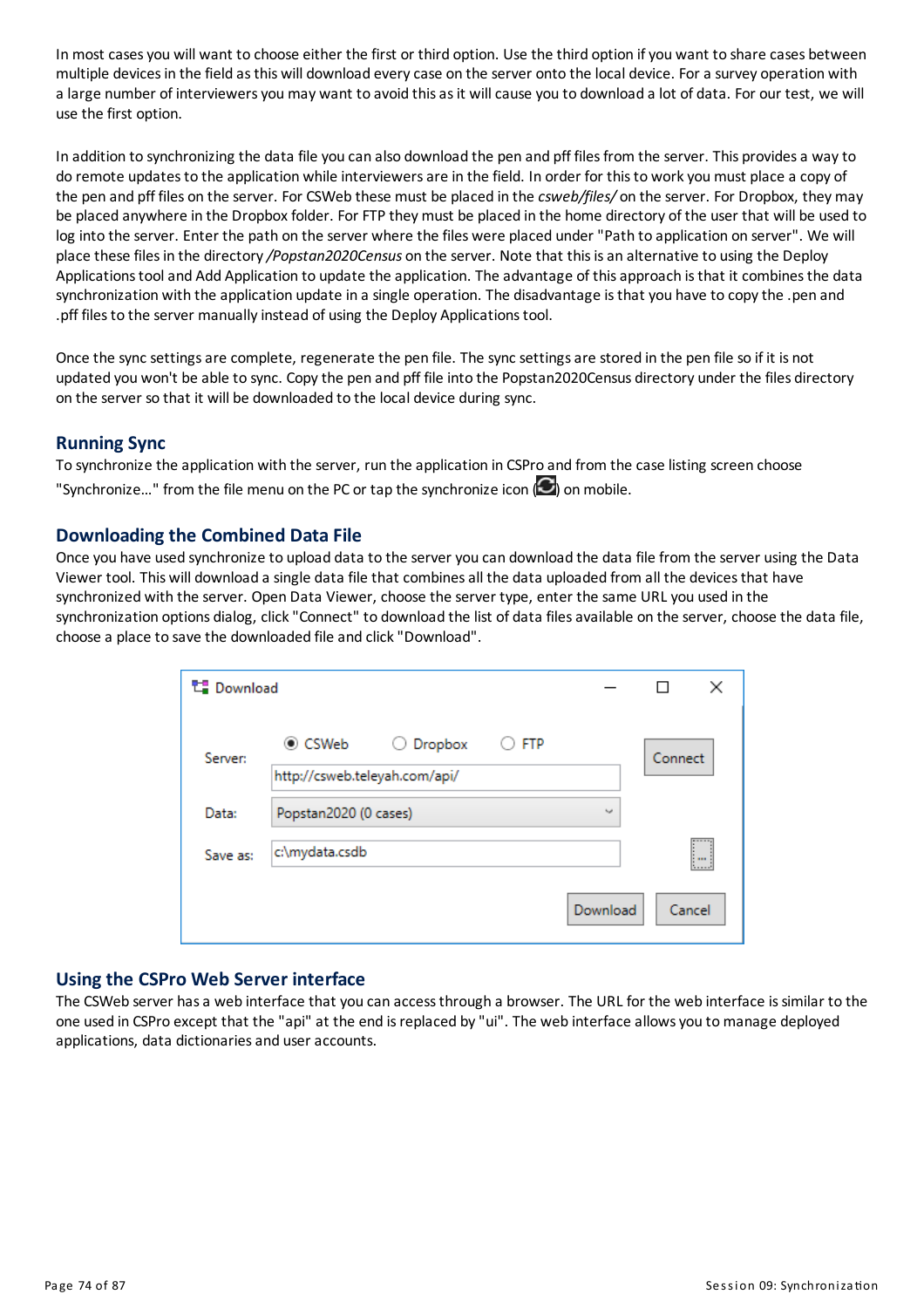| <b>CSWeb</b>                            | $\pm$<br>$\times$                    |                           |                 | $\times$<br>$\Box$ |
|-----------------------------------------|--------------------------------------|---------------------------|-----------------|--------------------|
| $\leftarrow$<br>G<br>⇧<br>$\rightarrow$ | csweb.teleyah.com/ui/dashboard/<br>⊙ | $\overline{\tau}$<br>IN O | Ξ<br><b>BBC</b> |                    |
| CSWeb                                   |                                      |                           | admin           | <b>■</b> Logout    |
| <b>S</b> Data                           |                                      |                           |                 |                    |
| $\Box$ Apps                             |                                      |                           |                 |                    |
| ₩ Users                                 | <b>B</b> Data                        |                           |                 | Add Dictionary     |
|                                         | File                                 | Cases                     | <b>Download</b> | <b>Delete</b>      |
|                                         | Popstan2020                          | $\mathbf 0$               | 盂               | 圙                  |
|                                         | Listing                              | $\bf{0}$                  | 斐               | 會                  |
|                                         | Simple CAPI Dictionary               | 102                       | 盂               | 會                  |
|                                         |                                      |                           |                 |                    |
|                                         |                                      |                           |                 |                    |

Ifyou are using CSWeb, you can avoid filling out the download dialog byclicking on the "Download" icon in the CSWeb interface in the browser. This will download a pff file. When you open the downloaded pff file, it will automatically open Data Viewer and begin downloading the combined data. Once you have downloaded the data file the first time, you can use the "synchronize" function in Data Viewer to only download the newly updated data rather downloading the entire file a second time. Ifyou are using Dropbox or FTP, CSPro willautomaticallycreate a pff file named *DownloadData-<your dictionary name>.pff* in your Dropbox or on your FTP server that will launch Data Viewer to download the data.

|                                                                                       | Group exercise - Sync Race<br>Split into groups of 3-4 people and create a small CSPro application for the following questionnaire: |
|---------------------------------------------------------------------------------------|-------------------------------------------------------------------------------------------------------------------------------------|
|                                                                                       | <b>Synchronization Exercise Questionnaire</b>                                                                                       |
|                                                                                       | A) Team name:                                                                                                                       |
|                                                                                       | B) Names of team members:                                                                                                           |
|                                                                                       | 1                                                                                                                                   |
|                                                                                       | $\overline{2}$<br>3                                                                                                                 |
|                                                                                       | $\overline{4}$                                                                                                                      |
|                                                                                       |                                                                                                                                     |
|                                                                                       |                                                                                                                                     |
|                                                                                       | Each team should use their team name as the name for their application's dictionary. If two teams use the same                      |
|                                                                                       | dictionary name they will both sync to the same data file on the server and we would like to avoid that.                            |
| Deploy your application to the following server:<br>URL: http://csweb.teleyah.com/api |                                                                                                                                     |
| Admin username: test                                                                  |                                                                                                                                     |
| Admin password: password                                                              |                                                                                                                                     |
| Add synchronization to your application using the above server details.               |                                                                                                                                     |
| Choose to upload data to the server.                                                  |                                                                                                                                     |
| Do NOT sync the application files (pen and pff).                                      |                                                                                                                                     |
|                                                                                       | Run your application, complete a case and synchronize to send your data to the server.                                              |
| The first team to get their data uploaded to the server is the winner.                |                                                                                                                                     |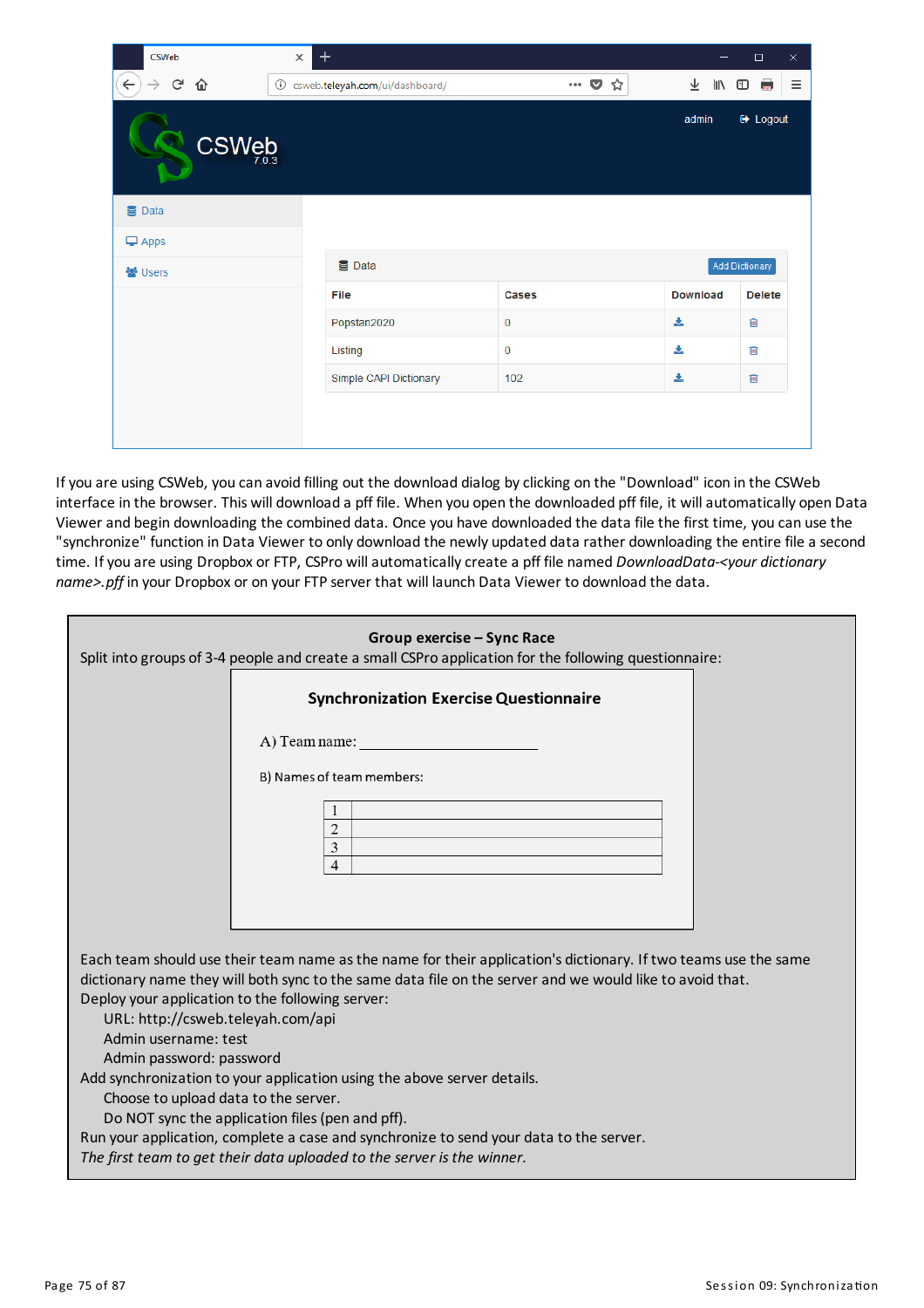# **Synchronization from Logic**

Sometimes we need more control over the synchronization than the sync options dialog provides. For example, if there are external dictionaries in an application, if you want to sync with a universe or if there are multiple applications to sync at once. CSPro provideslogic functionsto run synchronizationsfrom within an application that allow more complex synchronizations.

Let's add synchronization to our menu application that will upload the main data file and download the latest version of the pen and pff files for the menu application and for the listing and household questionnaires. We will add a new entry in the supervisor main menu called "Synchronize with Headquarters".

The first step in running sync from logic isto call the command syncconnect() and passit the server information. If this function succeeds then we are connected to the server and we can make calls to the commands syncdata() and syncfile() to synchronize data files and non-data files respectively. Finally we call syncdisconnect() to end the session.

The commands syncdata() and syncfile() operate differently. syncdata() may only be used with data filesin CSPro DB format. With syncdata(), CSPro keepstrack of which casesin the file have already been uploaded to the server so that it avoids transferring cases that have already been synced. This reduces the amount of data transferred and keeps data costs and transfer times to a minimum. It also avoids one interviewer overriding changes made by another interviewer when they are working on different cases in the same file. syncfile() may be used with any type of file including text files, images and application files (pen and pff). It does not look at the file contents so it simply uploads or downloads the entire file, overwriting any existing version. When syncing data files, you should always use syncdata().

syncdata() takestwo arguments: the direction and the dictionary name. The direction can be PUT(upload data to server), GET (download data from server) or BOTH (upload and download). These options correspond to the drop down in the sync options dialog. The second argument is the name of a dictionary in the application that corresponds to the data file to synchronize. Note that this dictionary must be added to the application as an external dictionary.

In ourapplication, we want to synchronize the household questionnaire dictionaryso we need to first add it to the menu program as an external dictionary. Now we can use it in the call to syncdata().

We will also add calls to syncfile() to download the latest versions of the application programs from the server. This function takes the direction (PUT or GET), the "from" directory and the "to" directory. In the case of GET the "from" directory is the path on the server and the "to" directory is the local directory on the device.

```
// Upload cases to web server at headquarters
// and download latest version of application files
function syncWithHeadquarters()
    // Connect to the webserver
    if syncconnect(CSWeb, "http://csweb.teleyah.com/api") then
        // Sync cases from household data file with server
        syncdata(BOTH, POPSTAN2020_DICT);
        // Download latest version of menu application
        syncfile(GET, "/Popstan2020/Menu/Menu.pen", "./Menu.pen");
        syncfile(GET, "/Popstan2020/Menu/Menu.pff", "./Menu.pen");
        // Get latest household data entry program
        syncfile(GET, "/Popstan2020/Household/Popstan2020.pen",
                       "../Household/Popstan2020.pen");
        // Disconnect from the server
        syncdisconnect();
    endif;
end;
```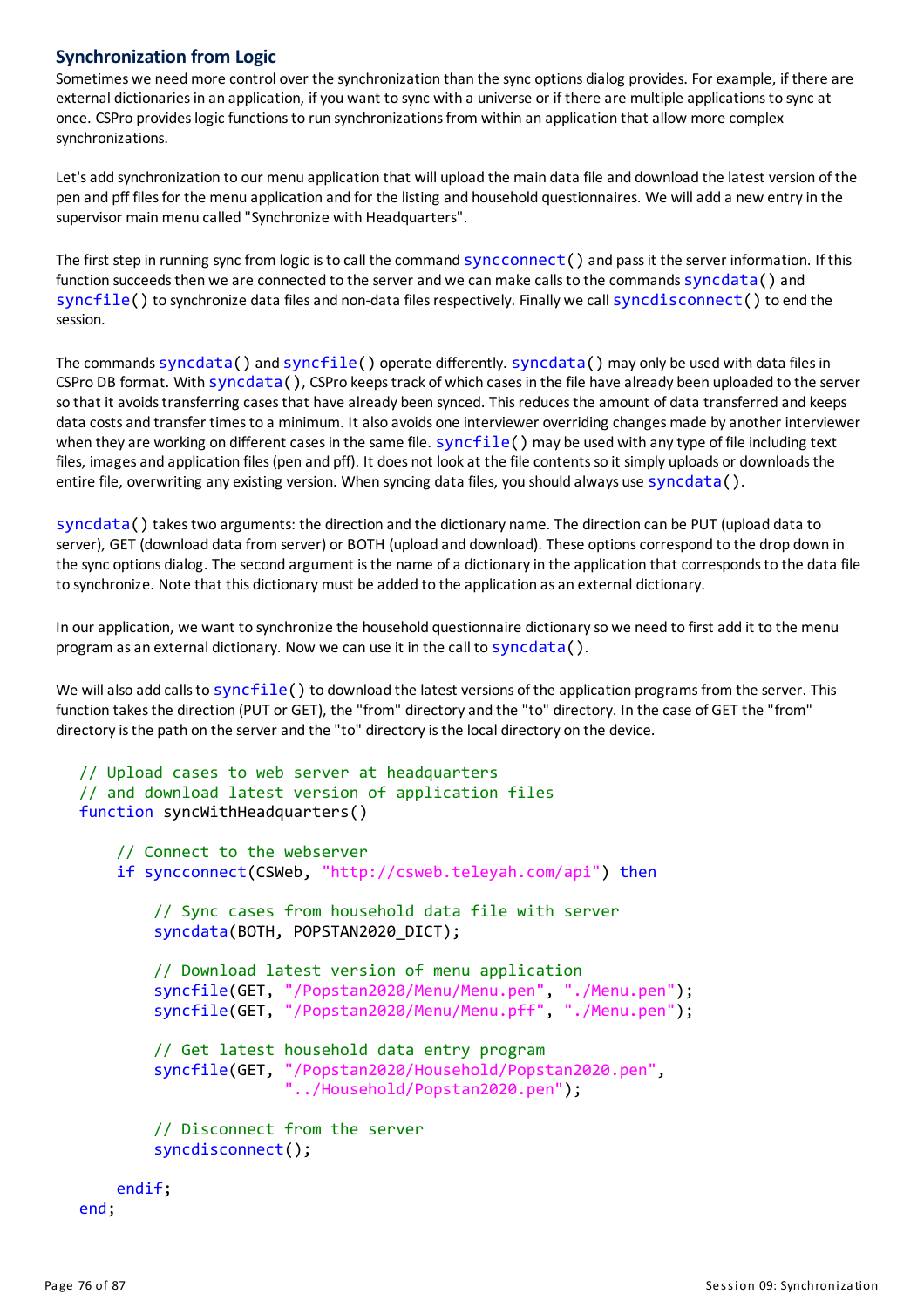Now that we have added the synchronization logic to the menu we rebuild the pen files and copy them to the files directory on the server. This willallow usto run the menu program and test our synchronization.

| Group exercise – Sync Race II<br>In your teams modify the sync exercise questionnaire to take a photo of the team and save it to a file.                                                                                                                                                                                                                                                                                                                                                                     |  |
|--------------------------------------------------------------------------------------------------------------------------------------------------------------------------------------------------------------------------------------------------------------------------------------------------------------------------------------------------------------------------------------------------------------------------------------------------------------------------------------------------------------|--|
| <b>Synchronization Exercise Questionnaire</b>                                                                                                                                                                                                                                                                                                                                                                                                                                                                |  |
| A) Team name: The contract of the state of the state of the state of the state of the state of the state of the                                                                                                                                                                                                                                                                                                                                                                                              |  |
| B) Names of team members:                                                                                                                                                                                                                                                                                                                                                                                                                                                                                    |  |
| 1<br>2<br>3<br>4                                                                                                                                                                                                                                                                                                                                                                                                                                                                                             |  |
| C) Team Photo:<br>1 Yes<br>$2$ No                                                                                                                                                                                                                                                                                                                                                                                                                                                                            |  |
| D) Synchronize with server: 1 Yes<br>$2$ No                                                                                                                                                                                                                                                                                                                                                                                                                                                                  |  |
| Add two questions, C and D, to your application. For question C, take a photo if the interviewer answers "yes". For<br>question D, add logic to the postproc of the question so that it synchronizes with the server if the user selects "yes".<br>Use $syncfile()$ with PUT to upload the photo to the directory /photos/ on the server.<br>Run your application, enter a case and synchronize to send your photo to the server.<br>The first team to get their photo uploaded to the server is the winner. |  |

#### **Security Considerations**

It is important to ensure the security of your server and data. Computer and network security is a challenging problem and well beyond the scope of this training. Here a few security considerations to think about. For any large survey or census operation you should consult with a security expert to ensure that your data issafe.

#### **Use HTTPS on the web server for data transfer**

This encrypts the data transmission that goes over the internet. It requires purchasing and installing an SSL certificate on the server. Without SSL, server passwords are sent unencrypted and are vulnerable to hackers.

#### **Use a private network**

For censuses and large surveys you may be able to work with the telcom provider to create a private network that only your devices can access. This avoids putting your server on the public internet where it could be vulnerable to attacks. This also makesit possible to limit your devicesto only be able to accessyour serverand not other websitesthat you don't want your interviewers to use.

#### **Use device encryption on Android devices**

Bysetting a PIN code on your Android tablet or phone you enable encryption of files on the device using strong hardware encryption. This makes it very difficult for anyone without the PIN code to retrieve data on the device.

#### **Consider how to manage passwords**

It is more convenient to have a single password that is shared by all devices and is hardcoded in the pen file however it is more secure to use a different username/password for each interviewer and have them enter it for every sync. For a large number of interviewers managing passwords and resetting passwords for those who have forgotten their passwords could be a significant management burden. You will need to find the right balance of security and convenience. If you want to hardcode the password in your pen file you can pass the username and password in the call to syncconnect (). If you do not provide a username and password in thiscall, the interviewer is prompted to enter the password the first time theysync with the device. After that the username and password are saved on the device so they do not need to be entered for synchronizations. If you don't want the password saved on the device, you can use the  $prompt()$  function to have the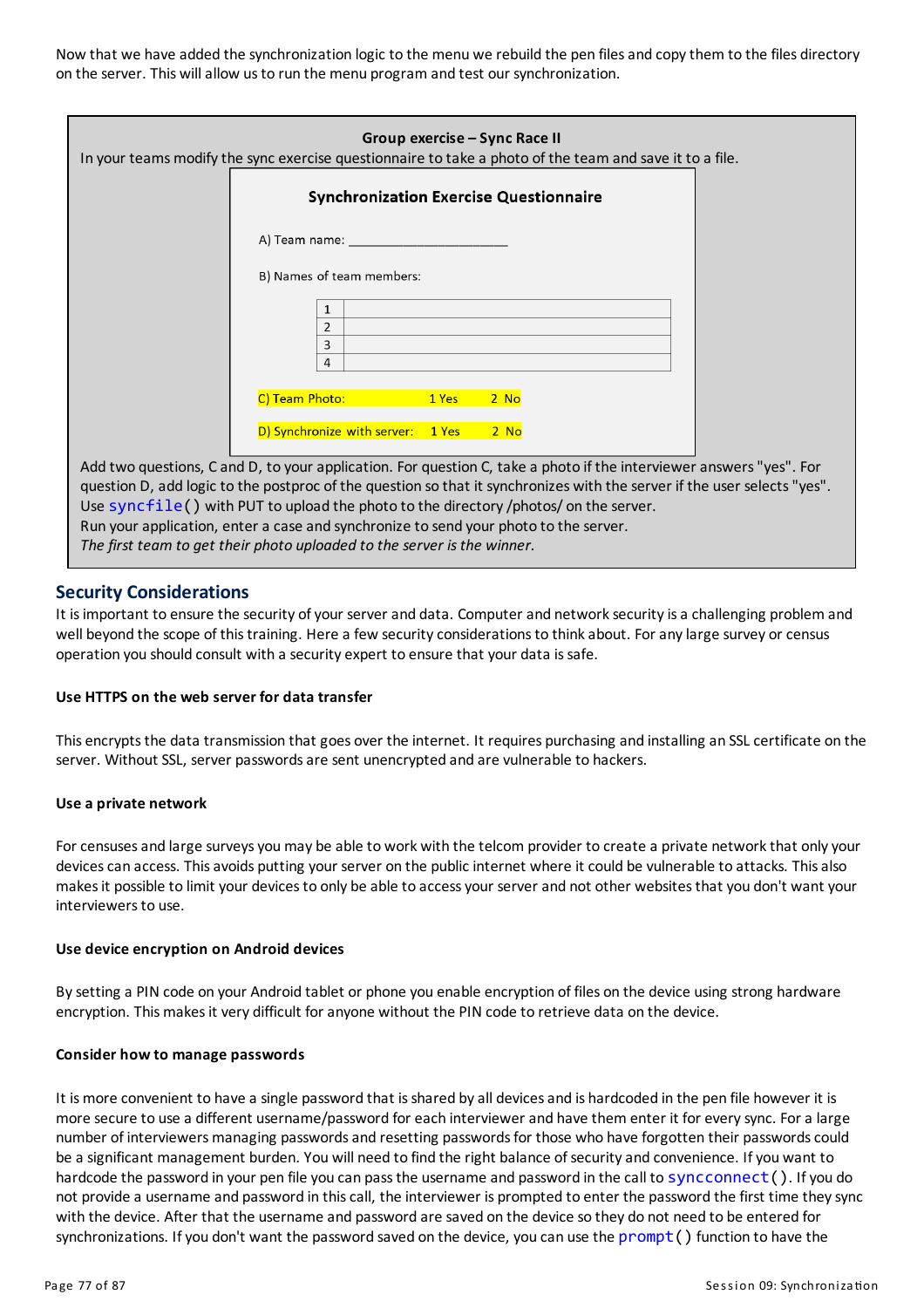interviewer enter the password before each syncand then pass the password received from the call to prompt () to syncconnect().

### **Synchronization with a Universe**

The syncdata() command has an optional third parameter, the universe. This is a string that CSPro tries to match to the concatenated case-id items to limit the data transferred. If a universe is provided, then only cases who case-ids match the universe are synchronized. For example, to limit synchronization to only province 1, district 2 we would call:

```
syncdata(BOTH, HOUSEHOLDQUESTIONNAIRE DICT, "102");
```
This will only synchronize cases whose case-ids start with "102". This limits the sync to cases in province 1 and district 2. Similarly, if we used "1" as the universe all cases in province 1 would be synced.

This is useful when there are a large number of interviewers and you don't want every interviewer to download the data from every other interviewer. You can specify the geographic area assigned to the interviewer as the universe so that only casesin the interviewer'sarea are synced.

### **Peer to Peer Synchronization Using Bluetooth**

In some places, interviewers do not have reliable internet accessand cannot synchronize directly with the server. In this case, you can use peer to peer to synchronization. Interviewerssynchronize with a supervisor'stablet or laptop over Bluetooth. Later, the supervisor goes to a location where they can connect to the internet and they synchronize with the central server.



Synchronization with supervisor over Bluetooth when interviewers do not have internet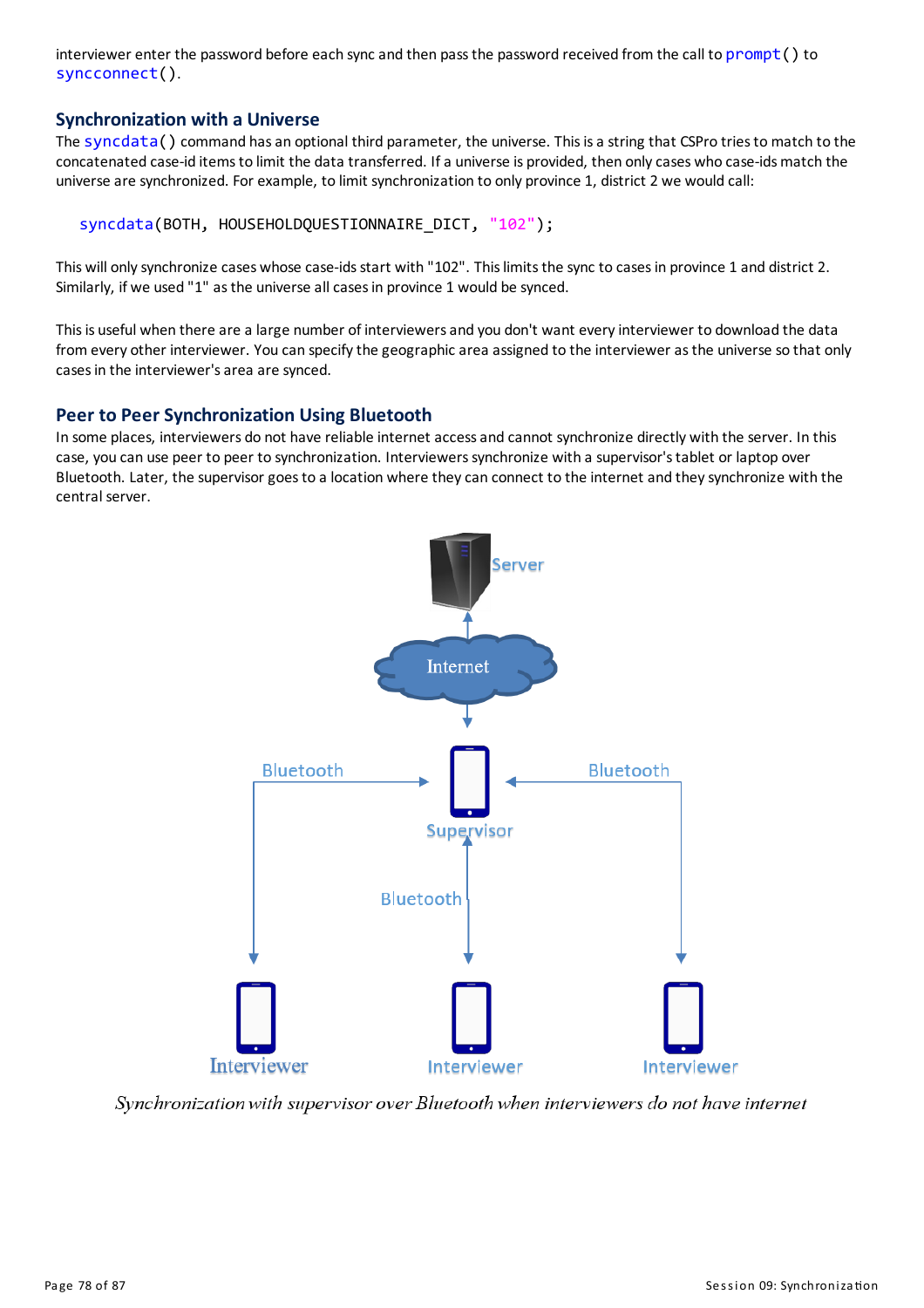In order to implement Bluetooth synchronization, we need to add logic on both the supervisor device and on the interviewer device. One device actslike the web server, processing synchronization requestsfrom the client device, and the other device, the client, sends syncfile and syncdata commands the same way that it would to a web server. For our example let's make the supervisor device be the server and the interviewer device be the client. This is arbitrary, we could easily reverse the roles.

To extend the menu program to support peer to peer synchronization we willadd a new menu option to the supervisor main menu "sync with interviewer" and a new menu option to the interviewer mainmenu "sync with supervisor".

The logic on the interviewer's tablet is nearly identical to the logic used for web synchronization. The only differences are the arguments to syncconnect (). When using Bluetooth, syncconnect () does not need a URL, username or password.

```
syncconnect(bluetooth)
```
syncconnect() will scan all nearby Bluetooth devicesand present a list to the interviewer who can choose which device to connect to. Alternatively, if you know ahead of time the name of the device to connect to you may specify it as a second parameter. In this case syncconnect () will try to connect directly to the named device.

```
syncconnect(Bluetooth, "Supervisor03")
```
The rest of the logic is the same as for web synchronization except that the "from" paths change to match the paths on the supervisor device.

```
function syncWithSupervisor()
    // Connect to the supervisor device
    // We do not specify the device name to connect to which allows the interviewer
    // to pick the device from a list of nearby devices.
    if syncconnect(bluetooth) then
        // Sync main data file.
        syncdata(BOTH, POPSTAN2020_DICT);
        // Download latest application files from the supervisor. The
        // root file on the supervisor tablet is in the Menu folder.
        syncfile(GET, "./Menu.pen", "./Menu.pen");
        syncfile(GET, "./Menu.pff", "./Menu.pff");
        // Since the current application is in the Menu folder we need to use
        // "../Household" to go up one level and back down into the Household
        // folder for the household application files.
        syncfile(GET, "../Household/Popstan2020.pen",
                 "../Household/Popstan2020.pen");
        syncdisconnect();
    endif;
```

```
end;
```
The logic for the supervisor is even simpler. We simply call the command syncserver() which runs the Bluetooth server and waits for connections.

```
function syncWithInterviewer()
    // Run the Bluetooth server to receive data from interviewer.
    syncserver(Bluetooth);
end;
```
By default, the root directory is the application directory on the server.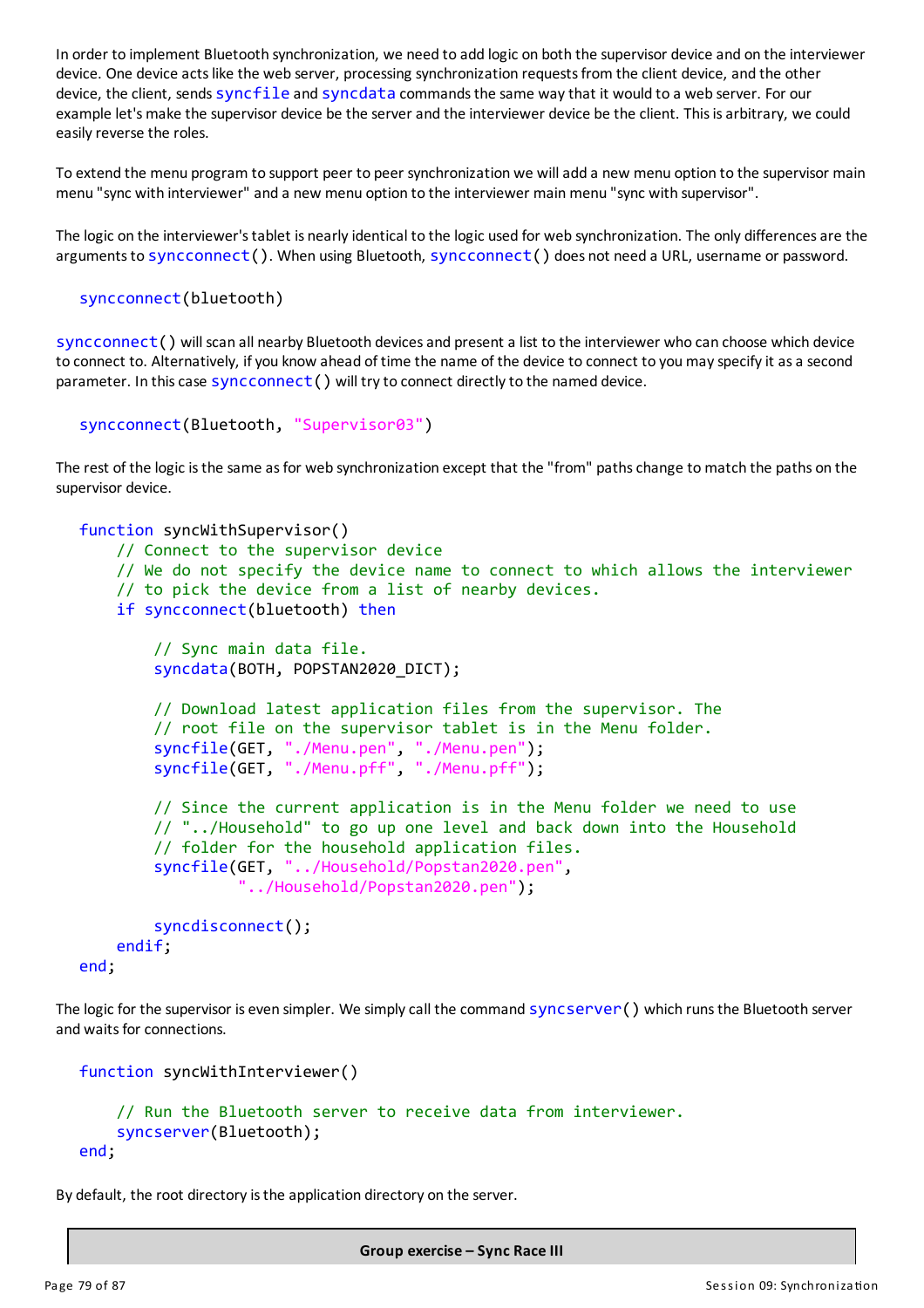| In your teams modify the sync exercise application to support Bluetooth sync.                                                                                                                       |
|-----------------------------------------------------------------------------------------------------------------------------------------------------------------------------------------------------|
| <b>Synchronization Exercise Questionnaire</b>                                                                                                                                                       |
| A) Team name: the controller and the controller and the controller and the controller and the controller and t                                                                                      |
| B) Names of team members:                                                                                                                                                                           |
| 1<br>2                                                                                                                                                                                              |
| 3<br>4                                                                                                                                                                                              |
| C) Team Photo:<br>1 Yes<br>$2$ No                                                                                                                                                                   |
| D) Synchronize: 1 Web server 2 Supervisor 3 Interviewer<br>4 None                                                                                                                                   |
|                                                                                                                                                                                                     |
| Modify question D so that you have the option of synchronizing via Bluetooth.<br>Run your application on two devices, complete a case on one device and synchronize to send your photo to the other |
| device via Bluetooth. Use the second device to synchronize to send your photo the web server.<br>The first team to get their photo uploaded to the server is the winner.                            |
|                                                                                                                                                                                                     |

### **Exercises**

- 1. Modifythe syncWithHeadquarters()and syncWithSupervisor() functionsin the menu program to also sync the listing data file and the staff lookup file. The listing file should be synced using BOTH and the staff file should be downloaded from the server using syncdata with GET.
- 2. Modify the syncWithHeadquarters() and syncWithSupervisor() functions so that only data in the geographic area assigned to the interviewer/supervisor are synced. For the interviewer this means that only households in the assigned EA are synced and for the supervisor only households in the assigned district are synced.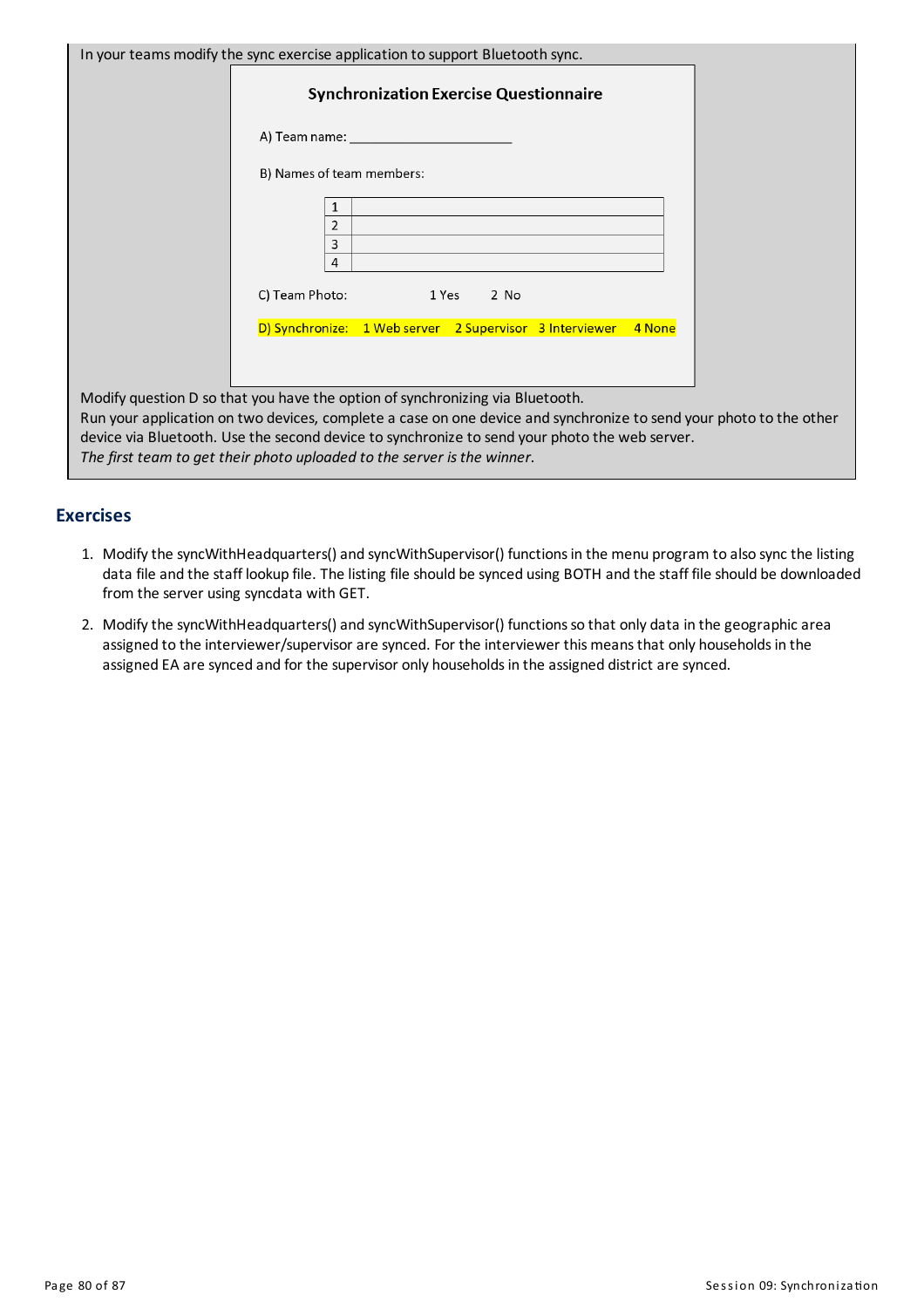# **Session 10: Batch Edit and Export**

At the end of this session participants will be able to:

- Implement consistency checks in a batch edit application
- Use batch edit to add calculated variables and recoded variables
- Use batch edit to convert checkbox values to yes/no variables for analysis
- Use the export data tool to take data from CSPro to other software packages

# **Creating a Batch Edit Application**

A batch edit application is like a data entry application but without the forms. It is meant to be run after data entry to detect and fix problems in the data file. A batch edit application takes an input data file and runs logic on it. It generates both a report, called a listing file, and optionally an output data file which is a modified version of the input file. A batch edit application never changes the input file.

To create a batch edit application you choose File->New from CSPro and choose Batch Edit Application. You then choose a dictionary. This is usually the same dictionary that you used for data entry.

The user interface for working with batch applications is similar to the one for working with data entry applications except that there are no forms. Instead there isa tab in the tree one left side of the window for edits. Just like in data entry, you add logic to PROCS. Instead of running interactively, all the error messages are written out to a log file for review after the whole program has run.

### **Checking for Errors**

To add consistency checks we proceed just as we did in our data entry application by adding logic to the appropriate PROC. Let's start with a simple check that the age of first marriage is not greater than the age.

```
PROC AGE AT FIRST MARRIAGE
```

```
// Check for age at first marriage less than current age
if AGE AT FIRST MARRIAGE > AGE then
    errmsg("Age at first marriage greater than age");
endif;
```
Next we run the application but first we need a test data file. You can use the file Popstan2020Raw.csdb. Run the application against thistest data. After the application runs, we see the log file. The log file reportsthat we have a case where this error exists.

Process Messages

\*\*\* Case [3691141112] has 1 messages (0 E / 0 W / 1U) U -20 Age at first marriage greater than age

User unnumbered messages:

| Denom |  |                                            | Line Freq Pct. Message text |  |      |
|-------|--|--------------------------------------------|-----------------------------|--|------|
|       |  |                                            |                             |  |      |
|       |  | 1 - Age at first marriage greater than age |                             |  | - 20 |

CSPRO Executor Normal End

To figure out what the problem is we can open up the problem case in data entry. The printout in the listing file containsthe case identifiers which we can use to find the case. You can copythe case id from the listing file and use it with Find Case on the Edit menu in CSEntry.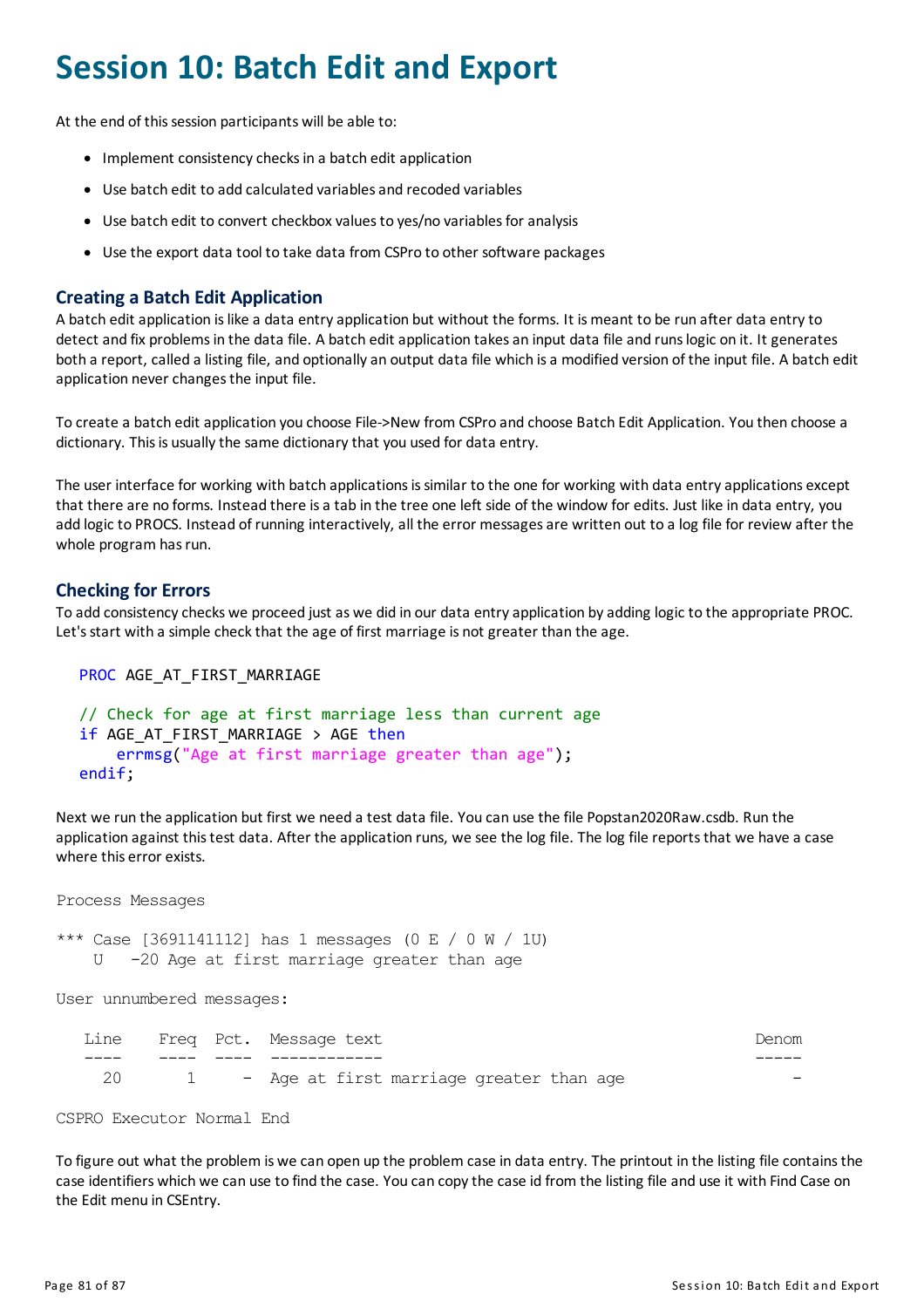#### **Getting Summary Information**

If you add summary after the errmsg statement, the individual error cases will not be written to the listing file. With summary, onlythe total number of times each error is encountered is written to the file. Thiscan be helpful when working with large data files that have a lot of errors making the listing file very large.

PROC AGE\_AT\_FIRST\_MARRIAGE

```
// Check for age at first marriage less than current age
if AGE_AT_FIRST_MARRIAGE > AGE then
    errmsg("Age at first marriage greater than age") summary;
endif;
```
Now when we run the application, the listing file no longer contains the individual cases where the errors occurred.

User unnumbered messages:

|    |  | Line Freq Pct. Message text                |  |  |  |  |
|----|--|--------------------------------------------|--|--|--|--|
|    |  |                                            |  |  |  |  |
| 20 |  | 1 - Age at first marriage greater than age |  |  |  |  |

CSPRO Executor Normal End

If you add a denominator using the denom keyword, CSPro will calculate the percentage of cases where the error occurred. The denominator to use depends on what is being counted. In our case it is the total number of household members with age 10 or above and marital status married, divorced or widowed. We can calculate that total as part of our batch edit program.

```
PROC GLOBAL
numeric numHHMembers10AndOverEverMarried = 0;
```

```
PROC AGE AT FIRST MARRIAGE
```

```
if AGE >= 10 and MARITAL STATUS in 2:4 then
    numHHMembers10AndOverEverMarried = numHHMembers10AndOverEverMarried + 1;
    // Check for age at first marriage less than current age
    if AGE_AT_FIRST_MARRIAGE > AGE then
        errmsg("Age at first marriage greater than age") summary
                denom = numHHMembers10AndOverEverMarried;
    endif;
endif;
```
Now when we run the program we see that 0.2% of the individuals 10 and above who where ever married have an age at first marriage greater than their age.

User unnumbered messages:

|     |  | Line Freq Pct. Message text                  | Denom |
|-----|--|----------------------------------------------|-------|
|     |  |                                              |       |
| -20 |  | 1 0.2 Age at first marriage greater than age | 463   |

CSPRO Executor Normal End

#### **Correcting Errors**

In addition to using batch edit to find errorsyou can also use it to correct problems bymodifying variablesin your logic. Let's simply cap the age at first marriage to never be greater than the age.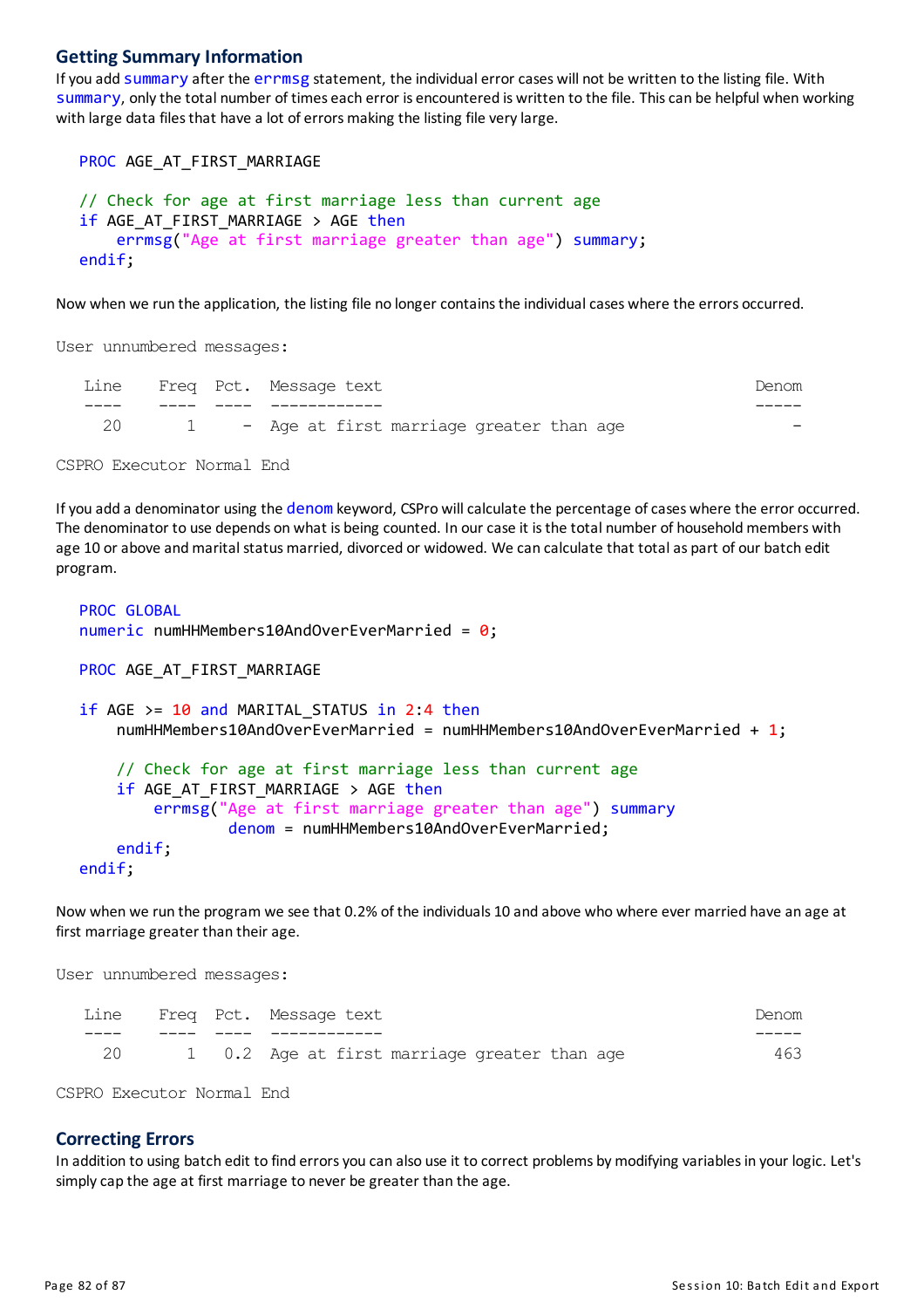```
// Check for age at first marriage less than current age
if AGE AT FIRST MARRIAGE > AGE then
    errmsg("Age at first marriage greater than age. Capping age at first marriage at
age.");
   AGE AT FIRST MARRIAGE = AGE;
endif;
```
When we run this time we will specify an output file: Popstan2020Edited.csdb. The changes we make will only be made to the output file. We can then rerun the batch application on the output file andmake sure that we don't have any error messages.

Instead of just assigning the value of AGE\_FIRST\_MARRIAGE we can use the *impute command which does the assignment* just like "=" but also generates a nice report showing the values that were imputed.

```
// Check for age at first marriage less than current age
if AGE AT FIRST MARRIAGE > AGE then
    errmsg("Age at first marriage greater than age. Capping age at first marriage at
age.");
    impute(AGE AT FIRST MARRIAGE, AGE);
endif;
```
The imputation report will be opened in TextViewer after you run the batch application but to see it you will need to go to the Window menu and choose the file that endsin ".frq.lst".

IMPUTE FREQUENCIES Page 1

| Frequency | CumFreq | 응 Cum 응                                                                                                                     |
|-----------|---------|-----------------------------------------------------------------------------------------------------------------------------|
|           |         |                                                                                                                             |
|           |         |                                                                                                                             |
|           |         |                                                                                                                             |
|           |         |                                                                                                                             |
|           |         | Imputed Item AGE AT FISRT MARRIAGE: Age at first marriage - all occurrences<br>$1\quad 100.0\quad 100.0$<br>$100.0$ $100.0$ |

### **Adding Calculated Variables**

It is often useful to add additional variables to your data file after data collection that are computed from the collected variables. For example, let's add a yes/no/don't know variable to the household record that determines if the household is headed by a child. First we add the new variable **CHILD\_HEADED\_HOUSEHOLD** to the dictionary (at the end of the housing record so that we do not mess up our existing data). Then we add logic to the PROC of our new variable to impute the value. A household is headed bya child if the age of the head islessthan 18.

```
PROC CHILD HEADED HOUSEHOLD
```

```
// Set calculated variable child headed based on age of head
if AGE(1) < 18 then
    // Head under 18, child headed
    impute(CHILD HEADED HOUSEHOLD, 1);
elseif AGE(1) = 999 then
    // Head age unknown
    impute(CHILD_HEADED_HOUSEHOLD, 9);
else
    // Head over 18, not child headed
    impute(CHILD HEADED HOUSEHOLD, 2);
endif;
```
Run the program and look at the imputation report to see how many child headed households are in our data set.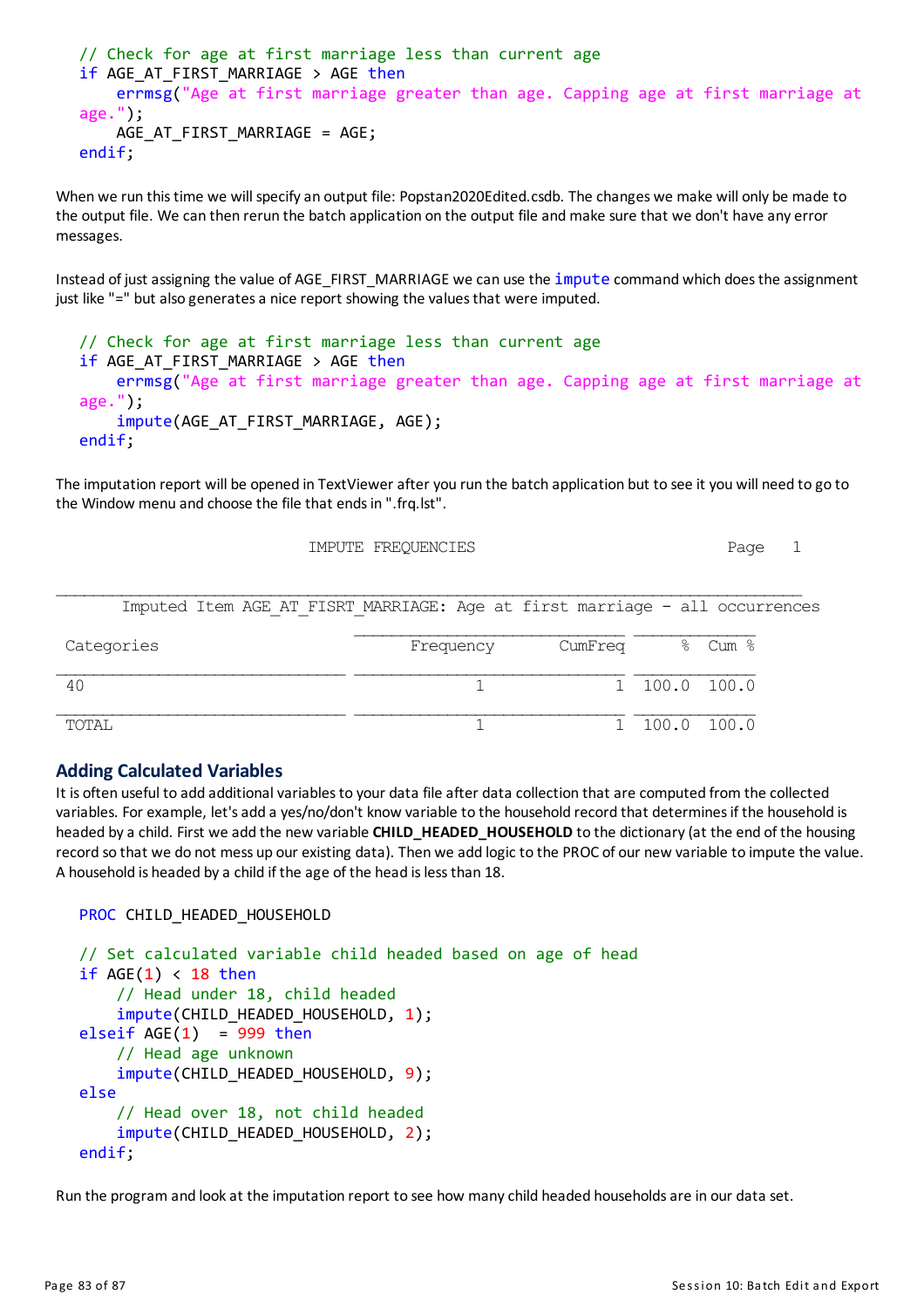# **Converting Checkboxes to Yes/No**

The checkbox makes a nice interface but the resulting data is a string that is hard to interpret and deal with in other software. To make it easier to use for export we can convert from the checkbox to a repeating item with yes/no options. Let's convert the LANGUAGES\_SPOKEN field to a series of yes/no variables. Create new yes/no items for each language at the end of the individual record. Add value sets with Yes  $-1$  and No  $-2$ .

For each of these new variables we want to set the value to yes if the corresponding language is checked in LANGUAGES\_SPOKEN. What function do we use to determine if an item in a checkbox field is checked? As before we use **pos()**.

```
PROC LANGUAGE ENGLISH SPOKEN
if pos("A", LANGUAGES SPOKEN) > \theta then
    LANGUAGE_ENGLISH_SPOKEN = 1;
else
    LANGUAGE ENGLISH SPOKEN = 2;
endif;
PROC LANGUAGE FRENCH SPOKEN
if pos("B", LANGUAGES SPOKEN) > 0 then
    LANGUAGE_FRENCH_SPOKEN = 1;
else
    LANGUAGE_FRENCH_SPOKEN = 2;
endif;
PROC LANGUAGE SPANISH SPOKEN
if pos("C", LANGUAGES_SPOKEN) > 0 then
    LANGUAGE_SPANISH_SPOKEN = 1;
else
    LANGUAGE SPANISH SPOKEN = 2;
endif;
```
The remaining languages follow the same pattern.

### **The Export Data Tool**

The CSPro export data tool is available from the Tools menu. When you first start Export Data you are prompted to provide a data dictionary. Choose the Popstan2020 dictionary. From the main export screen, you can choose which records/variables to export using the checkboxes next to each one. To start with let's just pick the id items and the first few fields from section F. At the bottom of the export window you can choose the file format to export to. For this exercise we will choose CSV which can be easily opened in Excel. To run the export, click on the traffic light. You are prompted to choose the data file. We will use the Popstan2020Edited.csdb data file. Finally, you are prompted for the name(s) of the exported files. Once the export completes the exported files are displayed in Text Viewer. Let's open them in Excel and see what we have. Note that each household is saved in a separate line in the Excel file.

|          |                 | ENUMERATI |           | HOUSEHOLD     |     |                 |                  |
|----------|-----------------|-----------|-----------|---------------|-----|-----------------|------------------|
| PROVINCE | <b>DISTRICT</b> | ON AREA   | AREA TYPE | <b>NUMBER</b> | F01 | F <sub>02</sub> | F <sub>0</sub> 3 |
|          | 14              | 214       |           |               | 3   |                 |                  |
| 3.       | 27              | 301       | ┻         |               | 9   | 9               |                  |
|          |                 | 345       |           |               |     |                 |                  |
|          | 26              | 222       | J.        |               |     | 4               |                  |
| 4        | 37              | 422       | 2         |               |     |                 |                  |
|          |                 | 214       | 3         |               |     |                 |                  |
|          |                 | 101       |           |               |     |                 |                  |

### **Exporting Repeating Records**

Let's try exporting a few fields from section B: line number, name and sex. Notice for each variable we exported we get 50 columns. Why is that? We are getting one column for each record occurrence. CSPro is still exporting each household on a single row and since there are up to 50 people in the household it generates 50 columns for each variable. Even empty occurrences are still generating columns in the spreadsheet.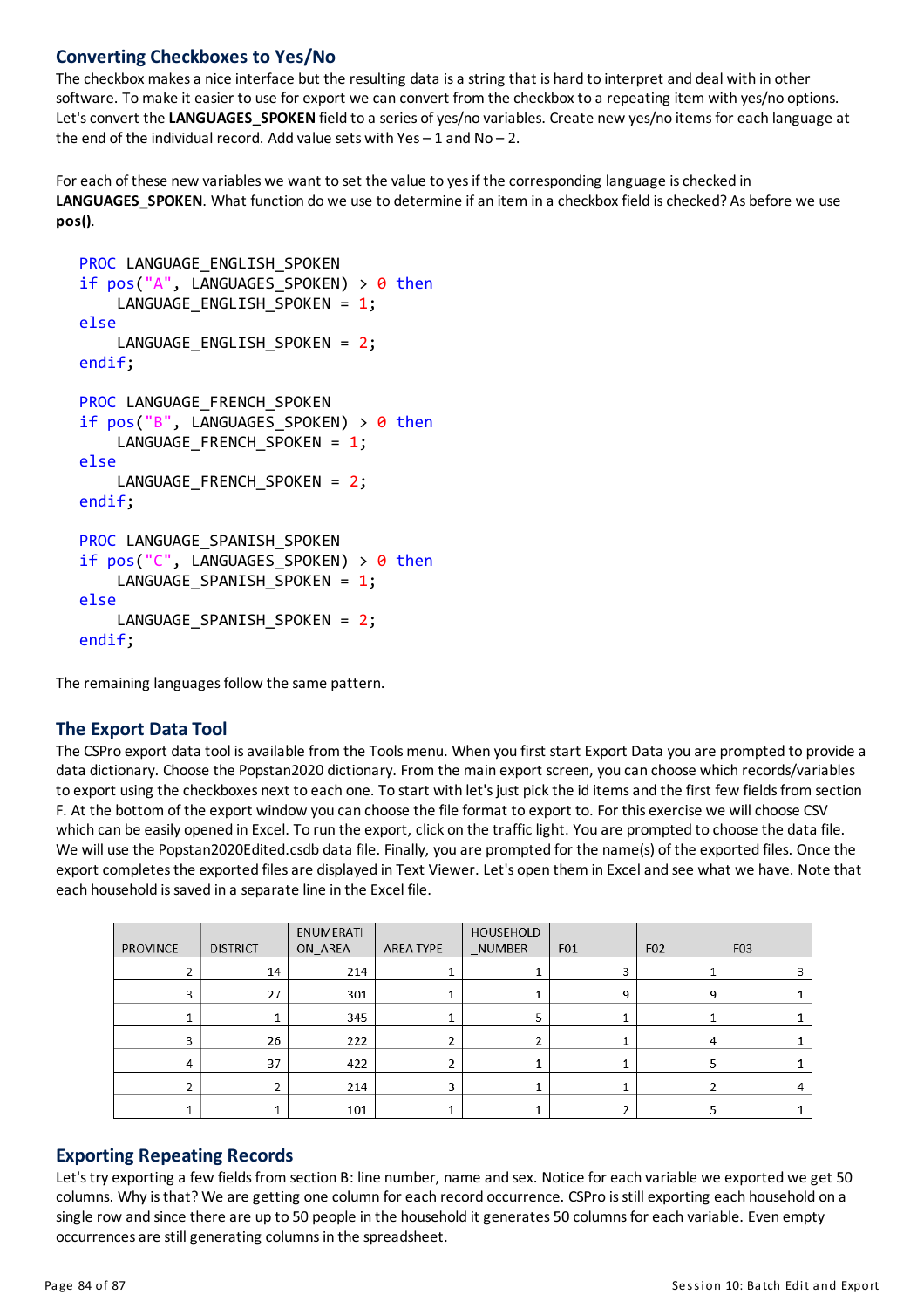|                |    |    |    |    |    |    |    |    |    |    |    |    |    |    | $1$ row = $1$  |  |
|----------------|----|----|----|----|----|----|----|----|----|----|----|----|----|----|----------------|--|
| B <sub>1</sub> | B1 | B1 | B1 | B1 | B1 | B1 | B1 | B1 | B1 | B1 | B1 | B1 | B1 | æ  | -<br>household |  |
| 01             | 02 | 03 | 04 | 05 | 06 | 07 | 08 | 09 | 10 | 11 | 12 | 13 |    | 15 |                |  |
|                |    |    |    |    |    |    |    |    |    |    |    |    |    |    |                |  |
|                |    | 3  |    |    |    |    |    |    |    |    |    |    |    |    |                |  |
| ∍              |    |    |    |    |    |    |    |    |    |    |    |    |    |    |                |  |
|                |    | 3  | 4  |    |    |    |    |    |    |    |    |    |    |    |                |  |
|                |    | 3  | 4  |    |    |    |    |    |    |    |    |    |    |    |                |  |
|                |    | 3  |    |    |    |    |    |    |    |    |    |    |    |    |                |  |
|                |    | 3  | 4  |    | 6  |    |    |    |    |    |    |    |    |    |                |  |

Having a column for each occurrence can complicate working with the data. For example, in this file it is rather tough to do something as simple as count the total number of people. If instead of choosing the default setting of putting multiple record occurrencesin a single row (the *All in One Record setting*) tryselecting *AsSeparate Records*. Now we get each person in the household in a separate row. It isimportant to include the household id items when doing thisso that it isclear which people are in which household.

|                |                |               |         |               |   |           | $1$ row = $1$  |           |
|----------------|----------------|---------------|---------|---------------|---|-----------|----------------|-----------|
|                |                |               |         |               |   |           | person         |           |
| <b>PROVIN</b>  | <b>DISTRIC</b> | ENUMERATION A | AREA_TY | HOUSEHOLD NUM | B |           |                |           |
| <b>CE</b>      |                | <b>REA</b>    | PE      | <b>BER</b>    | 1 | <b>B2</b> | B <sub>3</sub> | <b>B5</b> |
| 2              | 14             | 101           |         |               | 1 | John      |                | 27        |
| 2              | 14             | 101           | 1       |               | 2 | Mary      | 2              | 26        |
| 2              | 27             | 200           | 1       |               | 1 | Jane      | 2              | 40        |
| $\overline{2}$ | 27             | 200           | и       |               | 2 | Billy     |                | 13        |
| $\mathbf{a}$   | 27             | 200           |         |               | 3 | Tina      | ∍              | 13        |

#### **Exporting Multiple Record Types**

Now let's try exporting the first few items from both the person record (B) and the deaths record (E). With our current settings, Export Data warns us that only items from the first record will be exported. Why? The problem is that if you put each record in its own row then some rows would have household members on them and others would have deaths on them but then the columns would not match.

The solution isto export each record in a separate file byselecting *Multiple Files(one foreach record type)* under Number of Files Created. Doing thisgeneratestwo files: PERSON.csv which containsthe householdmembersand DEATHS.csv which containsthe deaths.

|  | <b>PROVINC</b>  |                 | <b>ENUMER</b>   |         | <b>HOUSEH</b> |              |                |                |           |                |                |          |
|--|-----------------|-----------------|-----------------|---------|---------------|--------------|----------------|----------------|-----------|----------------|----------------|----------|
|  | E               |                 | ATION A         | AREA TY | OLD NU        |              |                |                |           |                |                |          |
|  |                 | <b>DISTRICT</b> | RFA             | ᄘ       | <b>MRFR</b>   |              | <b>B1</b>      |                | <b>B2</b> | B <sub>3</sub> | <b>B5</b>      |          |
|  | 2               | 14              | 101             |         |               | 1            |                | 1              | John      |                | 1              | 27       |
|  | 2               | 14              | 101             |         |               | 1            |                | 2              | Mary      |                | 2              | 26       |
|  | 2               | 27              | 200             | 1       |               | $\mathbf{1}$ |                | 1              | Jane      |                | 2              | 40       |
|  | $\overline{2}$  | 27<br>200       |                 | 1       |               | 1            | $\overline{2}$ |                | Billy     |                | 1              | 13       |
|  | 2               | 27              | 200             | 1       |               | 1            |                | 3              | Tina      |                | 2              | 13       |
|  |                 |                 |                 |         |               |              |                |                |           |                |                |          |
|  |                 |                 |                 |         |               |              |                |                |           |                |                |          |
|  |                 |                 |                 |         |               |              |                |                |           |                |                |          |
|  | DEATHS.csv      |                 |                 |         |               |              |                |                |           |                |                |          |
|  |                 |                 | <b>ENUMERA</b>  |         |               |              | <b>HOUSEHO</b> |                |           |                |                |          |
|  |                 |                 | <b>TION ARE</b> |         | AREA TYP      | LD NUMB      |                |                |           |                |                |          |
|  | <b>PROVINCE</b> | <b>DISTRICT</b> | ᠰ               | п<br>-  |               | FR.          |                | E <sub>3</sub> |           | E4             | E <sub>5</sub> |          |
|  | 2               | 14              | 101             |         | 1             |              | 1              |                | 1         | Erwin          |                | 20140211 |
|  | 2               | 14              | 101             |         | 1             |              | 1              |                | 2         | Carmine        |                | 20161201 |
|  | 2               | 27              | 200             |         |               |              | 1              |                | 1         | Arnold         |                | 20150113 |

#### PERSON.csv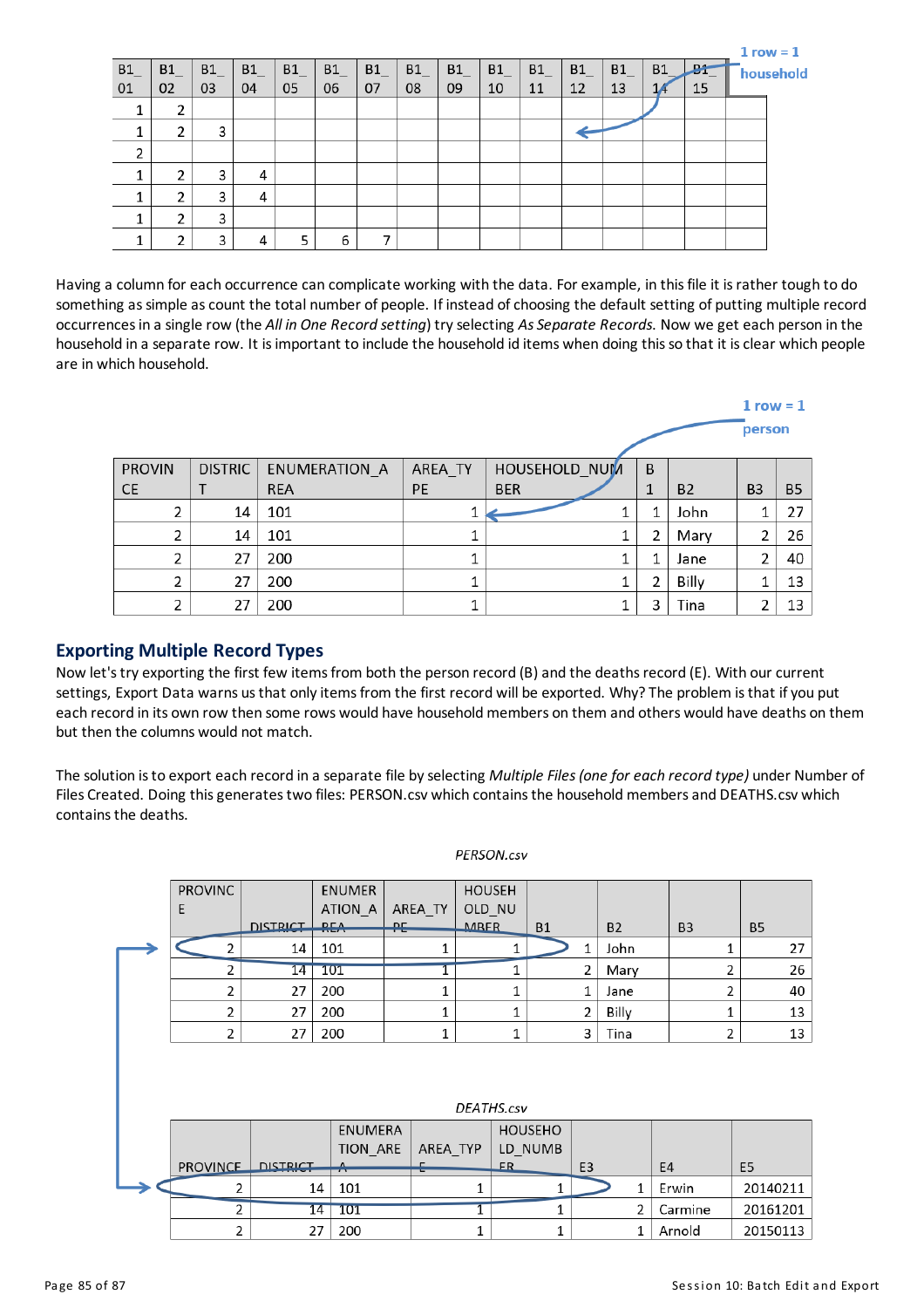The households in these two files can be linked together based on the id items.

It also possible to have Export Data join together single and multiple records. If you select this option, then one file will be generated for each record withmultiple occurrencesand the selected columnsforall the selected singly occurring records will be added to each row in each of the exported files. For example, if we choose the tenure status (FO6) and type of main dwelling (**F03**) from the single record housing and also choose the first few itemsfrom the person record then **F06** and **F03** will be added to each of the two exported files: PERSON.csvand DEATHS.csv.

#### AREA **PROVINC DISTRIC ENUMERATION HOUSEHOLD** F<sub>03</sub> F06 E T AREA **TYPE NUMBER B1 B2**  $\overline{2}$ 1 1 14 101 1 1 1 John 1  $\mathbf 1$  $\overline{2}$  $\mathbf{1}$ 101  $\mathbf{1}$  $\overline{2}$ 14 Mary  $\overline{2}$  $\mathbf 1$ 2 3  $\mathbf 1$  $\,1\,$ 27 200 Jane 2 з  $\overline{2}$ 27 200 1 1 2 Billy  $\overline{2}$ 3  $\overline{2}$ 27 200  $\mathbf 1$  $\mathbf{1}$ 3 Tina Id items Multiple record Single record DEATHS.CSV **ENUMER PROVINC** ATION A AREA\_TY HOUSEHOLD N

#### PERSON.CSV

It is not possible to join multiple records to other multiple records from export.

**REA** 

101

101

200

PE

Note that in some cases it may be easier to do the export of the single and multiple records without joining and then do the join in the software that you have imported the data into.

**UMBER** 

1

 $\mathbf{1}$ 

 $\mathbf 1$ 

F<sub>0</sub>3

1

 $\mathbf{1}$ 

 $\mathbf 1$ 

F06

1

 $\overline{2}$ 

1

E3

 $\overline{2}$ 

1  $\mathbf 1$ 

1

3  $\mathbf 1$  E4

Erwin

Carmine

Arnold

#### **Importing Data into SAS, SPSS, Stata and R**

**DISTRICT** 

14

14

27

 $\overline{2}$ 

 $\overline{2}$ 

2

When exporting data to statistical packages, CSPro generates both a data file and script to run inside the statistical software itself to run the import. For details in how to run this script for each package see the online help for Export Data and look under "How to…".

#### **Saving your Export Specification**

E

You can save your export settings as CSPro export specification file (.exf). You can later double click on this file or open it from the Export Data Tool to retrieve all the selections that were made.